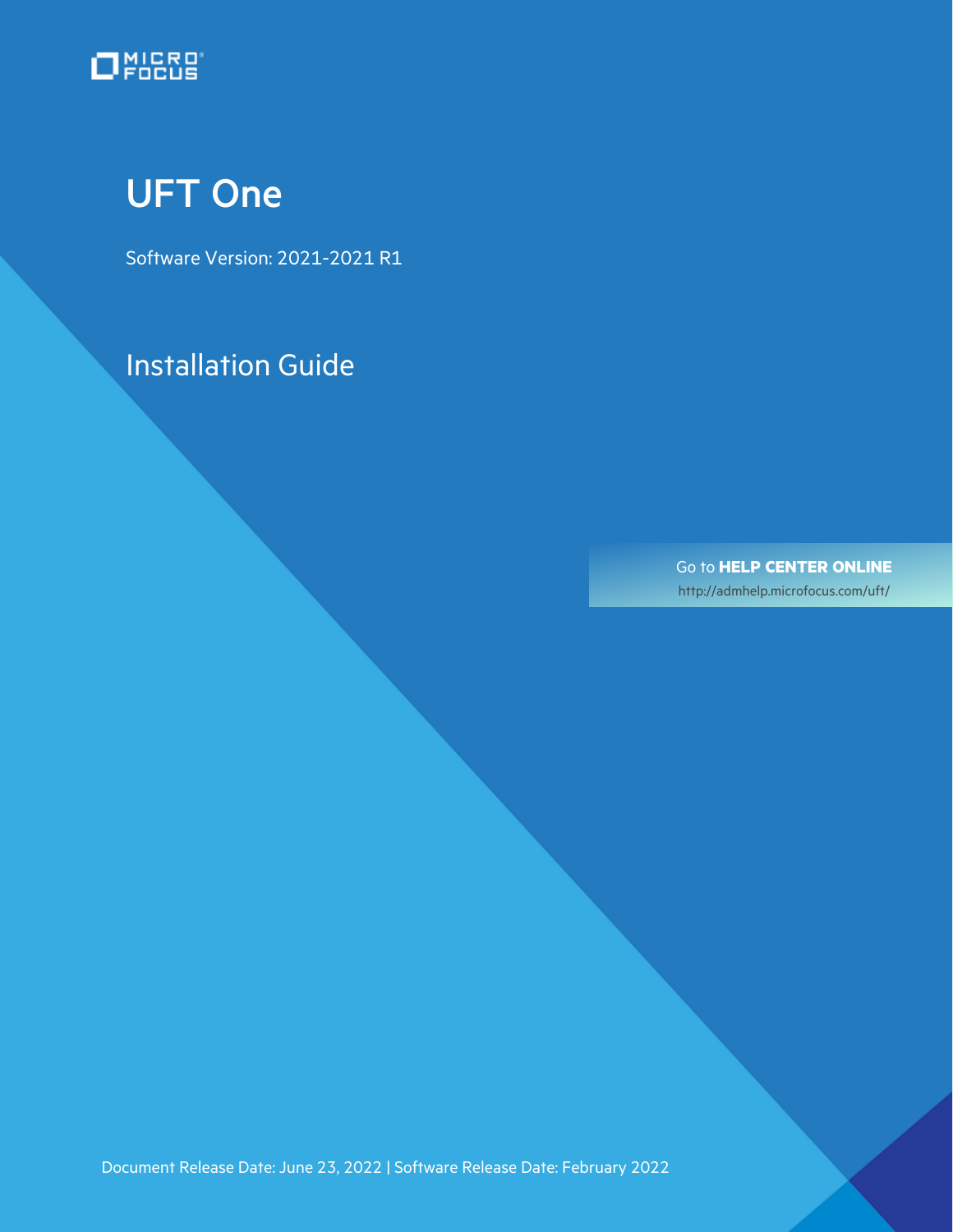### Legal Notices

#### Disclaimer

Certain versions of software and/or documents ("Material") accessible here may contain branding from Hewlett-Packard Company (now HP Inc.) and Hewlett Packard Enterprise Company. As of September 1, 2017, the Material is now offered by Micro Focus, a separately owned and operated company. Any reference to the HP and Hewlett Packard Enterprise/HPE marks is historical in nature, and the HP and Hewlett Packard Enterprise/HPE marks are the property of their respective owners.

#### **Warranty**

The only warranties for products and services of Micro Focus and its affiliates and licensors ("Micro Focus") are set forth in the express warranty statements accompanying such products and services. Nothing herein should be construed as constituting an additional warranty. Micro Focus shall not be liable for technical or editorial errors or omissions contained herein. The information contained herein is subject to change without notice.

#### Restricted Rights Legend

Contains Confidential Information. Except as specifically indicated otherwise, a valid license is required for possession, use or copying. Consistent with FAR 12.211 and 12.212, Commercial Computer Software, Computer Software Documentation, and Technical Data for Commercial Items are licensed to the U.S. Government under vendor's standard commercial license.

#### Copyright Notice

© Copyright 1992 - 2022 Micro Focus or one of its affiliates.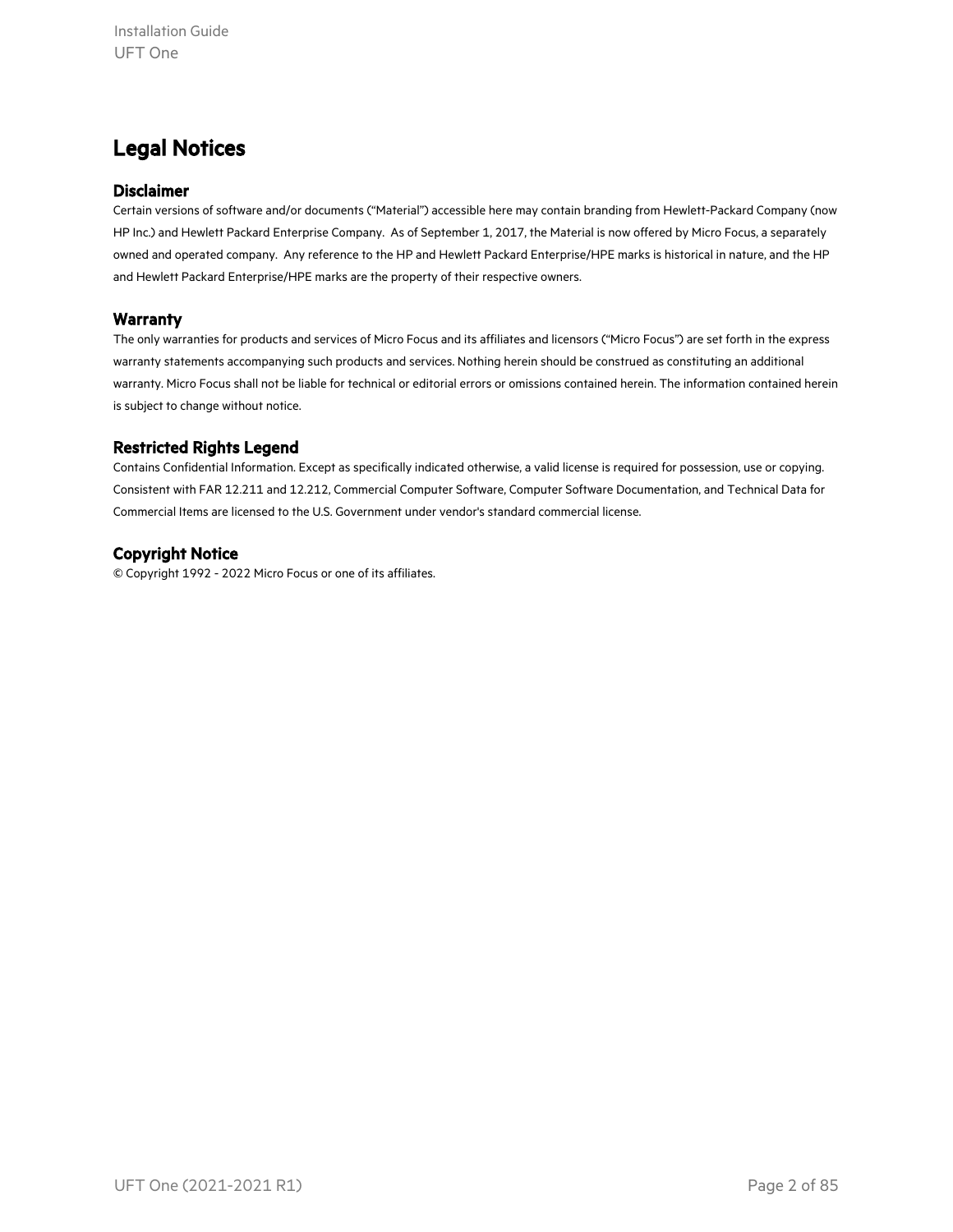# **Contents**

| UFT and User Account Control (UAC) Material and the control of the state of the control of the control of the control of the control of the control of the control of the control of the control of the control of the control |  |
|--------------------------------------------------------------------------------------------------------------------------------------------------------------------------------------------------------------------------------|--|
|                                                                                                                                                                                                                                |  |
|                                                                                                                                                                                                                                |  |
|                                                                                                                                                                                                                                |  |
|                                                                                                                                                                                                                                |  |
|                                                                                                                                                                                                                                |  |
| Before you install measures are all the set of the set of the set of the set of the set of the set of the set of the set of the set of the set of the set of the set of the set of the set of the set of the set of the set of |  |
|                                                                                                                                                                                                                                |  |
|                                                                                                                                                                                                                                |  |
|                                                                                                                                                                                                                                |  |
|                                                                                                                                                                                                                                |  |
|                                                                                                                                                                                                                                |  |
|                                                                                                                                                                                                                                |  |
|                                                                                                                                                                                                                                |  |
|                                                                                                                                                                                                                                |  |
|                                                                                                                                                                                                                                |  |
|                                                                                                                                                                                                                                |  |
|                                                                                                                                                                                                                                |  |
|                                                                                                                                                                                                                                |  |
|                                                                                                                                                                                                                                |  |
| Before running a silent installation material contents and the set of the set of the set of the set of the set o                                                                                                               |  |
|                                                                                                                                                                                                                                |  |
|                                                                                                                                                                                                                                |  |
|                                                                                                                                                                                                                                |  |
|                                                                                                                                                                                                                                |  |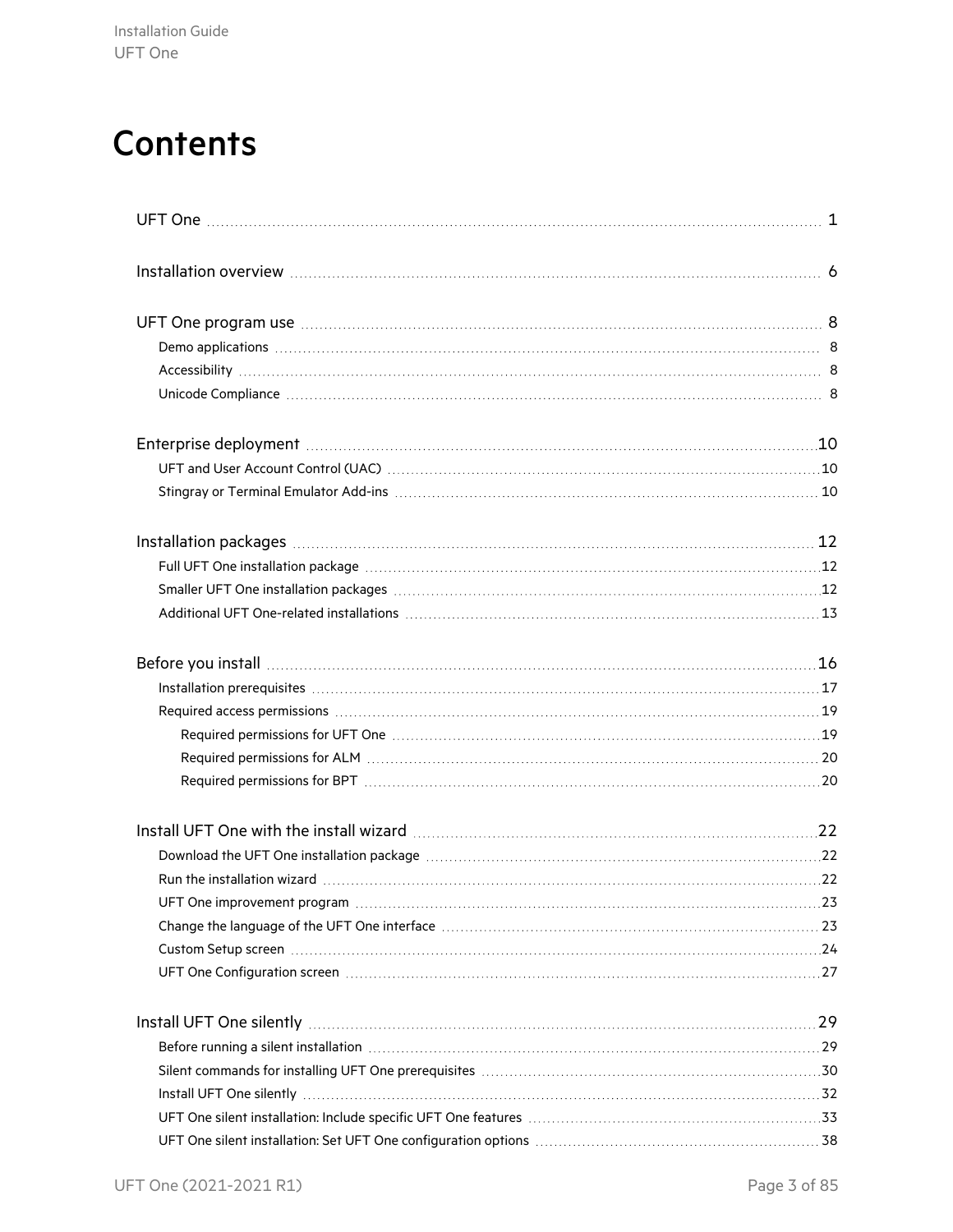| UFT One silent installation: Install localized versions of UFT One [11] UFT One and the silent installation: 1                                                                                                                 |
|--------------------------------------------------------------------------------------------------------------------------------------------------------------------------------------------------------------------------------|
|                                                                                                                                                                                                                                |
|                                                                                                                                                                                                                                |
|                                                                                                                                                                                                                                |
|                                                                                                                                                                                                                                |
|                                                                                                                                                                                                                                |
|                                                                                                                                                                                                                                |
|                                                                                                                                                                                                                                |
|                                                                                                                                                                                                                                |
|                                                                                                                                                                                                                                |
|                                                                                                                                                                                                                                |
|                                                                                                                                                                                                                                |
|                                                                                                                                                                                                                                |
| Notes for upgrading manufacture and the contract of the state of the state of the state of the state of the st                                                                                                                 |
|                                                                                                                                                                                                                                |
|                                                                                                                                                                                                                                |
|                                                                                                                                                                                                                                |
|                                                                                                                                                                                                                                |
|                                                                                                                                                                                                                                |
|                                                                                                                                                                                                                                |
|                                                                                                                                                                                                                                |
|                                                                                                                                                                                                                                |
| Files in use www.communications.com/internations.com/internations.com/internations.com/internations.com/internations.com/internations.com/internations.com/internations.com/internations.com/internations.com/internations.com |
|                                                                                                                                                                                                                                |
|                                                                                                                                                                                                                                |
|                                                                                                                                                                                                                                |
| UFT One installations and Microsoft software manufactured and contain an according to the S4                                                                                                                                   |
|                                                                                                                                                                                                                                |
| UFT installations and 64-bit applications manufactured and contain an extraordinary state of the UFT installations and 64-bit applications manufactured and the UFT installations and 64-bit applications manufactured and the |
| UFT One installations and Java (1990) 1999 (1999) 1999 (1999) 1999 (1999) 1999 (1999) 1999 (1999) 1999 (1999)                                                                                                                  |
| UFT installation in languages other than English masses and contained account of the state of 57                                                                                                                               |
|                                                                                                                                                                                                                                |
|                                                                                                                                                                                                                                |
| View license information material continuum control and control of the USI of the USI of the USI of the USI of the USI of the USI of the USI of the USI of the USI of the USI of the USI of the USI of the USI of the USI of t |
|                                                                                                                                                                                                                                |
|                                                                                                                                                                                                                                |
|                                                                                                                                                                                                                                |
|                                                                                                                                                                                                                                |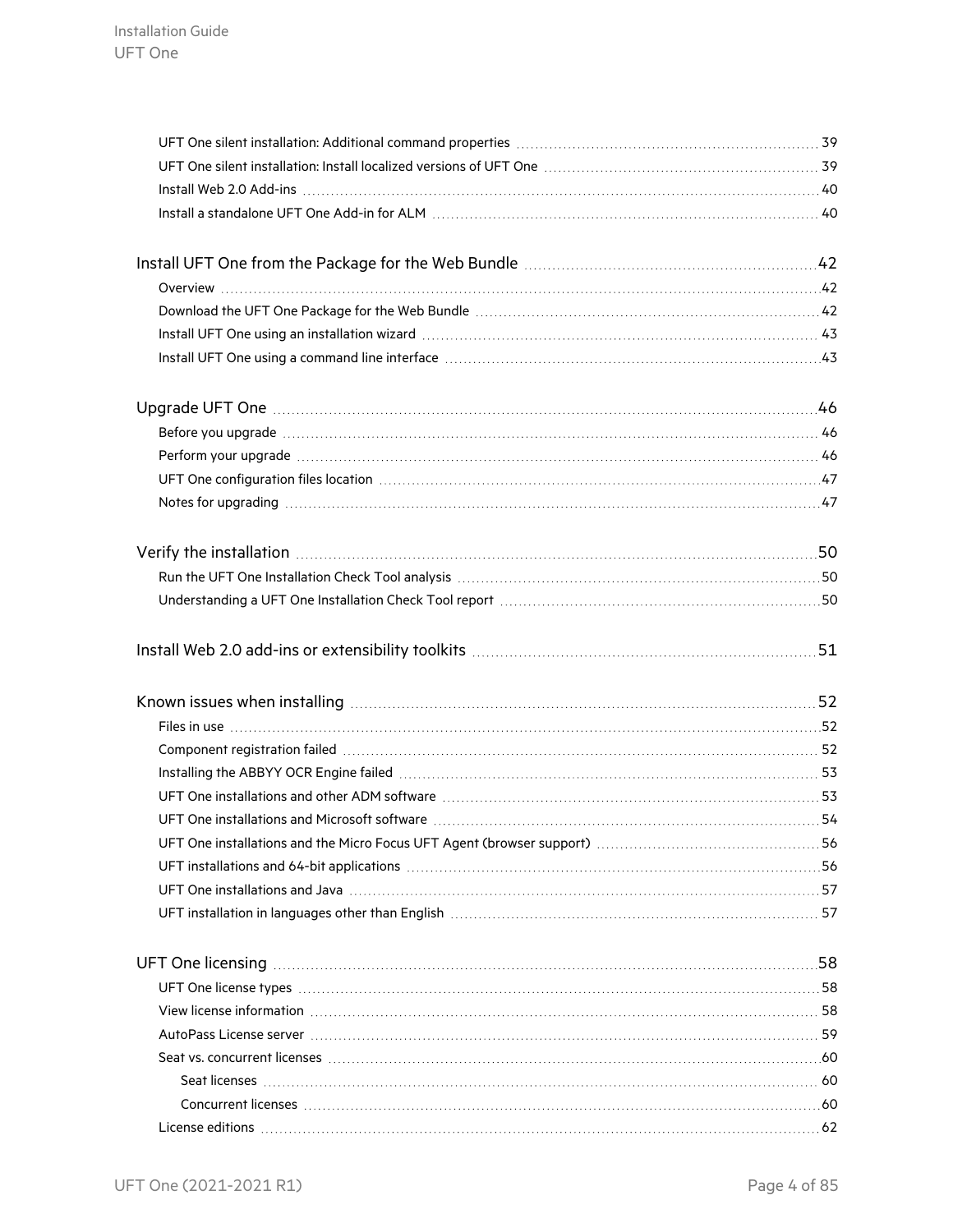| Can I use my old license (from before UFT One 12.50) with the new License Server? 77 |  |
|--------------------------------------------------------------------------------------|--|
|                                                                                      |  |
|                                                                                      |  |
|                                                                                      |  |
|                                                                                      |  |
|                                                                                      |  |
|                                                                                      |  |
|                                                                                      |  |
|                                                                                      |  |
|                                                                                      |  |
|                                                                                      |  |
|                                                                                      |  |
|                                                                                      |  |
|                                                                                      |  |
|                                                                                      |  |
|                                                                                      |  |
|                                                                                      |  |
|                                                                                      |  |
|                                                                                      |  |

|--|--|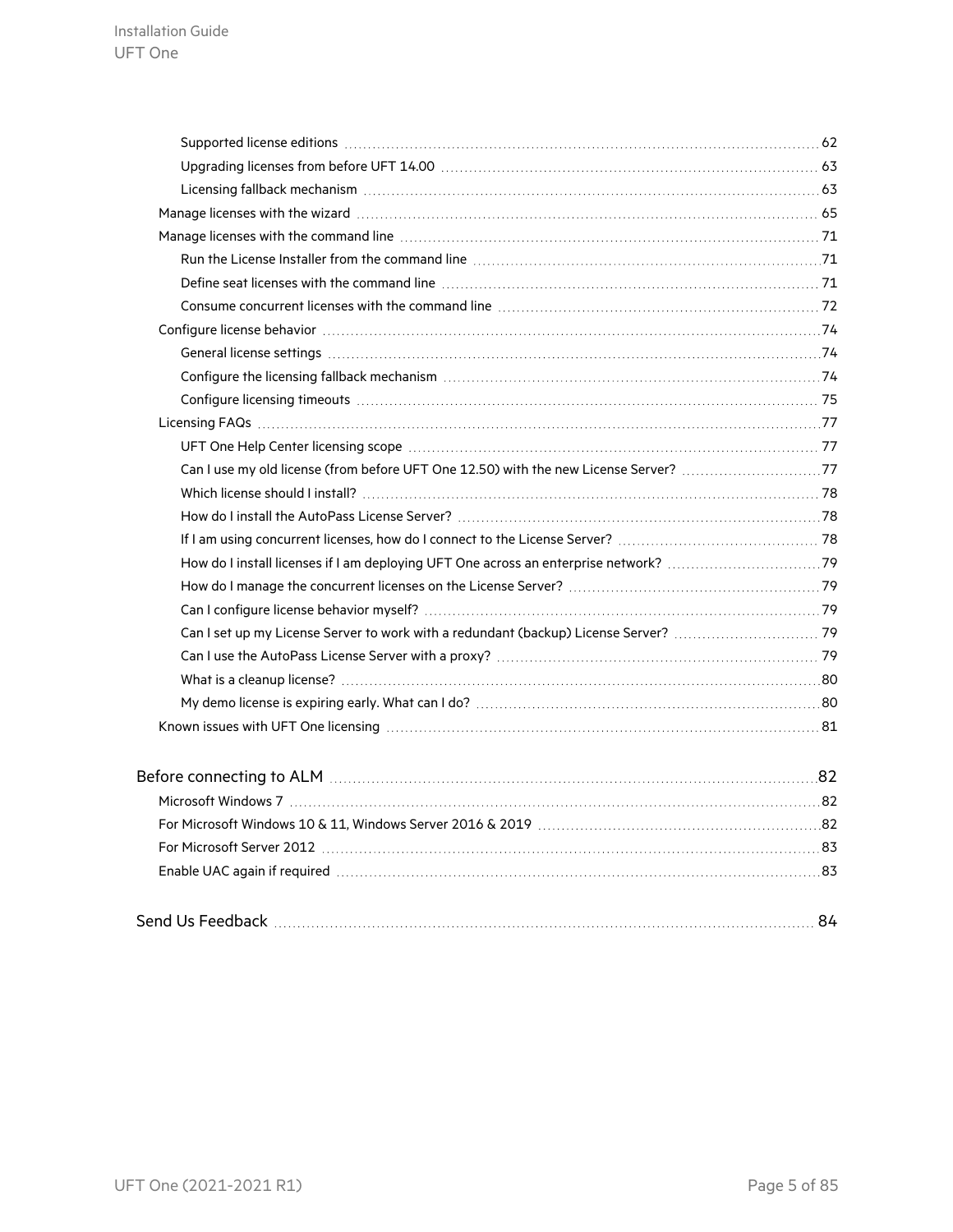Ţ

# <span id="page-5-0"></span>Installation overview

UFT One is a unified functional testing product solution for functional test and regression test automation, combined with API testing. This installation guide provides information about installing and upgrading UFT One, as well as managing and using supported license types.

This guide covers UFT One versions 2021 and 2021 R1. Any version-specific differences are indicated where relevant.

**Note:** The information in this guide is also available in the UFT One Online Help [Center.](https://admhelp.microfocus.com/uft/en/2021-2021_R1/UFT_Help/Content/Landing_Pages/install-ov.htm)

To check for software updates, patches, or service packs for UFT One, visit the [Software](https://www.microfocus.com/support) Support Site.

| For information on                                   | See                                                                 |
|------------------------------------------------------|---------------------------------------------------------------------|
| Background on using and installing<br><b>UFT One</b> | "UFT One program use" on page 8                                     |
|                                                      | "Enterprise deployment" on page 10                                  |
| Installation and upgrade process                     | "Installation packages" on page 12                                  |
|                                                      | "Before you install" on page 16                                     |
|                                                      | Includes:                                                           |
|                                                      | "Installation prerequisites" on page 17                             |
|                                                      | "Required access permissions" on page 19                            |
|                                                      | Install UFT One                                                     |
|                                                      | Includes:                                                           |
|                                                      | "Install UFT One with the install wizard" on page 22                |
|                                                      | "Install UFT One silently" on page 29                               |
|                                                      | "Install UFT One from the Package for the Web Bundle" on<br>page 42 |
|                                                      | "Upgrade UFT One" on page 46                                        |
|                                                      | "Verify the installation" on page 50                                |
|                                                      | "Install Web 2.0 add-ins or extensibility toolkits" on<br>page 51   |
| Troubleshooting                                      | "Known issues when installing" on page 52                           |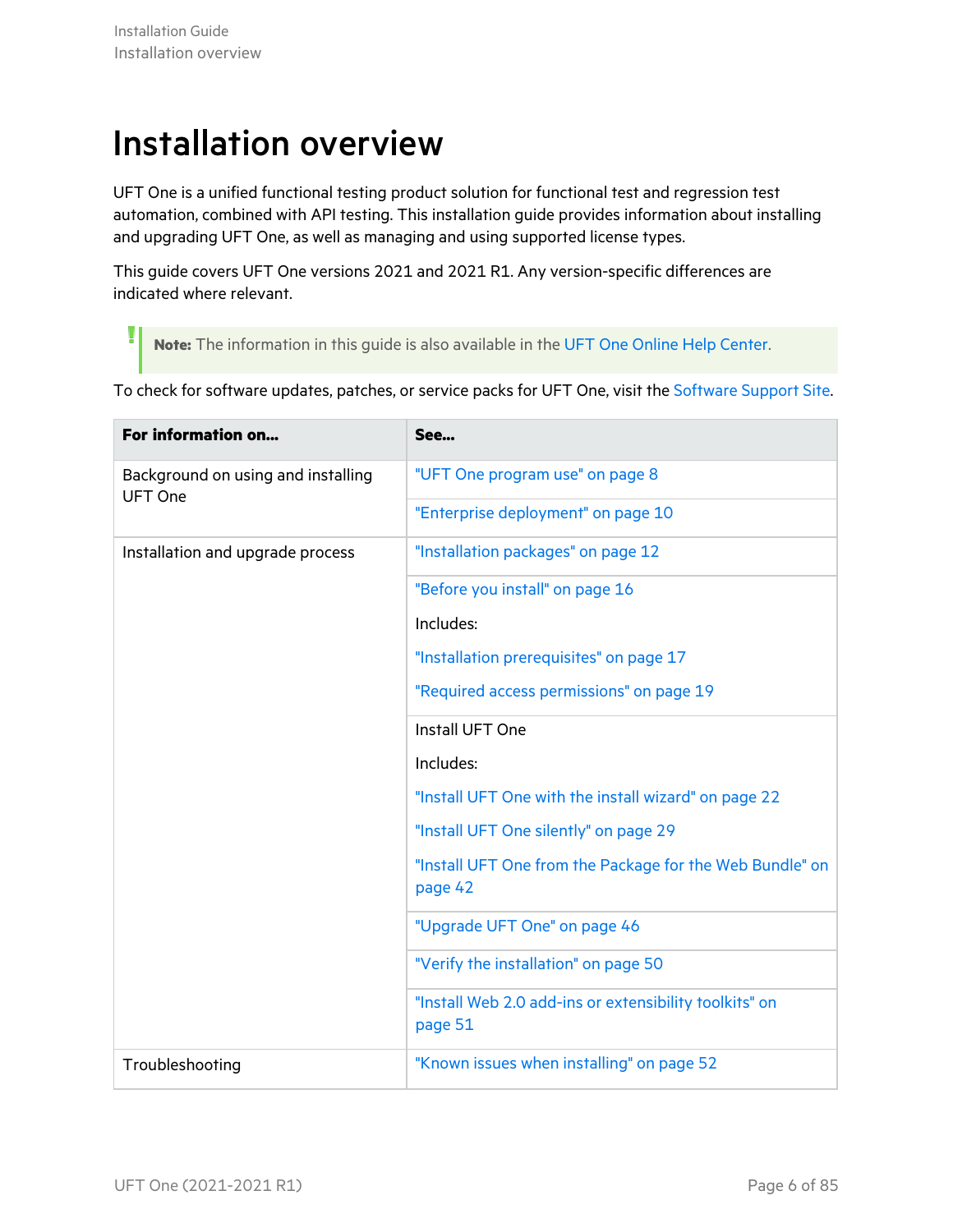| <b>For information on</b> | See                                   |
|---------------------------|---------------------------------------|
| Licensing                 | "UFT One licensing" on page 58        |
| ALM integration           | "Before connecting to ALM" on page 82 |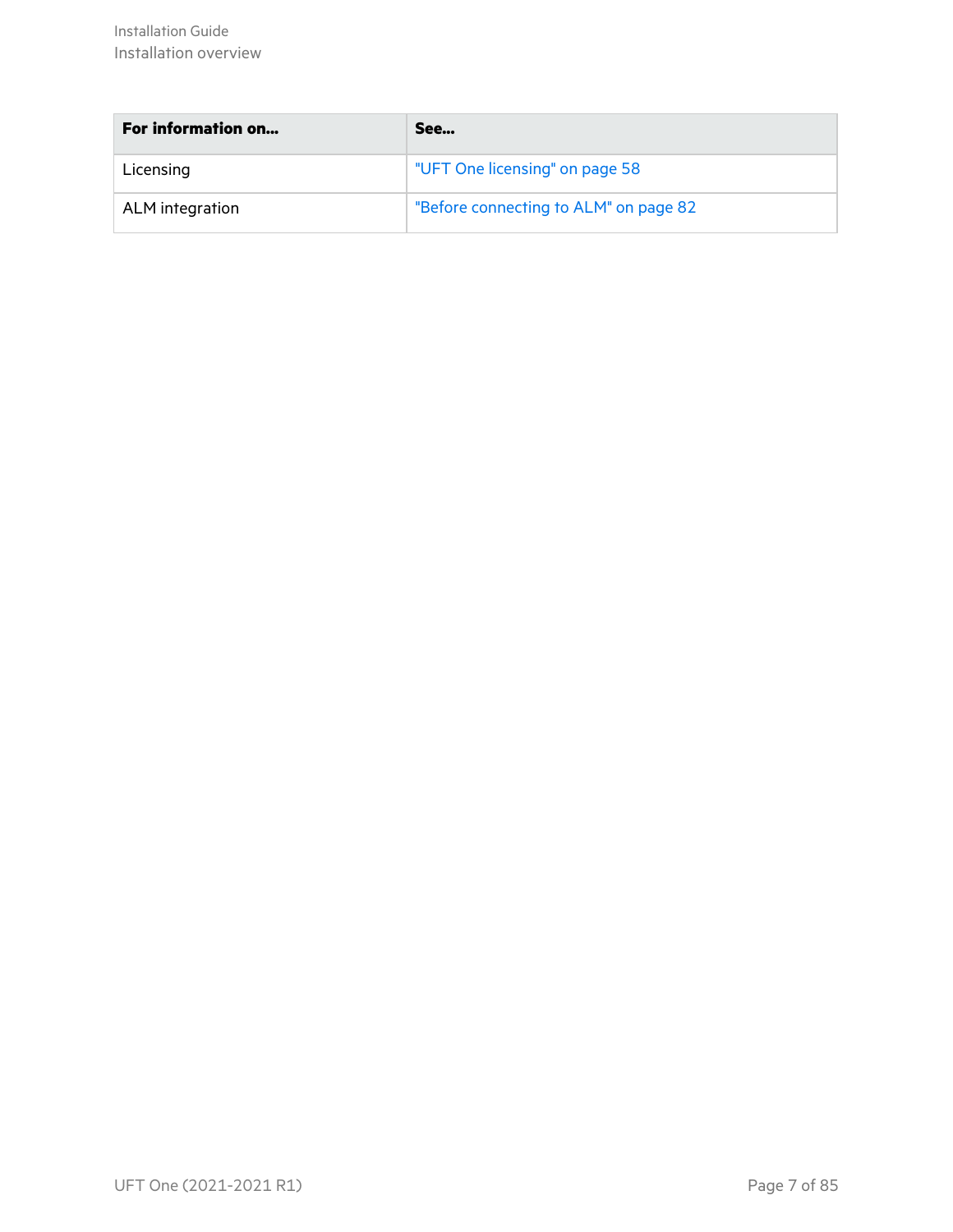# <span id="page-7-0"></span>UFT One program use

This topic provides background information on using UFT One.

In this section:

| • Accessibility |  |
|-----------------|--|

<span id="page-7-1"></span>• Unicode [Compliance](#page-7-3) [8](#page-7-3)

## Demo applications

Many examples in this guide use the Advantage Online Shopping sample web site. The URL for this web site is: <https://www.advantageonlineshopping.com/#/>.

**Note:** You must register a user name and password to use this site. These credentials are not persistent. If you start a new session on the Advantage Online Shopping sample web site, you need to redefine your credentials.

A sample Flight Windows-based application is also provided with the UFT One installation. You can access it from:

- <sup>l</sup> **Start > Micro Focus > Flight API** or **Flight GUI**
- <sup>l</sup> **<UFT One installation folder>/samples/Flights Application/FlightsGUI.exe** (for the Flight GUI application)
- <sup>l</sup> **<UFT One installation folder>/samples/Flights Application/FlightsAPI.exe** (for the Flight API application)
- <span id="page-7-2"></span><sup>l</sup> **Windows 10 and later:** C:\Program Files (x86)\Micro Focus\UFT One

## Accessibility

Many operations are performed using the mouse.

In accordance with Section 508 of the W3C accessibility standards, UFT One also recognizes operations performed using the **MouseKeys** option in the Windows Accessibility Options utility.

<span id="page-7-3"></span>Additionally, you can perform many operations using shortcut keys.

### Unicode Compliance

**UNCODE** UFT One is Unicode compliant according to the requirements of the Unicode [standard](http://www.unicode.org/standard/standard.html), enabling you to test applications in many international languages.

Test non-English language applications as long as the relevant Windows language support is installed on the UFT One computer.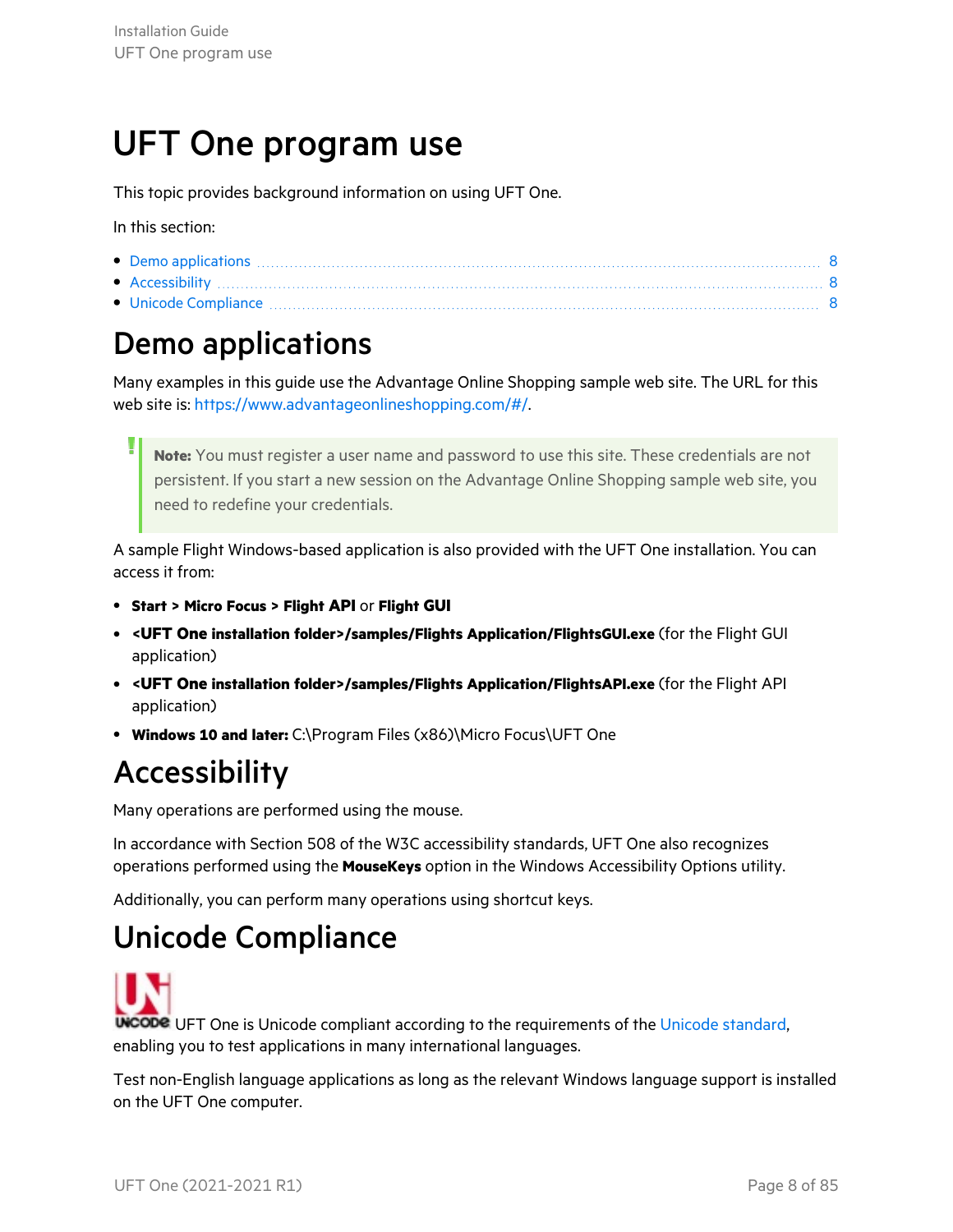Installation Guide UFT One program use

Names and paths of tests and resources (for example, function libraries, object repositories, and recovery scenarios) are not Unicode compliant and therefore should be specified in English or in the language of the operating system.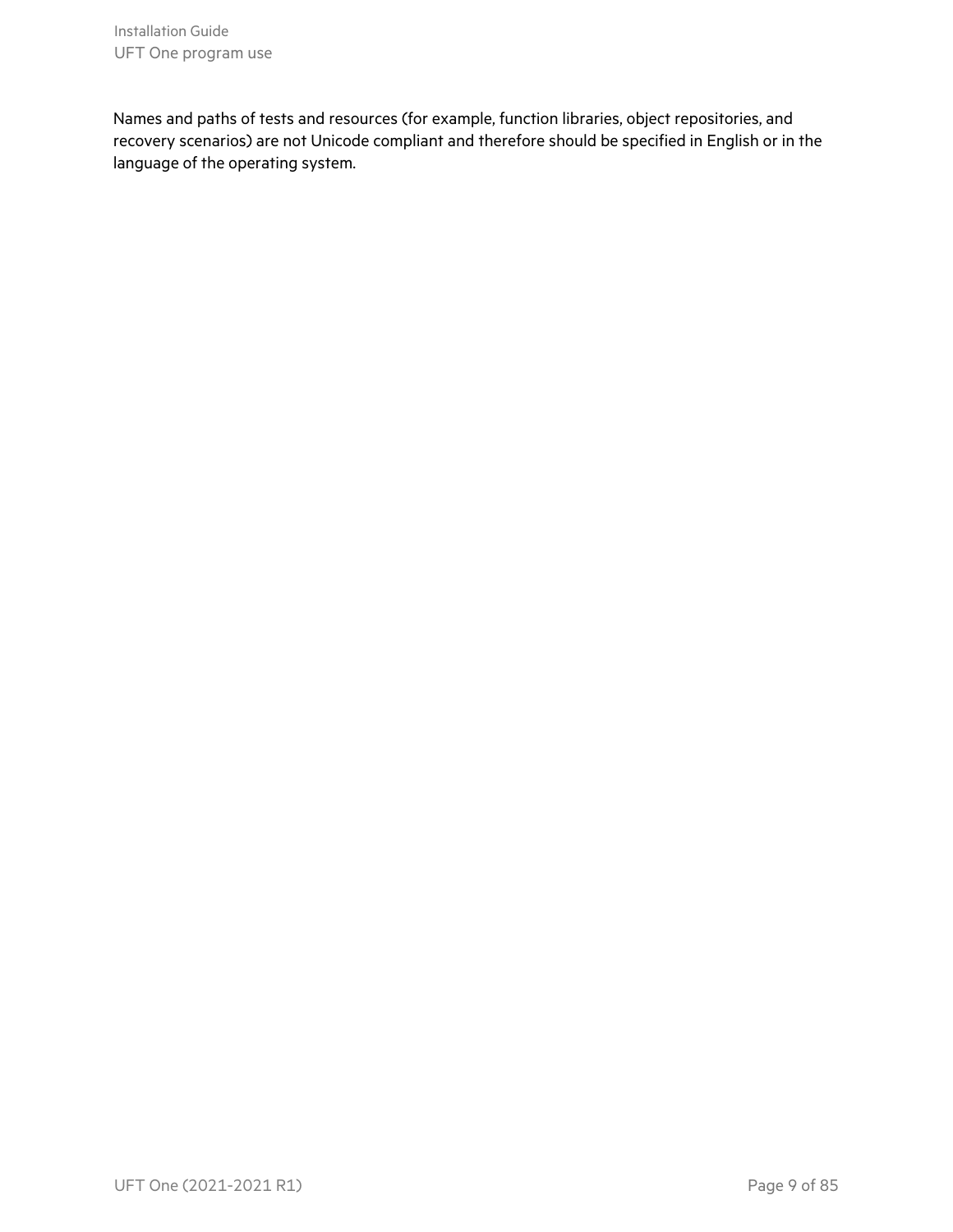# <span id="page-9-0"></span>Enterprise deployment

When installing UFT One in an enterprise business model across many computers in a network or company, ensure that you have administrator permissions on each computer.

UFT One also supports silent installations. For details, see "Install UFT One [silently"](#page-28-0) on page 29.

In this section:

## <span id="page-9-1"></span>UFT and User Account Control (UAC)

You do not need to turn off the computer's User Account Control (UAC).

For users to connect to ALM from UFT One for the first time without turning off UAC, you must also install the ALM client MSI file on each machine.

Generate a custom MSI for all your users with the ALM Client MSI [Generator](https://marketplace.microfocus.com/appdelivery/content/alm-client-msi-generator-add). This tool enables you to configure the settings for your ALM servers before installing the client-side MSI.

Configure the settings for a custom MSI, as described in the user guide provided with each MSI Generator version.

**Note:** When configuring the settings, select the **Check Include Component Registration** and **Use Shared Deployment Mode options.** 

### <span id="page-9-2"></span>Stingray or Terminal Emulator Add-ins

If your users are using either the Stingray or Terminal Emulator add-ins, there are additional configurations you or the user must perform after installing UFT One.

### Both the Stingray and Terminal Emulator Add-ins

Run the Additional Installation Requirements after the main installation on each computer.

This tool is found in the **Start** menu (**Start > All Programs > Micro Focus > Micro Focus UFT One > Tools > Additional Installation Requirements**).

In the Additional Installation Requirements, select the **Run Stingray Wizard** and/or **Run Terminal Emulator Wizard** options, and follow the configuration wizard steps to set up the add-ins.

### Stingray Add-in

After installing UFT One, users must run the Stingray Support Configuration Wizard from inside UFT One: **Tools > Options > GUI Testing** tab > **Stingray** pane > **Select Version**.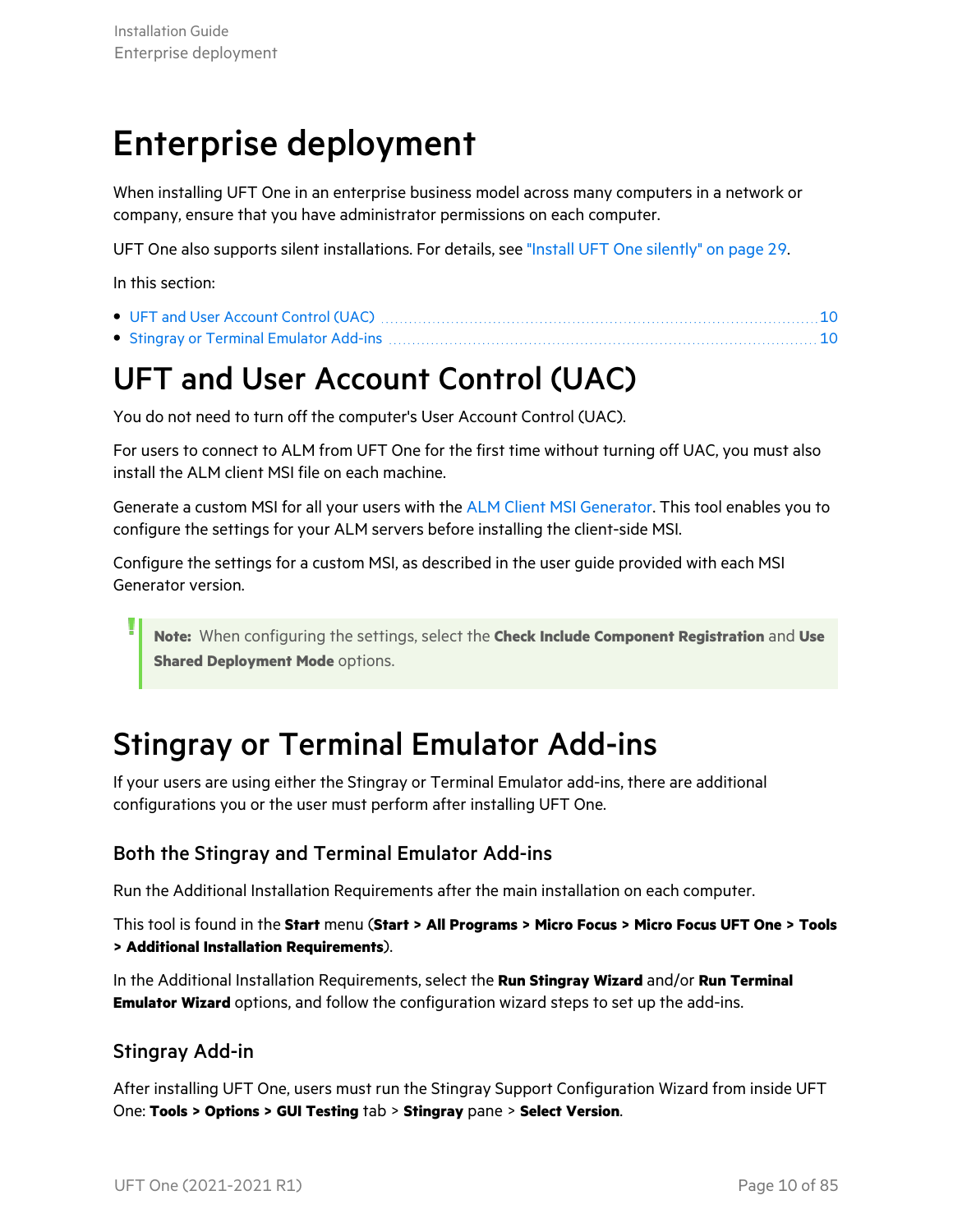This configuration requires no administrative permissions.

### Terminal Emulator Add-in

After installing UFT One, users must run the Terminal Emulator configuration wizard from inside UFT One: **Tools > Options > GUI Testing** tab > **Terminal Emulator** pane **> Open Wizard**

Users must have administrator permissions to run this wizard.

You can also run the wizard once, and then save the settings to a registry file that can be deployed on all computers, as follows:

1. In the final screen of the Terminal Emulator Wizard, select the **Save terminal emulator settings to file** option.

**Note:** Ensure that you record the vendor name and emulator name assigned to the configuration, as well as the exact location of the **.reg** file.

- 2. Copy the file to the **<UFT One installation folder>\dat** folder on your computer.
- 3. Double-click the registry file to open the Registry Editor message box.
- 4. Click **Yes** to add the information into the registry. A message opens confirming that the information has been copied into the registry.
- 5. Click **OK**. The emulator name assigned to this configuration is added to the list of available terminal emulators for your UFT One installation.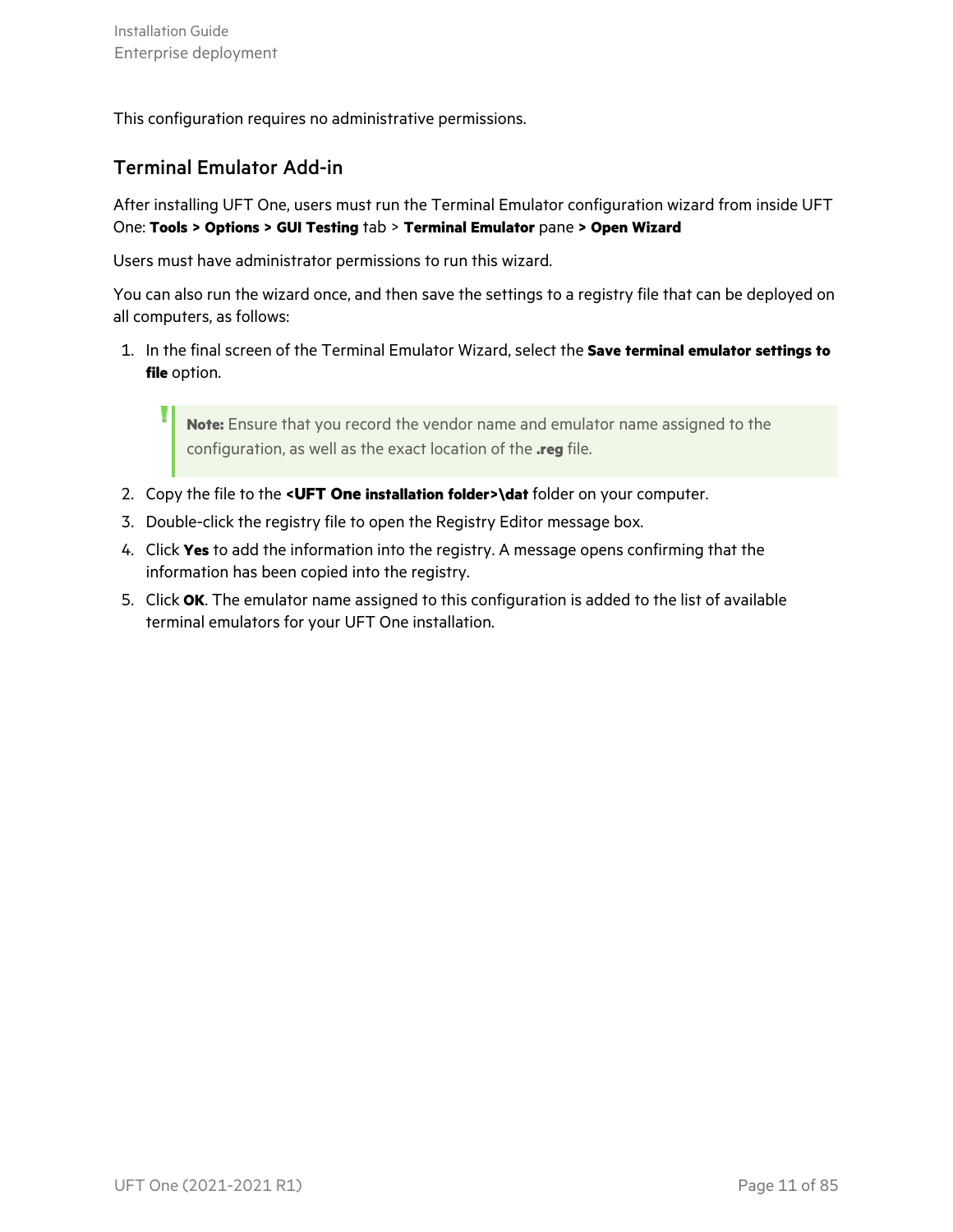# <span id="page-11-0"></span>Installation packages

This section provides details about the UFT One installation packages available for UFT One.

You can access the installation packages from the free [trial](https://www.microfocus.com/en-us/products/uft-one/free-trial) page or by selecting your account on the Software Licenses and [Downloads](https://sld.microfocus.com/mysoftware/index) page.

In this section:

## <span id="page-11-1"></span>Full UFT One installation package

The Full UFT One DVD Release includes the following content:

• The UFT One setup program.

During the UFT One installation, you can specify which features and add-ins to include. This controls both the product functionality and the installation size.

- UFT One prerequisites
- "Additional UFT One-related [installations"](#page-12-0) on the next page

### <span id="page-11-2"></span>Smaller UFT One installation packages

Smaller installation packages are available for UFT One:

| <b>Package</b>                       | <b>Content</b>                                                                                                                                                                  |
|--------------------------------------|---------------------------------------------------------------------------------------------------------------------------------------------------------------------------------|
| Package for the<br><b>Web Bundle</b> | This compressed, lighter installation package provides the UFT One setup<br>program only.                                                                                       |
|                                      | UFT One installation prerequisites are included but not automatically<br>installed. This provides a faster installation if you already have all the<br>prerequisites installed. |
|                                      | <b>Excluded:</b> "Additional UFT One-related installations" on the next page                                                                                                    |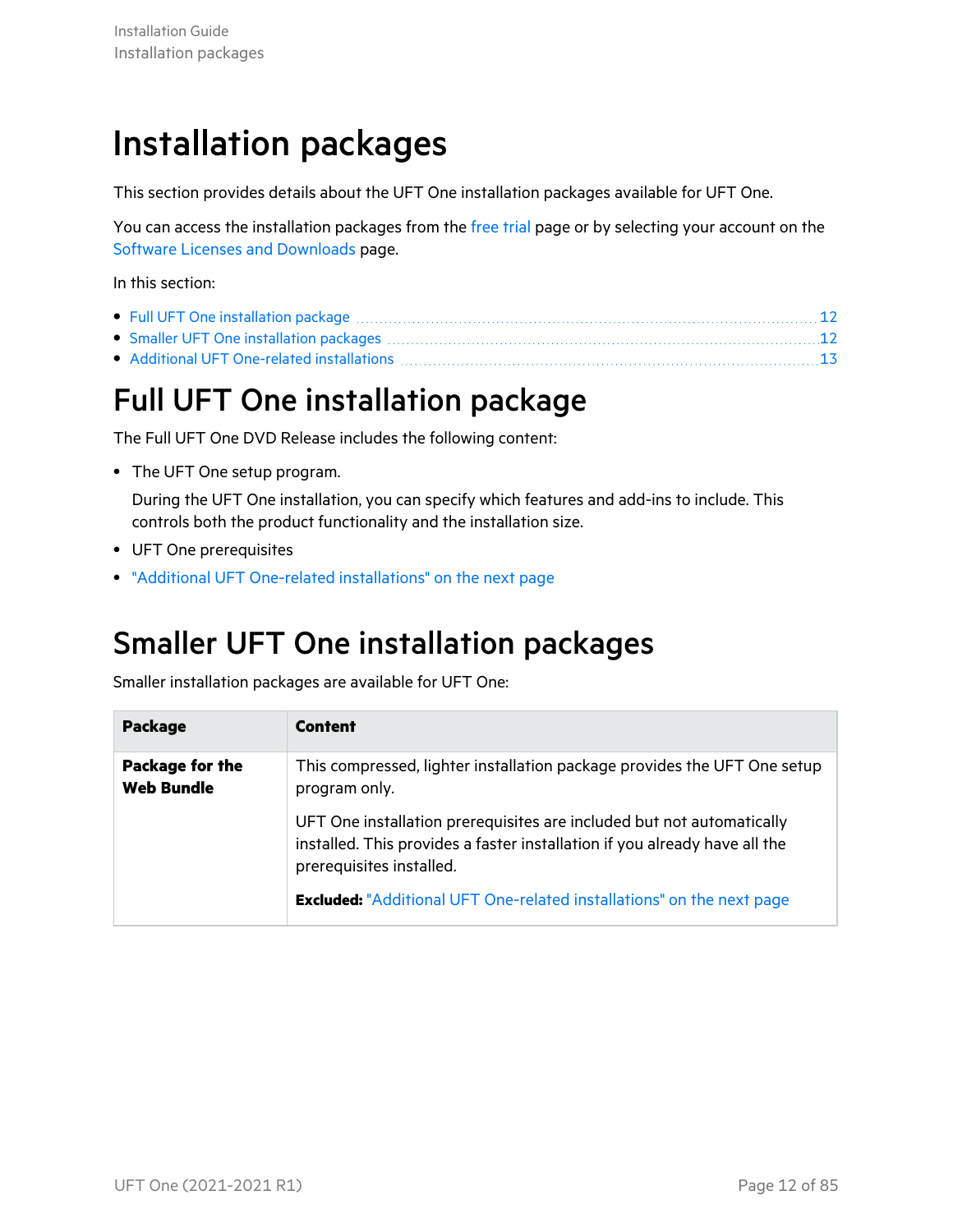| <b>Package</b>                           | <b>Content</b>                                                                                                 |
|------------------------------------------|----------------------------------------------------------------------------------------------------------------|
| <b>Core UFT One</b><br><b>DVD Bundle</b> | If you do not use ABBYY text recognition, this package provides a slightly<br>faster and smaller installation. |
| (Version 2021 R1<br>and later)           | <b>Excluded: ABBYY OCR Engine files</b>                                                                        |
|                                          | <b>Notes:</b>                                                                                                  |
|                                          | Recognizing AITableCell objects in AI table containers requires<br>ABBYY text recognition.                     |
|                                          | • To add the ABBYY OCR Engine to your installation later, download the<br><b>UFT OCR Expansion Pack.</b>       |
| <b>UFT OCR Expansion</b>                 | Provides ABBYY OCR Engine support for the Core UFT One DVD Bundle.                                             |
| Pack<br>(Version 2021 R1<br>and later)   | <b>Contains:</b> Only the ABBYY OCR Engine files                                                               |

## <span id="page-12-0"></span>Additional UFT One-related installations

The Full UFT One DVD Release and Core UFT One DVD Bundle packages provide the UFT One setup program, as well as additional setup programs for other standalone UFT One-related installations.

To run one of the additional installation programs, perform the following steps:

- 1. Unzip the package you downloaded.
- 2. Run the **Setup.exe** file.
- 3. Select the program you want to install from the UFT One installation wizard **Startup** screen.

Additional UFT One-related installations include:

| <b>Install</b>                      | <b>Description</b>                                                                                                                                                                                                                                                                 |
|-------------------------------------|------------------------------------------------------------------------------------------------------------------------------------------------------------------------------------------------------------------------------------------------------------------------------------|
| <b>UFT One Add-in</b><br>for ALM    | Enables UFT One to communicate with ALM and run tests or components<br>from ALM.                                                                                                                                                                                                   |
|                                     | Install the standalone version only if UFT One is not installed on the computer.                                                                                                                                                                                                   |
|                                     | To install this together with UFT One, select to install it while installing UFT<br>One. If you did not install this originally with UFT One, and want to later on,<br>run the installation wizard again. Select Change, and then select ALM Plugin in<br>the Custom Setup screen. |
| <b>Extensibility</b><br><b>SDKs</b> | Enable you to develop support for Java, .NET, WPF, Silverlight, or Web object<br>not supported by UFT One by default.                                                                                                                                                              |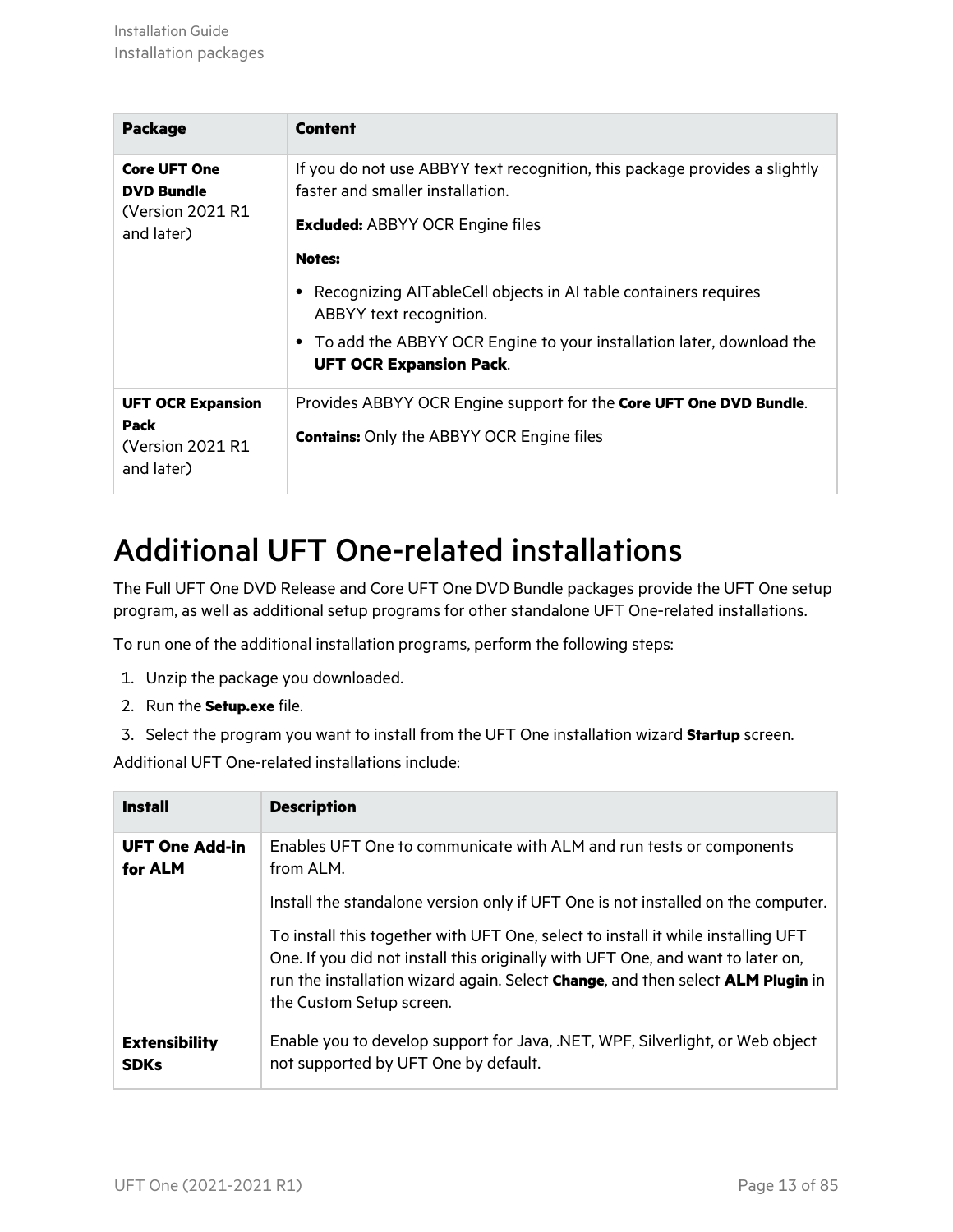| <b>Install</b>                           | <b>Description</b>                                                                                                                                                                                                                                                                                 |  |  |
|------------------------------------------|----------------------------------------------------------------------------------------------------------------------------------------------------------------------------------------------------------------------------------------------------------------------------------------------------|--|--|
| <b>Web 2.0 Toolkit</b><br><b>Support</b> | Enables you to recognize and use objects in your test from Web 2.0<br>technologies, including:                                                                                                                                                                                                     |  |  |
|                                          | • ASP .NET Ajax                                                                                                                                                                                                                                                                                    |  |  |
|                                          | • Dojo                                                                                                                                                                                                                                                                                             |  |  |
|                                          | GWT (Google Web Toolkit)                                                                                                                                                                                                                                                                           |  |  |
|                                          | • jQueryUI                                                                                                                                                                                                                                                                                         |  |  |
|                                          | • Salesforce Lightning                                                                                                                                                                                                                                                                             |  |  |
|                                          | • SiebelOpenUI<br>EXT-JS                                                                                                                                                                                                                                                                           |  |  |
|                                          | • YahooUI                                                                                                                                                                                                                                                                                          |  |  |
|                                          | Web 2.0 Toolkits appear in UFT One as GUI Add-ins.                                                                                                                                                                                                                                                 |  |  |
| <b>License server</b>                    | Enables you to install the AutoPass License Server, which is used to install and                                                                                                                                                                                                                   |  |  |
| setup                                    | manage UFT One concurrent and commuter licenses.                                                                                                                                                                                                                                                   |  |  |
|                                          | For details, see "UFT One licensing" on page 58 and the AutoPass License<br>Server online documentation.                                                                                                                                                                                           |  |  |
| <b>Run Results</b>                       | Enables you to install a standalone version of the Run Results Viewer.                                                                                                                                                                                                                             |  |  |
| <b>Viewer setup</b>                      | Install the standalone version only if UFT One is not installed on the computer.                                                                                                                                                                                                                   |  |  |
| <b>UFT Developer</b><br>setup            | Enables you to install UFT Developer, a functional testing tool that enables<br>you to code tests directly from your developer IDE.                                                                                                                                                                |  |  |
|                                          | • Install the standalone version only if UFT One is not installed on the<br>computer.                                                                                                                                                                                                              |  |  |
|                                          | • To install this together with UFT One, select to install it while installing UFT<br>One. If you did not install this originally with UFT One, and want to later on,<br>run the installation wizard again. Select Change, and then select the<br><b>UFT Developer</b> in the Custom Setup screen. |  |  |
|                                          | • You must install Node.js 4.1.2 before installing UFT Developer:                                                                                                                                                                                                                                  |  |  |
|                                          | https://nodejs.org/en/download/<br>For more details, see the UFT Developer Help Center.                                                                                                                                                                                                            |  |  |
|                                          |                                                                                                                                                                                                                                                                                                    |  |  |

**Note:** Unless otherwise specified, references to **Application Lifecycle Management** or **ALM** apply to all currently supported versions of ALM and Quality Center.

Some features and options may not be supported in the specific edition of ALM or Quality Center that you are using.

Ţ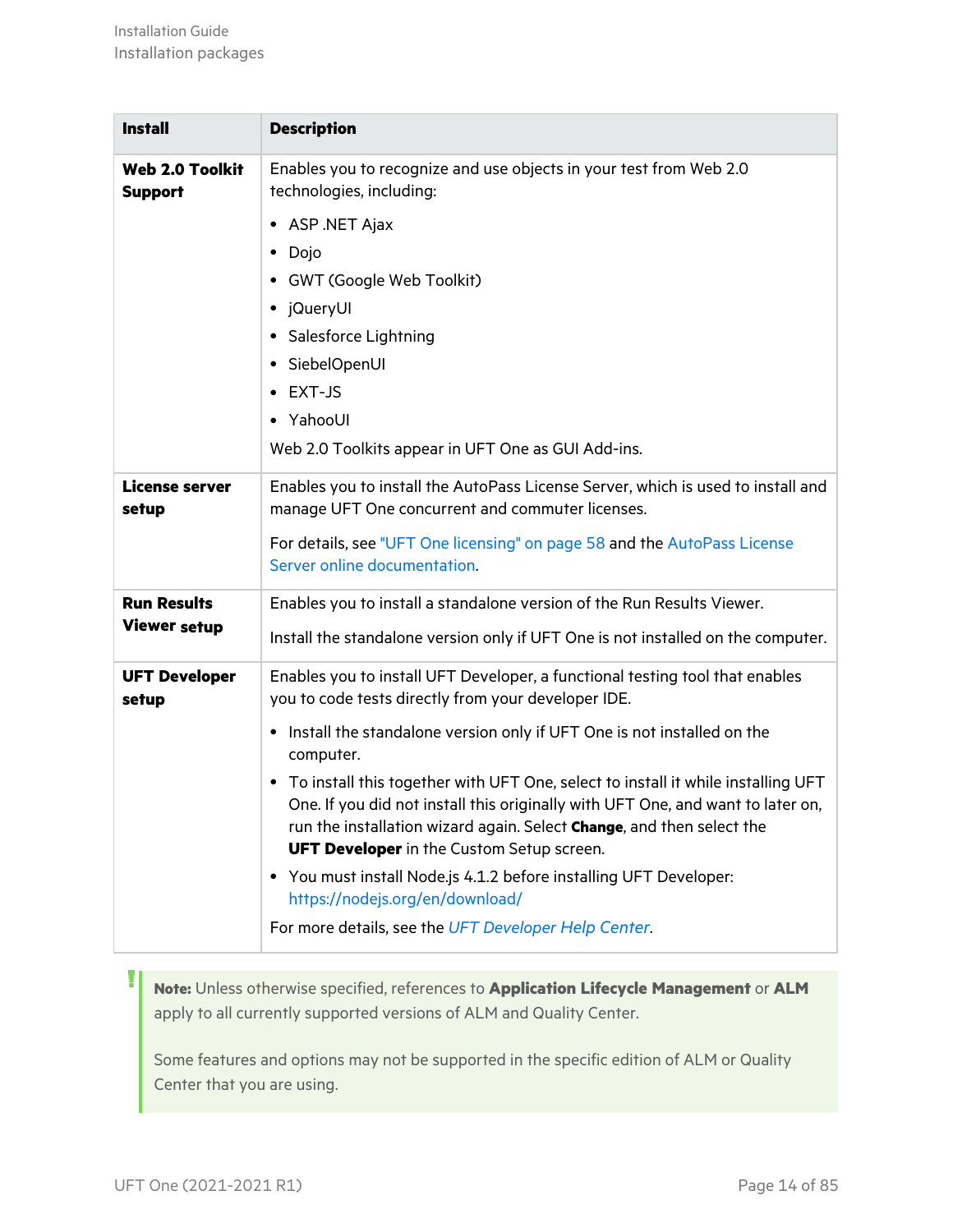### See also:

- **•** ["Before](#page-15-0) you install" on page 16
- **•** "UFT One [licensing"](#page-57-0) on page 58
- "Before [connecting](#page-81-0) to ALM" on page 82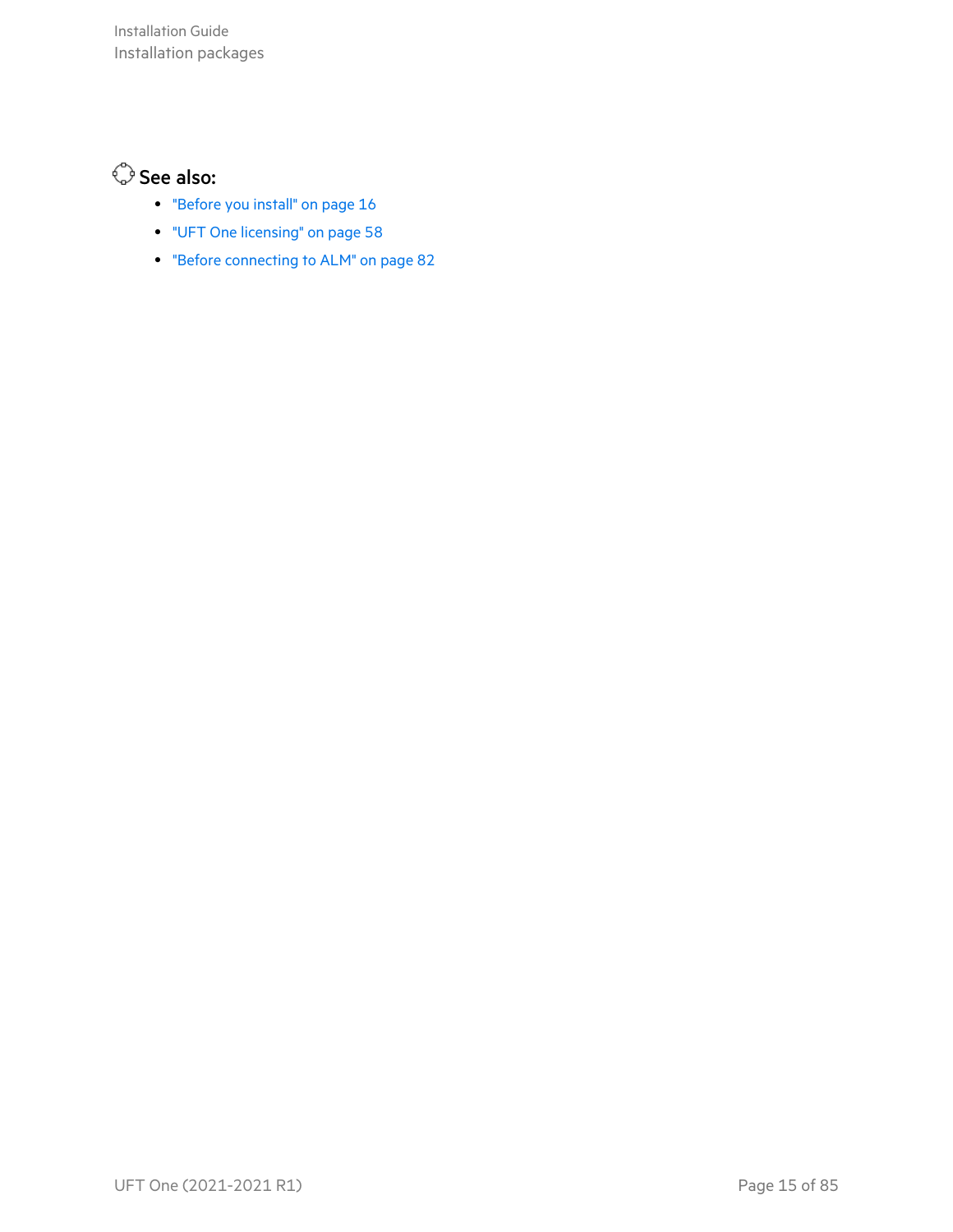# <span id="page-15-0"></span>Before you install

Before you install UFT One, perform the steps below.

Ø **Caution:** UFT One can potentially be used to record user actions and/or network communications. Therefore, we strongly recommend running UFT One on dedicated test machines that do not contain or provide access to sensitive information. Additionally, you should thoroughly review your lab network topology and access permissions before using UFT One.

| <b>Step</b>                                                                                   | See                                                 |
|-----------------------------------------------------------------------------------------------|-----------------------------------------------------|
| Review the information about installing UFT One in an<br>enterprise environment (if relevant) | "Enterprise deployment" on<br>page 10               |
| Ensure that you fulfill the installation prerequisites                                        | "Installation prerequisites" on<br>page 17          |
| Ensure that you have the required permissions for using UFT<br>One                            | "Required access permissions" on<br>page 19         |
| Review the information about upgrading UFT One (if<br>relevant)                               | "Upgrade UFT One" on page 46                        |
| Review any known issues                                                                       | "Known issues when installing" on<br>page 52        |
|                                                                                               | "Known issues with UFT One<br>licensing" on page 81 |
| Review the instructions for using UFT One in a secure manner                                  | <b>UFT One Security Reference</b>                   |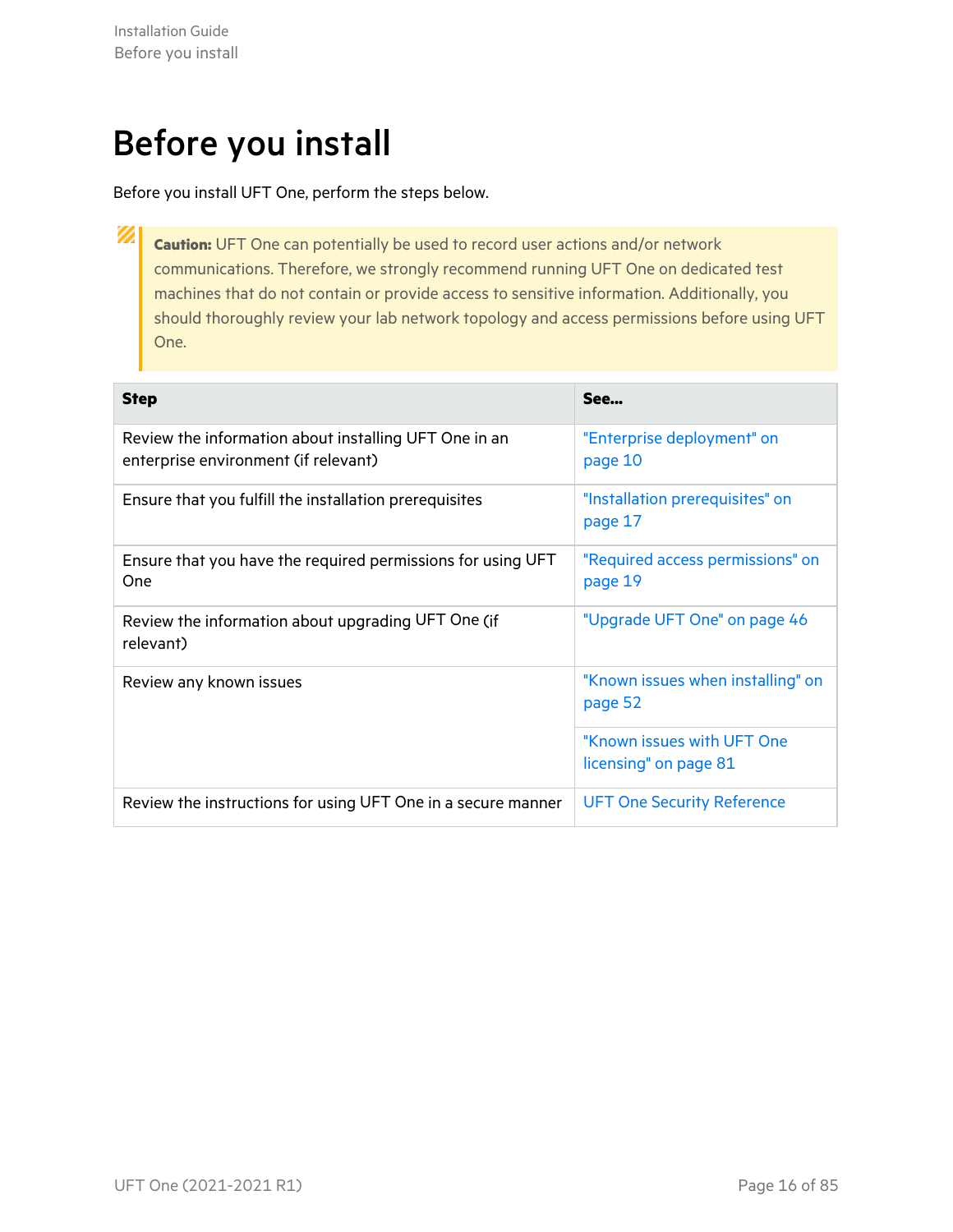## <span id="page-16-0"></span>Installation prerequisites

This section describes the prerequisites necessary to install UFT One. Before you install, verify the following prerequisites:

| <b>Prerequisite</b>           | <b>Description</b>                                                                                                                                                                        |  |  |
|-------------------------------|-------------------------------------------------------------------------------------------------------------------------------------------------------------------------------------------|--|--|
| <b>Install location</b>       | Select the location where you want to install UFT One.                                                                                                                                    |  |  |
|                               | Do not install UFT One on a network drive.                                                                                                                                                |  |  |
|                               | The installation path, and the path to the installation files, must include<br>English characters only.                                                                                   |  |  |
| <b>Computer state</b>         | Ensure that your computer does not need to be restarted.                                                                                                                                  |  |  |
| <b>System</b><br>requirements | Ensure that your computer meets all minimum hardware and software<br>requirements listed in the Support Matrix.                                                                           |  |  |
|                               | As described in the Support Matrix, some of the prerequisites are included<br>in the UFT One installation packages. You can install these as part of the<br>UFT One installation process. |  |  |
|                               | UFT One version 2021 R1 and later: Make sure AI Codeless Testing is not<br>installed on your computer.                                                                                    |  |  |
| <b>Licenses</b>               | Know which type of license you are using.                                                                                                                                                 |  |  |
|                               | If you are using a concurrent license, have the license server URL available.                                                                                                             |  |  |
|                               | For more details, see "UFT One licensing" on page 58.                                                                                                                                     |  |  |
| <b>GUI testing add-ins</b>    | Know which add-ins you want to use for GUI testing. We recommend<br>installing only those you expect to use.                                                                              |  |  |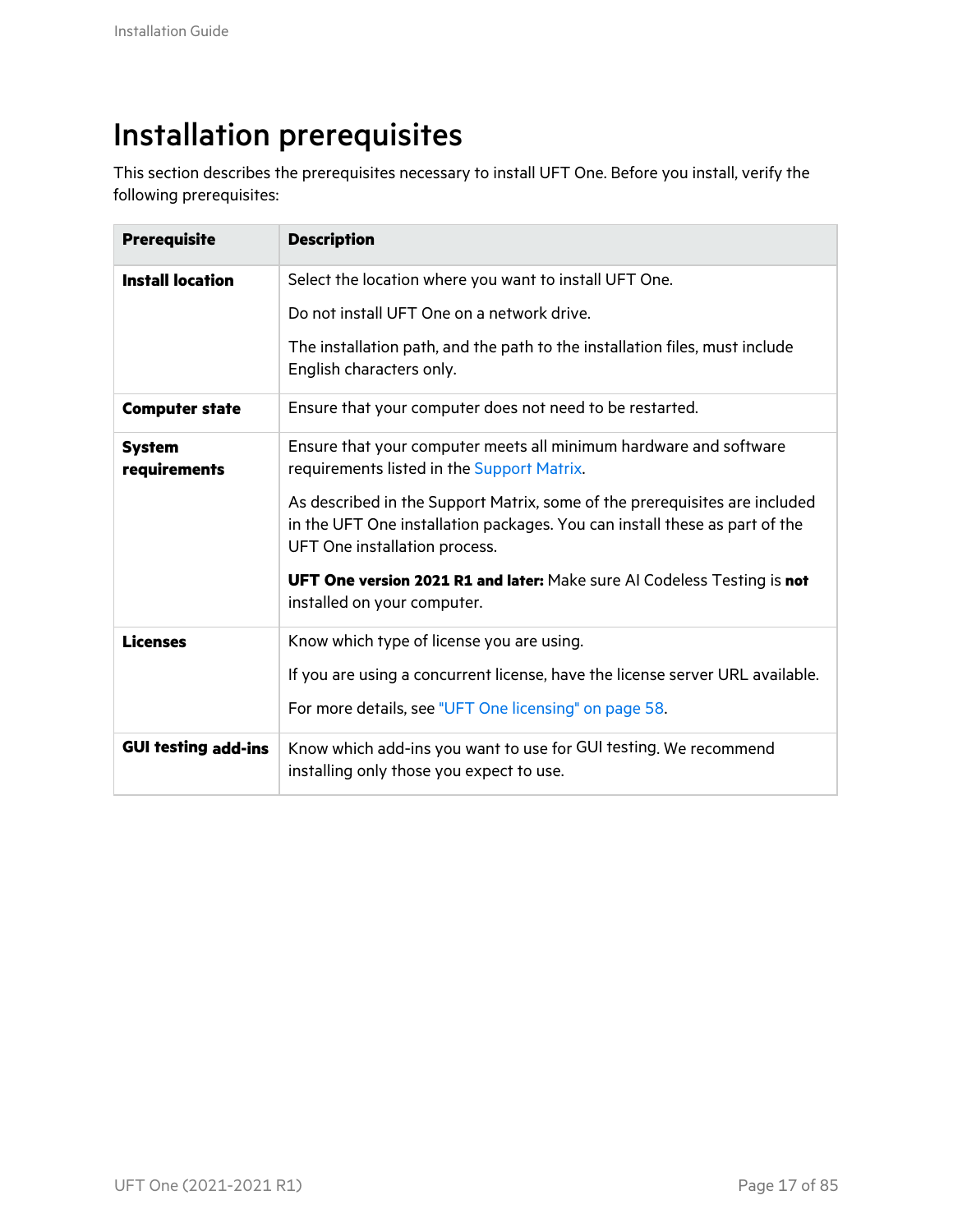| <b>Prerequisite</b> | <b>Description</b>                                                                                                                                                                                   |
|---------------------|------------------------------------------------------------------------------------------------------------------------------------------------------------------------------------------------------|
| <b>API testing</b>  | If you plan to run web service testing using WSE security settings, you must<br>have the .NET Framework 3.5, WSE 2.0sp3 package, and WSE 3.0 package<br>installed on your computer.                  |
|                     | The .NET 3.5 Framework and WSE packages are not installed with the UFT<br>One installation. If they are not installed on your computer, you can install<br>them by following the instructions below: |
|                     | 1. Install and activate .NET 3.5 Framework. See the instructions in the<br>MSDN: https://msdn.microsoft.com/en-us/library/hh506443<br>$(v=vs.110)$ .aspx.                                            |
|                     | 2. Download WSE 2.0 sp3 and WSE 3.0 packages from the Micro Focus<br>Marketplace                                                                                                                     |
|                     | :https://marketplace.microfocus.com/appdelivery/content/uft-<br>one-installation-prerequisites and install them.                                                                                     |
|                     |                                                                                                                                                                                                      |
|                     | Note: In Windows 10 and later, Microsoft no longer officially supports<br>WSE.                                                                                                                       |
|                     | For details on installing these prerequisites using the silent installation<br>commands, see "Silent commands for installing UFT One prerequisites"<br>on page 30.                                   |
|                     | Note: If you use WCF for secure Web Service testing, these<br>prerequisites are not necessary. For details on customizing security<br>for WCF-type Web services, see the UFT One Help Center.        |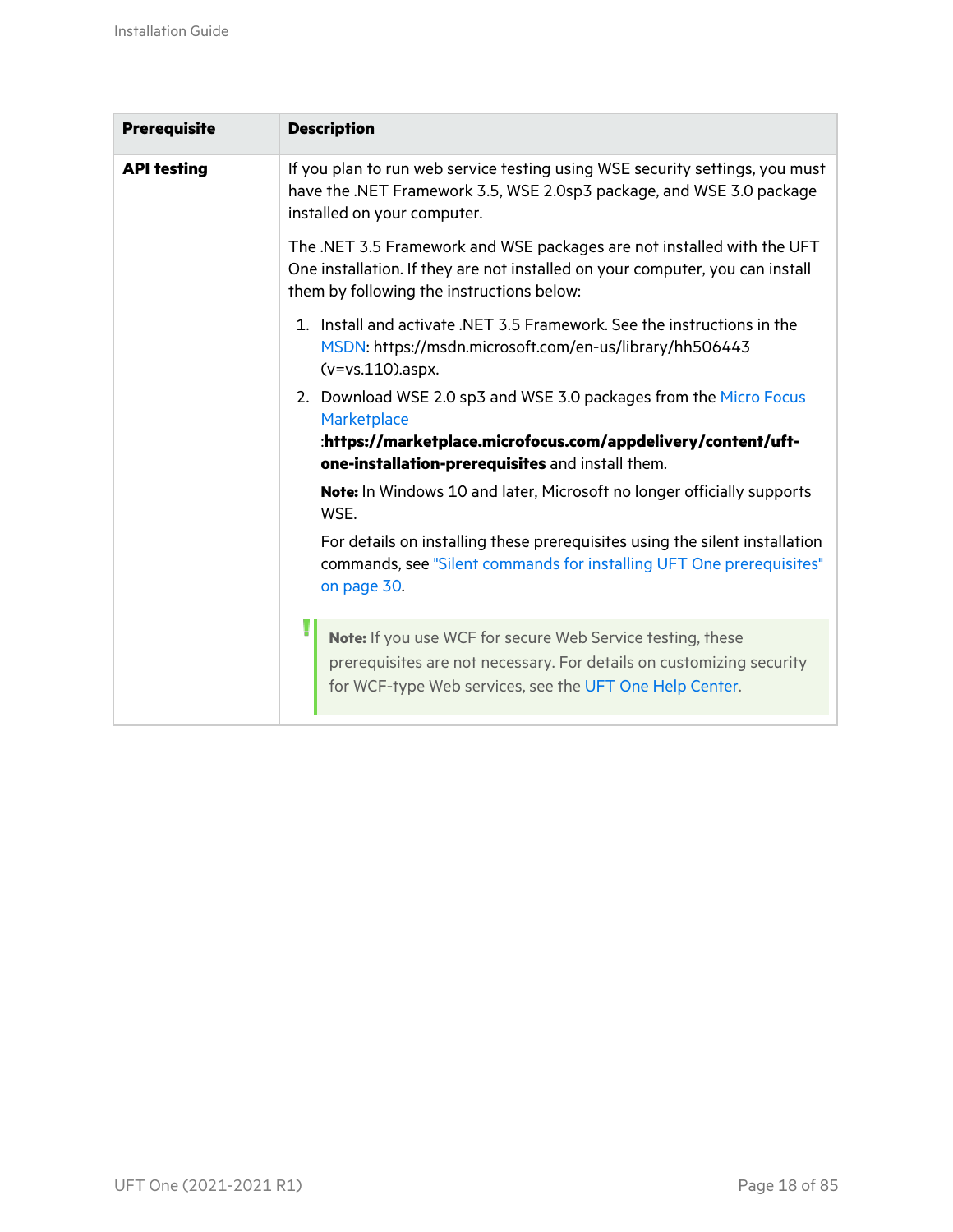## <span id="page-18-0"></span>Required access permissions

Verify the following access permissions before you start running UFT One, or working with UFT One and ALM or BPT.

In this section:

### <span id="page-18-1"></span>Required permissions for UFT One

| Required file system permissions |  |
|----------------------------------|--|
|----------------------------------|--|

| <b>Read/write</b><br>permissions   | You must have read/write permissions to the following files and folders, as<br>well as any sub-folders: |  |  |
|------------------------------------|---------------------------------------------------------------------------------------------------------|--|--|
|                                    | The <b>Windows\System32</b> folder                                                                      |  |  |
|                                    | The Temp folder<br>٠                                                                                    |  |  |
|                                    | The folder containing UFT One solutions, tests, or run results<br>٠                                     |  |  |
|                                    | The <program data="">\Micro Focus folder<br/>٠</program>                                                |  |  |
|                                    | <b>User Profile folders</b><br>٠                                                                        |  |  |
|                                    | The < <b>Windows&gt;\mercury.ini</b> file<br>٠                                                          |  |  |
|                                    | The following <b>AppData</b> folders:                                                                   |  |  |
|                                    | %userprofile%\AppData\Local\Micro Focus                                                                 |  |  |
|                                    | %appdata%\Micro Focus                                                                                   |  |  |
|                                    | %appdata%\Micro Focus                                                                                   |  |  |
| <b>Read/execute</b><br>permissions | The UFT One installation folder                                                                         |  |  |
| <b>Read</b>                        | You must have read permissions to the following folders:                                                |  |  |
| permissions                        | The <b>Windows</b> folder<br>$\bullet$                                                                  |  |  |
|                                    | The <b>System</b> folder                                                                                |  |  |

### Required registry key permissions

| <b>Read/write</b> | All keys under:                                           |
|-------------------|-----------------------------------------------------------|
| permissions       | HKEY_CURRENT_USER\Software\Mercury Interactive<br>٠       |
|                   | or                                                        |
|                   | [HKEY_LOCAL_MACHINE\SOFTWARE\Wow6432Node\Hewlett-Packard] |
|                   | HKEY_CURRENT_USER\SOFTWARE\Hewlett Packard                |
|                   |                                                           |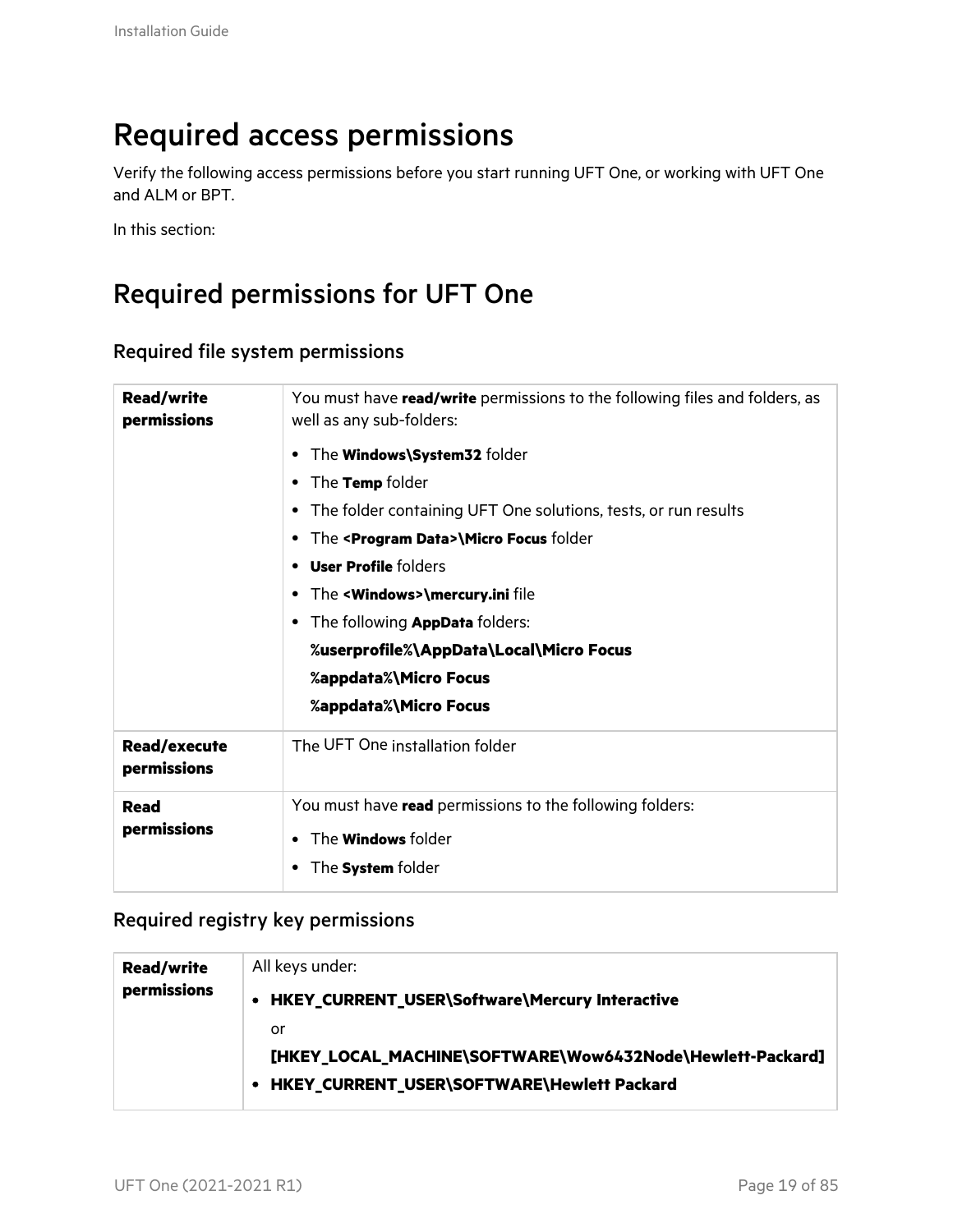| <b>Read and</b>    | <b>HKEY_LOCAL_MACHINE keys</b> |
|--------------------|--------------------------------|
| <b>Query Value</b> | <b>HKEY_CLASSES_ROOT keys</b>  |
| permissions        | $\bullet$                      |
|                    |                                |

**Note:** Some folder paths intentionally include previous company branding, due to backward compatibility considerations.

### <span id="page-19-0"></span>Required permissions for ALM

| <b>Read/write permissions</b>     | • ALM cache folder                               |  |  |
|-----------------------------------|--------------------------------------------------|--|--|
|                                   | • <program data="">\Micro Focus folder</program> |  |  |
|                                   | • UFT One Add-in for ALM installation folder     |  |  |
| <b>Administrative permissions</b> | For the first connection to ALM                  |  |  |

### <span id="page-19-1"></span>Required permissions for BPT

Ensure that you have the required ALM permissions before working with business components and application areas.

### Component steps

To work with component steps in ALM, you must have the appropriate **Add Step**, **Modify Step**, or **Delete Step** permissions set.

You do not need **Modify Component** permission to work with component steps.

The **Modify Component** permission enables you to work with component properties, which are the fields in the component Details tab.

### Parameters in ALM or other testing tools

To work with parameters in ALM or in a testing tool, you must have all the parameter task permissions set in ALM.

### Application areas

To modify application areas, you must have the separate permissions for resources required for modifying components, and adding, modifying, and deleting steps.

All four permissions (**Modify Component**, **Add Step**, **Modify Step**, or **Delete Step**) are required.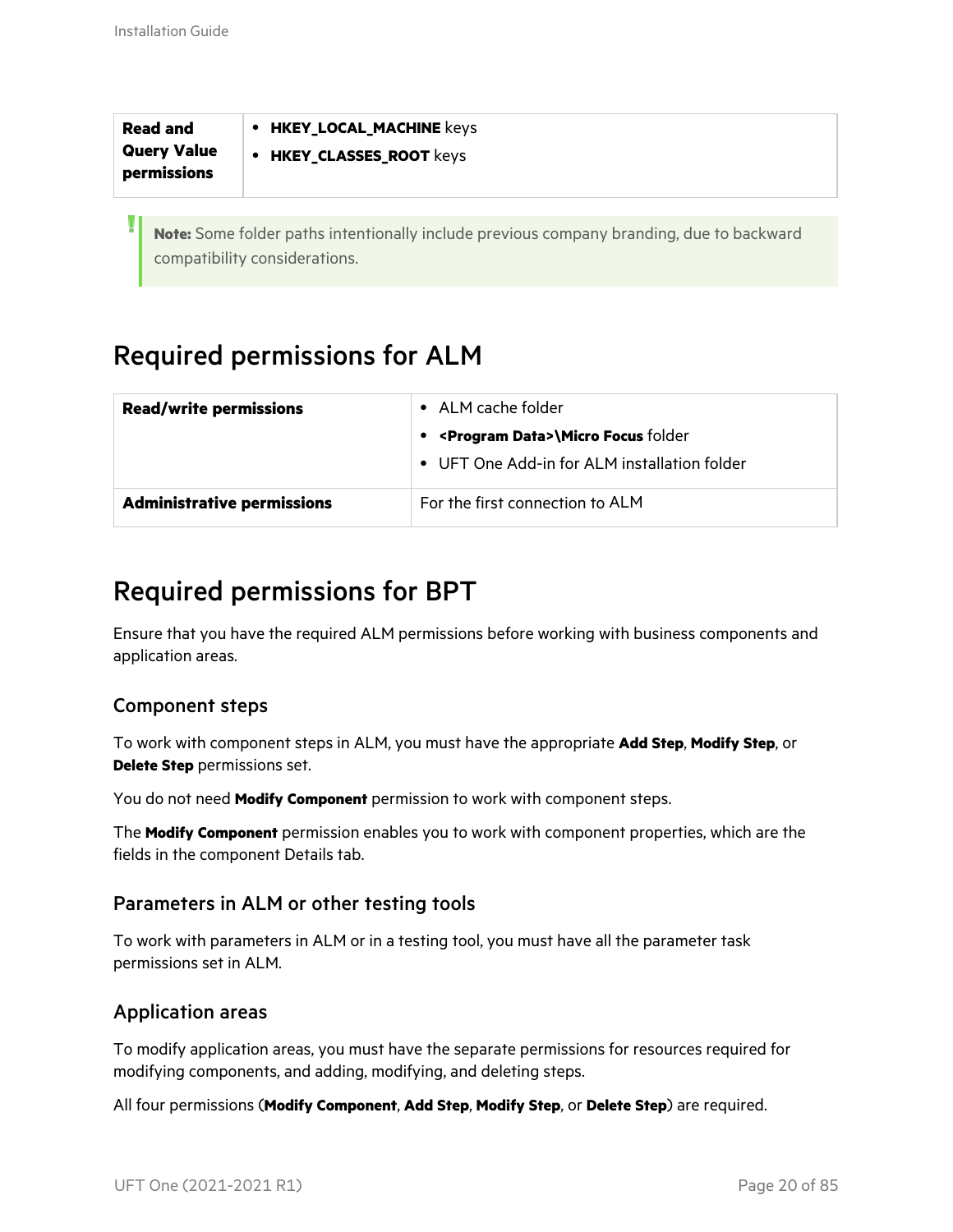If one of these permissions is not assigned, you can open application areas only in read-only format.

### $\mathbb{O}$  Next steps:

- "Install UFT One with the install [wizard"](#page-21-0) on page 22
- **•** "Install UFT One [silently"](#page-28-0) on page 29
- "Install UFT One from the [Package](#page-41-0) for the Web Bundle" on page 42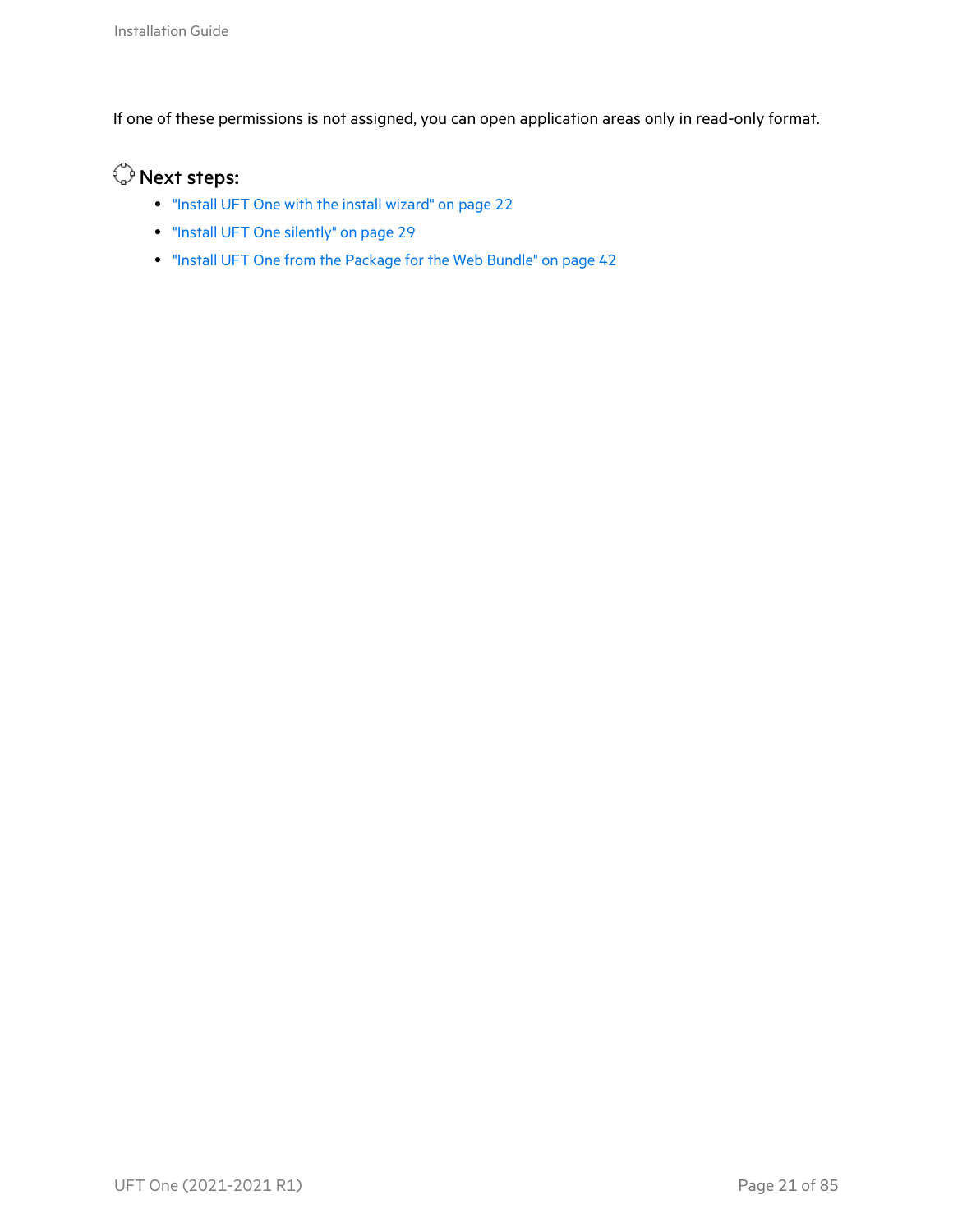# <span id="page-21-0"></span>Install UFT One with the install wizard

This section describes how to run the UFT One installation wizard, which guides you through the installation process. Before running this process, make sure you review the ["Installation](#page-11-0) packages" on [page](#page-11-0) 12 and the instructions in ["Before](#page-15-0) you install" on page 16.

If you are installing UFT One on a computer using a language other than English, your installation setup and wizard automatically runs in the language of your computer.

In this section:

### <span id="page-21-1"></span>Download the UFT One installation package

Access the installation packages from the [free](https://www.microfocus.com/en-us/products/uft-one/free-trial) trial page or by selecting your account on the [Software](https://sld.microfocus.com/mysoftware/index) Licenses and [Downloads](https://sld.microfocus.com/mysoftware/index) page.

Download the Full UFT One DVD Release or Core UFT One DVD Bundle.

Extract the files from the downloaded **.zip** file and locate the **Setup.exe** file that runs the installation.

Ø **Caution:** Make sure that the installation files are extracted to an **empty** folder, at a location whose path does not exceed 80 characters.

Windows is limited to 260 characters in these files. The installation will fail if the file paths of the individual installation files are longer. In such cases, move the extracted installation files to a location with a shorter path.

### <span id="page-21-2"></span>Run the installation wizard

Before the installation, restart your computer to ensure complete configuration of the system.

Then, run the **Setup.exe** file and select **UFT One Setup** from the installation start screen. Follow the steps as instructed to complete your installation.

For more details on the steps of the installation wizard, see below.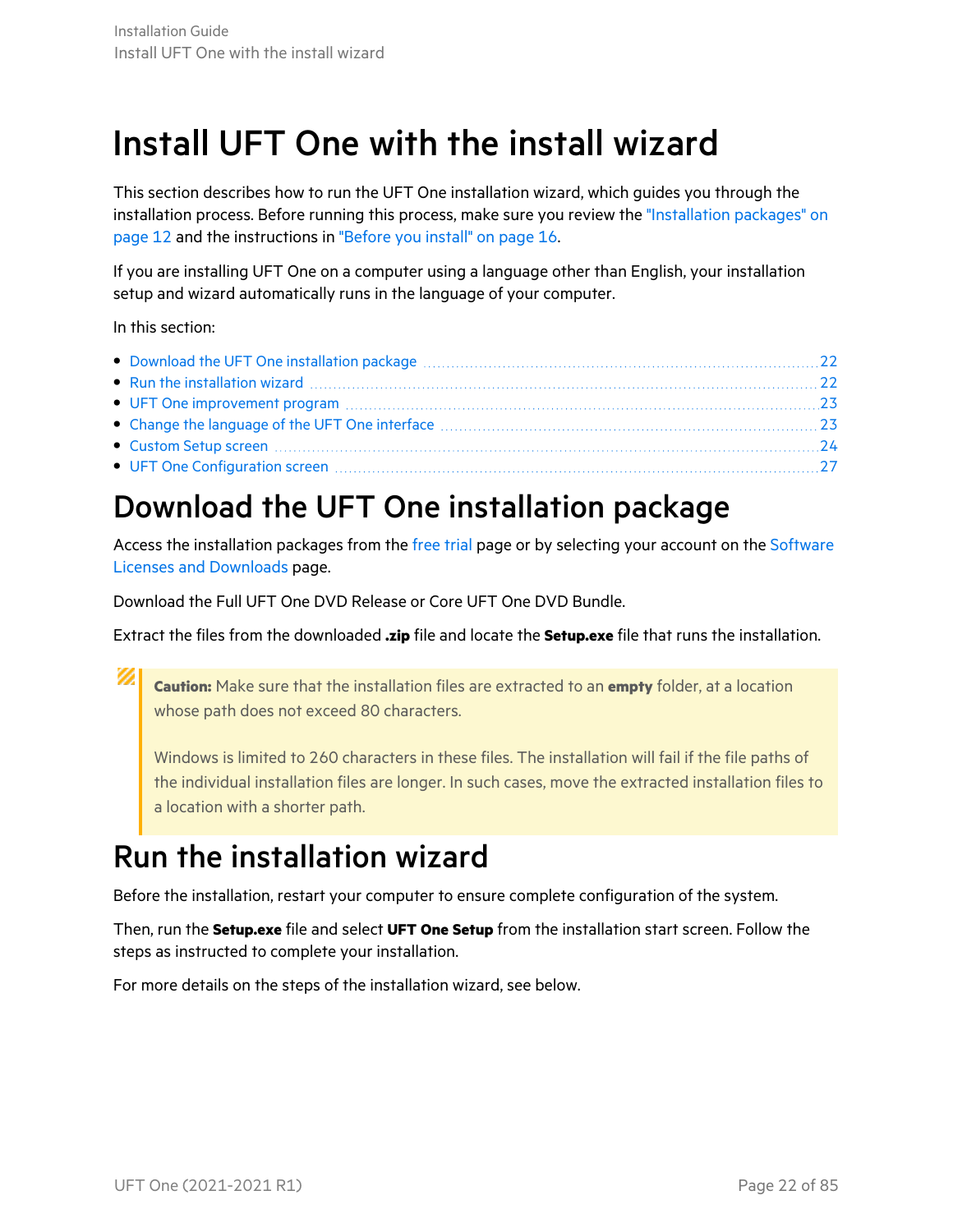When the UFT One installation is complete, you are prompted to view the **Readme** and installation log.

You may also be prompted to restart your computer. If you are, we recommend restarting as soon as possible. Delaying the system restart may result in unexpected UFT One behavior.

**Note:** If you are using Web 2.0 add-ins or extensibility toolkits, perform additional installations. For details, see "Install Web 2.0 add-ins or [extensibility](#page-50-0) toolkits" on page 51.

### <span id="page-22-0"></span>UFT One improvement program

In the End-User License Agreement pane, UFT One enables you to select to participate in the UFT One improvement program.

Selecting this option configures UFT One to collect and send usage data back to Micro Focus. This data helps us understand which improvements matter most to our users.

| Micro Focus UFT One 2021 Setup                                                                                                                                                                                                                                                                                                                                                                                                                                                                                                                                                                                                                                                                                                                                                                                       | × |
|----------------------------------------------------------------------------------------------------------------------------------------------------------------------------------------------------------------------------------------------------------------------------------------------------------------------------------------------------------------------------------------------------------------------------------------------------------------------------------------------------------------------------------------------------------------------------------------------------------------------------------------------------------------------------------------------------------------------------------------------------------------------------------------------------------------------|---|
| <b>End-User License Agreement</b><br>Please read the following license agreement carefully                                                                                                                                                                                                                                                                                                                                                                                                                                                                                                                                                                                                                                                                                                                           |   |
| Applicability. This end user license agreement (the "Agreement") governs<br>1.<br>the use of accompanying software, unless it is subject to a separate<br>agreement between you and Micro Focus International plc and its<br>subsidiaries ("Micro Focus"). By downloading, copying, or using the<br>software you agree to this Agreement. Micro Focus provides<br>translations of this Agreement in certain languages other than English,<br>which may be found at:<br><https: about="" software-licensing="" software.microfocus.com="">.<br/>Terms, This Agreement includes supporting material accompanying the<br/>o.<br/>I accept the terms in the License Agreement<br/>Create desktop and start menu shortcuts<br/>More Details<br/><math>\vee</math> Participate in the UFT One improvement program</https:> |   |
| <b>Back</b><br>Cancel<br>Next                                                                                                                                                                                                                                                                                                                                                                                                                                                                                                                                                                                                                                                                                                                                                                                        |   |

In the wizard, click **More Details** for details about the program.

**Note:** You can later disable and re-enable this data collection inside UFT One. For more details, see Usage Data [Collector](https://admhelp.microfocus.com/uft/en/2021-2021_R1/UFT_Help/Content/User_Guide/usage-data-collector.htm) pane in the UFT One Help Center.

### <span id="page-22-1"></span>Change the language of the UFT One interface

By default, UFT One is installed in English.

If you want to install UFT One in the language of your operating system, select the language option at the bottom of the License Agreement screen.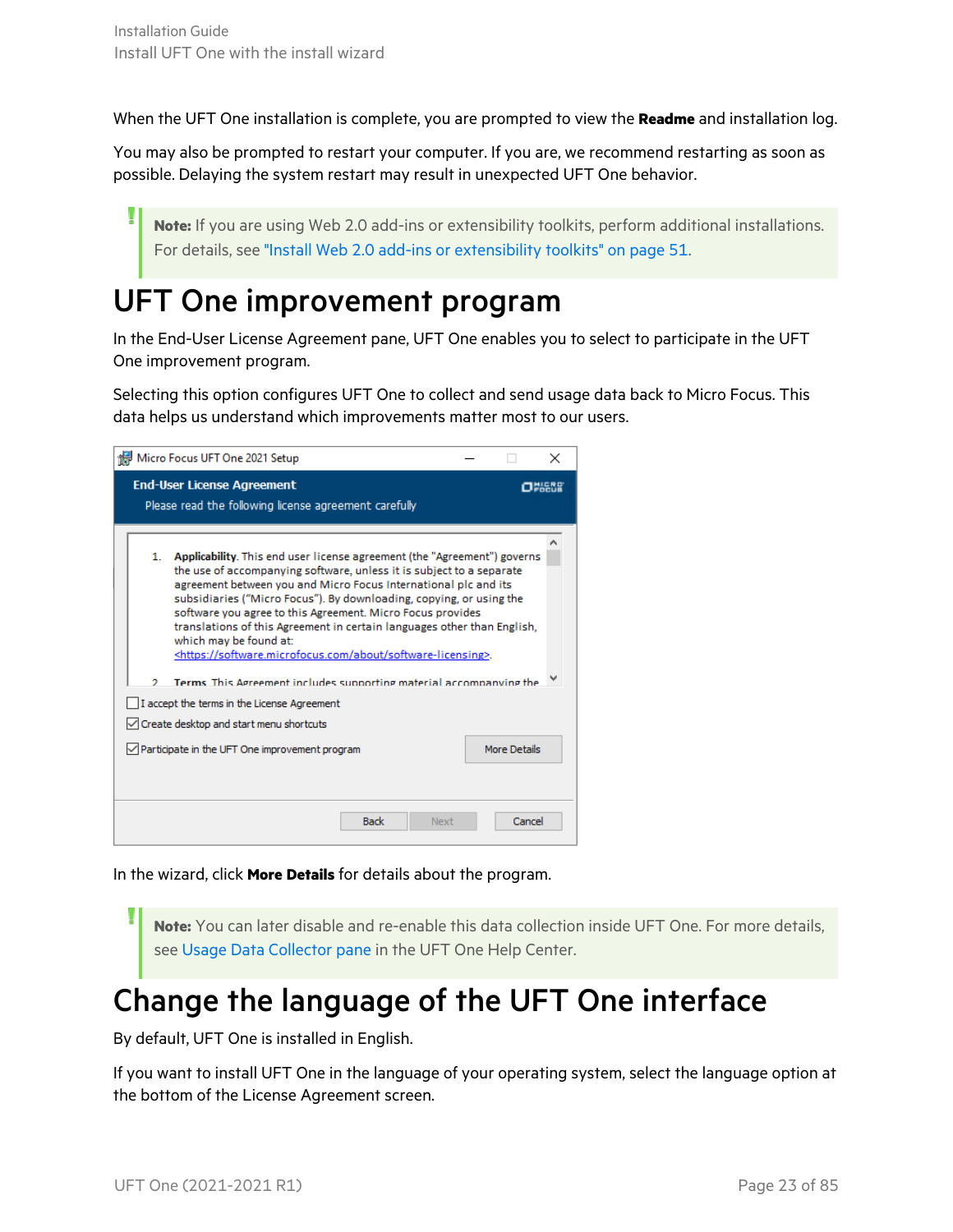### <span id="page-23-0"></span>Custom Setup screen

Select the UFT One features you want to install in the Custom Setup screen.

For example:

| Micro Focus UFT One 2021 R1 Setup                                                                                                                                                                                          |                                                                                               |        |                                   |                                                                                                                                                                                                                               |        | ×    |
|----------------------------------------------------------------------------------------------------------------------------------------------------------------------------------------------------------------------------|-----------------------------------------------------------------------------------------------|--------|-----------------------------------|-------------------------------------------------------------------------------------------------------------------------------------------------------------------------------------------------------------------------------|--------|------|
| <b>Custom Setup</b><br>Select the features to be installed                                                                                                                                                                 |                                                                                               |        |                                   |                                                                                                                                                                                                                               |        | Oren |
| <b>Runtime Engine</b><br><b>Samples</b><br>⊟•l<br>$\times$ - ALM Plugin<br>X - UFT Developer<br><b>AI Features</b><br><b>ABBYY OCR Engine</b><br>Add-ins<br>jed - I Web Add-in<br>– X - Delphi Add-in<br>$V -$ Elev Add-in | UI Designer and IDE<br><b>Run Results Viewer</b><br>⊟ • ActiveX Add-in<br>Visual Basic Add-in | ᄉ<br>✓ | the UFT tutorials.<br>hard drive. | Installs the WPF-based Flight demo<br>application, the Web-based Mercury<br>Tours demo application, and the Code<br>Samples Plus Help. The demo<br>applications are used as a basis for<br>This feature requires 17MB on your |        |      |
| Location:                                                                                                                                                                                                                  | C:\Program Files (x86)\Micro Focus\UFT One\                                                   |        |                                   |                                                                                                                                                                                                                               |        |      |
| <b>Restore Defaults</b>                                                                                                                                                                                                    | Disk Usage                                                                                    |        | <b>Back</b>                       | <b>Next</b>                                                                                                                                                                                                                   | Cancel |      |

For each feature, select one of the following installation options:

|    | Will be installed on local hard drive.                                                                                                     |  |
|----|--------------------------------------------------------------------------------------------------------------------------------------------|--|
|    | Installs the selected feature on your local hard drive. Sub-features of the selected feature<br>are not installed.                         |  |
| ا⊏ | Entire feature will be installed on local hard drive.                                                                                      |  |
|    | Installs the entire selected feature and its sub-features on your local hard drive.                                                        |  |
|    | For example, you can instruct UFT One to install the .NET Add-in with its sub add-ins,<br>Silverlight and Windows Presentation Foundation. |  |
|    |                                                                                                                                            |  |
|    | Note: Selecting <b>X</b> Entire feature will be unavailable, excludes the feature from the installation                                    |  |

**Note:** Selecting **Entire feature will be unavailable.** excludes the feature from the installation. It will not be available in UFT One.

To install any of these features later, you can rerun the installation with the **Change** or **Modify** option and select them then.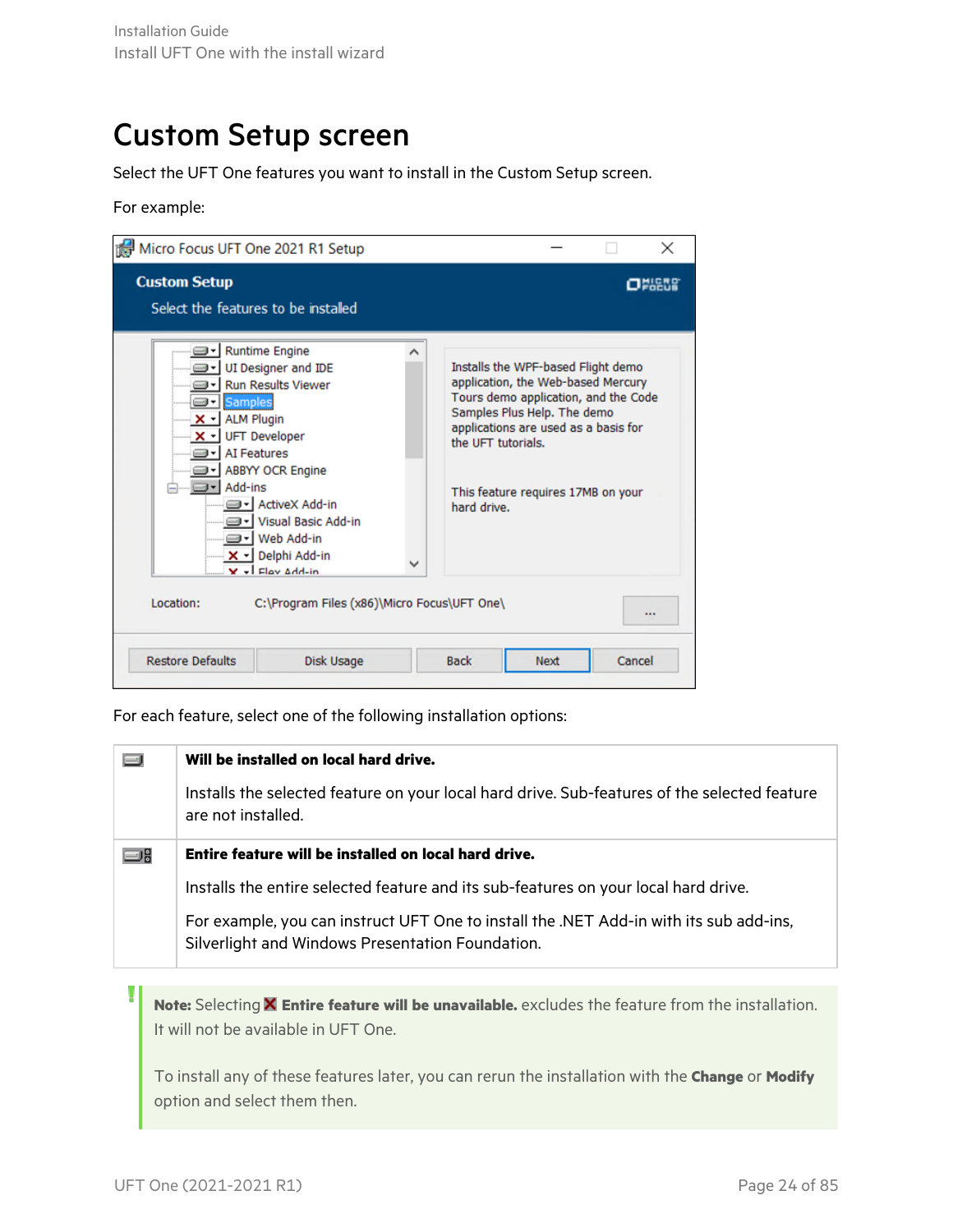### The following table describes each feature listed:

| <b>Feature</b>                       | <b>Description</b>                                                                                                                                          |
|--------------------------------------|-------------------------------------------------------------------------------------------------------------------------------------------------------------|
| <b>Runtime Engine</b>                | Mandatory. Enables you to run UFT One or UFT Developer tests.                                                                                               |
| <b>UI Designer and</b><br><b>IDE</b> | Enables you to edit UFT One tests.                                                                                                                          |
| <b>Run Results</b><br><b>Viewer</b>  | Enables you to view UFT One or UFT Developer run results.<br>Alternatively, you can view run results in a browser window without the Run<br>Results Viewer. |
| <b>Samples</b>                       | Demo applications used in the UFT One tutorials.                                                                                                            |
| <b>ALM Plugin</b>                    | Enables you to run and edit UFT One tests directly from ALM.                                                                                                |
| <b>UFT Developer</b>                 | Enables you to create functional tests directly from your developer IDE.                                                                                    |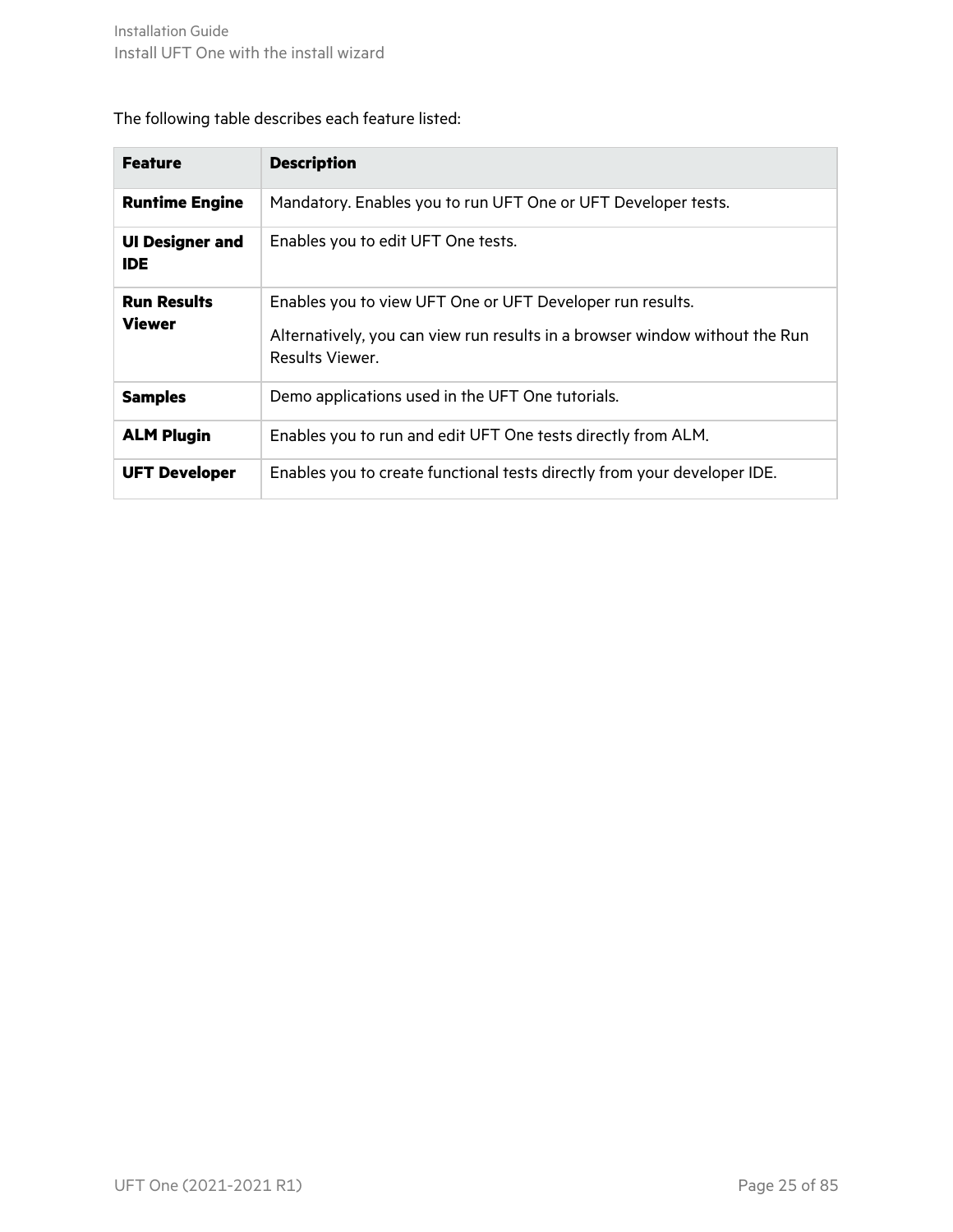| <b>Feature</b>     | <b>Description</b>                                                                                     |
|--------------------|--------------------------------------------------------------------------------------------------------|
| <b>Al Features</b> | Enables you to use AI-based testing in UFT One.                                                        |
|                    | <b>Prerequisites:</b>                                                                                  |
|                    | Make sure you have the following installed.                                                            |
|                    | • A 64-bit operating system, Windows 10 or later.                                                      |
|                    | • Microsoft Visual C++ 2013 Redistributable                                                            |
|                    | • The required Windows feature, depending on your Windows operating<br>system:                         |
|                    | <b>Windows OS - Microsoft Media Feature Pack</b>                                                       |
|                    | a. From the Control Panel, select Programs and Features > Turn Windows<br>features on or off.          |
|                    | b. In the Windows Feature window, turn on Media Features.                                              |
|                    | c. Restart the computer to take effect.                                                                |
|                    | Windows Server 2012 and later - Microsoft Media Foundation                                             |
|                    | 1. From the Control Panel, select Programs and Features > Turn Windows<br>features on or off.          |
|                    | 2. In the Add Roles and Features Wizard window, click Next until you reach<br>the Features tab.        |
|                    | 3. Turn on Media Foundation.                                                                           |
|                    | 4. Click Install.                                                                                      |
|                    | 5. Restart the computer for your changes to take effect.                                               |
|                    | For the most up-to-date instructions on enabling Windows features, see the<br>Microsoft documentation. |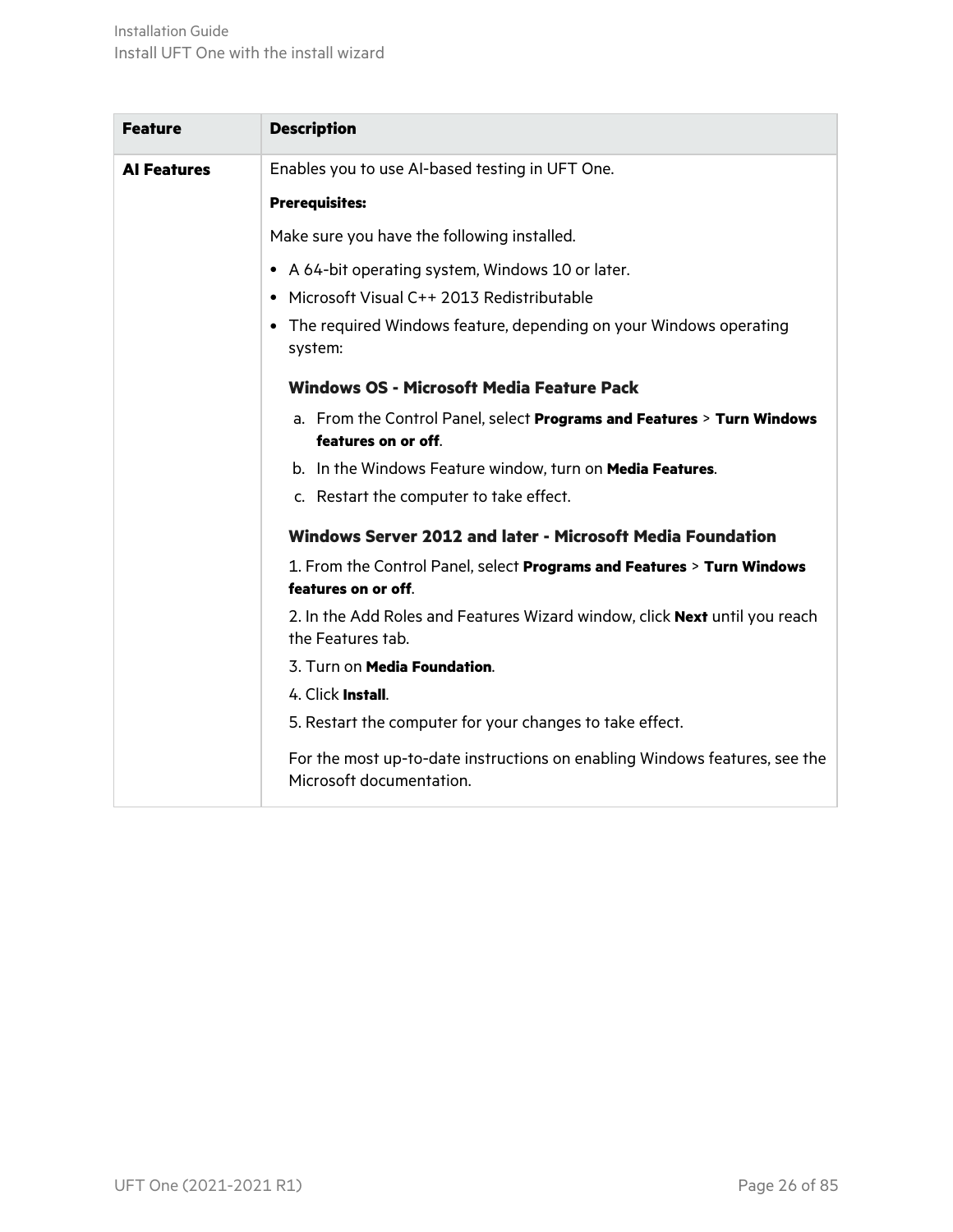| <b>Feature</b>                       | <b>Description</b>                                                                                                                                                                                                   |
|--------------------------------------|----------------------------------------------------------------------------------------------------------------------------------------------------------------------------------------------------------------------|
| <b>ABBYY OCR</b><br><b>Engine</b>    | Enables you to use ABBYY OCR text recognition in UFT One.<br>Note:                                                                                                                                                   |
|                                      | If you already installed UFT One without the ABBYY OCR Engine and you<br>want to include it in the installation now, you must run the installation<br>program as an administrator.                                   |
|                                      | The Core UFT One DVD Bundle does not include the ABBYY OCR Engine<br>$\bullet$<br>files. If you downloaded that installation package and then you want to<br>install the ABBYY OCR Engine feature, do the following: |
|                                      | a. Download the standalone UFT OCR Expansion Pack. You can access the<br>installation files from the free trial page or by selecting your account on<br>the Software Licenses and Downloads page.                    |
|                                      | b. As an administrator, run the UFT One installation program and select<br>the ABBYY OCR Engine feature on the Custom Setup screen.                                                                                  |
|                                      | c. On the next screen, specify the location of the UFT OCR Expansion<br>Pack .zip file.                                                                                                                              |
| <b>GUI Testing</b><br><b>Add-ins</b> | Provide the support which enables you to test applications using supported<br>technology versions.                                                                                                                   |
|                                      | If you plan to test Web 2.0 applications, install the Web Add-in as well.                                                                                                                                            |

### <span id="page-26-0"></span>UFT One Configuration screen

Select any required items you want to configure automatically with the UFT One installation.

For example:

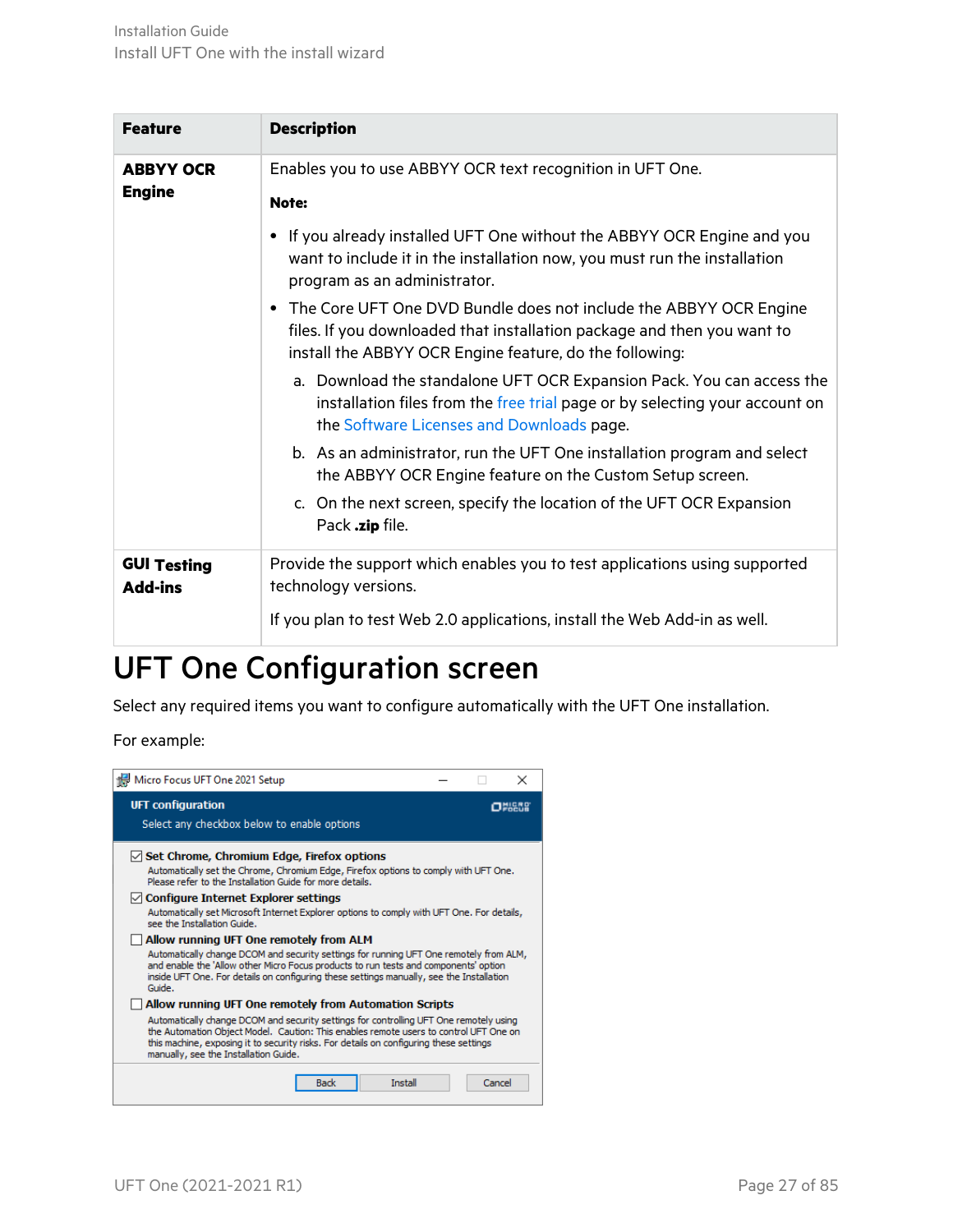### Configuration options include:

| <b>Set Chrome,</b><br><b>Chromium</b>       | Enables UFT One to automatically install the Micro Focus UFT Agent extensions<br>in Chrome, Chromium Edge, and Firefox.                                                                                                                                                                                                           |  |
|---------------------------------------------|-----------------------------------------------------------------------------------------------------------------------------------------------------------------------------------------------------------------------------------------------------------------------------------------------------------------------------------|--|
| <b>Edge, Firefox</b><br>options             | This option updates your browser policies and adds the extensions to your<br>browsers' allowlist or installation list, enabling the extensions to be installed<br>during UFT One installation.                                                                                                                                    |  |
|                                             | D<br><b>Caution:</b> Make sure that your company's security policies permit you to<br>make this change.                                                                                                                                                                                                                           |  |
|                                             | Deselecting this option removes any browser policy updates performed by<br>previous installations.                                                                                                                                                                                                                                |  |
|                                             | If you deselect this option, you can rerun the installation later with the Change or<br>Modify option and select it then. Alternatively, you can manually add the<br>extensions to the lists of allowed extensions. For details on doing this manually,<br>see the topics on web browser known issues in the UFT One Help Center. |  |
| <b>Configure</b><br><b>Internet</b>         | Enables UFT One to use the Microsoft Script Debugger application during test<br>runs.                                                                                                                                                                                                                                             |  |
| <b>Explorer</b><br>settings                 | Alternatively, configure these settings manually before running UFT. In Internet<br><b>Options &gt; Advanced, select the following options:</b>                                                                                                                                                                                   |  |
|                                             | • Disable script debugging                                                                                                                                                                                                                                                                                                        |  |
|                                             | <b>• Enable third-party browser extensions</b>                                                                                                                                                                                                                                                                                    |  |
| <b>Allow running</b><br><b>UFT One</b>      | Changes DCOM permissions and security settings and opens a firewall port on<br>your UFT One computer.                                                                                                                                                                                                                             |  |
| remotely<br>from ALM                        | Required if you are running UFT One on Windows 7, and want to run UFT One<br>tests remotely from ALM.                                                                                                                                                                                                                             |  |
|                                             | To set these options manually later on, see                                                                                                                                                                                                                                                                                       |  |
|                                             | https://support.microfocus.com/kb/kmdoc.php?id=KM02239325                                                                                                                                                                                                                                                                         |  |
| <b>Allow running</b><br><b>UFT One</b>      | Changes DCOM permissions and security settings to enable other computers to<br>remotely control UFT One using automation scripts.                                                                                                                                                                                                 |  |
| remotely                                    | To set these options manually later on, see                                                                                                                                                                                                                                                                                       |  |
| from<br><b>Automation</b><br><b>Scripts</b> | https://support.microfocus.com/kb/kmdoc.php?id=KM02239325                                                                                                                                                                                                                                                                         |  |
|                                             |                                                                                                                                                                                                                                                                                                                                   |  |

**Caution:** Running UFT One remotely from Automation Scripts enables remote users to control UFT One on this machine, exposing the UFT One computer to security risks.

ØI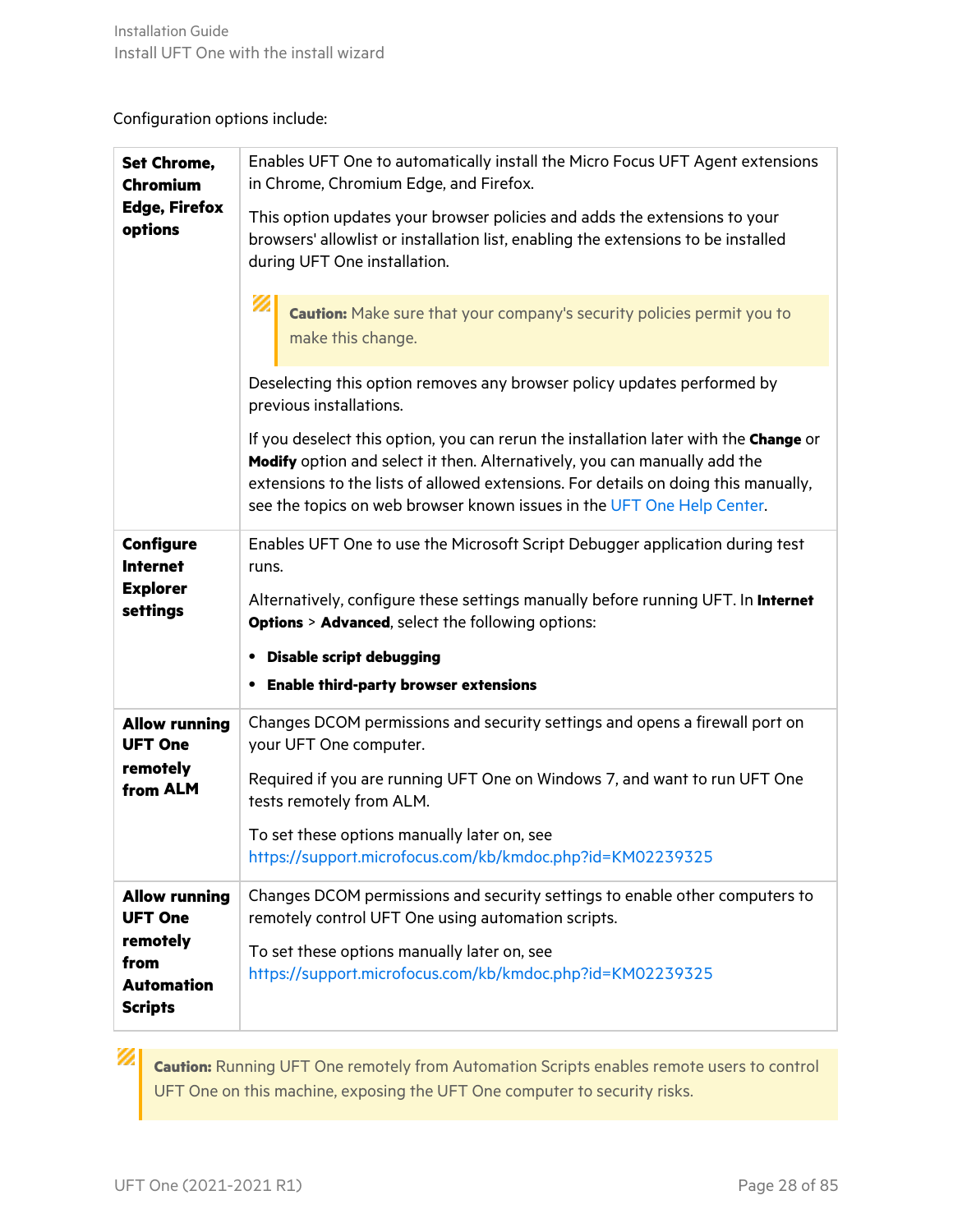# <span id="page-28-0"></span>Install UFT One silently

You can install UFT One and the ALM Add-in silently on your computer or a remote computer.

To install the Package for the Web Bundle of UFT One silently, see "Install UFT One from the [Package](#page-41-0) for the Web [Bundle"](#page-41-0) on page 42.

#### In this section:

| • Install a standalone UFT One Add-in for ALM [11] The Context of the Standard Add-in for ALM [11] The Context of the Standard Add-in for ALM [11] The Context of the Standard Add-in for ALM [11] The Standard Add-in for ALM |  |
|--------------------------------------------------------------------------------------------------------------------------------------------------------------------------------------------------------------------------------|--|

### <span id="page-28-1"></span>Before running a silent installation

Before installing silently:

- **Review** the ["Installation](#page-11-0) packages" on page 12 and the information in ["Before](#page-15-0) you install" on [page](#page-15-0) 16.
- **Verify** that you have administrator privileges.
- **Save** any open files and close all open applications.
- **Restart** your system to ensure a complete system configuration.
- **•** Note that silent installation commands are **case-sensitive** and should be entered exactly as listed.

### Installation file location:

All of the silent installation commands below run programs from the **<UFT One Installation files>** folder.

These are the files available after you download a UFT One installation package and extract it:

- <sup>l</sup> Full UFT One DVD Release or Core UFT One DVD Bundle: You downloaded a **.zip** file and extracted it.
- **•** Package for the Web Bundle: You downloaded a **Setup.exe** file and ran it to extract the package content.

**Caution:** Make sure that the installation files are extracted to an **empty** folder, at a location whose path does not exceed 80 characters.

Ø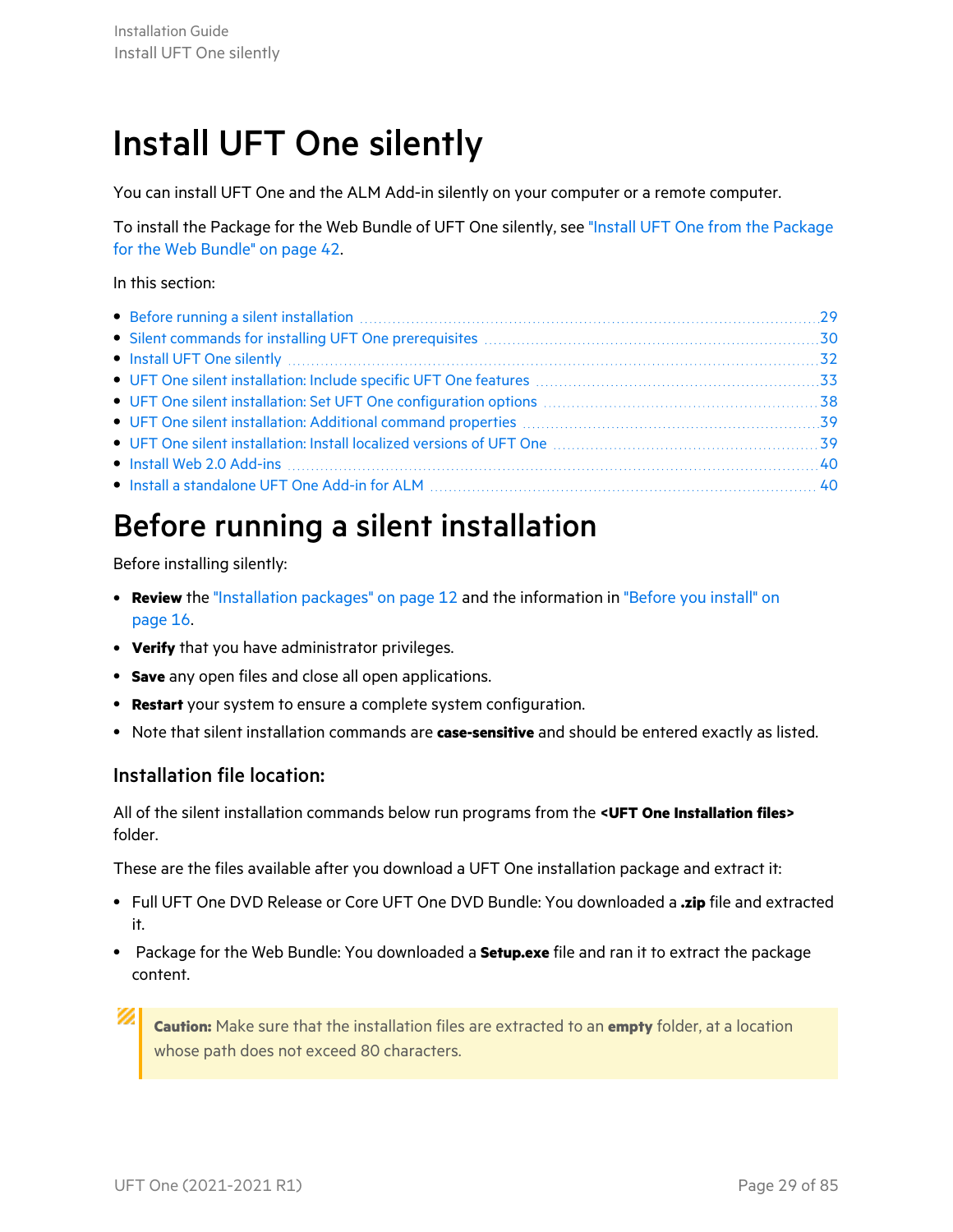<span id="page-29-0"></span>Ø Windows is limited to 260 characters in these files. The installation will fail if the file paths of the individual installation files are longer. In such cases, move the extracted installation files to a location with a shorter path.

### Silent commands for installing UFT One prerequisites

Use the command syntaxes listed below to install UFT One prerequisites.

If you are installing only the UFT One Add-in for ALM or the UFT One Run Results Viewer, install a subset of these prerequisites. For details, see "Install [prerequisites](#page-31-1) for the UFT One Add-in for ALM or the UFT One Run Results [Viewer"](#page-31-1) on page 32.

#### **Note:**

- Some items have different commands for different systems. Run the command most appropriate for your system.
- In Windows 10 and later, Microsoft no longer officially supports WSE.

#### **Install all UFT One prerequisites**

```
<UFT One Installation files>\Unified Functional Testing\EN\setup.exe
/InstallOnlyPrerequisite /s
```
#### <span id="page-29-1"></span>**Install .NET Framework 4.8**

```
<UFT One Installation files>\prerequisites\dotnet48\ndp48-x86-x64-
allos-enu.exe /q /norestart
```
#### **Install .NET 5.0.6 (required for the UIA Pro add-in and the Parallel Runner UI)**

<UFT One Installation files>\prerequisites\dotnet\_desktop\_runtime5\_ 6\windowsdesktop-runtime-5.0.6-win-x86.exe /q /norestart

#### **Install Microsoft Visual C++ 2013 Redistributable (required only for AI Features)**

```
<UFT One Installation files>\prerequisites\vc2013_redist_
x64\vcredist_x64.exe /quiet /norestart
```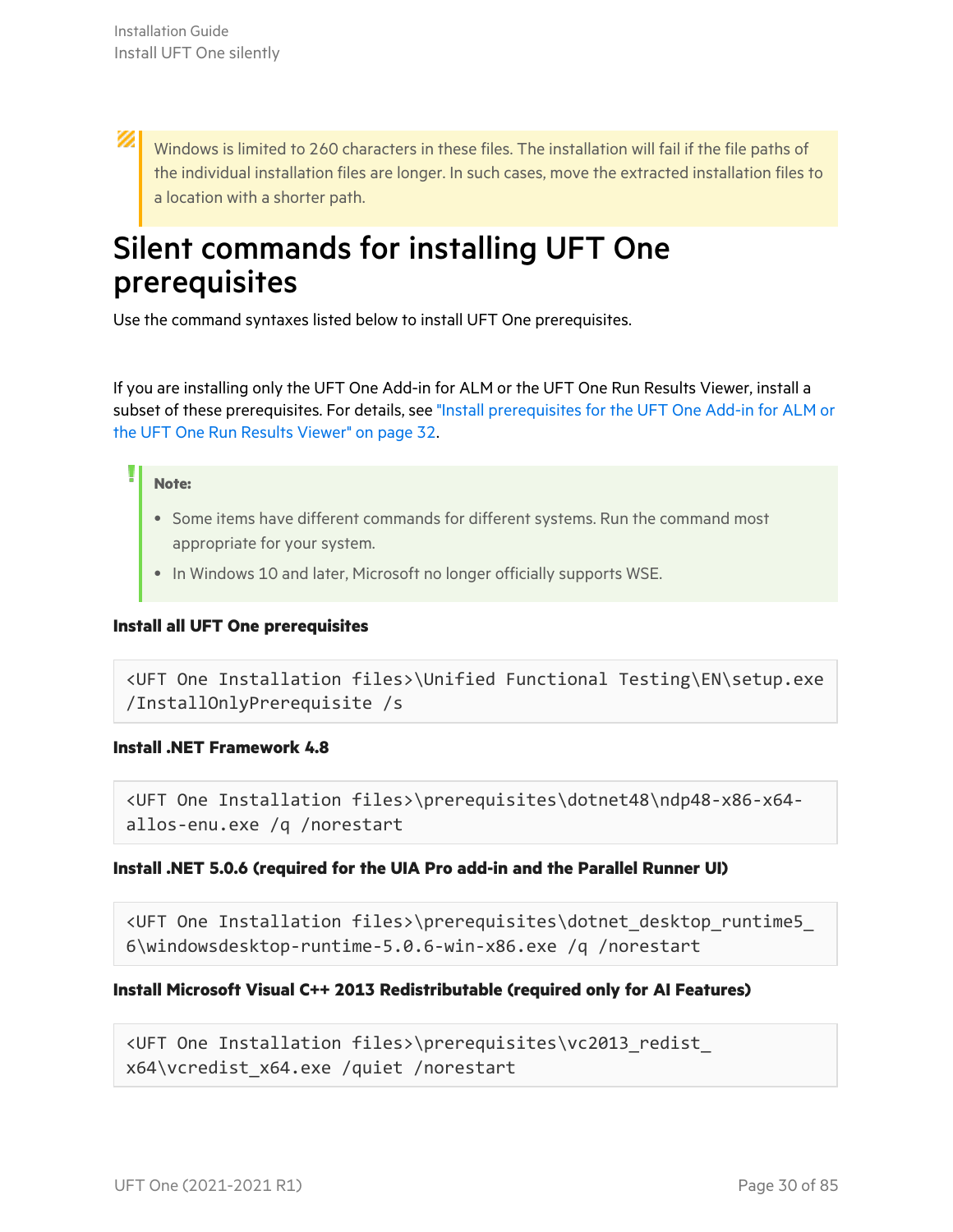#### <span id="page-30-0"></span>**Install Microsoft Visual C++ 2019 Redistributable (or later)**

If you do not have the Microsoft Visual C++ 2019 Redistributable (or a later version) installed, use one of the following commands:

<UFT One Installation files>\prerequisites\vc2019\_redist\_ x86\vcredist\_x86.exe /quiet /norestart

```
<UFT One Installation files>\prerequisites\vc2019_redist_
x64\vcredist_x64.exe /quiet /norestart
```
#### **Install Microsoft Access database engine 2016**

```
<UFT One Installation
files>\prerequisites\msade2016\AccessDatabaseEngine.exe /quiet
```
#### **Install Microsoft WSE 2.0 SP3 Runtime (required only to run web service testing using WSE security settings)**

Download the **.msi** from [https://marketplace.microfocus.com/appdelivery/content/uft-one](https://marketplace.microfocus.com/appdelivery/content/uft-one-installation-prerequisites)[installation-prerequisites](https://marketplace.microfocus.com/appdelivery/content/uft-one-installation-prerequisites) and run the following command.

MicrosoftWSE2.0SP3Runtime.msi /quiet /norestart ALLUSERS=1

#### **Install Microsoft WSE 3.0 Runtime (required only to run web service testing using WSE security settings)**

Download the **.msi** from [https://marketplace.microfocus.com/appdelivery/content/uft-one](https://marketplace.microfocus.com/appdelivery/content/uft-one-installation-prerequisites)[installation-prerequisites](https://marketplace.microfocus.com/appdelivery/content/uft-one-installation-prerequisites) and run the following command.

```
MicrosoftWSE3.0Runtime.msi /quiet /norestart ALLUSERS=1
```
#### **Install Microsoft PDM installer**

Use one of the following commands:

```
<UFT One Installation files>\prerequisites\pdm\ScriptDebugging_
x86.msi /quiet /norestart
```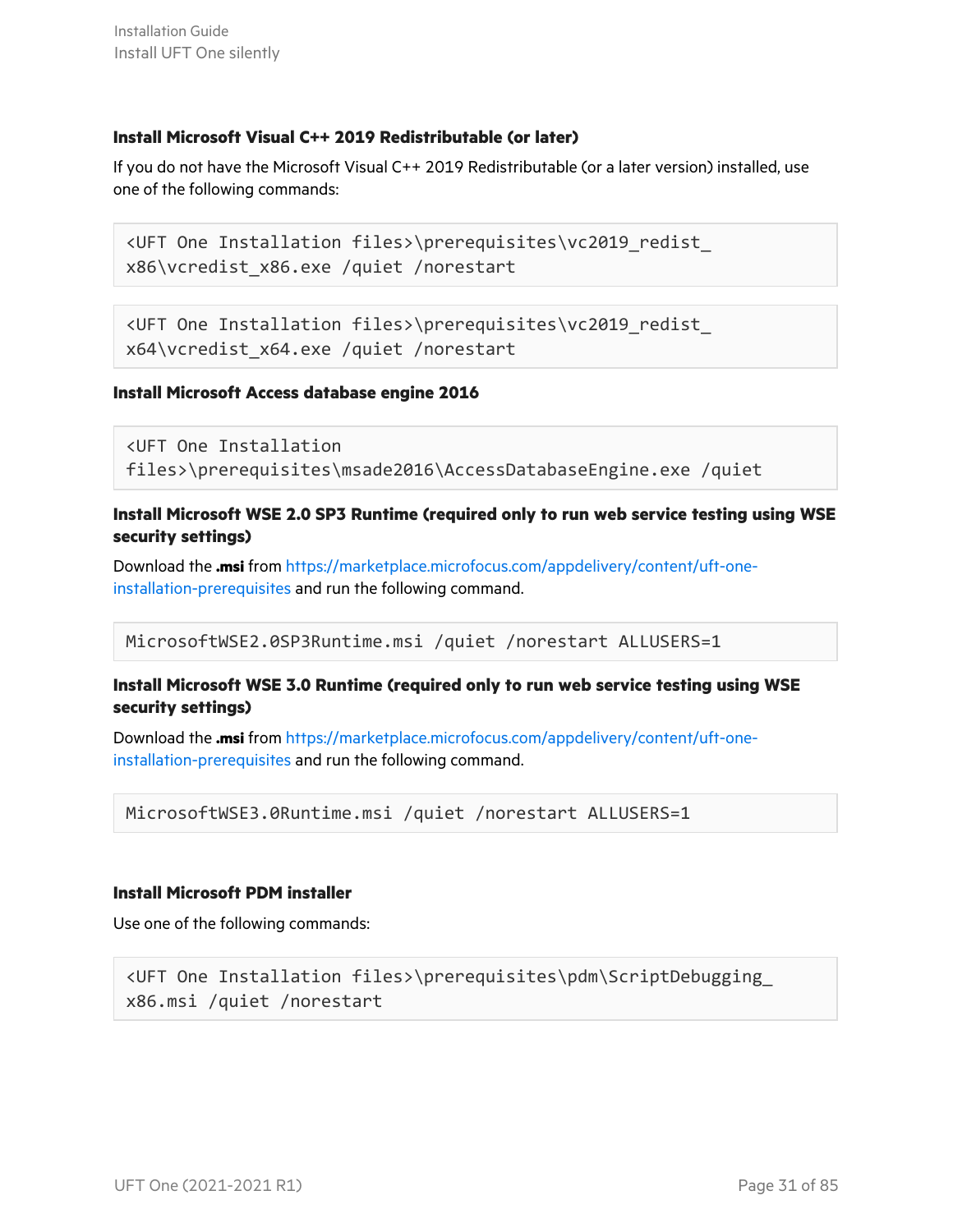Installation Guide Install UFT One silently

<UFT One Installation files>\prerequisites\pdm\ScriptDebugging\_ x64.msi /quiet /norestart

#### <span id="page-31-1"></span>**Install prerequisites for the UFT One Add-in for ALM or the UFT One Run Results Viewer**

Install the following prerequisites on your machine when installing only the UFT One Add-in for ALM or the UFT One Run Results Viewer:

- **"Install .NET [Framework](#page-29-1) 4.8" on page 30**
- <span id="page-31-0"></span>• "Install Microsoft Visual C++ 2019 [Redistributable](#page-30-0) (or later)" on the previous page

### Install UFT One silently

Run the msiexec command to install UFT One using the following syntax.

If you do not specify an installation folder, UFT One is installed in the default installation folder.

#### **64-bit**

```
msiexec /i "<UFT One Installation files>\Unified Functional
Testing\MSI\Unified_Functional_Testing_x64.msi" /qb
```
#### **32-bit**

```
msiexec /i "<UFT One Installation files>\Unified Functional
Testing\MSI\Unified_Functional_Testing_x86.msi" /qb
```
### Default features and add-ins

The following features and add-ins are installed by default:

- Runtime Engine
- UI Designer and IDE
- Run Results Viewer
- Samples
- Al Features
- ABBYY OCR Engine

**Note:** If you downloaded the Core UFT One DVD Bundle, the ABBYY OCR Engine feature is not installed by default. For details, see ["Installation](#page-11-0) packages" on page 12.

- $\bullet$  Add-ins:
	- ActiveX Add-in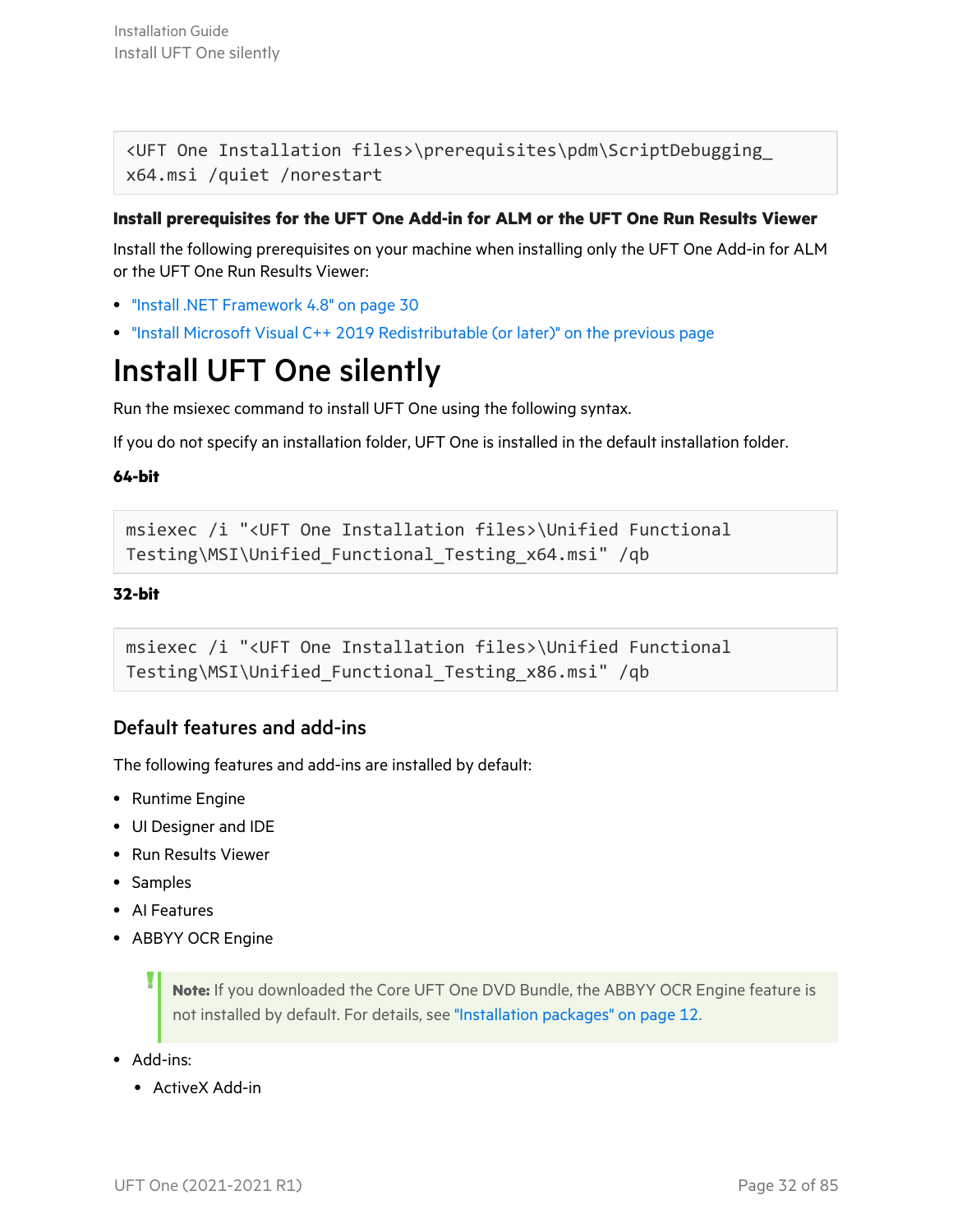- $\bullet$  Visual Basic Add-in
- Web Add-in

If you want to customize which features are installed, see "UFT One silent [installation:](#page-32-0) Include specific UFT One [features"](#page-32-0) below.

### Other msiexec options are supported as well.

To repair an existing installation, use:

```
msiexec /q /fa "<UFT One Installation files>\Unified Functional
Testing\MSI\Unified_Functional_Testing_x<64 or 86>.msi"
```
To uninstall the program, use:

<span id="page-32-0"></span>msiexec /q /x "<UFT One Installation files>\Unified Functional Testing\MSI\Unified\_Functional\_Testing\_x<64 or 86>.msi"

### UFT One silent installation: Include specific UFT One features

By default, the silent installation command installs UFT One with default features and add-ins, as described in "Default features and add-ins" on the [previous](#page-31-2) page.

To specify which features and add-ins to include in the installation, add the ADDLOCAL MSI property to the silent installation command. In the ADDLOCAL property's list of features, specify what to include in the installation by using the values described below.

#### **Note:**

- <sup>l</sup> When using the ADDLOCAL property, you must include the **Core\_Components** feature, which installs the Runtime Engine.
- Values must be separated by commas and must not contain spaces.
- When installing a feature using the ADDLOCAL property, its parent always is installed as well.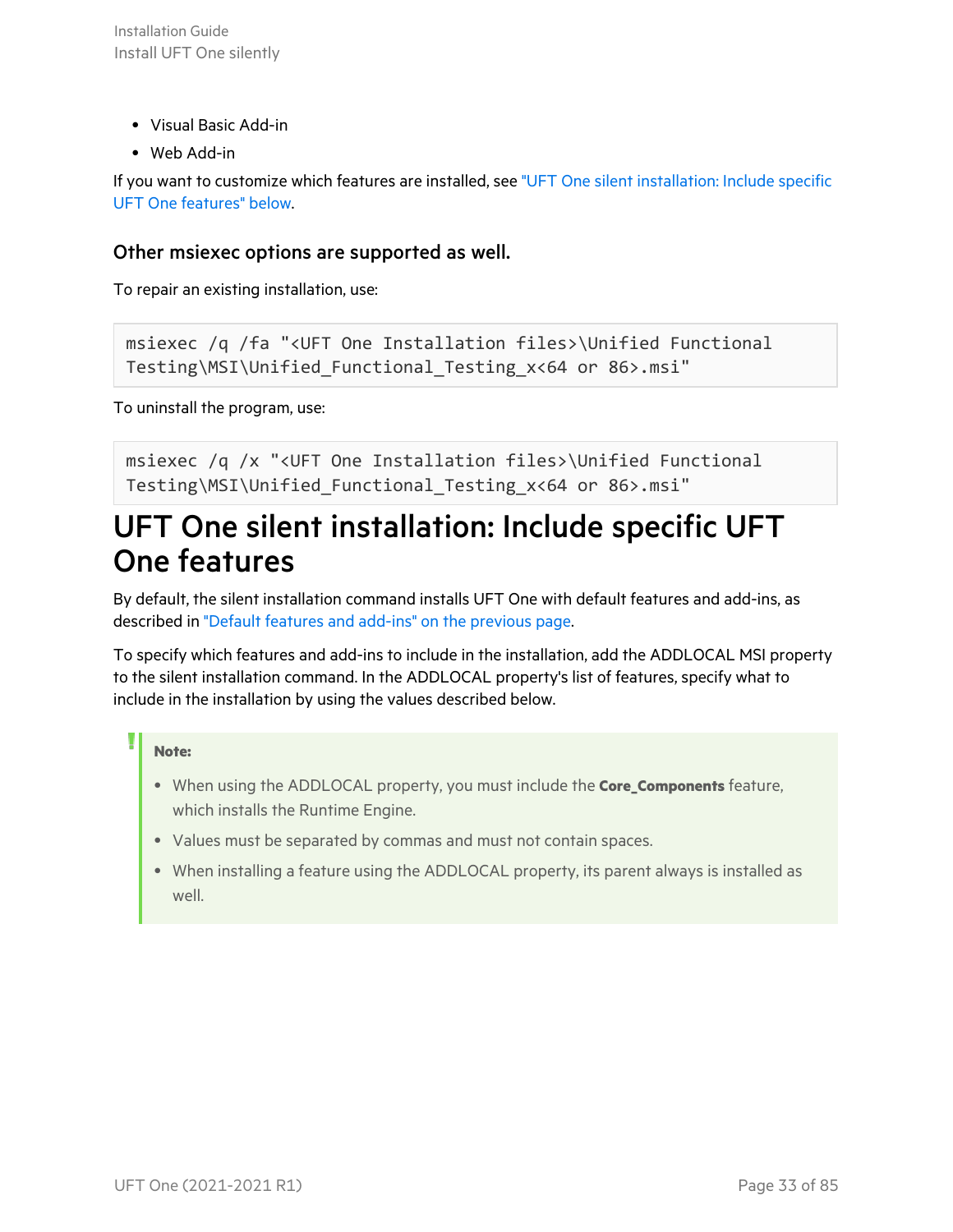### The following examples show the syntax of the ADDLOCAL property and its associated features.

This example uses the ADDLOCAL property to install the UFT One Runtime Engine only:

```
msiexec /i "<UFT One Installation files>\Unified Functional
Testing\MSI\Unified_Functional_Testing_x64.msi" /qb ADDLOCAL="Core_
Components" INSTALLDIR="<UFT_Folder>" ALLOW_OTHERSRUNTESTS=1
```
This example uses the ADDLOCAL property to perform a standard installation with the Java Add-in:

```
msiexec /i "<UFT One Installation files>\Unified Functional
Testing\MSI\Unified_Functional_Testing_x64.msi" /qb ADDLOCAL="Core_
Components,IDE,Test_Results_Viewer,Samples,Java_Add_in" INSTALLDIR="<UFT_
Folder>">"
```
This example uses the ADDLOCAL property to perform a standard installation with Web and Java Add-ins and the DCOM configurations set:

```
msiexec /i "<UFT One Installation files>\Unified Functional
Testing\MSI\Unified_Functional_Testing_x64.msi" /qb ADDLOCAL="Core_
Components,Samples,Java_Add_in" CONF_DICOM=1 INSTALLDIR="<UFT_Folder>"
```
#### For more details, see:

- ["ADDLOCAL](#page-33-0) values for UFT One features" below
- ["ADDLOCAL](#page-35-0) values for UFT One Add-ins" on page 36
- <span id="page-33-0"></span>• "ADDLOCAL values for UFT Developer [components"](#page-36-0) on page 37

### ADDLOCAL values for UFT One features

| <b>Value</b>               | <b>Description</b>                               |
|----------------------------|--------------------------------------------------|
| Core_<br><b>Components</b> | (Mandatory) Installs the UFT One Runtime Engine. |
| <b>IDE</b>                 | Installs the UFT One user interface.             |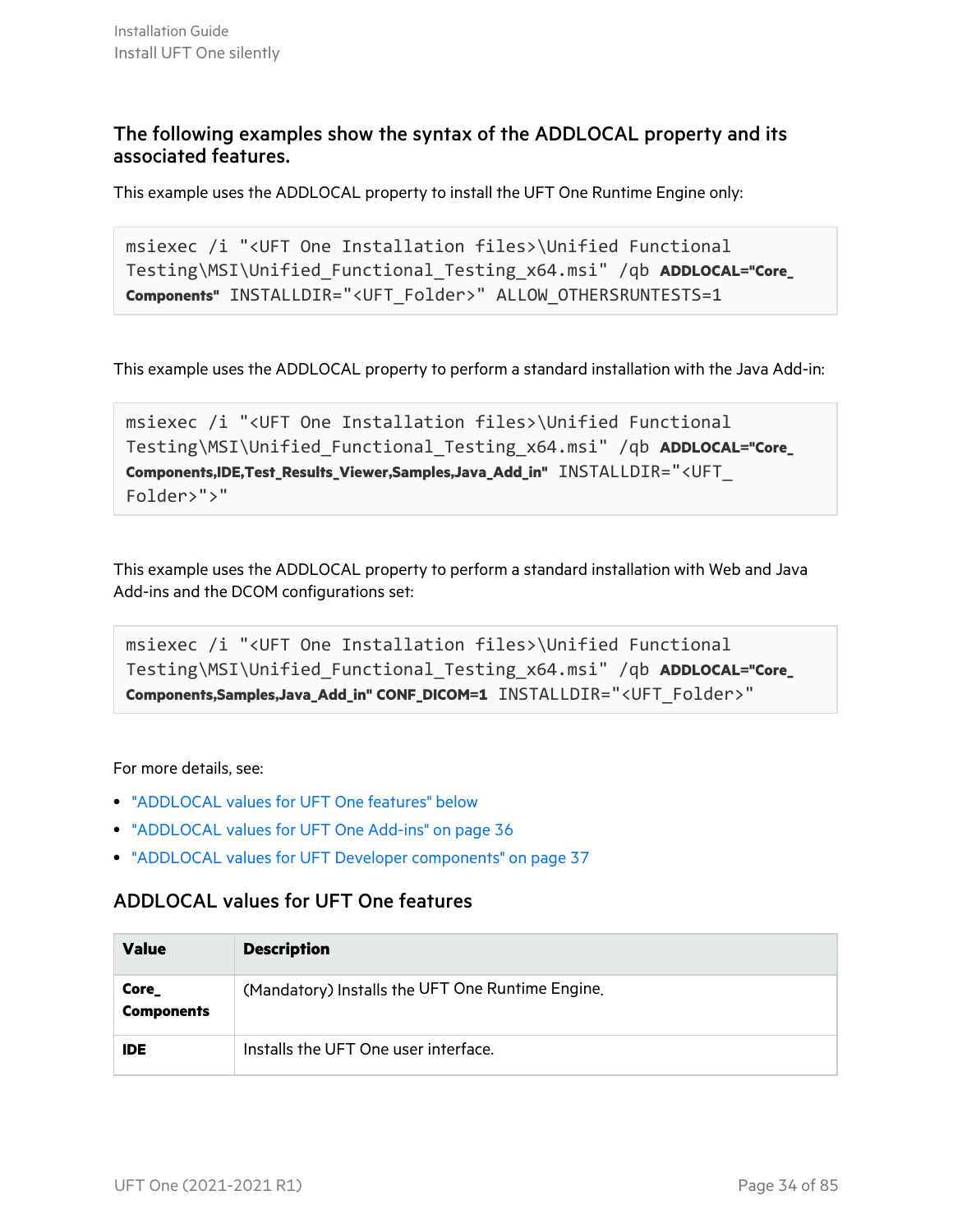| <b>Test_Results_</b><br><b>Viewer</b> | Installs the Run Results Viewer.                                                                       |
|---------------------------------------|--------------------------------------------------------------------------------------------------------|
| <b>Samples</b>                        | Installs the sample applications included with the UFT One installation.                               |
| <b>ALM_Plugin</b>                     | Installs the UFT One Add-in for ALM.                                                                   |
|                                       | Note: UFT One Add-in for ALM is installed with the same user interface language<br>as UFT One.         |
| <b>AlServices</b>                     | Enables you to use AI-based testing in UFT One.                                                        |
|                                       | <b>Prerequisites:</b>                                                                                  |
|                                       | Make sure you have the following installed.                                                            |
|                                       | • A 64-bit operating system, Windows 10 or later.                                                      |
|                                       | • Microsoft Visual C++ 2013 Redistributable                                                            |
|                                       | • The required Windows feature, depending on your Windows operating system:                            |
|                                       | <b>Windows OS - Microsoft Media Feature Pack</b>                                                       |
|                                       | a. From the Control Panel, select Programs and Features > Turn Windows<br>features on or off.          |
|                                       | b. In the Windows Feature window, turn on Media Features.                                              |
|                                       | c. Restart the computer to take effect.                                                                |
|                                       | Windows Server 2012 and later - Microsoft Media Foundation                                             |
|                                       | 1. From the Control Panel, select Programs and Features > Turn Windows                                 |
|                                       | features on or off.                                                                                    |
|                                       | 2. In the Add Roles and Features Wizard window, click Next until you reach the<br>Features tab.        |
|                                       | 3. Turn on Media Foundation.                                                                           |
|                                       | 4. Click Install.                                                                                      |
|                                       | 5. Restart the computer for your changes to take effect.                                               |
|                                       | For the most up-to-date instructions on enabling Windows features, see the<br>Microsoft documentation. |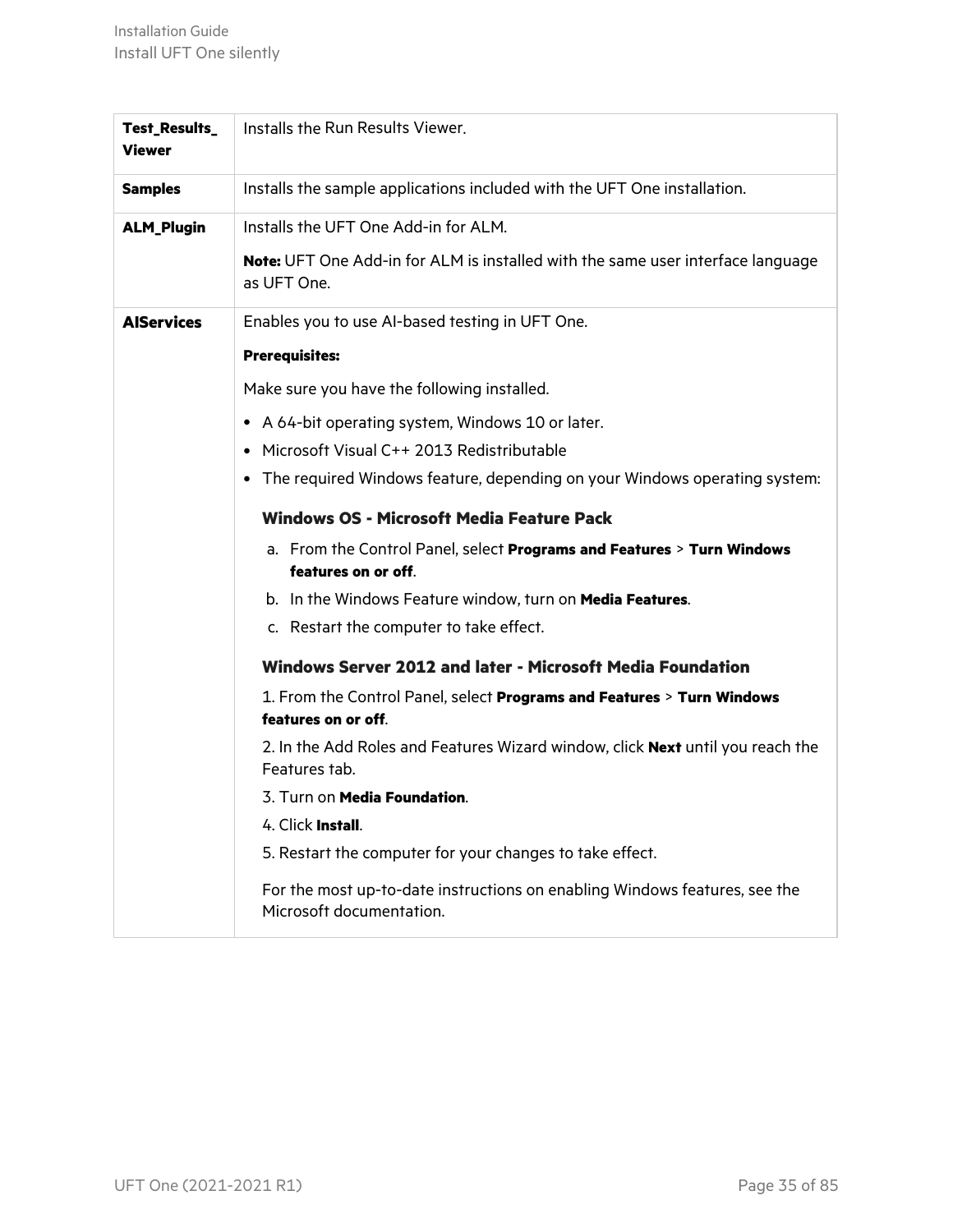| Abbyy_OCR | Enables you to use ABBYY OCR text recognition in UFT One.                                                                                                                                                                                                                                                                                                            |
|-----------|----------------------------------------------------------------------------------------------------------------------------------------------------------------------------------------------------------------------------------------------------------------------------------------------------------------------------------------------------------------------|
|           | <b>Note:</b> The Core UFT One DVD Bundle does not include the ABBYY OCR Engine<br>files. If you downloaded that installation package and then you want to install the<br>ABBYY OCR Engine feature, do the following:                                                                                                                                                 |
|           | 1. Download the standalone UFT OCR Expansion Pack. You can access the<br>installation files from the free trial page or by selecting your account on the<br>Software Licenses and Downloads page.                                                                                                                                                                    |
|           | 2. Add the UFT OCR Expansion Pack <b>.zip</b> file location to the msiexec command,<br>using the following syntax:                                                                                                                                                                                                                                                   |
|           | msiexec /norestart /qn /i " <uft installation<br="" one="">files&gt;\Unified Functional Testing\MSI\Unified<br/>Functional_Testing_x64.msi" /l*xv "C:\UFT<br/>Install.log" ADDLOCAL="Core Components, Abbyy<br/>OCR, Samples" ABBYY SOURCEFILE="<uft expansion<br="" ocr="">Pack path&gt;\UFT_<version number="">_OCR_Expansion_<br/>Pack.zip"</version></uft></uft> |

### <span id="page-35-0"></span>ADDLOCAL values for UFT One Add-ins

Use these values in the ADDLOCAL property's list of features to install various UFT One add-ins:

- **•** ActiveX\_Add\_in
- <sup>l</sup> **Visual\_Basic\_Add\_in**
- <sup>l</sup> **Web\_Add\_in**
- <sup>l</sup> **Delphi\_Add\_in**
- <sup>l</sup> **Flex\_Add\_in**
- <sup>l</sup> **Java\_Add\_in**
- <sup>l</sup> **\_Net\_Add\_in**
- <sup>l</sup> **Silverlight\_Add\_in**
- <sup>l</sup> **WPF\_Add\_in**
- <sup>l</sup> **Oracle\_Add\_in**
- <sup>l</sup> **PDF\_Add\_in**
- <sup>l</sup> **PeopleSoft\_Add\_in**
- <sup>l</sup> **PowerBuilder\_Add\_in**
- <sup>l</sup> **Qt\_Add\_in**
- <sup>l</sup> **SAP\_Solutions\_Add\_in**
- <sup>l</sup> **SAP\_eCATT\_integration**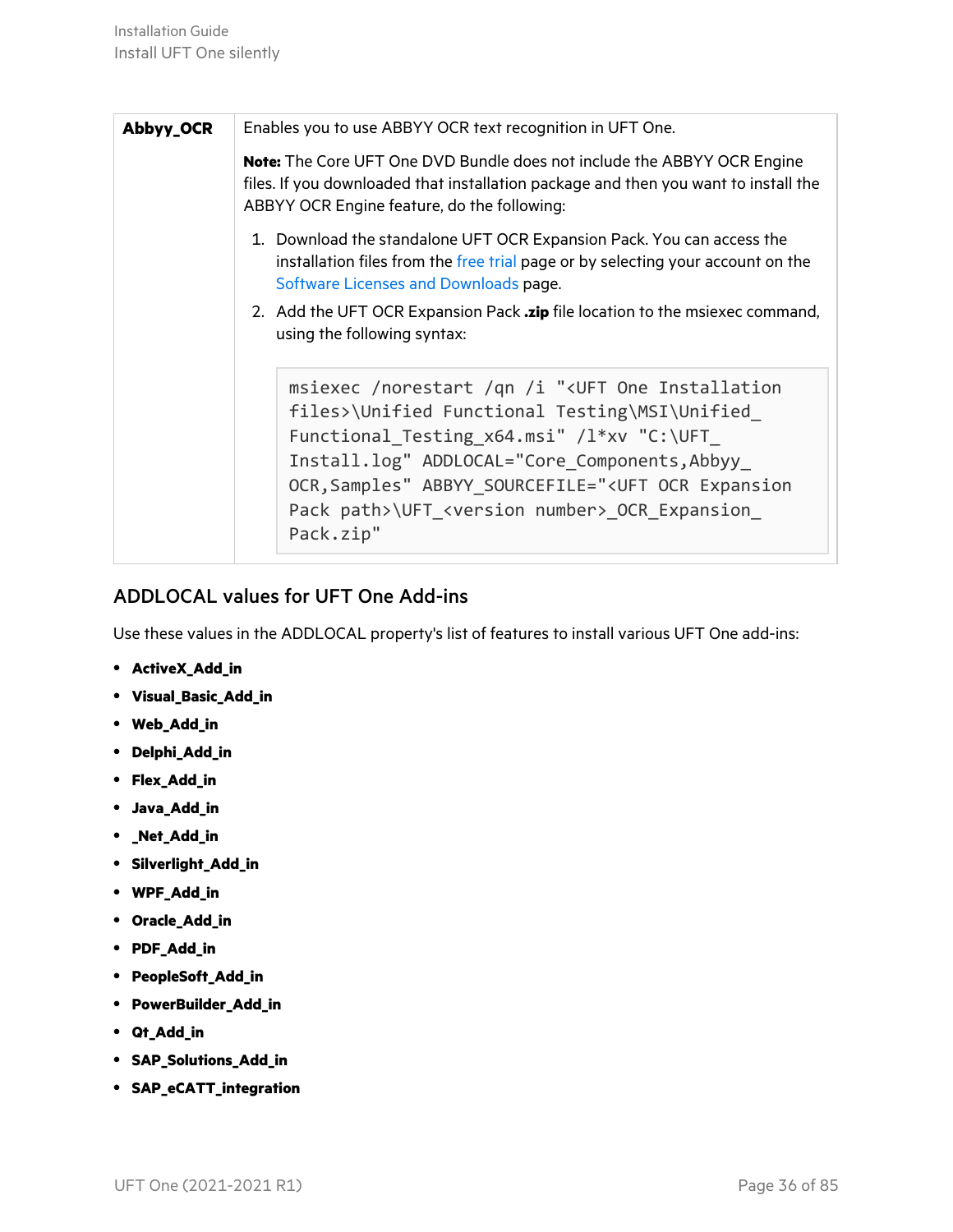- <sup>l</sup> **Siebel\_Add\_in**
- <sup>l</sup> **Stingray\_Add\_in**
- <sup>l</sup> **TE\_Add\_in**
- <sup>l</sup> **VisualAge\_Add\_in**

<span id="page-36-0"></span>If you plan to use the Web 2.0 Add-ins, you must install the Web Add-in as well. To install Web 2.0 Add-ins, see "Install Web 2.0 [Add-ins"](#page-39-0) on page 40.

#### ADDLOCAL values for UFT Developer components

| <b>Value</b>                                                            | <b>Description</b>                                                                        |
|-------------------------------------------------------------------------|-------------------------------------------------------------------------------------------|
| UFTDeveloper_<br><b>Engine</b>                                          | Installs the UFT Developer run-time engine.                                               |
| UFTDeveloper_<br><b>Client</b>                                          | Installs the UFT Developer client.                                                        |
| Vs2012Addin<br>Vs2013Addin<br>Vs2015Addin<br>Vs2017Addin<br>Vs2019Addin | Installs the UFT Developer Plugin for the relevant version of Microsoft<br>Visual Studio. |
| <b>IntelliJAddin</b>                                                    | Installs the UFT Developer Plugin for IntelliJ IDEA.                                      |
| <b>EclipseAddin</b>                                                     | Installs the UFT Developer Plugin for Eclipse.                                            |
| <b>ECLIPSE_</b><br><b>INSTALLDIR</b>                                    | The path to your Eclipse IDE.                                                             |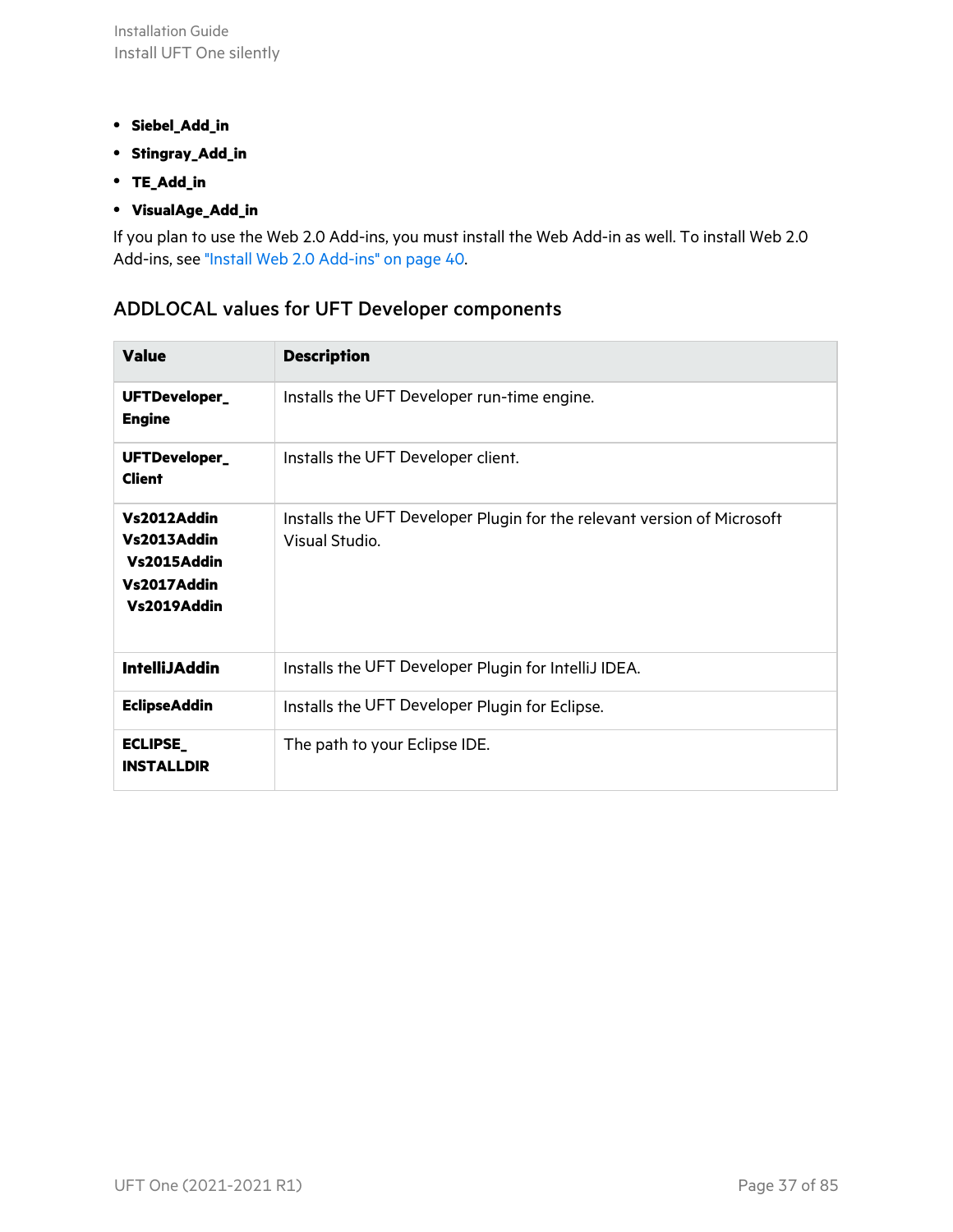### UFT One silent installation: Set UFT One configuration options

This section lists the silent installation properties to use for the installation configuration options described in "UFT One [Configuration](#page-26-0) screen" on page 27.

| <b>Configuration option</b>                                                | Property to add to the installation command                                                                                                                                         |  |
|----------------------------------------------------------------------------|-------------------------------------------------------------------------------------------------------------------------------------------------------------------------------------|--|
| <b>Set Chrome, Chromium</b><br><b>Edge, Firefox options</b>                | ALLOW_BROWSER_EXT<br>Default: 1.                                                                                                                                                    |  |
|                                                                            | Run the installation with <b>ALLOW_BROWSER_EXT=0</b> to prevent<br>UFT One from updating your browser policies or to undo updates<br>performed by previous UFT One installations.   |  |
| <b>Configure Internet Explorer</b><br>settings                             | <b>CONF_MSIE</b>                                                                                                                                                                    |  |
| <b>Allow running UFT One</b><br>remotely from ALM                          | ALLOW_RUN_FROM_ALM<br><b>Default:</b> 0. To set this option for silent installation, set its value to<br>1.                                                                         |  |
| <b>Allow running UFT One</b><br>remotely from Automation<br><b>Scripts</b> | ALLOW_RUN_FROM_SCRIPTS<br><b>Default:</b> 0. To set this option for silent installation, set its value to<br>1.                                                                     |  |
| <b>IMPROVEMENTPROGRAM=0</b>                                                | (Optional) Instructs the silent installation to disable usage data<br>collection for the UFT One improvement program. For details, see<br>"UFT One improvement program" on page 23. |  |

**Caution:** Running UFT One remotely from Automation Scripts enables remote users to control UFT One on this machine, exposing the UFT One computer to security risks.

By default, the silent installation does not configure DCOM settings required for remotely controlling UFT One using automation scripts.

To configure the DCOM settings for automation scripts, use the following syntax in your silent installation command:

ALLOW\_RUN\_FROM\_ALM=1

Ø

ALLOW RUN FROM SCRIPTS=1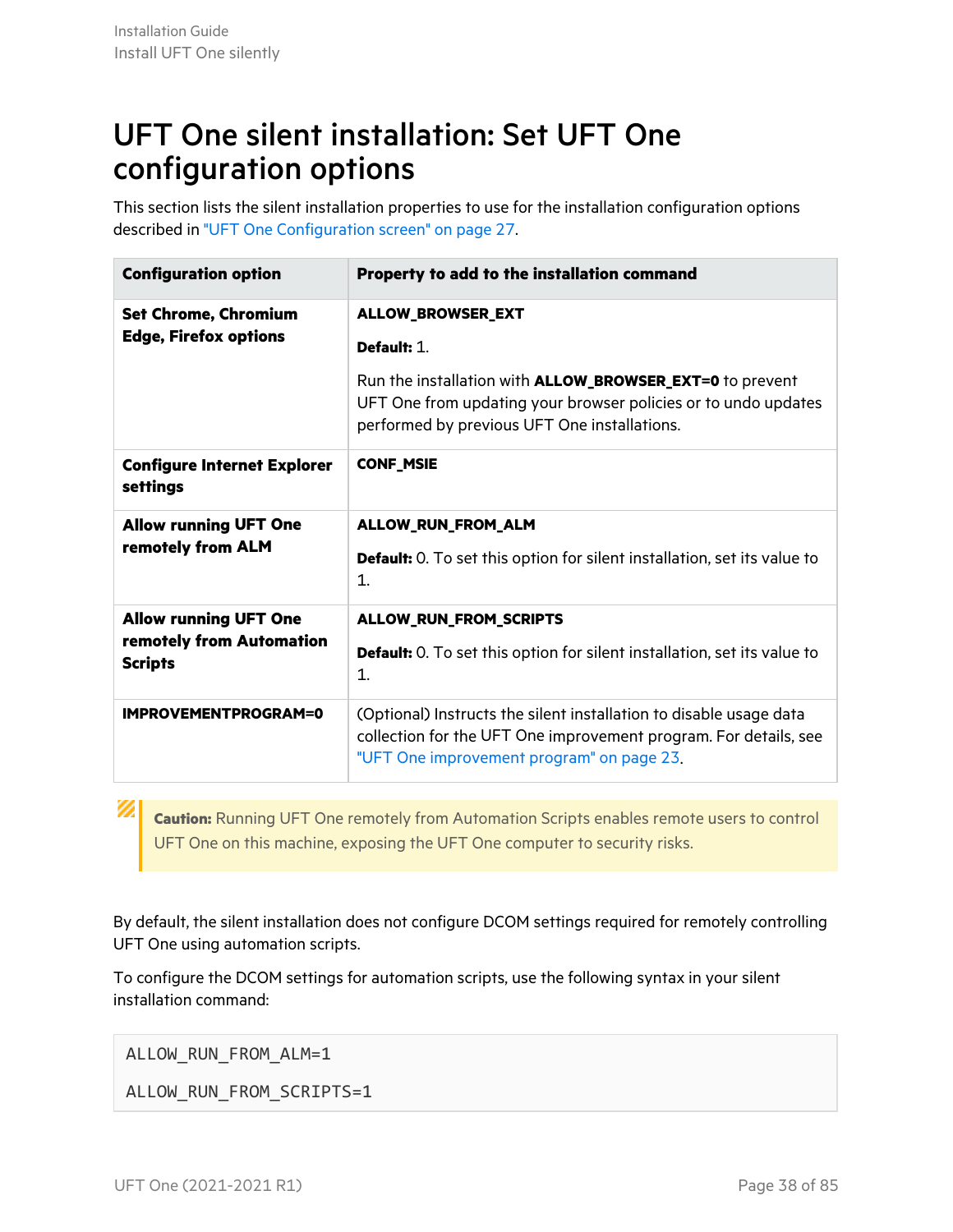### UFT One silent installation: Additional command properties

This section lists additional properties that you can use in the UFT One silent installation command:

| Command /<br><b>Argument</b>            | <b>Description</b>                                                                                                                                                                                                                                              |
|-----------------------------------------|-----------------------------------------------------------------------------------------------------------------------------------------------------------------------------------------------------------------------------------------------------------------|
| LICID= <license id=""></license>        | (Optional) The license ID to specify when installing UFT One licenses. Default:<br>20528 (Functional Testing Concurrent User).                                                                                                                                  |
|                                         | <b>Note:</b> If you installed the UFT Developer feature when installing UFT One,<br>using this feature requires license ID 10594 (UFT One Concurrent User) or<br>23078 (UFT Ultimate Concurrent User).                                                          |
| LICSVR= <server<br>name&gt;</server<br> | (Mandatory if you provided a license ID) The name or IP address of the license<br>server to specify when installing UFT One licenses.                                                                                                                           |
| <b>MsiProperties</b>                    | (Optional) Any MSI properties or parameters, such as <b>INSTALLDIR</b> . Each MSI<br>property and its definition must be contained in quotes ("") and must not<br>contain spaces.                                                                               |
|                                         | <b>Note:</b> You can use <b>INSTALLDIR</b> to specify the installation folder only when<br>performing a new installation. When you run the silent installation in an<br>upgrade scenario, UFT One is installed in the same location as the previous<br>version. |
| <b>MsiFlags</b>                         | (Optional) Any MSI options, flags, and other instructions that are not included<br>in the MsiProperties arguments, such as logging commands.                                                                                                                    |

### <span id="page-38-0"></span>UFT One silent installation: Install localized versions of UFT One

By default, UFT One is installed in English.

To install UFT One in the language of your operating system, add the PRODUCT\_LOCALE property to the **msiexec** command. The property value you use determines the language of the localized UFT One.

Make sure to use the property value that matches your operating system language, otherwise UFT One is installed in English.

| <b>OS Language</b> | Value for the PRODUCT_LOCALE property |  |
|--------------------|---------------------------------------|--|
| <b>Chinese</b>     | "CHS"                                 |  |
| <b>French</b>      | "FRA"                                 |  |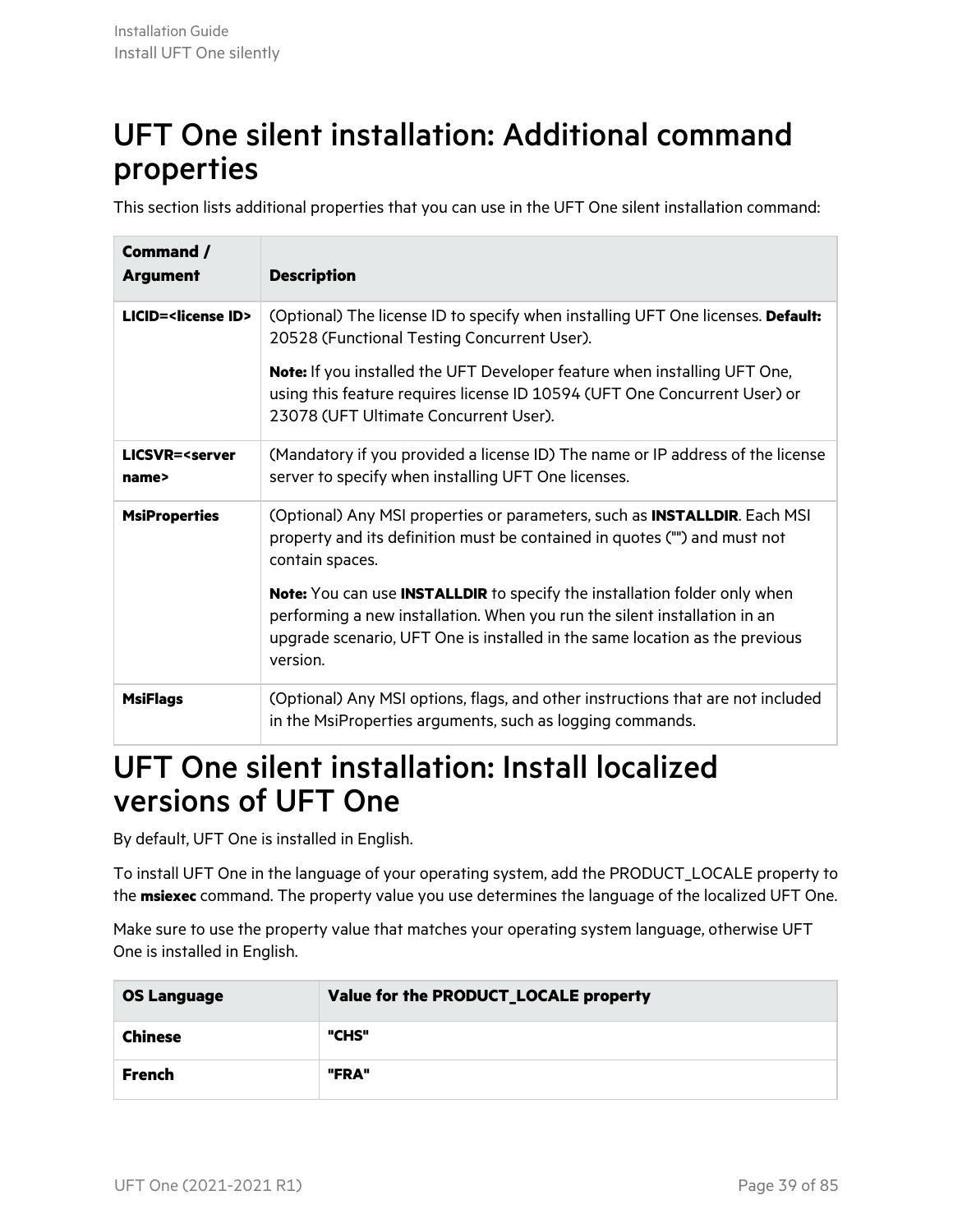| <b>OS Language</b> | Value for the PRODUCT_LOCALE property |  |
|--------------------|---------------------------------------|--|
| <b>German</b>      | "DEU"                                 |  |
| <b>Japanese</b>    | "JPN"                                 |  |
| <b>Russian</b>     | "RUS"                                 |  |

The following example installs the Chinese version of UFT One and uses the ADDLOCAL property to install the .NET Add-in:

```
msiexec /i "<UFT One Installation files>\Unified Functional
Testing\MSI\Unified_Functional_Testing_x64.msi" /qb ADDLOCAL="Core_
Components,Samples,_Net_Add_in" PRODUCT_LOCALE="CHS" INSTALLDIR="<UFT_
Folder>"
```
### <span id="page-39-0"></span>Install Web 2.0 Add-ins

UFT One's Web 2.0 Add-ins, such as JQueryUI or Dojo, are supported as part of UFT One's Web extensibility, which requires a separate installation.

Install Web 2.0 Add-ins using an msiexec command in the following syntax:

msiexec /qn /i "<UFT One Installation files>\Extensibility and Toolkits\Web2AddinSetup\Web2AddinSetup.msi" ADDLOCAL=ASPAjax,Dojo,GWT,jQueryUI,YahooUI,SiebelOpenUI,ExtJS,SalesforceLig htning

Include or exclude the specific ADDLOCAL values for the Web 2.0 Add-ins you need.

## Install a standalone UFT One Add-in for ALM

To install the UFT One Add-in for ALM without installing UFT One, run the standalone ALM plugin MSI file.

In the command line, run the msiexec command to install the UFT One Add-in for ALM, using the following syntax:

```
msiexec /i "<UFT One Installation files>\ALMPlugin\MSI\Unified_Functional_
Add-in_for_ALM.msi" /qn
```
You can install the Add-in for ALM in the language of your operating system by adding the PRODUCT\_LOCALE property to the msiexec command. For details on the PRODUCT\_ LOCALE property, see "UFT One silent [installation:](#page-38-0) Install localized versions of UFT One" on the [previous](#page-38-0) page.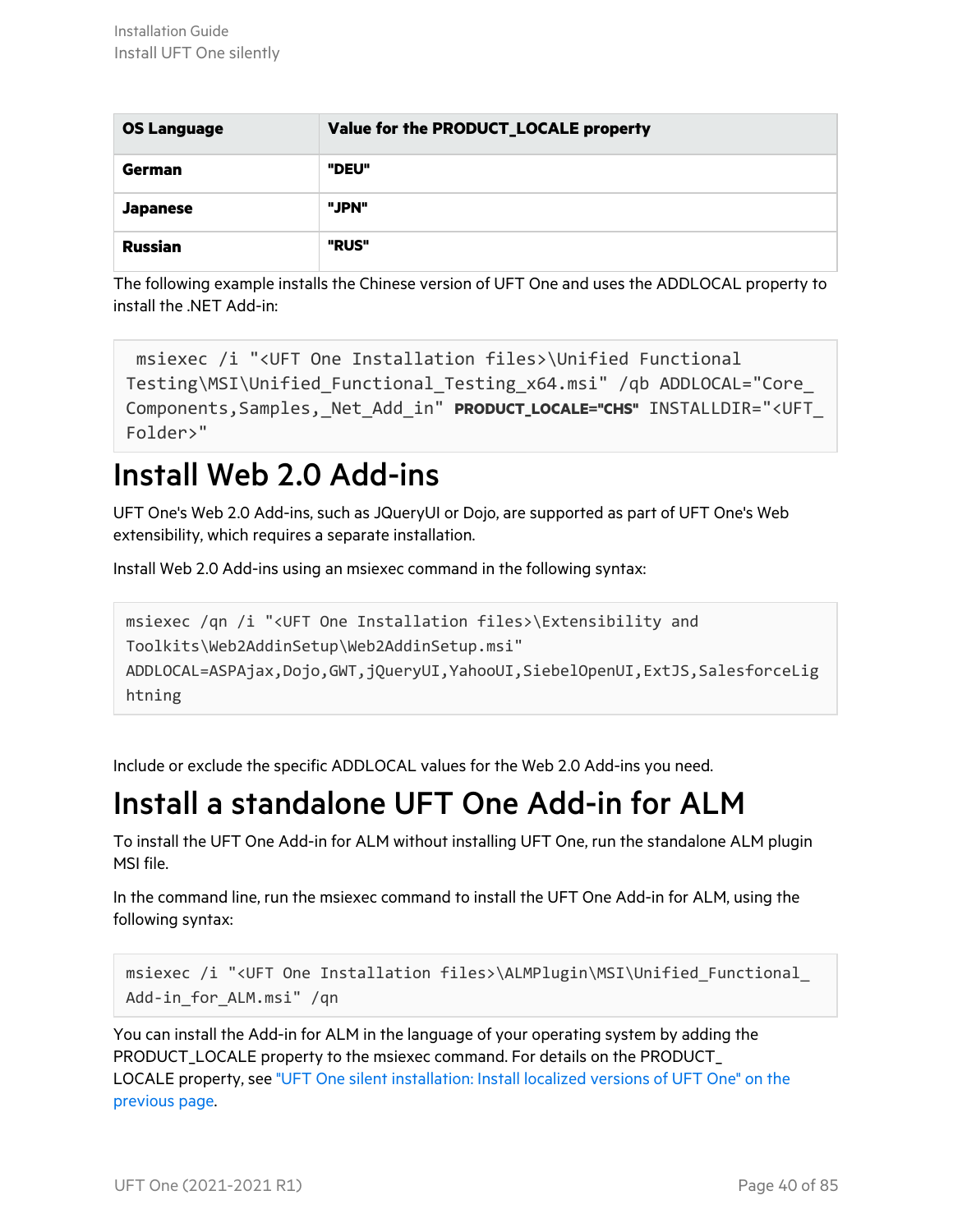Installation Guide Install UFT One silently



• "Verify the [installation"](#page-49-0) on page 50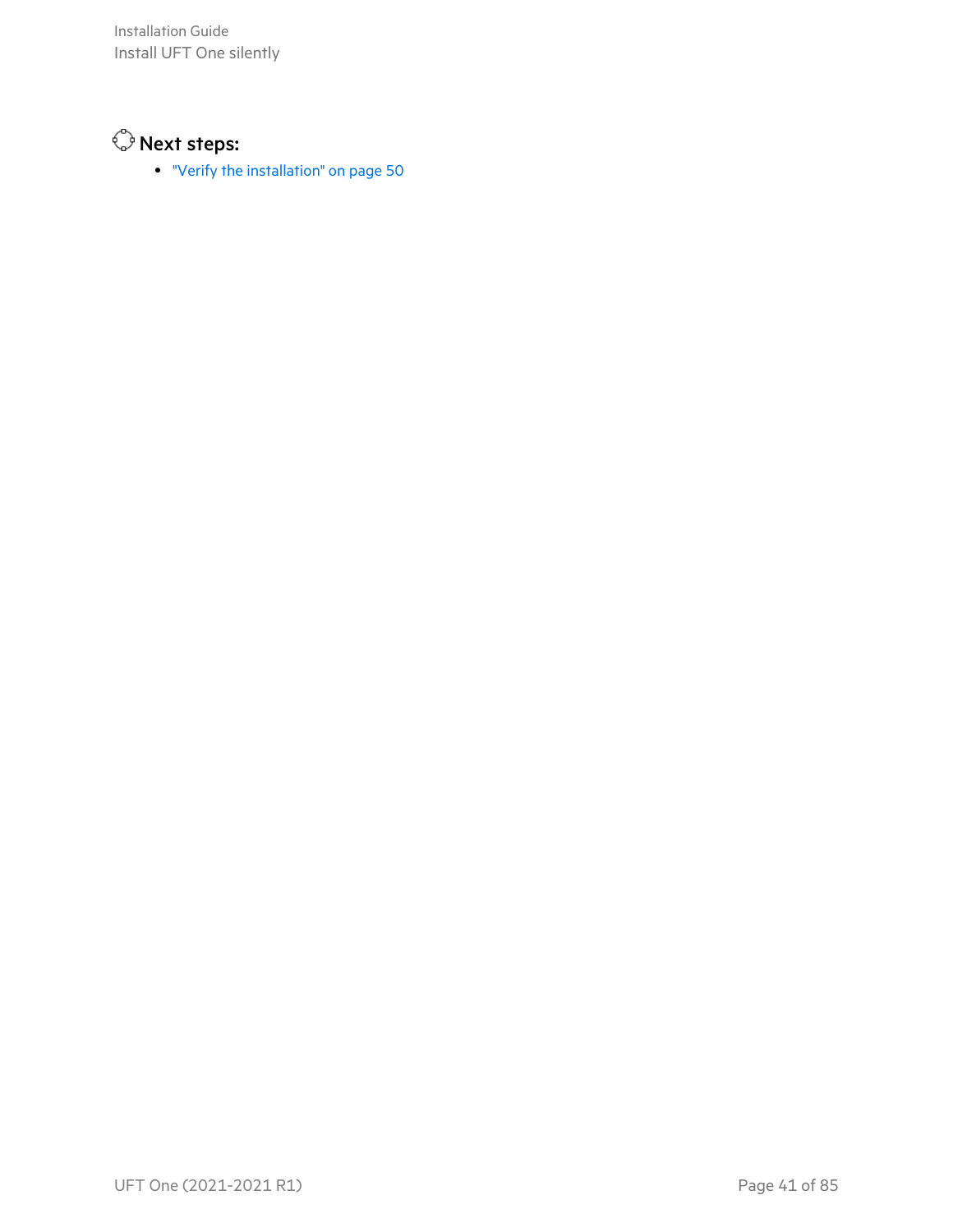# Install UFT One from the Package for the Web Bundle

This section explains how to install UFT One from the lighter UFT One installation package. Before running this process, make sure you review the instructions in ["Before](#page-15-0) you install" on page 16.

In this section:

| • Overview $\ldots$ 42                                                                                                                                                                                                         |  |
|--------------------------------------------------------------------------------------------------------------------------------------------------------------------------------------------------------------------------------|--|
|                                                                                                                                                                                                                                |  |
| • Install UFT One using an installation wizard material contains and the local distribution of 43                                                                                                                              |  |
| • Install UFT One using a command line interface manuscription and the interface of the set of the set of the set of the set of the set of the set of the set of the set of the set of the set of the set of the set of the se |  |
|                                                                                                                                                                                                                                |  |

### <span id="page-41-0"></span>**Overview**

The Package for the Web Bundle is a self-extracting installation package, which contains an MSI installation program.

Installing this version of UFT One includes the following steps:

- 1. Extract the installation package.
- 2. Run the MSI installation program to install UFT One.

You can run these steps together automatically, or you can perform them separately.

This package includes the UFT One prerequisites, but does not install them automatically. If you need to install any prerequisites, run their installation programs after you extract the installation package and before you run the MSI installation.

The sections below describe running this installation using a UI wizard or a command-line interface.

For details on other UFT One installation packages, see ["Installation](#page-11-0) packages" on page 12.

Ø **Caution:** Make sure that the installation files are extracted to an **empty** folder, at a location whose path does not exceed 80 characters.

Windows is limited to 260 characters in these files. The installation will fail if the file paths of the individual installation files are longer. In such cases, move the extracted installation files to a location with a shorter path.

### <span id="page-41-1"></span>Download the UFT One Package for the Web Bundle

Access the installation packages from the [free](https://www.microfocus.com/en-us/products/uft-one/free-trial) trial page or by selecting your account on the [Software](https://sld.microfocus.com/mysoftware/index) Licenses and [Downloads](https://sld.microfocus.com/mysoftware/index) page.

Download the UFT One Package for the Web Bundle.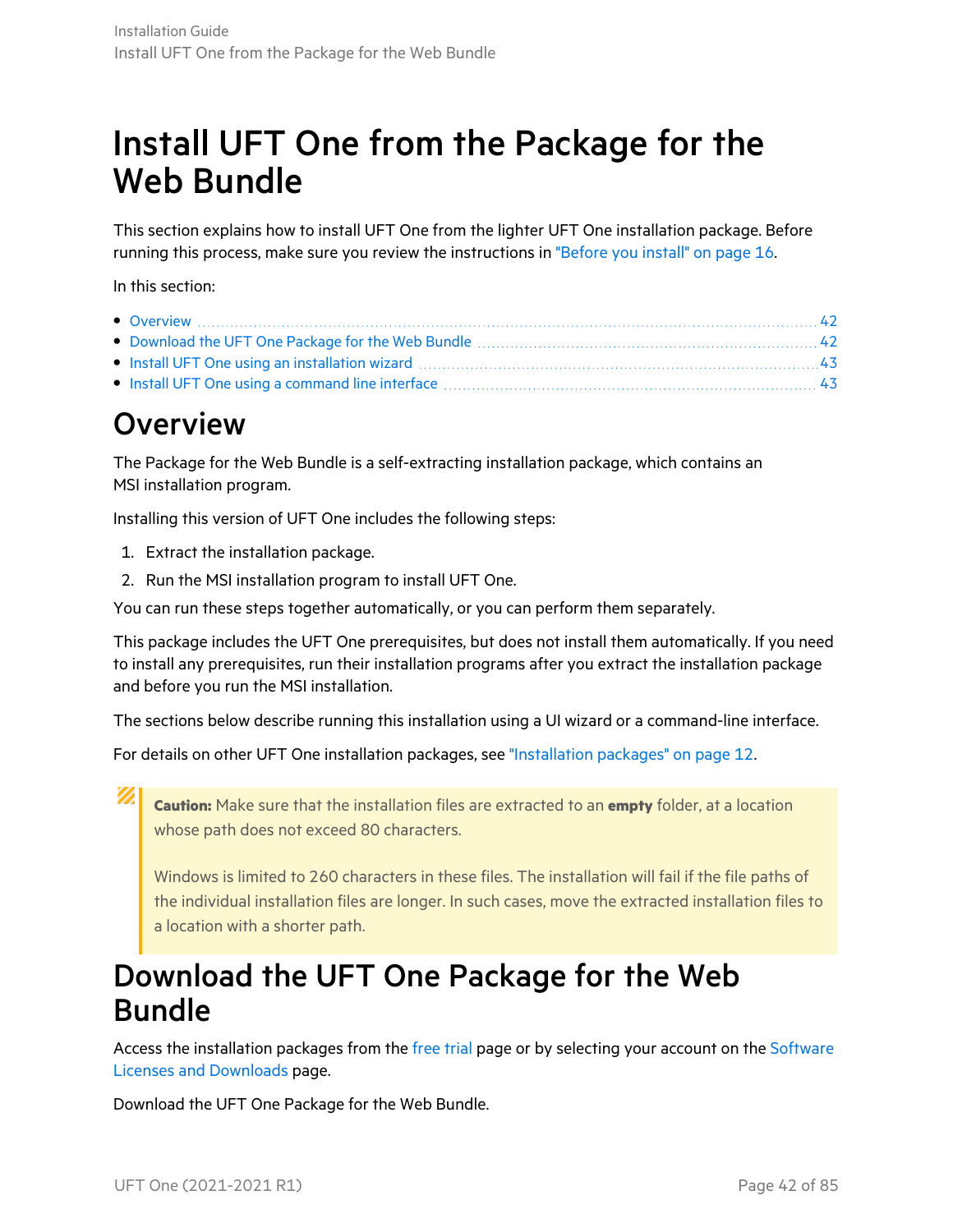### <span id="page-42-0"></span>Install UFT One using an installation wizard

Run the **\*Setup.exe** file you downloaded. This file self-extracts, providing the necessary installation files, and then automatically performs the installation.

If you need to install any of the prerequisites provided in this package:

- 1. Stop the wizard after it completes the file extraction.
- 2. Install all missing prerequisites by running the **setup.exe** file included in the extracted files. Alternatively, install specific prerequisites manually using the executable files available in the **prerequisites** folder included in the extracted files.
- 3. Run the **.msi** file included in the extracted files to performs the UFT One installation.

For details on the selections and configuration details you can customize during the installation, see "Install UFT One with the install [wizard"](#page-21-0) on page 22.

### <span id="page-42-1"></span>Install UFT One using a command line interface

When using a command line to run the **\*Setup.exe** file you downloaded, you can control various aspects of the installation process:

- You can choose whether to install silently or to display a user interface.
- You can specify whether to extract the installation package and automatically run the MSI program, or to stop after the extraction.

Stopping the process after the file extraction enables you to:

- Install prerequisites before running the installation.
- Specify command line options for the MSI run, instructing it to run silently, or configuring features, add-ins, and options to customize the installation.

#### Use the following commands to install UFT One:

| <b>Command Syntax</b>                                                            | <b>Description</b>                                                                       |
|----------------------------------------------------------------------------------|------------------------------------------------------------------------------------------|
| UFT_One_ <version>_</version>                                                    | Extracts the installation package and installs UFT One using a simple                    |
| Setup.exe -y                                                                     | UI (a single dialog box with a progress bar only).                                       |
| UFT_One_ <version>_</version>                                                    | Extracts the installation package silently, and installs UFT One using                   |
| Setup.exe -y -gm2                                                                | the full installation wizard UI.                                                         |
| UFT_One_ <version>_<br/>Setup.exe -<br/>InstallPath="c:\<path>"</path></version> | Extracts the installation package to a specific target folder instead of<br>the default. |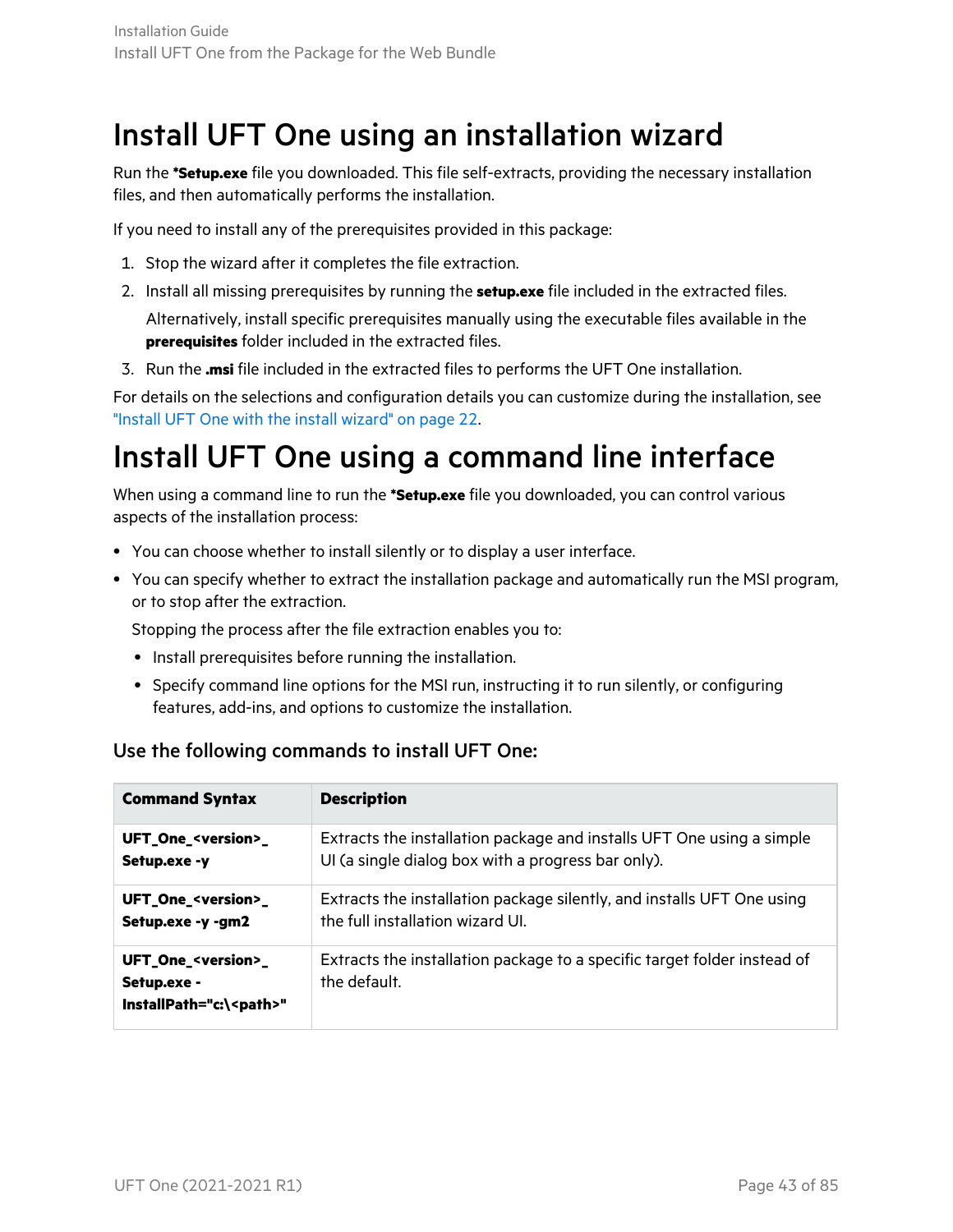| <b>Command Syntax</b>                                                                                                                                                                                         | <b>Description</b>                                                                                                                                                                      |
|---------------------------------------------------------------------------------------------------------------------------------------------------------------------------------------------------------------|-----------------------------------------------------------------------------------------------------------------------------------------------------------------------------------------|
| UFT_One_ <version>_<br/>Setup.exe -! <parameter< th=""><th>Extracts the installation package and installs UFT One, passing the<br/>defined parameter values to the MSI installer.</th></parameter<></version> | Extracts the installation package and installs UFT One, passing the<br>defined parameter values to the MSI installer.                                                                   |
| list>                                                                                                                                                                                                         | Possible parameters:                                                                                                                                                                    |
|                                                                                                                                                                                                               | • /s. Do not present the prerequisite dialog box.<br>Without this option, user intervention is required during installation<br>to close this dialog box.                                |
|                                                                                                                                                                                                               | • /qn. Install UFT One completely silently.                                                                                                                                             |
|                                                                                                                                                                                                               | . /I*v " <custom file="" location="" log="">.log". Generate the installation log file<br/>in a custom location; the default location is <b><i>%temp%</i></b>.</custom>                  |
|                                                                                                                                                                                                               | <b>INSTALLDIR="<installation folder="">".</installation></b> Install UFT One to a custom<br>location (not relevant in upgrade scenario).                                                |
|                                                                                                                                                                                                               | • ADDLOCAL=" <features install="" to="">". For details, see "UFT One silent<br/>installation: Include specific UFT One features" on page 33.</features>                                 |
| UFT_One_ <version>_<br/>Setup.exe -ExecuteFile=""</version>                                                                                                                                                   | Extracts the installation package without running the UFT One<br>installation.                                                                                                          |
|                                                                                                                                                                                                               | Once the extraction is complete, you can install prerequisites, as<br>described in "Silent commands for installing UFT One prerequisites" on<br>page 30.                                |
|                                                                                                                                                                                                               | You can also use the commands and options described in "Install UFT<br>One silently" on page 29, to perform a silent UFT One installation,<br>selecting the required add-ins and so on. |
|                                                                                                                                                                                                               | Tip: In the silent installation commands, change < UFT One Installation<br>files> to the folder where you extracted the installation content.                                           |

#### **Examples:**

Extract the package to the default location (**c:\temp**), but do not start the UFT One installation:

```
UFT_One_2021_Setup.exe -y -ExecuteFile=""
```
Extract the package to the specified location (**c:\UFTinstall**) in silent mode, but do not start the UFT One installation:

UFT\_One\_2021\_Setup.exe -y -gm2 -InstallPath="c:\UFTinstall" -ExecuteFile=""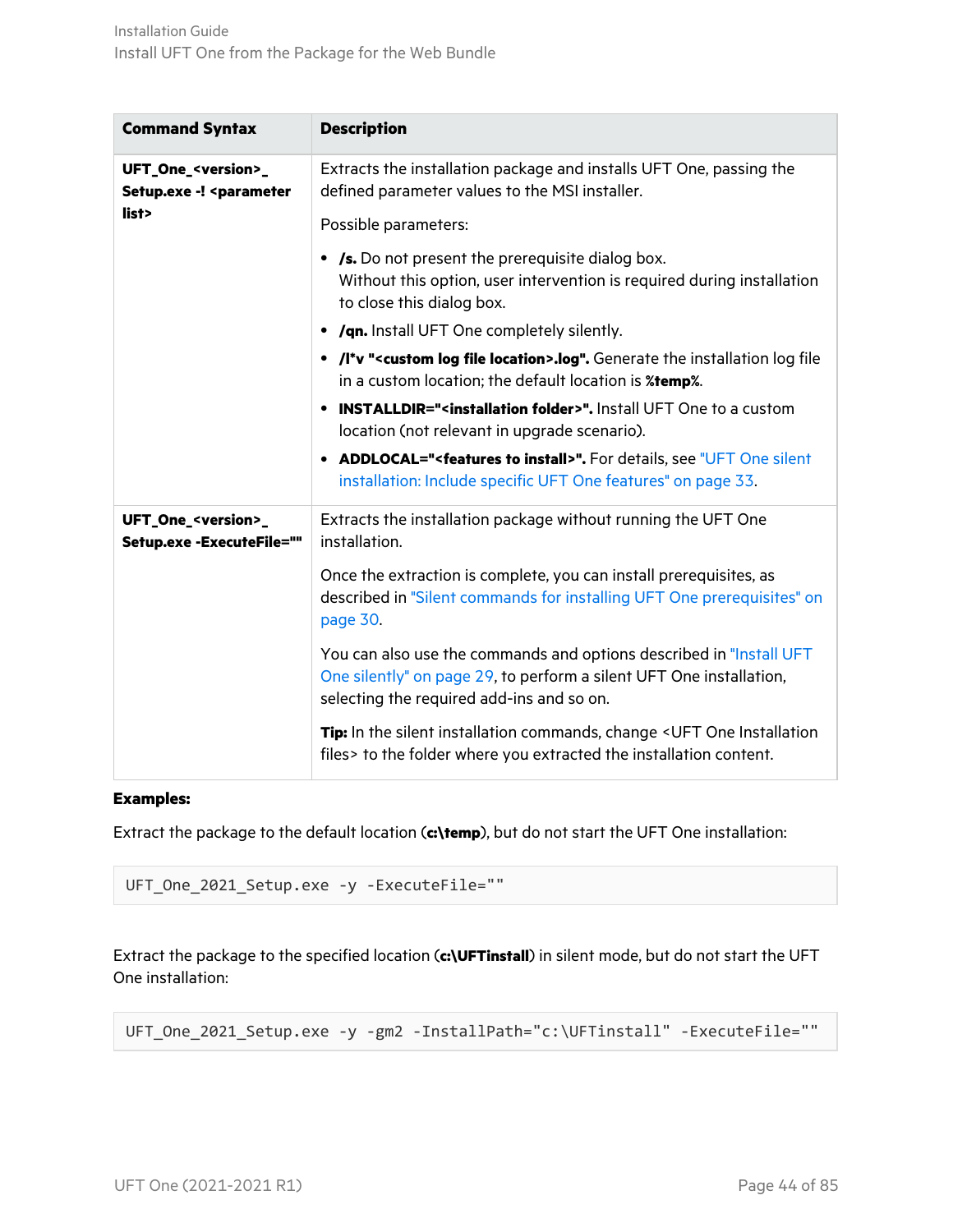Extract the package silently and start installing UFT One using the simple UI:

UFT One 2021 Setup.exe -y

Extract the package and start installing UFT One silently:

UFT\_One\_2021\_Setup.exe -y -gm2 -! /s /qn

Extract the package to a specified location, install UFT One silently, customizing the log file location and installation location, and installing several add-ins and features:

```
UFT_One_2021_Setup.exe -InstallPath="C:\2021\extractedUFT" -y -gm2 -! /s
/qn /l*v "C:\UFT_INSTALL.log" INSTALLDIR="C:\UFT_Program" ALLOW_RUN_FROM_
ALM=1 ALLOW_RUN_FROM_SCRIPTS=1 CONF_MSIE=1 DLWN_SCRIPT_DBGR=1
ADDLOCAL="Core_Components, Web_Add_in, ALM_Plugin, Test_Results_
Viewer,Samples,ActiveX_Add_in,Visual_Basic_Add_in,Delphi_Add_in,Flex_Add_
in"
```
#### $\mathbb{Q}$  Next steps:

**.** "Verify the [installation"](#page-49-0) on page 50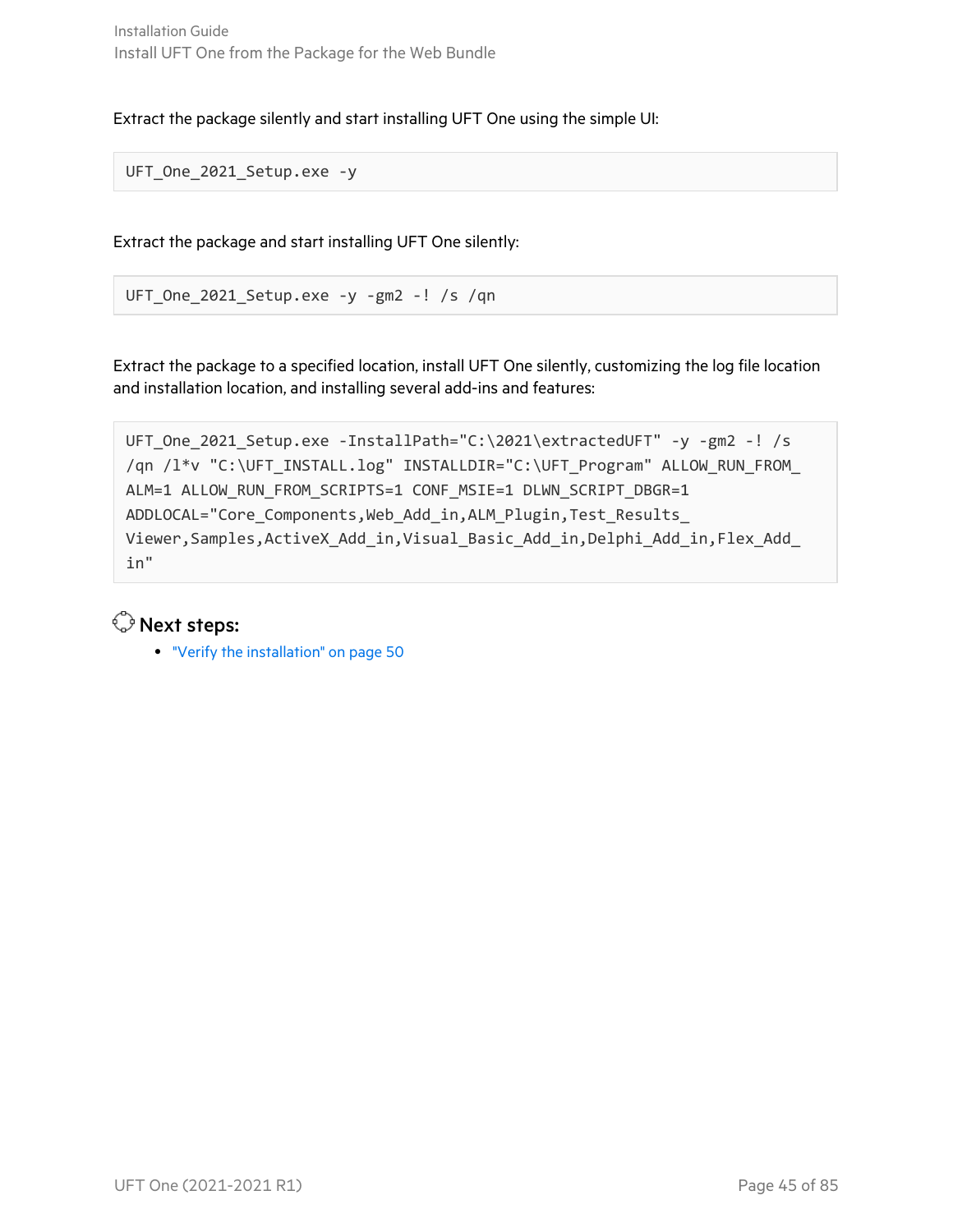# <span id="page-45-2"></span>Upgrade UFT One

You can upgrade directly to the most recent version of UFT One from any previous version of the product.

In this section:

| • Before you upgrade manufactured and the set of the set of the set of the set of the set of the set of the set of the set of the set of the set of the set of the set of the set of the set of the set of the set of the set  |  |
|--------------------------------------------------------------------------------------------------------------------------------------------------------------------------------------------------------------------------------|--|
| • Perform your upgrade manufactured and the contract of the contract of the contract of the contract of the contract of the contract of the contract of the contract of the contract of the contract of the contract of the co |  |
|                                                                                                                                                                                                                                |  |
| • Notes for upgrading manufactured and an experimental contract of the state of the state of the state of the state of the state of the state of the state of the state of the state of the state of the state of the state of |  |

## <span id="page-45-0"></span>Before you upgrade

Depending on the version you are upgrading from, consider the following:

| <b>Upgrading</b><br>from              | <b>Consider</b>                                                                                                                                                                                                                                                       |
|---------------------------------------|-----------------------------------------------------------------------------------------------------------------------------------------------------------------------------------------------------------------------------------------------------------------------|
| UFT One<br>version 2021<br>or earlier | If you customized the EmulatedDevices.xml file, back up the file before you<br>upgrade. When you complete the upgrade, add your customization to the new<br><b>EmulatedDevices.xml</b> file located in the < <b>UFT One installation folder/bin&gt;</b><br>directory. |
| <b>UFT</b> version<br>14.53 or        | UFT One uses .NET Framework 4.8. Earlier UFT versions used earlier<br>NET Framework versions.                                                                                                                                                                         |
| earlier                               | Consult the UFT One Support Matrix to make sure that your operating system is<br>compatible with the new version.                                                                                                                                                     |
| UFT version<br>$12.54$ or<br>earlier  | Uninstall UFT and all relevant patches before installing UFT One.                                                                                                                                                                                                     |

## <span id="page-45-1"></span>Perform your upgrade

Do the following to upgrade UFT One:

- 1. Download the installation files for your new version from the [free](https://www.microfocus.com/en-us/products/uft-one/free-trial) trial page or by selecting your account on the Software Licenses and [Downloads](https://sld.microfocus.com/mysoftware/index) page.
- 2. Restart your system to ensure complete configuration for the system.
- 3. Run the **UFT One\_<VersionNumber>\_Setup.exe** file to upgrade using the installation wizard. Alternatively, update your silent installation scripts to use the newly downloaded files.

**Note:** Upgrades retain **Run Session** and **Startup** options only. Redefine all other settings as needed.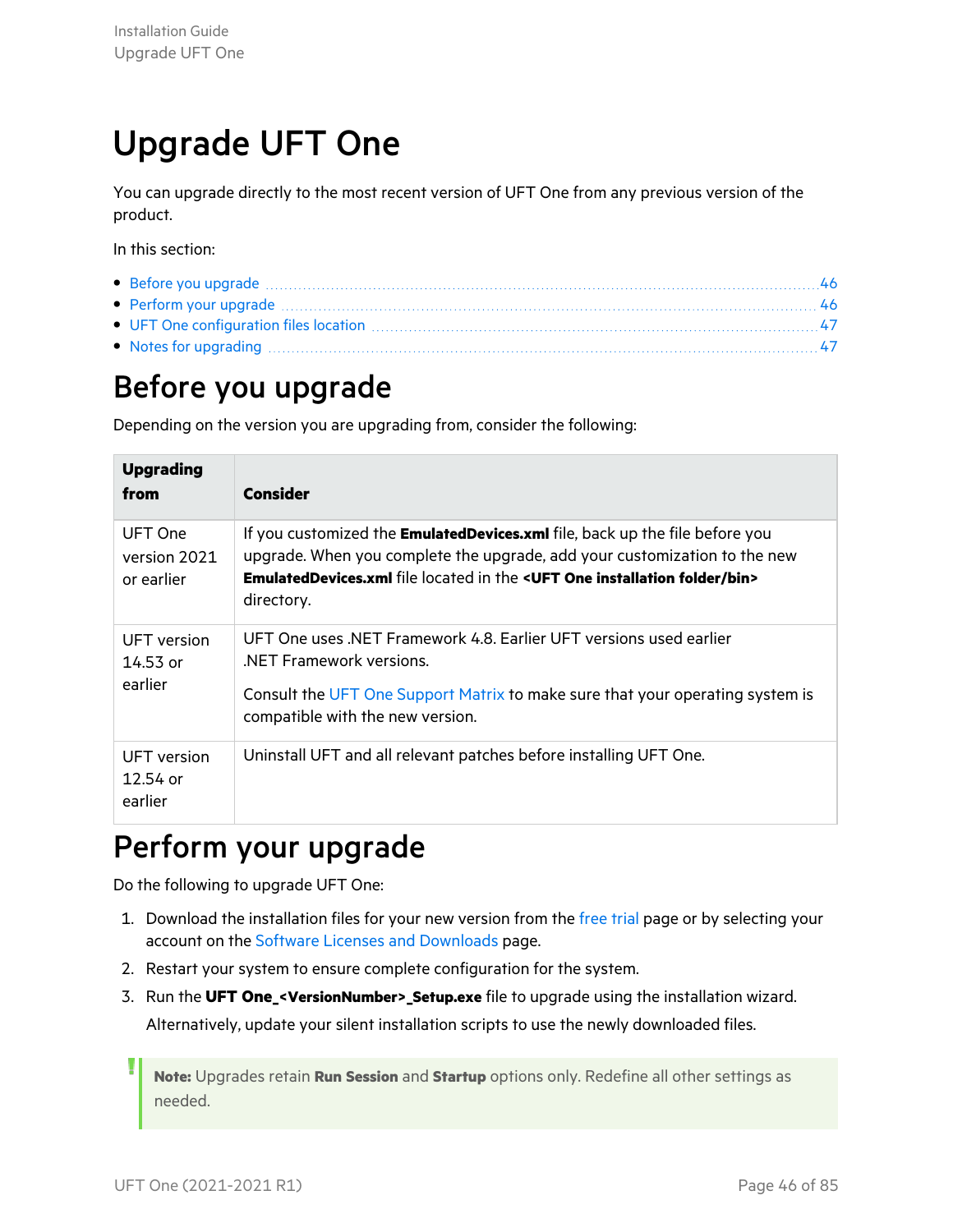## <span id="page-46-0"></span>UFT One configuration files location

Starting from UFT One 2021, the UFT One configuration files are stored in new locations.

The first time you run UFT One after upgrading from a version earlier than 2021, all existing setting files are automatically migrated to the new locations. This enables you to continue using your existing UFT One settings in the new version.

If the UFT One Settings Migration fails to migrate all files, UFT One suggests that you move the files manually. Otherwise, UFT One uses default settings instead of your existing configuration.

The following table lists the folders that contain files to migrate. Copy all of the files under the folders in the left to the new folders in the right.

| Old folder                          | New folder                                   |
|-------------------------------------|----------------------------------------------|
| %APPDATA%\Hewlett-Packard\UFT       | %APPDATA%\Micro Focus\UFT                    |
| %APPDATA%\HP\QuickTest Professional | %APPDATA%\Micro Focus\QuickTest Professional |
| %APPDATA%\HP\API Testing            | %APPDATA%\Micro Focus\API Testing            |
| %PROGRAMDATA%\Hewlett-Packard\UFT   | %PROGRAMDATA%\Micro Focus\UFT                |
| %LOCALAPPDATA%\HP\UFT               | %LOCALAPPDATA%\Micro Focus\UFT               |

**Note:** If you downgrade to a UFT One version earlier than 2021, the existing configuration will not be preserved and default settings of the older version are used.

## <span id="page-46-1"></span>Notes for upgrading

The following items address issues when upgrading in specific situations. Read the instructions for any of the situations that are relevant for your upgrade.

- "Upgrade silent [installation](#page-47-0) scripts" on the next page
- **.** ["Upgrade](#page-47-1) licenses" on the next page
- "Upgrade with a [concurrent](#page-47-2) license" on the next page
- "Upgrade with Web tests on [Microsoft](#page-47-3) Edge" on the next page
- ["Upgrade](#page-47-4) with Web tests on Safari" on the next page
- "Upgrade with text recognition options in [automation](#page-48-0) scripts" on page 49
- ["Upgrade](#page-48-1) to UFT One version 2021" on page 49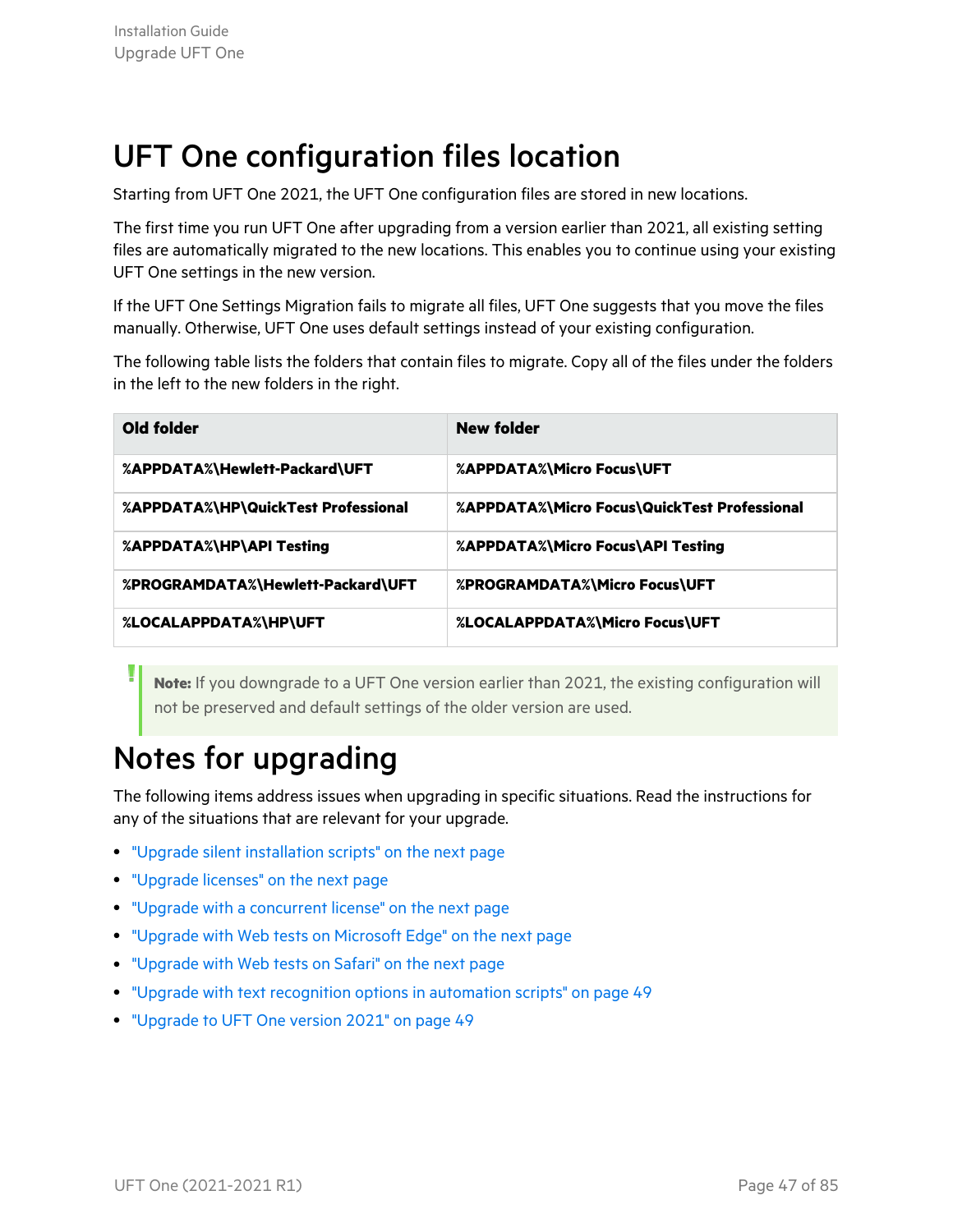#### <span id="page-47-0"></span>Upgrade silent installation scripts

If you are upgrading your silent installation scripts and the current scripts, including the **Help\_ Documents** parameter, remove this parameter. Help documents are no longer installed with UFT One.

<span id="page-47-1"></span>You can access our Help Center online, or download it to your local drive. Download the Help from the Options dialog box (**Tools** > **Options** > **General** tab > **Help**).

#### Upgrade licenses

You must get a new license if you are upgrading from QuickTest, Service Test, or a version of UFT One earlier than 12.50.

You can also upgrade your license to the new Functional Testing licenses: UFT Ultimate, UFT One, and UFT Developer. This step is not required.

<span id="page-47-2"></span>For assistance, contact a regional [licensing](https://h20576.www2.hpe.com/mysoftware/contact/getLicenseCenter) support center or your sales representative.

#### Upgrade with a concurrent license

UFT One supports the AutoPass License Server as its concurrent license server.

If you are upgrading to UFT One with a concurrent license, you must also upgrade your concurrent license server and install your licenses on the AutoPass License Server.

For details, see the AutoPass License Server online [documentation.](https://docs.microfocus.com/itom/AutoPass_License_Server:11.7.0/Home)

**Note:** If you are installing UFT One from the compressed Package for the Web Bundle, this link is not available. If you need to install UFT One and the License Server, you must install UFT One from the Full UFT One DVD Release or the Core UFT One DVD Bundle.

#### <span id="page-47-3"></span>Upgrade with Web tests on Microsoft Edge

<span id="page-47-4"></span>UFT One has changed the way that the Microsoft WebDriver program (required for the Micro Focus UFT Agent for Edge) is used. For details on the required steps to perform, see the topic on [using](https://admhelp.microfocus.com/uft/en/14.50-14.53/UFT_Help/Content/Addins_Guide/Edge_Extension_Setup.htm) the Edge [extension.](https://admhelp.microfocus.com/uft/en/14.50-14.53/UFT_Help/Content/Addins_Guide/Edge_Extension_Setup.htm)

#### Upgrade with Web tests on Safari

If you used a previous version of UFT One to test Web applications on Safari, you must reinstall the UFT Connection Agent on the Mac from the current version of UFT One.

The UFT Connection Agent preferences and the Micro Focus UFT Agent Safari extension preferences are reset to their defaults.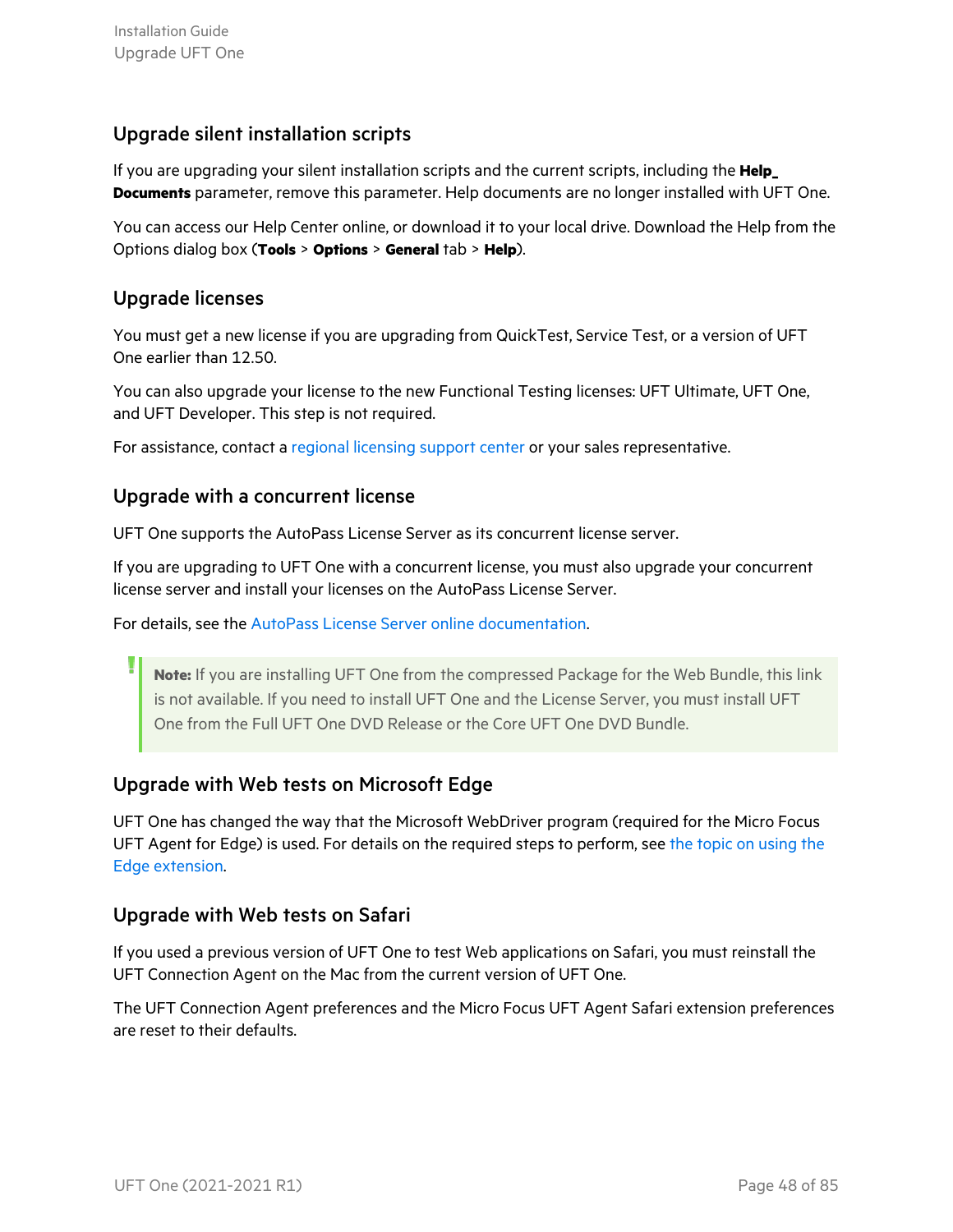#### <span id="page-48-0"></span>Upgrade with text recognition options in automation scripts

If you are running UFT One with an automation script and have added text recognition options to the script, the following properties are obsolete and must be updated:

| <b>Update</b>                   | Т٥                          |
|---------------------------------|-----------------------------|
| <b>TextRecognitionLanguages</b> | AbbyyOcrLanguages           |
| <b>TextRecognitionOrder</b>     | TextRecognitionOcrMechanism |

#### <span id="page-48-1"></span>Upgrade to UFT One version 2021

The first time you run UFT One after upgrading from a version earlier to 2021, all existing setting files are automatically migrated to new locations.

If you install a different license immediately after the upgrade, the license is automatically overwritten the first time you run UFT One, resulting in a UFT One failure.

Therefore, after the upgrade, open UFT One once before installing a new license.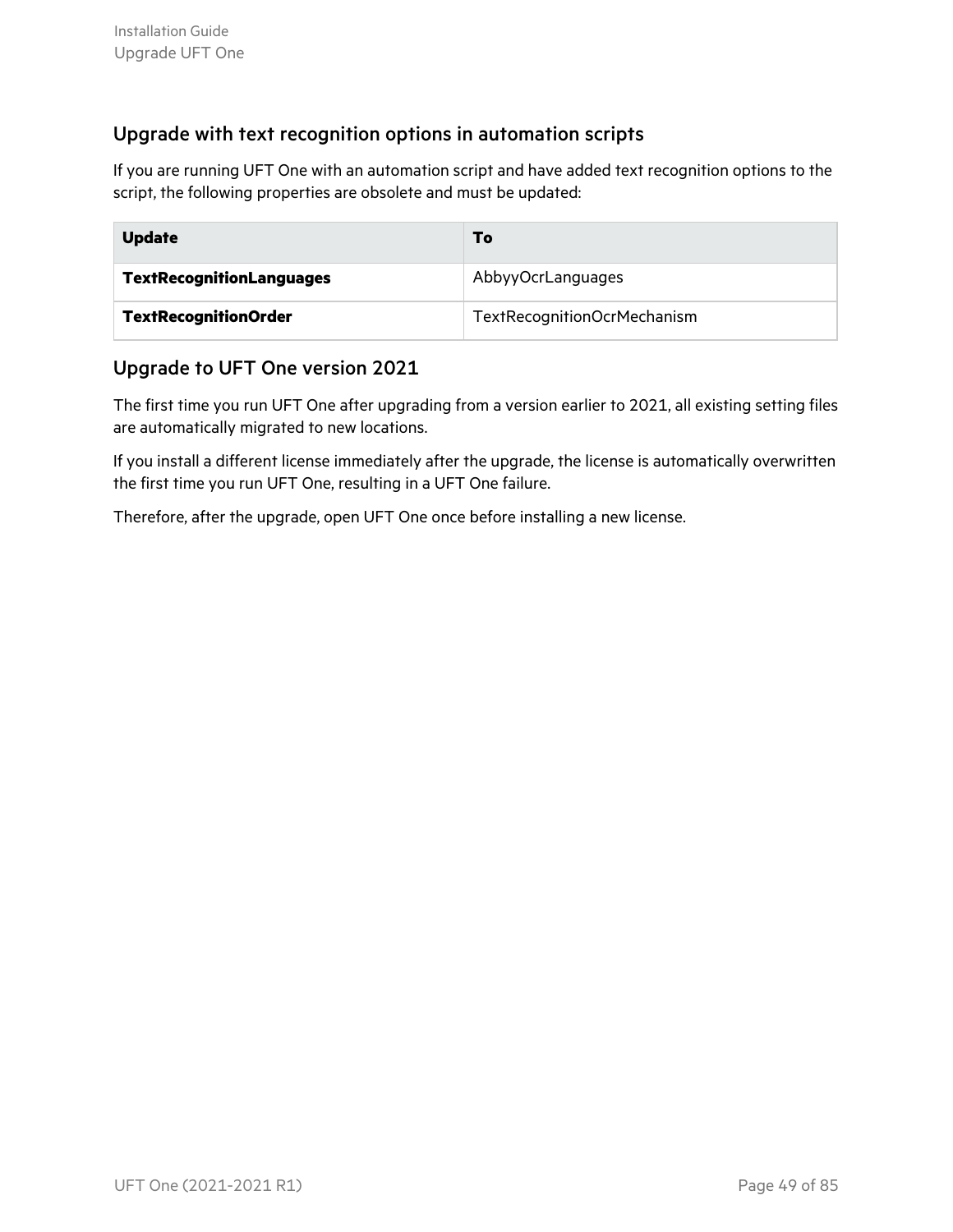# <span id="page-49-0"></span>Verify the installation

Use the UFT One Installation Check Tool to verify the status of your installation.

In this section:

<span id="page-49-1"></span>Run the UFT One Installation Check Tool analysis

After installing UFT One, access the Installation Validation tool as follows:

- 1. From the **Start** menu, select **All Programs > Micro Focus > Micro Focus UFT One > Tools > Additional Installation Requirements**.
- 2. Click **Run** to run the utility, which handles any configuration prerequisites for working with UFT One. Run through any wizards as needed for your installation.
- 3. From the **Start** menu, select **All Programs > Micro Focus > Micro Focus UFT One > Tools > Micro Focus Installation Check Tool**.
- 4. In the Micro Focus Installation Check Tool dialog, click **Analyze** to generate a report on the current UFT One installation and configuration status.
- 5. When the report is generated, click one of the following, as needed:
	- **View Report.** View the report as an htm file in a browser.
	- **Send Email.** Send the report to another user. You must have a default email application configured on the UFT One machine to use this option.

### <span id="page-49-2"></span>Understanding a UFT One Installation Check Tool report

The UFT One Installation Check tool validates the installation and configuration state against their expected values.

Values that are returned as expected are highlighted in green, and unexpected values are highlighted in red.

**Note:** The Installation Check Tool does not return the data on Remote Agent Settings dialog unless the Remote Agent is run in administrator mode.

See also:

- ["Upgrade](#page-45-2) UFT One" on page 46
- **•** "Installation [prerequisites"](#page-16-0) on page 17
- "Known issues when [installing"](#page-51-0) on page 52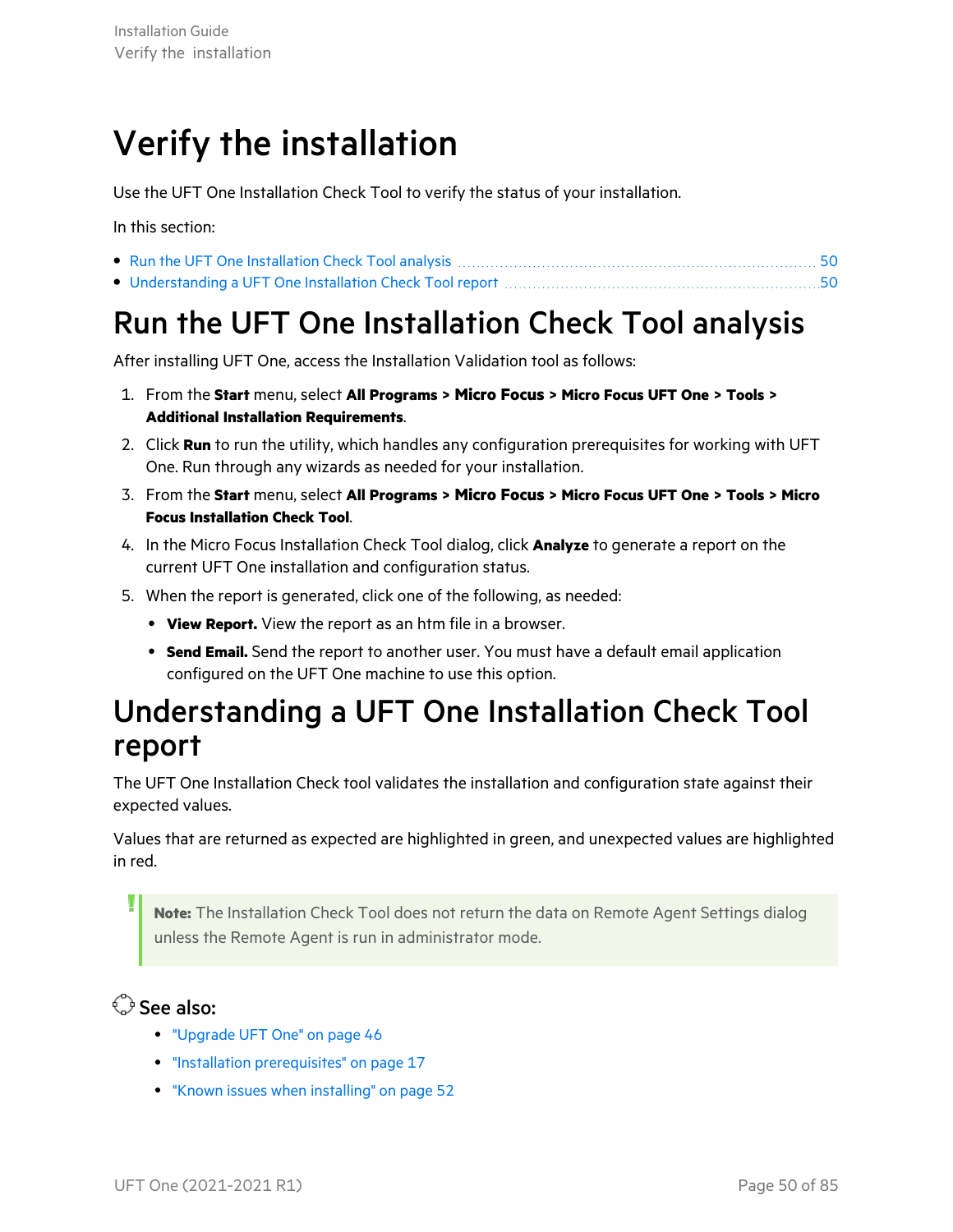# Install Web 2.0 add-ins or extensibility toolkits

This section explains how to install Web 2.0 add-ins or extensibility toolkits.

- <sup>l</sup> Web 2.0 add-ins enable you to test HTML user-interface objects (controls) in Web 2.0 environments. For a list of available Web 2.0 add-ins, see Web 2.0 Add-ins in the UFT One [Online](https://admhelp.microfocus.com/uft) [Help](https://admhelp.microfocus.com/uft).
- Extensibility toolkits enable you to develop support for add-in objects not currently supported by UFT One add-ins.

**Note:** This installation is available only if you installed UFT One from the Full UFT One DVD Release or the Core UFT One DVD Bundle. For details, see ["Installation](#page-11-0) packages" on [page](#page-11-0) 12.

#### To install Web 2.0 add-ins or extensibility toolkits

- 1. Run the UFT One **Setup.exe** file and select the **Add-in Extensibility and Web 2.0 Toolkits** option from the installation start screen.
- 2. In the **Add-in Extensibility and Web 2.0 Toolkit support** page, select the Extensibility SDK or Web 2.0 Toolkits installation option that you want.
- 3. Follow the steps in the wizard to complete your installation.

After your installation, the toolkit files and Extensibility SDKs are found in the **<UFT One installation folder>\dat\Extensibility** folder.

Web 2.0 add-ins are displayed as child add-ins to the Web Add-in in the Add-in Manager when starting UFT One.

#### $\mathbb{O}$  See also:

- **•** ["Installation](#page-11-0) packages" on page 12
- "Install UFT One with the install [wizard"](#page-21-0) on page 22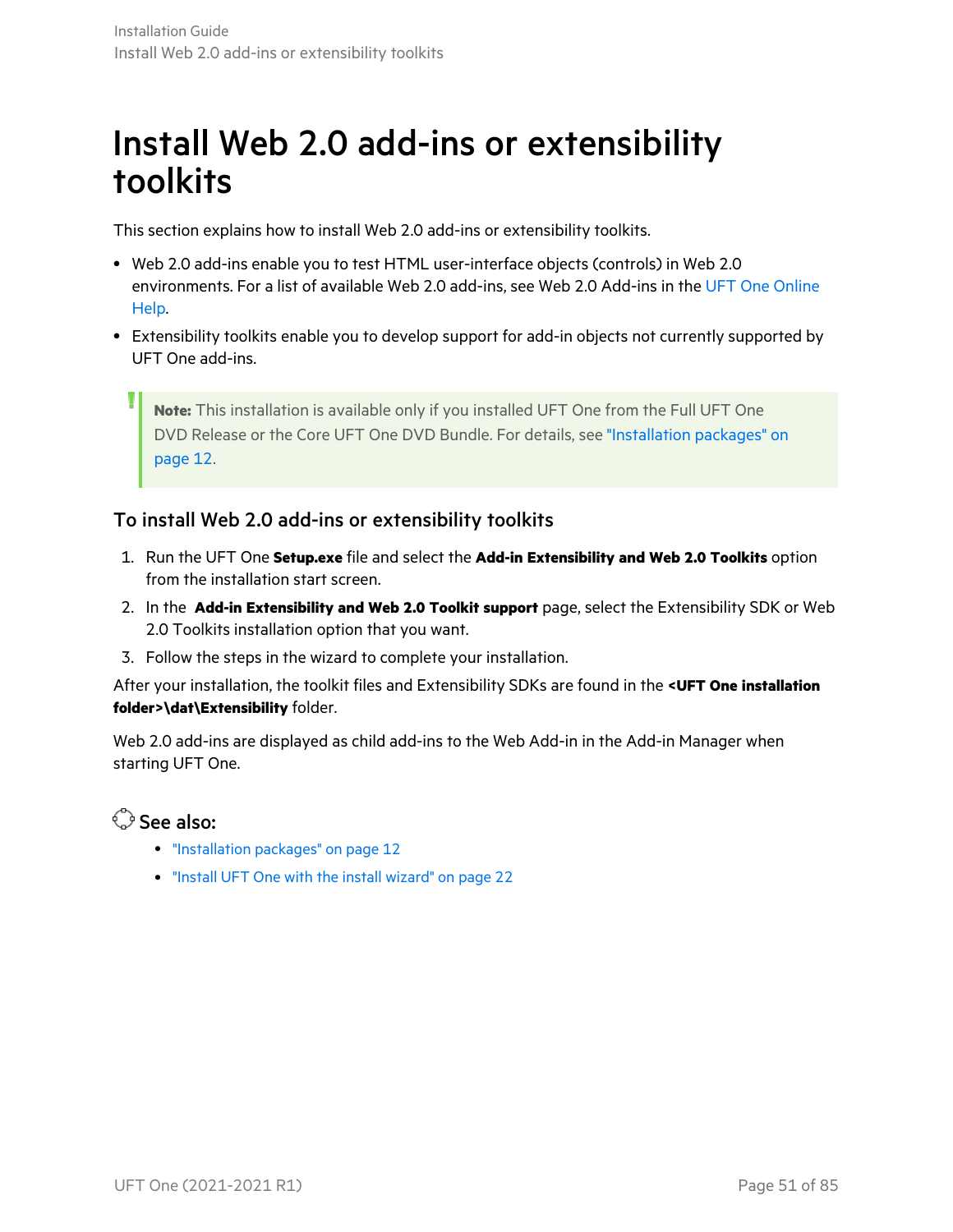# <span id="page-51-0"></span>Known issues when installing

This section describes troubleshooting and limitations for installing UFT One.

In this section:

| • Files in use $\ldots$                                                                                                                                                               |  |
|---------------------------------------------------------------------------------------------------------------------------------------------------------------------------------------|--|
|                                                                                                                                                                                       |  |
|                                                                                                                                                                                       |  |
|                                                                                                                                                                                       |  |
| • UFT One installations and Microsoft software manufactured and the UFT One installations and Microsoft software                                                                      |  |
|                                                                                                                                                                                       |  |
|                                                                                                                                                                                       |  |
|                                                                                                                                                                                       |  |
| • UFT installation in languages other than English manufactured and contain the control of UFT installation in languages other than English manufactured and the UFT installation. 57 |  |
|                                                                                                                                                                                       |  |

## <span id="page-51-1"></span>Files in use

If the UFT One Files in Use dialog box is displayed during the installation process, select **Close the application and attempt to restart them.**

UFT One automatically closes the applications and continues the installation.

If after restarting, the UFT One Files in Use dialog box lists **Explorer** as the open application, do one of the following:

| <b>Close the applications and</b> | Instructs UFT One to automatically close the applications that are                                                                  |  |  |
|-----------------------------------|-------------------------------------------------------------------------------------------------------------------------------------|--|--|
| attempt to restart them           | needed for the installation.                                                                                                        |  |  |
| Do not close application          | Instructs UFT One to continue the installation. You must restart<br>your computer after the installation if you select this option. |  |  |

### <span id="page-51-2"></span>Component registration failed

If a message is displayed during installation about component registration failing, do **not** click **OK** to continue.

Instead, check the issue in the **VC2015Prerequisite\_yyyymmdd\_XXXXXX.log** file in the **%TEMP%** directory. If the log shows that a service did not start correctly, restart the service manually, and start your installation again.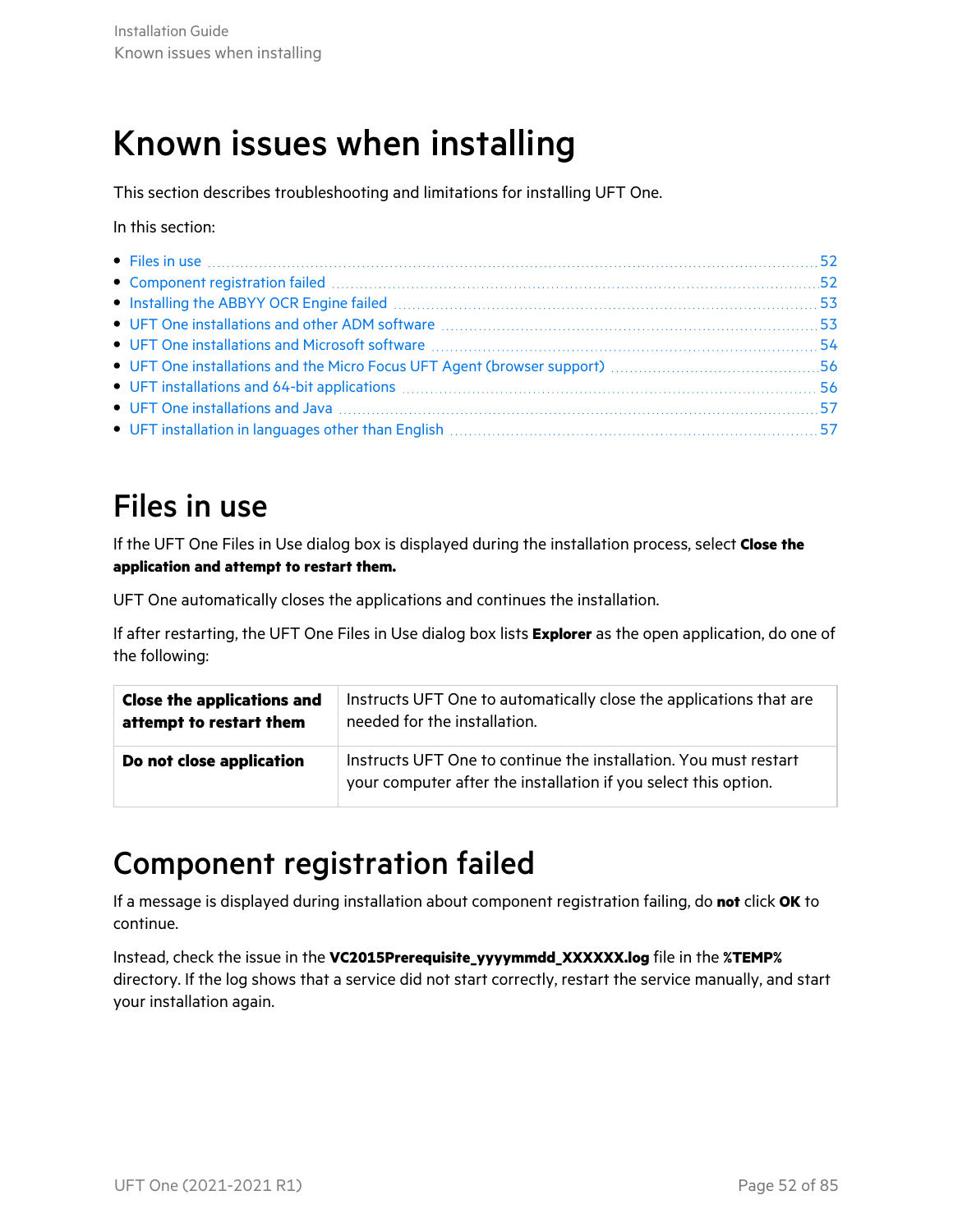## <span id="page-52-0"></span>Installing the ABBYY OCR Engine failed

If you log in to Windows as a user without administrator rights and **Change** the UFT One installation from the Control Panel to add the ABBYY OCR Engine feature, the engine is not installed correctly. This happens because the necessary registry access is not allowed.

**Solution:** Change the installation as an administrator. You can do this in the following ways:

- **.** Log in to Windows as an administrator and **Change** the UFT One installation from the Control Panel.
- Run the UFT One MSI installation program from the UFT One installation package and select the **Change** option.

### <span id="page-52-1"></span>UFT One installations and other ADM software

| <b>Sprinter</b>      | If you are using both UFT One and Sprinter on the same computer, and you<br>modify either UFT One or Sprinter, you must run a Repair for the installation of<br>the other product.                  |  |  |
|----------------------|-----------------------------------------------------------------------------------------------------------------------------------------------------------------------------------------------------|--|--|
| <b>ALM</b>           | When an ALM client is installed on the same computer as UFT One,<br>uninstalling UFT One may remove the association of movie (.fbr) files.                                                          |  |  |
|                      | This may prevent you from viewing movies associated with defects in ALM<br>using the Micro Player application.                                                                                      |  |  |
|                      | <b>Workaround:</b> Re-associate the movie files with the Micro Player application<br>from the Windows File Options dialog box.                                                                      |  |  |
| <b>UFT Developer</b> | • In the Custom Setup screen, it is possible to select the UFT Developer Visual<br>Studio or Eclipse plugins even if you do not have the relevant IDE installed<br>at the time of the installation. |  |  |
|                      | If you install the IDE later, you will not have the UFT Developer plugin<br>available.                                                                                                              |  |  |
|                      | <b>Workaround:</b> After installing the required IDE, run a Repair for the<br>installation.                                                                                                         |  |  |
|                      | Make sure to use the new syntax when silently installing UFT Developer as<br>$\bullet$<br>part of the UFT One installation.                                                                         |  |  |
|                      | For details, see "ADDLOCAL values for UFT Developer components" on<br>page 37.                                                                                                                      |  |  |
|                      | If you encounter an error similar to this one, make sure you did not use the<br>old LeanFT silent installation command syntax:                                                                      |  |  |
|                      | Error: The installer has encountered an unexpected<br>error installing this package. This may indicate a<br>problem with this package. The error code is 2711.<br>The arguments are: LeanFT         |  |  |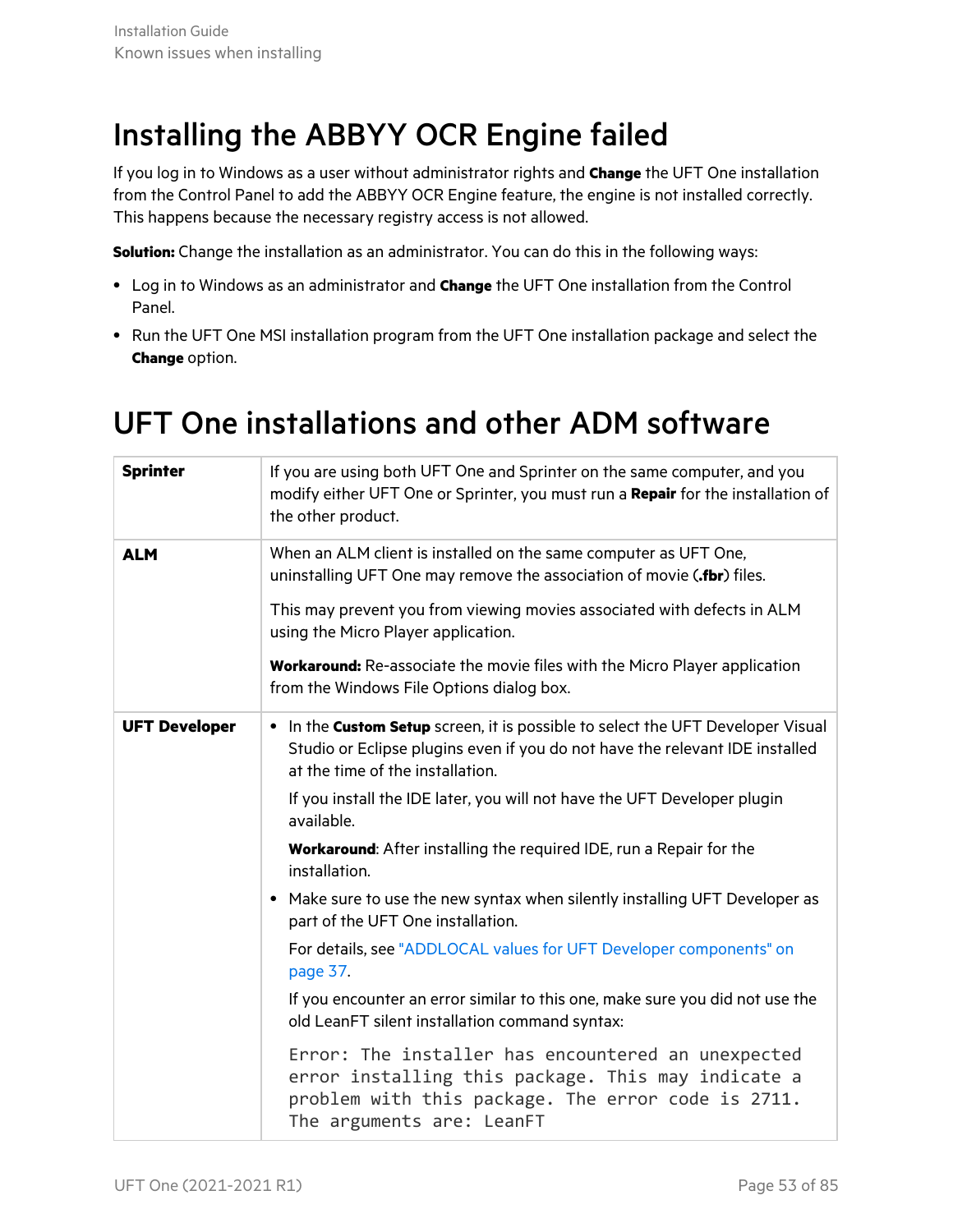### <span id="page-53-0"></span>UFT One installations and Microsoft software

| <b>Software</b>                    | <b>UFT instructions</b>                                                                                                                                                                                                                                                                                                                                      |
|------------------------------------|--------------------------------------------------------------------------------------------------------------------------------------------------------------------------------------------------------------------------------------------------------------------------------------------------------------------------------------------------------------|
| <b>Windows</b><br><b>10 and 11</b> | • When installing UFT One on a Windows 10 or 11 operating system, you must<br>close Cortana and the Action Center before performing the UFT One installation.<br>• You must have administrative permissions to connect to ALM from UFT One on<br>Windows 10 or 11.<br>Connect to ALM with Administrator permissions immediately after installing UFT<br>One. |
| pdm.dll                            | To debug GUI tests in UFT One, ensure that you have the pdm.dll file installed and<br>registered.<br>The pdm.dll file is installed and registered with Microsoft Visual Studio and<br>Microsoft Office, and installed (but not registered) with Microsoft Internet Explorer.                                                                                 |
|                                    | Alternatively, install the Microsoft Script Debugger provided with the UFT One<br>installation, which provides the <b>pdm.dll</b> . Do one of the following to use the UFT One<br>Additional Installation Requirements Utility:                                                                                                                              |
|                                    | • Select Start > All Programs > Micro Focus > Micro Focus UFT One > Tools ><br><b>Additional Installation Requirements</b>                                                                                                                                                                                                                                   |
|                                    | • Browse to <uft folder="" installation="" one="">\bin\UFTInstallReqs.exe</uft>                                                                                                                                                                                                                                                                              |
|                                    | To register the pdm.dll file installed with Microsoft Internet Explorer, do the<br>following:                                                                                                                                                                                                                                                                |
|                                    | 1. Ensure that you have administrator privileges.                                                                                                                                                                                                                                                                                                            |
|                                    | 2. Locate the pdm.dll file, usually located either in c:\program files(x86)\internet<br>explorer\ or c:\program files\internet explorer.                                                                                                                                                                                                                     |
|                                    | 3. Move the pdm.dll file and the msdbg2.dll file from the same folder to a different<br>location.                                                                                                                                                                                                                                                            |
|                                    | 4. Run the following commands:                                                                                                                                                                                                                                                                                                                               |
|                                    | regsvr32 <full path="" pdm.dll="" to="">\pdm.dll</full>                                                                                                                                                                                                                                                                                                      |
|                                    | regsvr32 <full path="" pdm.dll="" to="">\msdbg2.dll</full>                                                                                                                                                                                                                                                                                                   |
|                                    | If your currently registered pdm.dll version is lower than 9:                                                                                                                                                                                                                                                                                                |
|                                    | 1. Uninstall the Microsoft Script Debugger (if installed).                                                                                                                                                                                                                                                                                                   |
|                                    | 2. Use the UFT One Additional Installation Requirements Utility to install the<br>Microsoft Script Debugger, as described above.                                                                                                                                                                                                                             |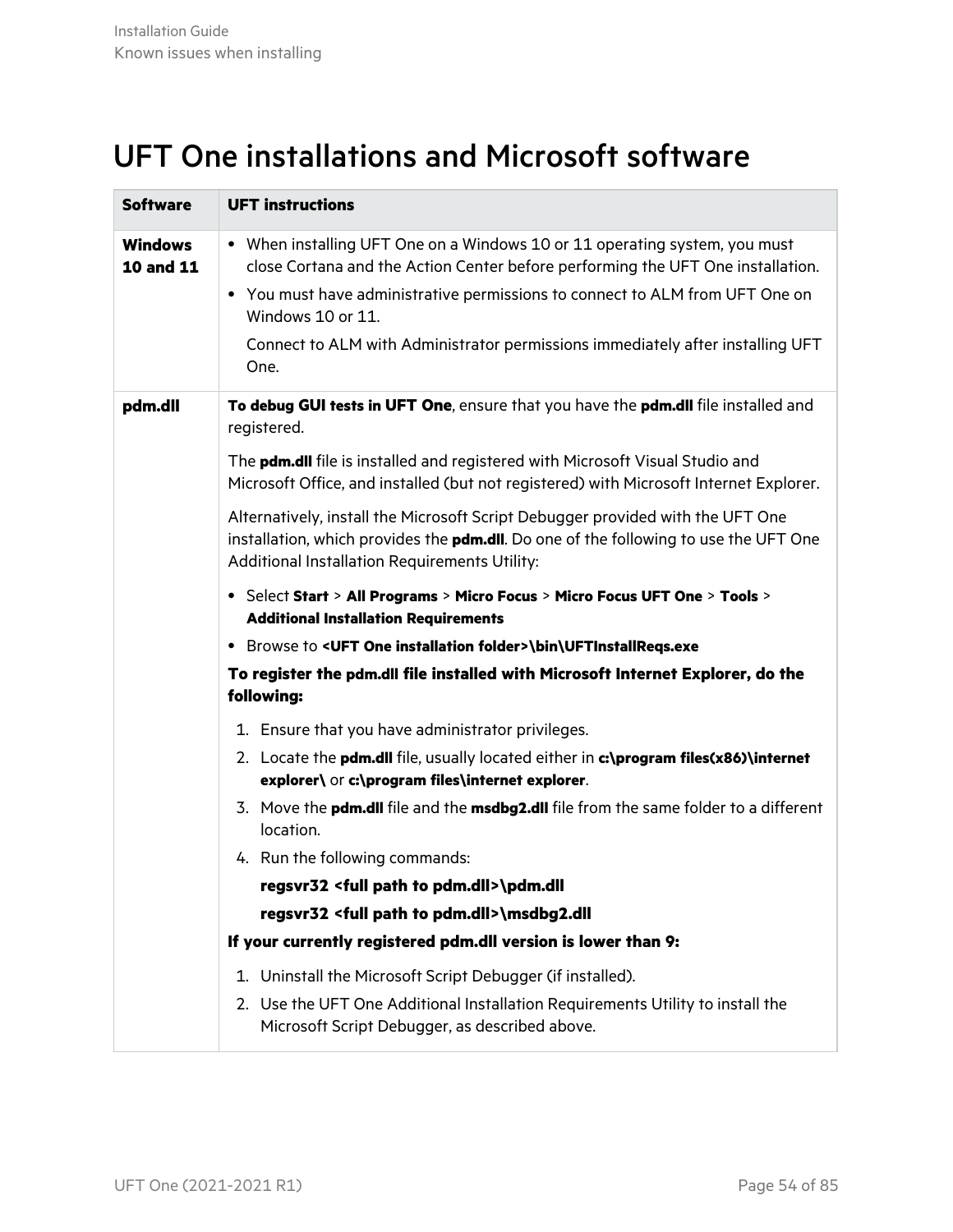| <b>Software</b>                            | <b>UFT instructions</b>                                                                                                                                                                                                                                                                                                                                                        |
|--------------------------------------------|--------------------------------------------------------------------------------------------------------------------------------------------------------------------------------------------------------------------------------------------------------------------------------------------------------------------------------------------------------------------------------|
| <b>Microsoft</b><br>Office 64-<br>bit      | Using UFT One and Microsoft Office 64-bit on the same machine requires some<br>intervention. This is due to a conflict between the Microsoft Access Database Engine<br>versions used by these two programs.                                                                                                                                                                    |
|                                            | Do one of the following:                                                                                                                                                                                                                                                                                                                                                       |
|                                            | • Install UFT One before you install Microsoft Office 64-bit.                                                                                                                                                                                                                                                                                                                  |
|                                            | • Before you install UFT One, install Microsoft Access Database Engine 2016 32-bit<br>from an administrator command line, using the /quiet argument. For details, see<br>Install Microsoft Access Database Engine 2016.                                                                                                                                                        |
|                                            | • Install UFT One with the <b>SKIP_MSADE_CHECK</b> flag. This installs UFT One without<br>requiring the Microsoft Access Database Engine 2016 Redistributable to be<br>installed.                                                                                                                                                                                              |
|                                            | <b>Silently:</b>                                                                                                                                                                                                                                                                                                                                                               |
|                                            | cmd /c MsiExec /norestart /qn /i " <uft msi<br="" one="">Path&gt;\Unified Functional Testing x64.msi" /l*xv "<log<br>file path&gt;.log" SKIP MSADE CHECK=1<br/><b>Using the installation wizard:</b></log<br></uft>                                                                                                                                                            |
|                                            | cmd /c MsiExec /norestart /qf /i " <uft msi<br="" one="">Path&gt;\Unified Functional Testing x64.msi" /l*xv "<log<br>file path&gt;.log" SKIP_MSADE_CHECK=1<br/>You can install the redistributable engine as described above, if you find later that<br/>you need it for API database activities or other UFT One data table and database<br/>testing features.</log<br></uft> |
| <b>Windows</b><br><b>Server</b><br>2012 R2 | When using UFT One on Windows Server 2012 R2, if you want to use API tests and<br>components, make sure that you have MSU (Microsoft Update) KB2887595<br>installed.                                                                                                                                                                                                           |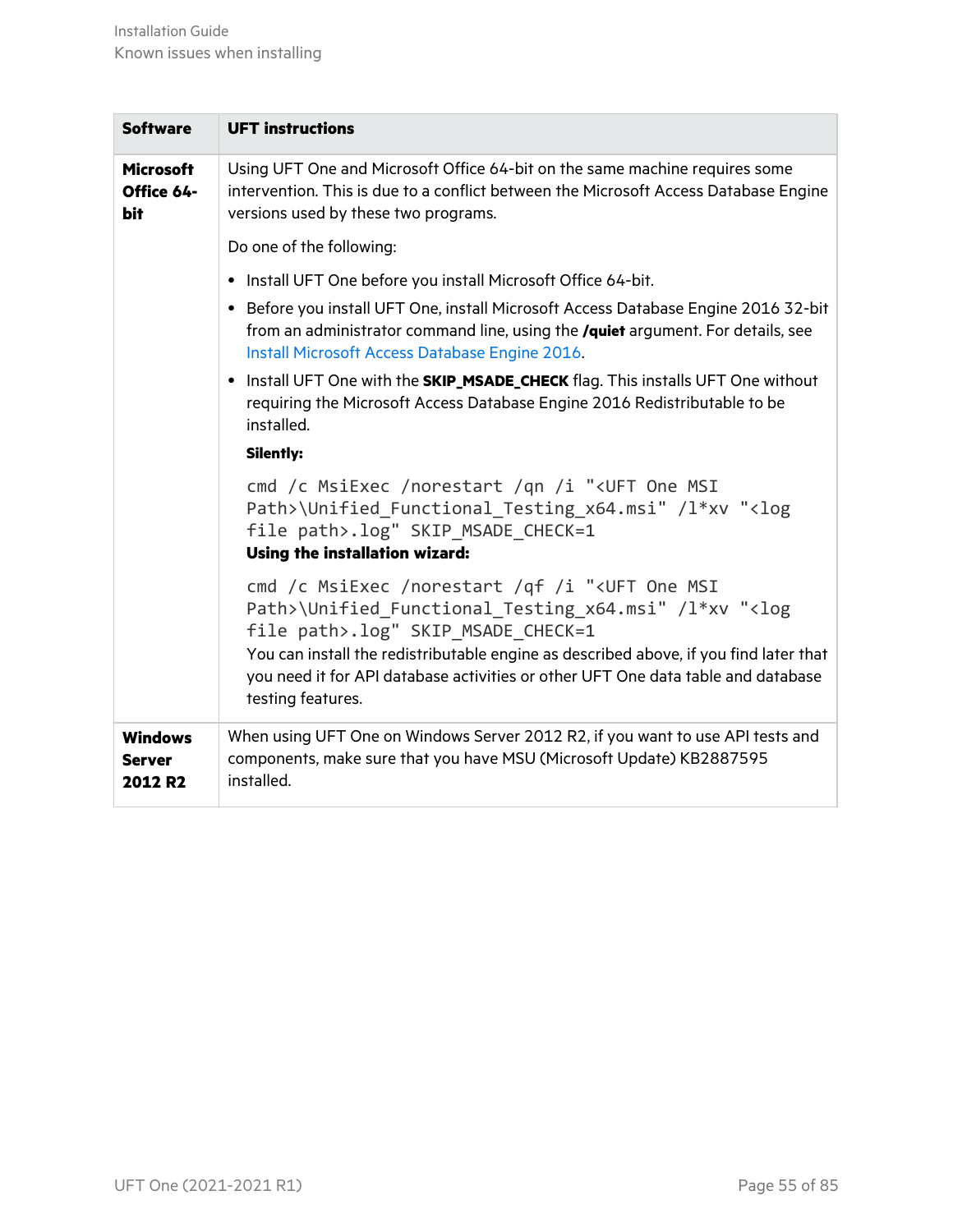### <span id="page-55-0"></span>UFT One installations and the Micro Focus UFT Agent (browser support)

| <b>Browser</b>                   | <b>UFT instructions</b>                                                                                                                                                                                                                     |  |  |  |
|----------------------------------|---------------------------------------------------------------------------------------------------------------------------------------------------------------------------------------------------------------------------------------------|--|--|--|
| Google<br>Chrome                 | If you are testing applications in Google Chrome version 31 or later, Chrome<br>automatically downloads and installs the Micro Focus UFT Agent for Google Chrome<br>the first time you open Chrome after UFT One is installed.              |  |  |  |
|                                  | In the following cases, you must manually enable the Micro Focus UFT Agent for<br>Google Chrome extension:                                                                                                                                  |  |  |  |
|                                  | • You have no Internet connection.                                                                                                                                                                                                          |  |  |  |
|                                  | • You have not enabled the automatic updates for Google Chrome.                                                                                                                                                                             |  |  |  |
|                                  | • You are using Google Chrome version 30 or earlier.                                                                                                                                                                                        |  |  |  |
|                                  | For details on manually enabling the extension, see the UFT One Help Center.                                                                                                                                                                |  |  |  |
| <b>Mozilla</b><br><b>Firefox</b> | The first time you open Firefox after UFT One is installed, accept the prompt to install<br>the Micro Focus UFT Agent for Firefox.                                                                                                          |  |  |  |
| <b>General</b>                   | To use the latest Micro Focus UFT Agent browser extension, make sure its older<br>version, the Functional Testing Agent extension is not installed. If both extensions<br>are installed, manually remove the older before enabling the new. |  |  |  |

## <span id="page-55-1"></span>UFT installations and 64-bit applications

| <b>Installing with</b><br>administrator<br>privileges | UFT One loses support for 64-bit applications if a user with administrator<br>privileges installs the Unified Functional Testing Add-in for ALM, or performs a<br>Repair operation on the Run Results Viewer, and then a user runs UFT One on<br>that same computer without administrator privileges. |  |
|-------------------------------------------------------|-------------------------------------------------------------------------------------------------------------------------------------------------------------------------------------------------------------------------------------------------------------------------------------------------------|--|
|                                                       | <b>Workaround:</b> Log in as an administrator and do one of the following: Repair UFT<br>One or run < UFT One installation folder>\bin64\Mediator64.exe.                                                                                                                                              |  |
| 32-bit and 64-<br>bit applications                    | If your computer has two versions of an application, where one is 32-bit and the<br>other is 64-bit, UFT One always opens the 32-bit version.                                                                                                                                                         |  |
|                                                       | This occurs when the operating system performs a redirect from the Program<br>Files folder to the Program Files (x86) folder, and from the System 32 folder to<br>the SysWow64 folder.                                                                                                                |  |
|                                                       | <b>Workaround:</b> To specify a 64-bit version, make sure that the step explicitly<br>states the path to the 64-bit application.                                                                                                                                                                      |  |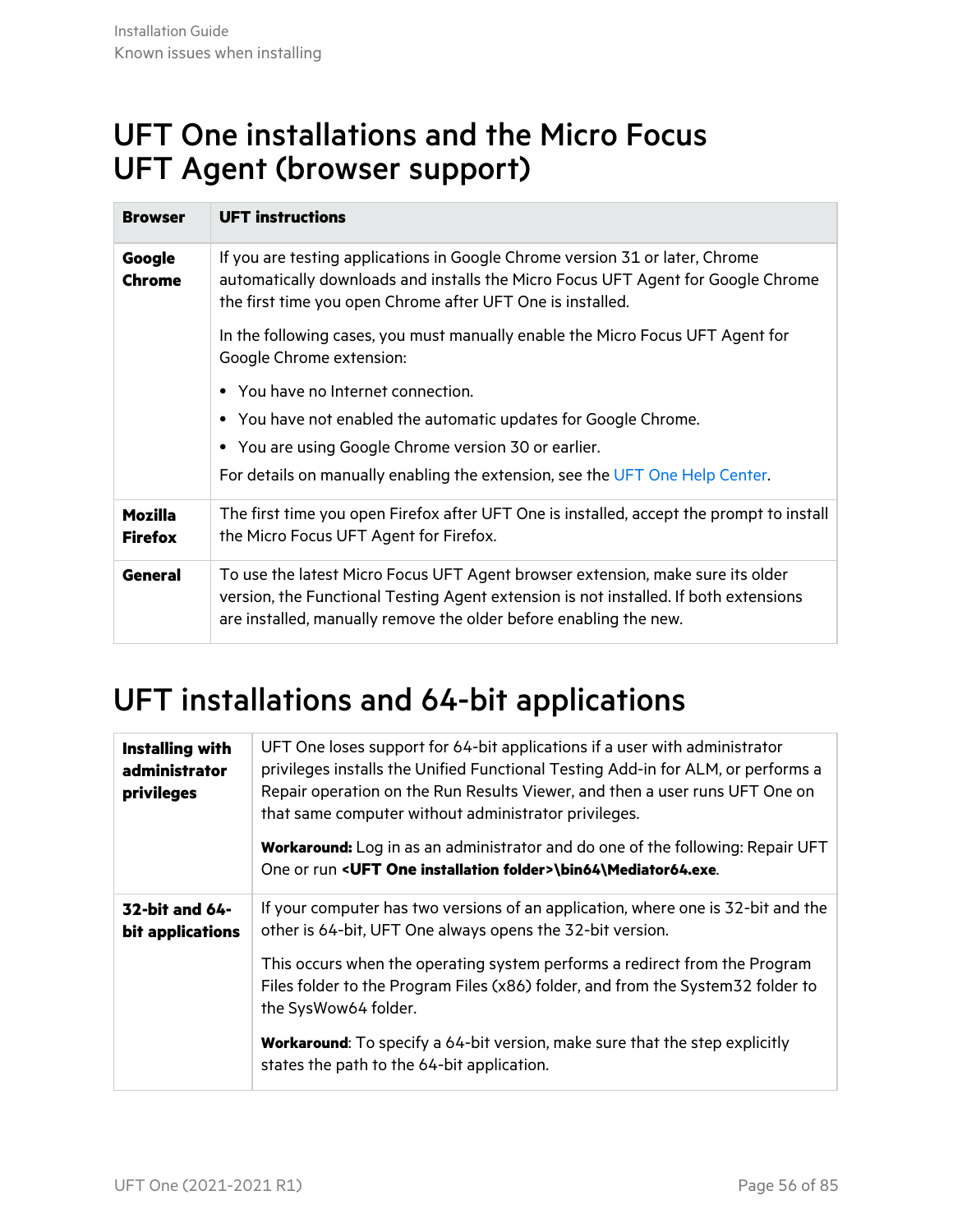**.NET / WPF Add-in extensibility** When working with .NET or WPF Add-in extensibility for a 64-bit Windows Forms process, the custom server DLLs must be built using the **Any CPU** option.

## <span id="page-56-0"></span>UFT One installations and Java

When re-installing or upgrading the JRE on a machine with UFT One installed, you might encounter error 1603 preventing the JRE installation to complete.

This can be caused by an interference between the UFT One Java environment variables and the Java installer.

To successfully complete the installation, rename the UFT One Java environment variables, perform the JRE installation and restore the variable names.

#### To temporarily rename the UFT One Java environment variables:

- 1. On your Windows Desktop, right-click **My Computer** or **This PC** and select **Properties**.
- 2. Select the **Advanced** tab.
- 3. Click the **Environment Variables...** button.
- 4. Look for the following environment variables both under the user variable list and the system variables list and edit their names:
	- JAVA OPTIONS
	- Java Tool Options
	- IBM Java Options
- 5. Install the JRE.
- 6. Once the installation is completed, change the environment variables names back to their original names.

### <span id="page-56-1"></span>UFT installation in languages other than English

When installing UFT One in languages other than English, the TTF16.ocx file is not registered by default. To avoid errors in these cases, do the following before beginning your installation:

- 1. Browse to the Windows Welcome screen and new user account settings. You may be able to find this in your Windows **Region** or **Region and Language** control panel settings.
- 2. Click **Copy settings…** and select to copy your current settings to the **Welcome screen and system accounts**.

See also:

• "Known issues with UFT One [licensing"](#page-80-0) on page 81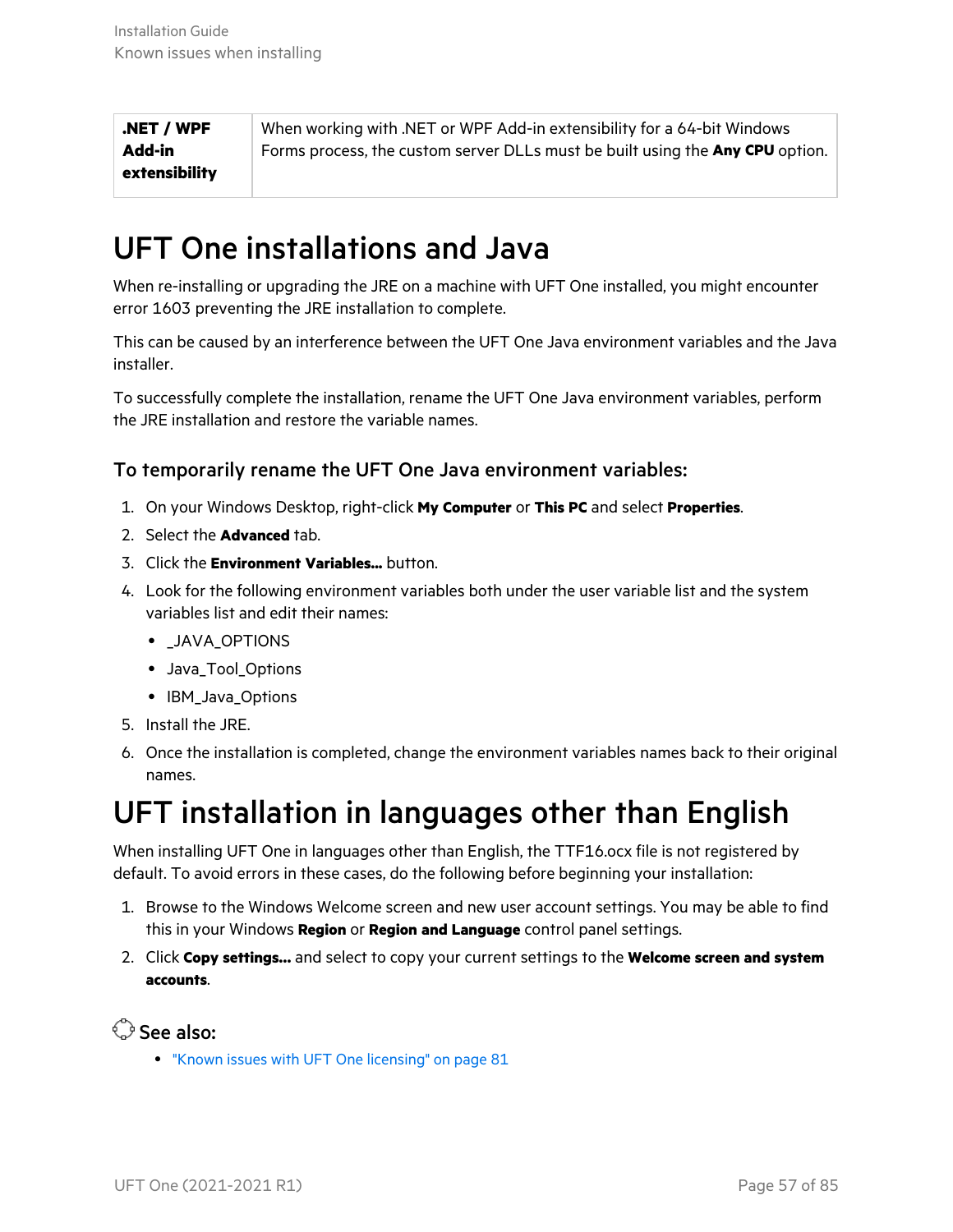# <span id="page-57-2"></span>UFT One licensing

Working with UFT One requires a license. This section describes the different types of UFT One licenses, where to view your license information, and how to install licenses.

In this section:

| • View license information material contracts and the set of the set of the set of the set of the set of the set of the set of the set of the set of the set of the set of the set of the set of the set of the set of the set |  |
|--------------------------------------------------------------------------------------------------------------------------------------------------------------------------------------------------------------------------------|--|
|                                                                                                                                                                                                                                |  |

## <span id="page-57-0"></span>UFT One license types

When you install UFT One, you select one of the following license types:

• A permanent **seat** license that is specific to the computer on which it is installed.

**Note:** The trial installation of UFT One includes a 30-day demo seat license.

**• A network-based concurrent** license that can be used by multiple UFT One users, taken from and returned to a licensing server pool.

If you need a demo concurrent license, contact your UFT One sales representative or partner.

As long as you are logged in with administrator permissions, you can change your license type at any time. For example, if you are currently working with a seat license, you can choose to connect to a concurrent license server, if one is available on your network.

**Note:** You can also open UFT One using a legacy license, although the functionality will be limited to the service that you are licensed to use. For example, you can open UFT One using a legacy QuickTest Professional or Service Test license and access GUI testing or API testing functionality.

For more details, see "Seat vs. [concurrent](#page-59-0) licenses" on page 60 and "License [editions"](#page-61-0) on page 62.

For details about installing and configuring licenses, see:

- ["Manage](#page-64-0) licenses with the wizard" on page 65
- "Manage licenses with the [command](#page-70-0) line" on page 71
- **•** ["Configure](#page-73-0) license behavior" on page 74

## <span id="page-57-1"></span>View license information

To view details about your current license:

- 1. In UFT One, select **Help > About Micro Focus UFT One**.
- 2. Click **License**.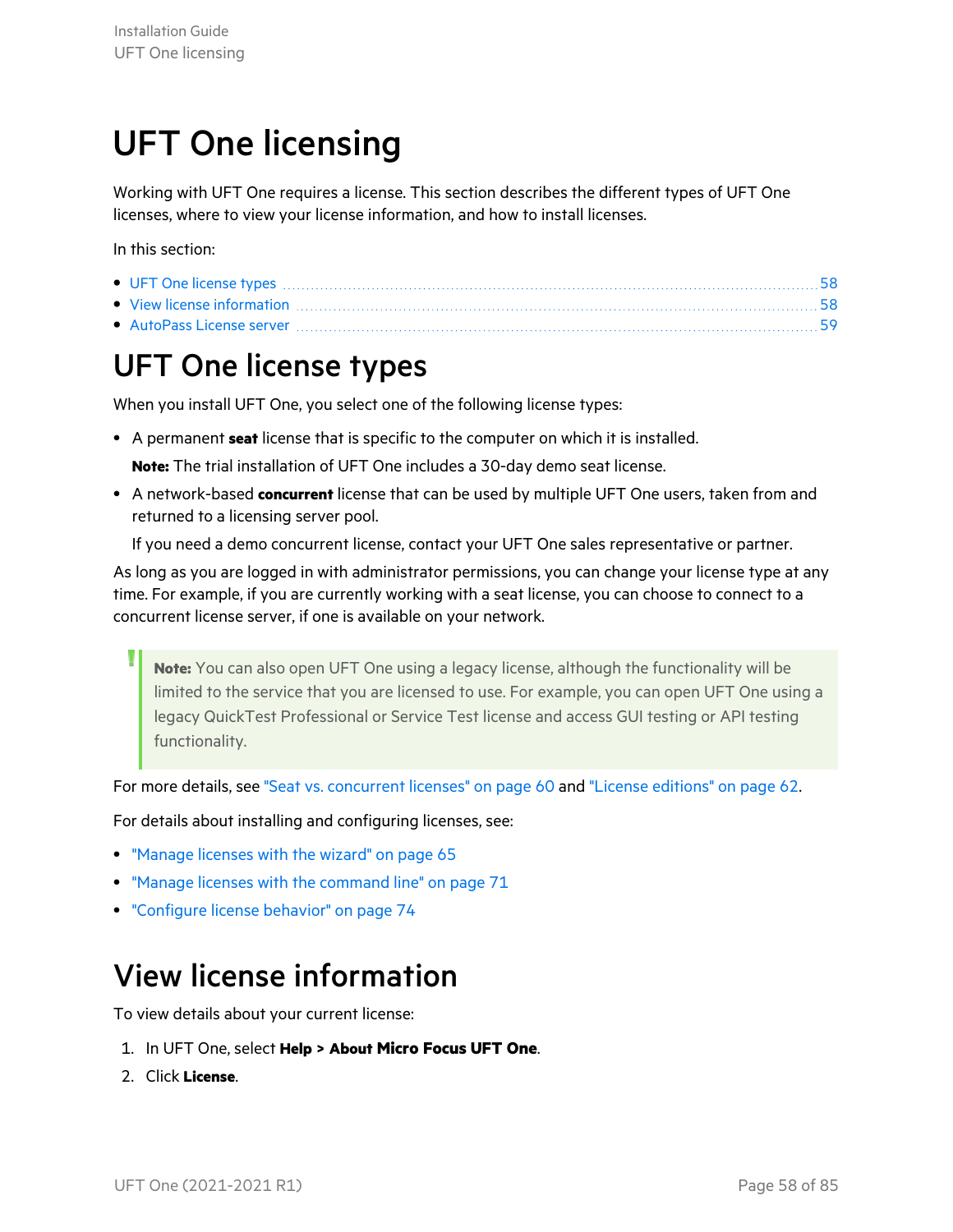If at least one of your licenses is about to expire, UFT One displays the date of the license closest to expiration.

## <span id="page-58-0"></span>AutoPass License server

Concurrent licenses require the use of the AutoPass License Server. If you are upgrading to UFT One 14.50 or later, you must upgrade your AutoPass version to AutoPass version 10.7 or later.

Download the installation from the Micro Focus ITOM [Marketplace](https://marketplace.microfocus.com/itom/content/autopass-license-server) (requires login).

Ø **Caution:** Earlier versions of UFT One can be used with AutoPass version 10.7 only after configuring SSL. For details, see the AutoPass 10.7 SSL [Communication](https://marketplace.microfocus.com/api/download/153405?file_only=true) Support document (requires login).

For more details, such as proxy settings or managing licenses and users, see the [AutoPass](https://docs.microfocus.com/itom/AutoPass_License_Server:11.7.0/Home) License Server online [documentation.](https://docs.microfocus.com/itom/AutoPass_License_Server:11.7.0/Home)

#### See also:

- "Known issues when [installing"](#page-51-0) on page 52
- ["Licensing](#page-76-0) FAQs" on page 77
- "Known issues with UFT One [licensing"](#page-80-0) on page 81
- UFT One Community [Discussions:](https://community.microfocus.com/adtd/uft) Search for license related issues
- Blog: Take a deep dive into Unified Functional Testing's new license [management](https://community.microfocus.com/moderation/cmgmt/archives/archived-software-blogs/b/archivedalmarticles/posts/take-a-deep-dive-into-unified-functional-testing-s-new-license-management#.WpvnO-hua71)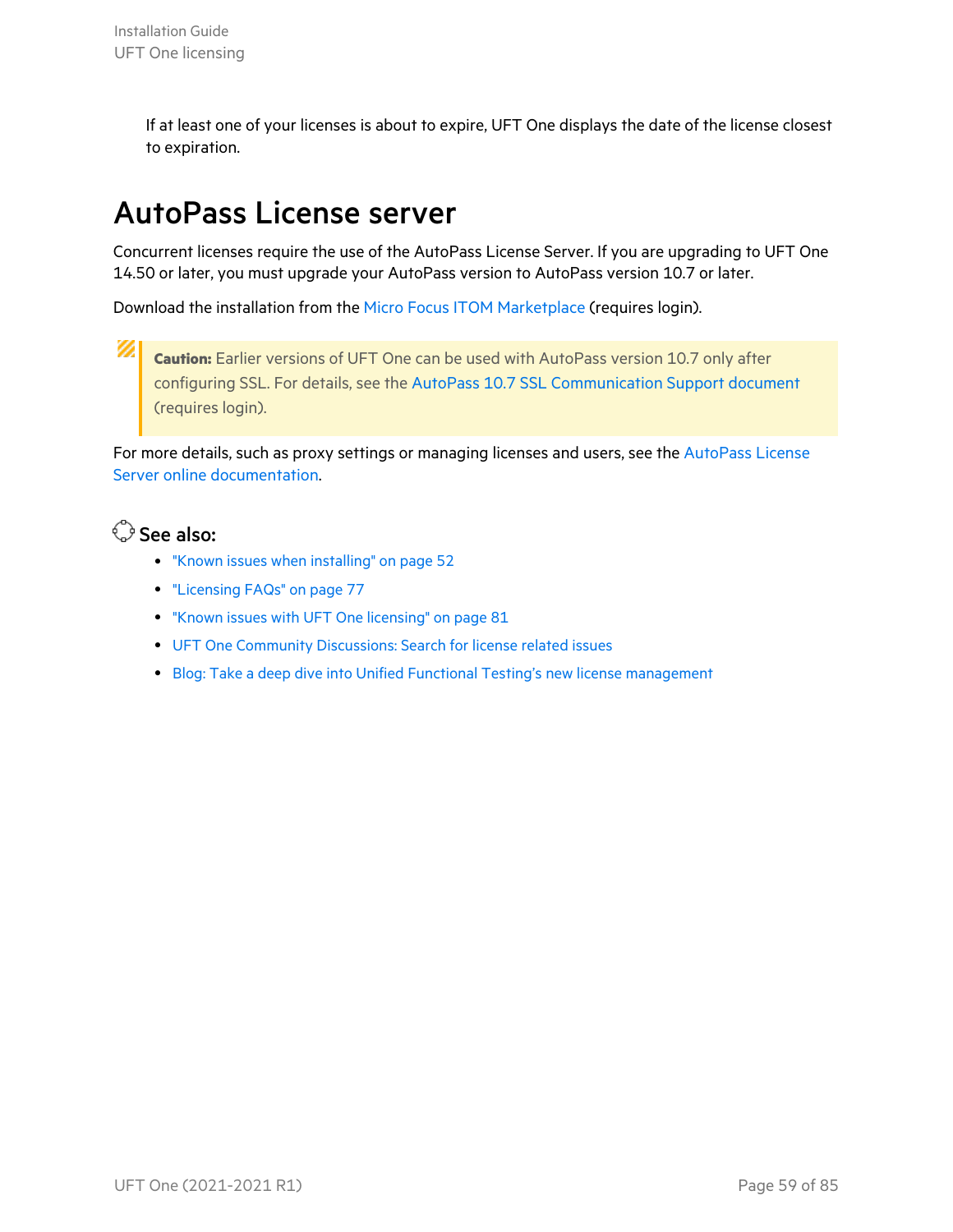### <span id="page-59-0"></span>Seat vs. concurrent licenses

This section describes UFT One seat and concurrent licenses, and can help you select the best type of license for your needs.

In this section:

- $\bullet$  Seat [licenses](#page-59-1)  $\ldots$  [60](#page-59-1)
- $\bullet$  [Concurrent](#page-59-2) licenses  $\ldots$  .  $\ldots$  .  $\ldots$  .  $\ldots$  .  $\ldots$  .  $\ldots$  .  $\ldots$  .  $\ldots$  .  $\ldots$  .  $\ldots$  .  $\ldots$  .  $\ldots$  .  $\ldots$  .  $\ldots$  .  $\ldots$  .  $\ldots$

### <span id="page-59-1"></span>Seat licenses

Seat licenses are machine-specific licenses, based on a specific locking code per computer.

The key must be entered once only, and provides one installation per key.

A computer with multiple bootable partitions may generate a different locking code for each partition. When obtaining a seat license key, you must use the locking code for the partition on which you will be using UFT One or UFT Developer.

#### Seat licenses and Windows servers

If you install a seat license on a Windows server, the seat license will be consumed by the first user who logs into the Windows server.

#### Limited seat licenses

If you install a time-limited seat license, do not modify the date on your computer. Doing so will block your active seat license and prevent future seat license installations on that computer. For more information, contact your UFT One license supplier.

#### MAC address or host name changes

If you modify the MAC address or host name of the computer after installing a seat license, you must regenerate and install your seat licenses again.

### <span id="page-59-2"></span>Concurrent licenses

Concurrent licenses are taken from the AutoPass License Server on a per-session basis. You must have an active network connection to install and access concurrent licenses.

Each time UFT One or UFT Developer starts, it tries to connect to the AutoPass License Server for an available license, which regulates the number of licenses currently in use.

The license is returned to the AutoPass License Server when UFT One or UFT Developer is closed. Additionally, concurrent licenses are released when UFT One or UFT Developer is idle, with no mouse or keyboard activity, for a specified amount of time.

If you need to use your FT tool without access to the internet, use one of the following instead: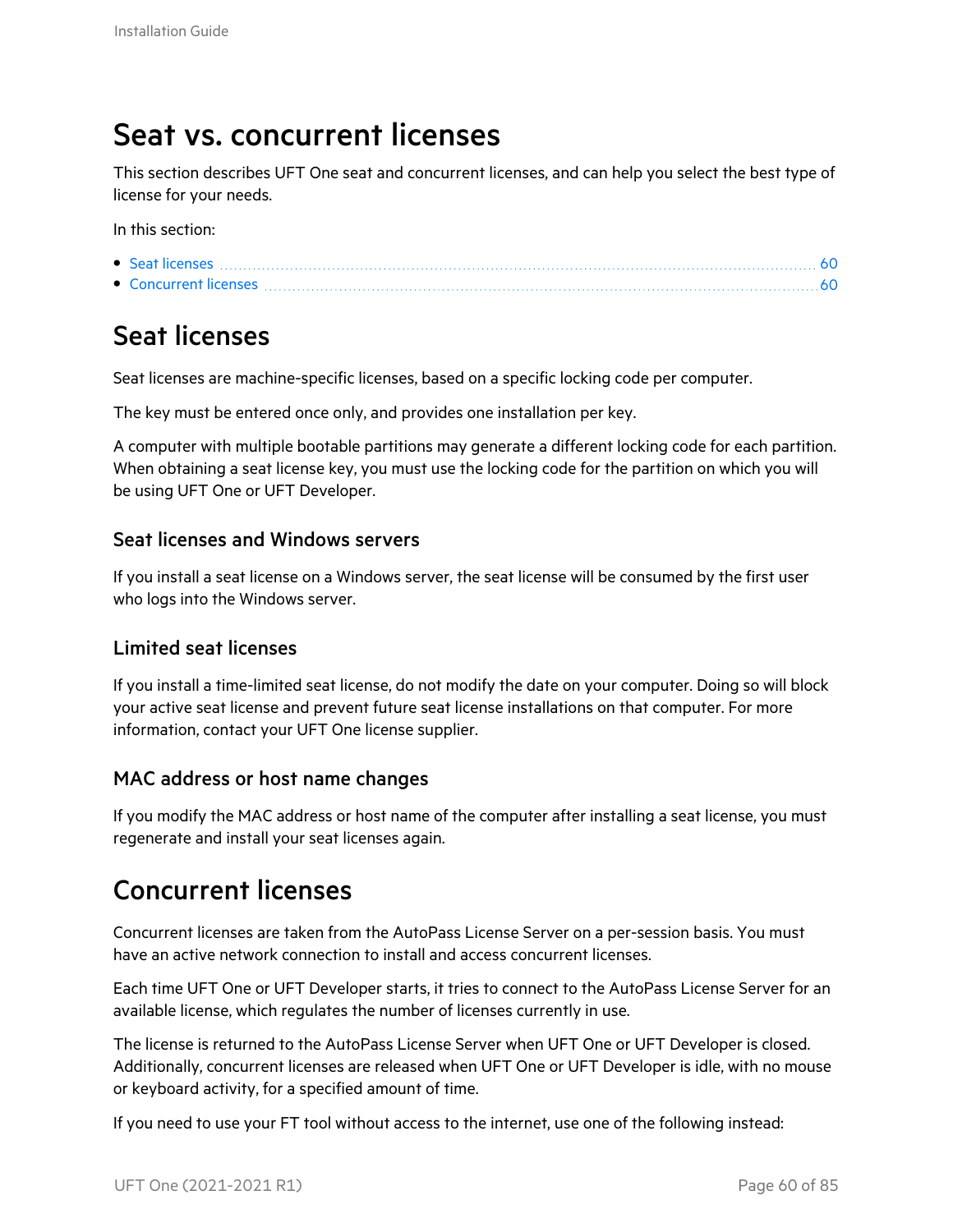| <b>Commuter</b><br>license           | If you know that you will need access to UFT One or UFT Developer without<br>internet, check out a commuter license beforehand.<br>Commuter license keys are entered once, and provide use for a single installation<br>of UFT One or UFT Developer, for a limited time period. |  |
|--------------------------------------|---------------------------------------------------------------------------------------------------------------------------------------------------------------------------------------------------------------------------------------------------------------------------------|--|
|                                      | The license key is based on the machine identification, and is specific for the<br>computer making the request.                                                                                                                                                                 |  |
| <b>Remote</b><br>commuter<br>license | If you find yourself without access to the internet unexpectedly, have another<br>user with a connection check out a commuter license for you.<br>This is called a remote commuter license, and must be sent to you for you to use<br>with your FT tool.                        |  |

Both commuter and remote commuter licenses expire at 23:59 of the expiration day. After the commuter license expires, UFT One and UFT Developer automatically return to the previously used license type.

**Tip:** You can track license usage across your network (for your FT tools as well as other products). For details, see the AutoPass License Server online [documentation](https://docs.microfocus.com/itom/AutoPass_License_Server:11.7.0/Home).

#### See also:

- Blog: Take a deep dive into Unified Functional Testing's new license [management](https://community.microfocus.com/moderation/cmgmt/archives/archived-software-blogs/b/archivedalmarticles/posts/take-a-deep-dive-into-unified-functional-testing-s-new-license-management#.WpvnO-hua71)
- **AutoPass License Server online [documentation](https://docs.microfocus.com/itom/AutoPass_License_Server:11.7.0/Home)**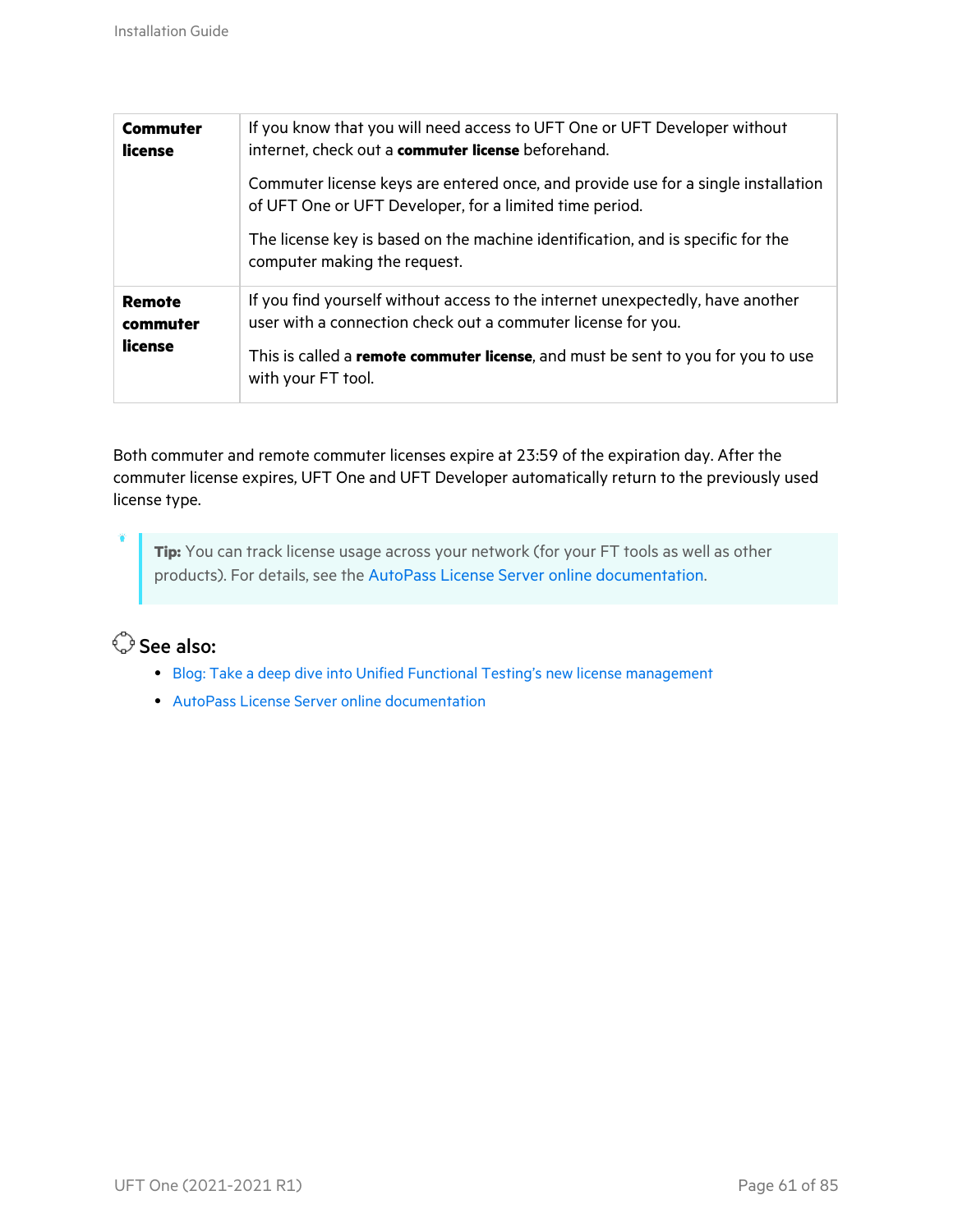## <span id="page-61-0"></span>License editions

ADM Functional Testing tools support a variety of license editions, each bundled with a different subset of functional testing features.

In this section:

### <span id="page-61-1"></span>Supported license editions

The following table describes the products available with each license edition.

|                                                             | <b>License names</b>    |                |                      |
|-------------------------------------------------------------|-------------------------|----------------|----------------------|
| Includes the use<br>of these products:                      | <b>UFT</b><br>Ultimate* | <b>UFT One</b> | <b>UFT Developer</b> |
| <b>UFT One</b>                                              |                         |                |                      |
| <b>UFT Developer</b>                                        |                         |                |                      |
| <b>Sprinter</b>                                             |                         |                |                      |
| <b>BPT</b>                                                  |                         | ◢∗             | ٠                    |
| <b>UFT Mobile</b> (for functional testing purposes<br>only) |                         |                | ×.                   |

Additionally, use a **UFT Runtime Engine** license when you need to run UFT One or UFT Developer tests only.

The **UFT Runtime Engine** license does not enable you to create or edit tests, or access the UFT One IDE or UFT Developer IDE plug-ins.

#### **\* Note:**

۷

- **The UFT Ultimate** license is available only as a concurrent license.
- <sup>l</sup> Sprinter is available for **UFT Ultimate** or **UFT One** concurrent licenses only.
- When using BPT with UFT One, you must also have a BPT license on your ALM server.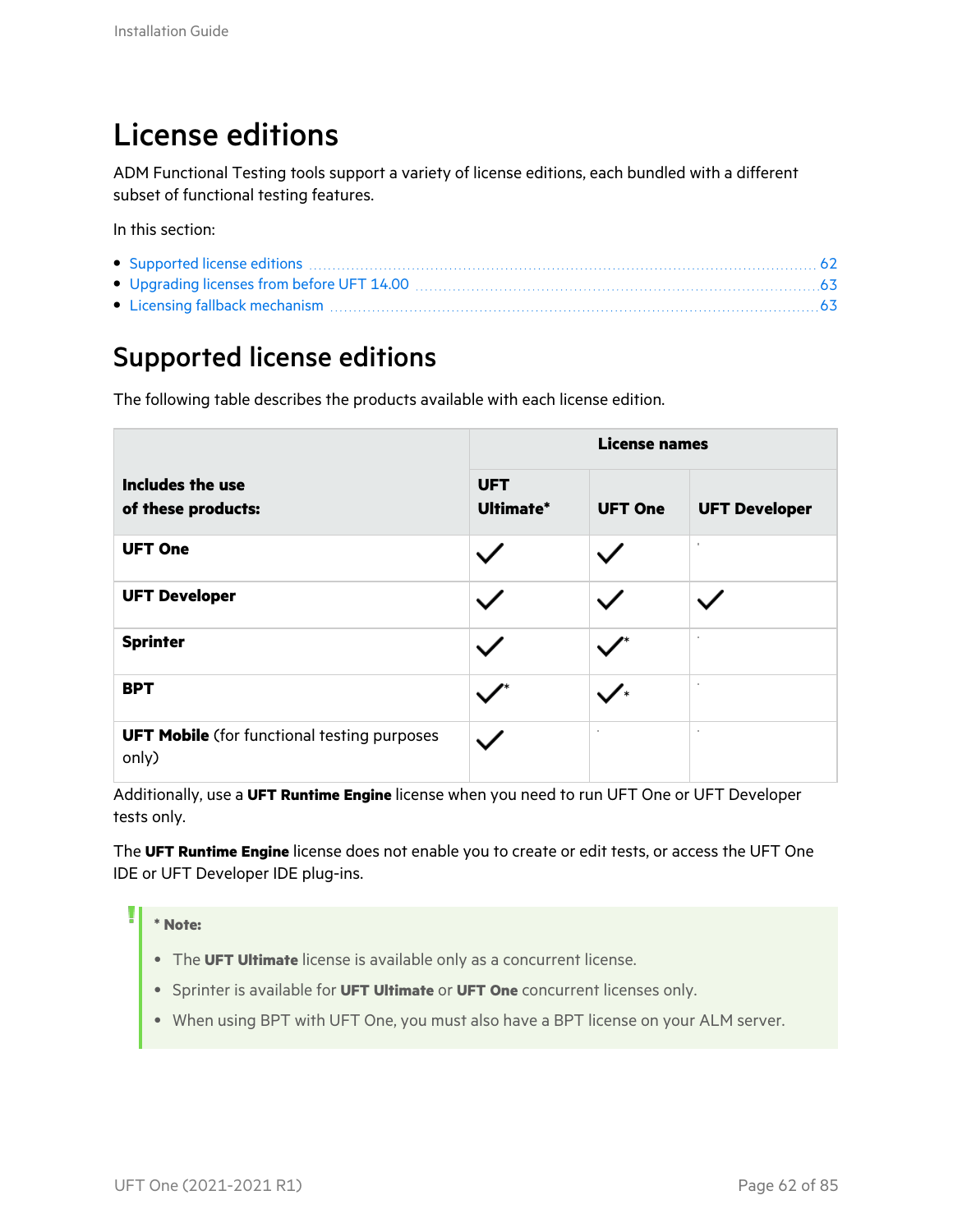### <span id="page-62-0"></span>Upgrading licenses from before UFT 14.00

| <b>Backwards</b><br>compatibility           | If you are upgrading, and currently have an FT, QTP, or UFT license, you are not<br>required to migrate to one of the new license types. UFT One will continue to<br>function with your existing license.                                                         |  |  |
|---------------------------------------------|-------------------------------------------------------------------------------------------------------------------------------------------------------------------------------------------------------------------------------------------------------------------|--|--|
|                                             | Customers with legacy FT or QTP licenses can continue to use their existing<br>functionality. Customers with legacy UFT licenses are limited to UI testing only.<br>In such cases, we recommend upgrading to a UFT One license to enable all UFT<br>One features. |  |  |
|                                             | UFT and LeanFT licenses will be automatically renamed as follows:                                                                                                                                                                                                 |  |  |
|                                             | • UFT license: Your license is automatically renamed to the UFT One license.                                                                                                                                                                                      |  |  |
|                                             | • LeanFT license: Your license is automatically renamed to the UFT Developer<br>license                                                                                                                                                                           |  |  |
| <b>Device ID -</b><br><b>based licenses</b> | Starting in UFT 14.00, UFT One supports concurrent licenses based on your<br>device ID, in addition to the License Server IP address.                                                                                                                             |  |  |
|                                             | However, you cannot use both IP address-based and device ID-based licenses<br>simultaneously.                                                                                                                                                                     |  |  |
|                                             | Once you've installed an ID-based concurrent license on your AutoPass License<br>Server, any IP address-based licenses for the same features are automatically<br>archived.                                                                                       |  |  |
|                                             | When upgrading, select the type of licenses you want to use moving forward,<br>and migrate your licenses as needed.                                                                                                                                               |  |  |
|                                             | For details, see the AutoPass License Server online documentation.                                                                                                                                                                                                |  |  |

### <span id="page-62-1"></span>Licensing fallback mechanism

When starting UFT One or UFT Developer, the AutoPass License Server attempts to consume the exact license edition configured on the UFT One or UFT Developer machine, such as the **UFT One** or **UFT Developer**.

If you are concerned about the availability of the license edition configured on your tool's machine, modify this configuration as described in "Configure the licensing fallback [mechanism"](#page-73-1) on page 74.

When the fallback mechanism is enabled, licenses are consumed as follows:

#### When starting UFT One

<sup>l</sup> If you have a **UFT One** license installed, the License Server looks for the **UFT One Ultimate** license as a fallback.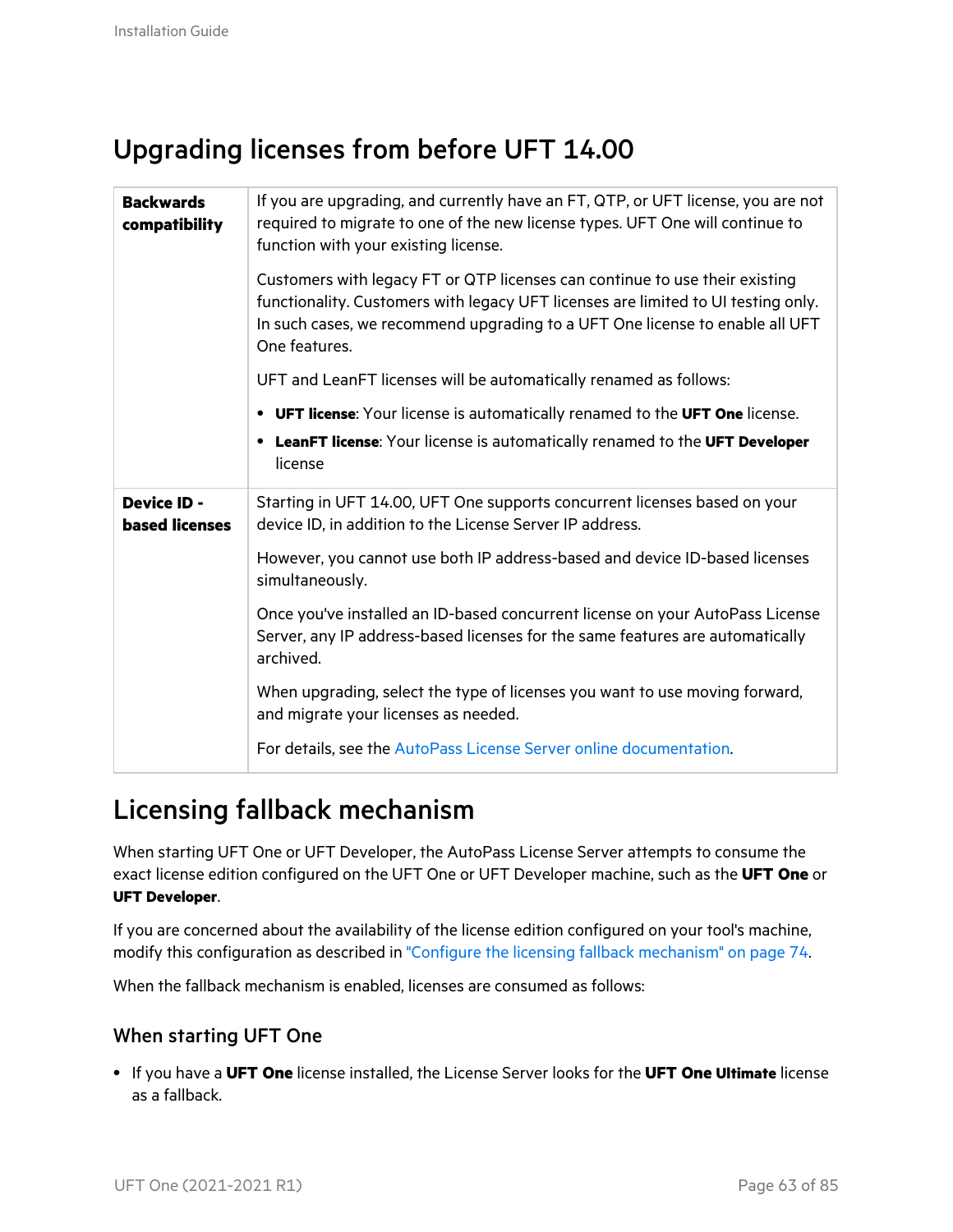**.** If you have a UFT Runtime Engine or UFT Developer license installed, no fallback is supported.

#### When starting UFT Developer

When starting the UFT Developer runtime engine, licenses are consumed in the following order on the License Server, starting with the license configured on your machine:



- The licensing fallback mechanism is relevant only when working with concurrent licenses.
- The licensing fallback mechanism is disabled by default.

#### Sample scenario 1: UFT Developer license configured on the UFT Developer machine

If the **UFT Developer** license is configured on the machine, but there is no available **UFT Developer** license on the License Server, UFT Developer tries to consume a **UFT One** license.

In turn, if no **UFT One** license is available, UFT Developer tries to consume a **UFT Ultimate** license.

#### Sample scenario 2: UFT Runtime license configured on the UFT Developer machine

If the **UFT Runtime Engine** license is configured on the UFT Developer machine but there is no available **UFT Runtime Engine** license, UFT Developer tries to consume a **UFT Developer** license.

In turn, if there is no available **UFT Developer** license, UFT Developer tries to consume a **UFT One** license, and so on.

#### $\mathbb{O}$  See also:

- "UFT One [licensing"](#page-57-2) on page 58
- **•** ["Configure](#page-73-0) license behavior" on page 74
- ["Licensing](#page-76-0) FAQs" on page 77
- **Blog: Take a deep dive into Unified Functional Testing's new license [management](https://community.microfocus.com/moderation/cmgmt/archives/archived-software-blogs/b/archivedalmarticles/posts/take-a-deep-dive-into-unified-functional-testing-s-new-license-management#.WpvnO-hua71)**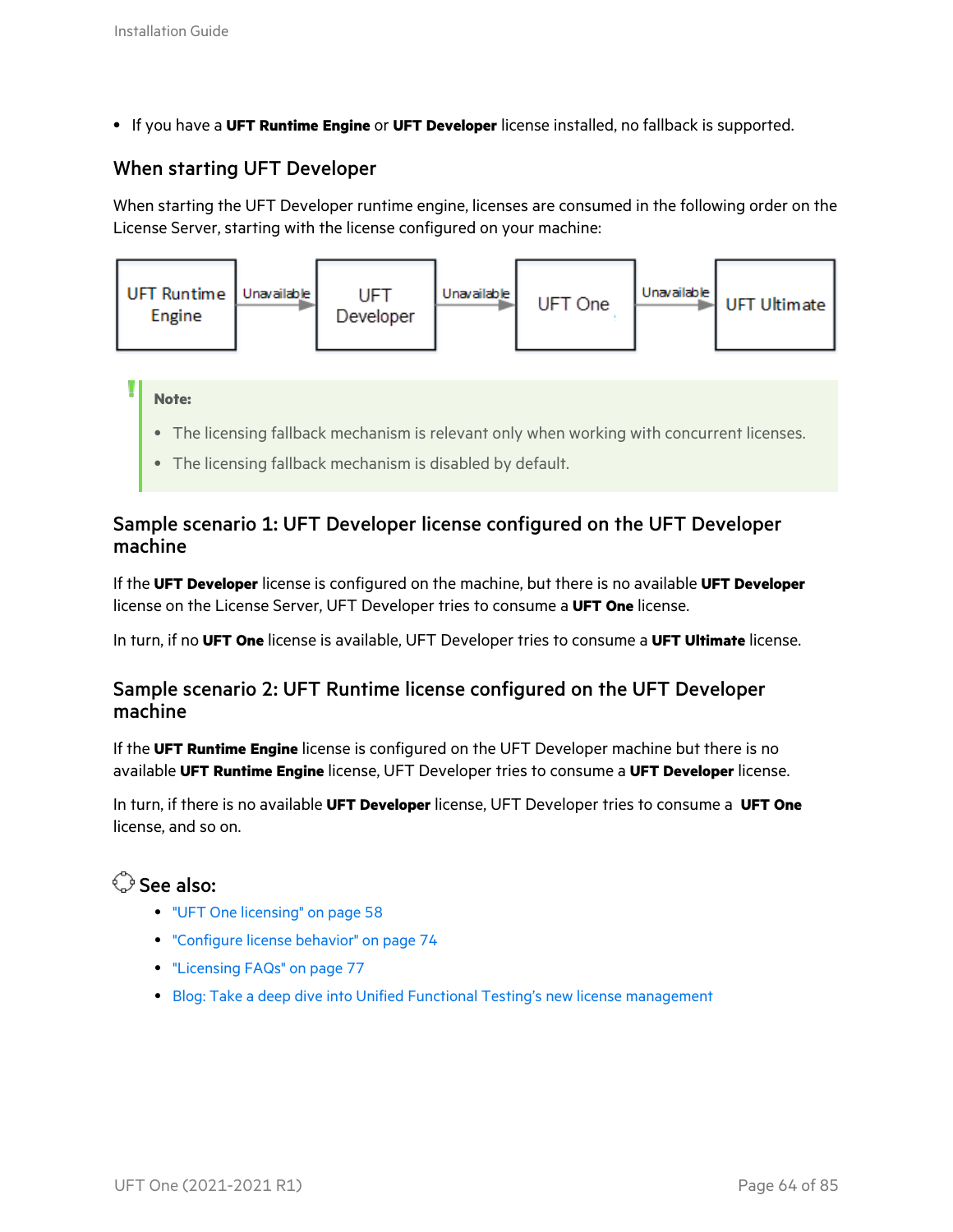### <span id="page-64-0"></span>Manage licenses with the wizard

The Functional Testing License Wizard enables you manage licenses for UFT One or UFT Developer.

Installing licenses requires administrator permissions.

In this section:

### Set seat license mode

Set seat license mode when you have a machine-specific license, based on a specific locking code per computer. For more details, see "Seat vs. [concurrent](#page-59-0) licenses" on page 60.

- 1. Access the wizard from the **Start** menu or your <**UFT One / UFT Developer installation folder>\bin\HP.UFT.LicenseInstallationWizard.exe**.
- 2. In the License Wizard start screen, select **Seat license**.
- 3. In the Seat License installation screen, do one of the following:
	- <sup>l</sup> Click **Load License Key File** and select your license key **.dat** file that you received from your sales representative.

Paste the license key in the edit field.

- <sup>l</sup> If you don't yet have a license key, follow the instructions in the expanded **How can I get a license key file** section.
- 4. Verify that the license key is valid, and click **Install**.
- 5. When complete, restart UFT One or UFT Developer to apply the new license.

### Set concurrent license mode (wizard)

Set the concurrent license mode to have UFT One consume a concurrent license from the AutoPass License Server.

For more details, see "Seat vs. [concurrent](#page-59-0) licenses" on page 60.

#### **Prerequisites**

• You must have a UFT One license installed on the AutoPass License Server.

For details, see the AutoPass License Server online [documentation.](https://docs.microfocus.com/itom/AutoPass_License_Server:11.7.0/Home)

• Make sure you are connected to the network and can access the AutoPass License Server.

#### Set the concurrent license mode

- 1. Access the wizard from the **Start** menu or your <**UFT One / UFT Developer installation folder>\bin\HP.UFT.LicenseInstallationWizard.exe**.
- 2. In the License Wizard start screen, select **Concurrent license**.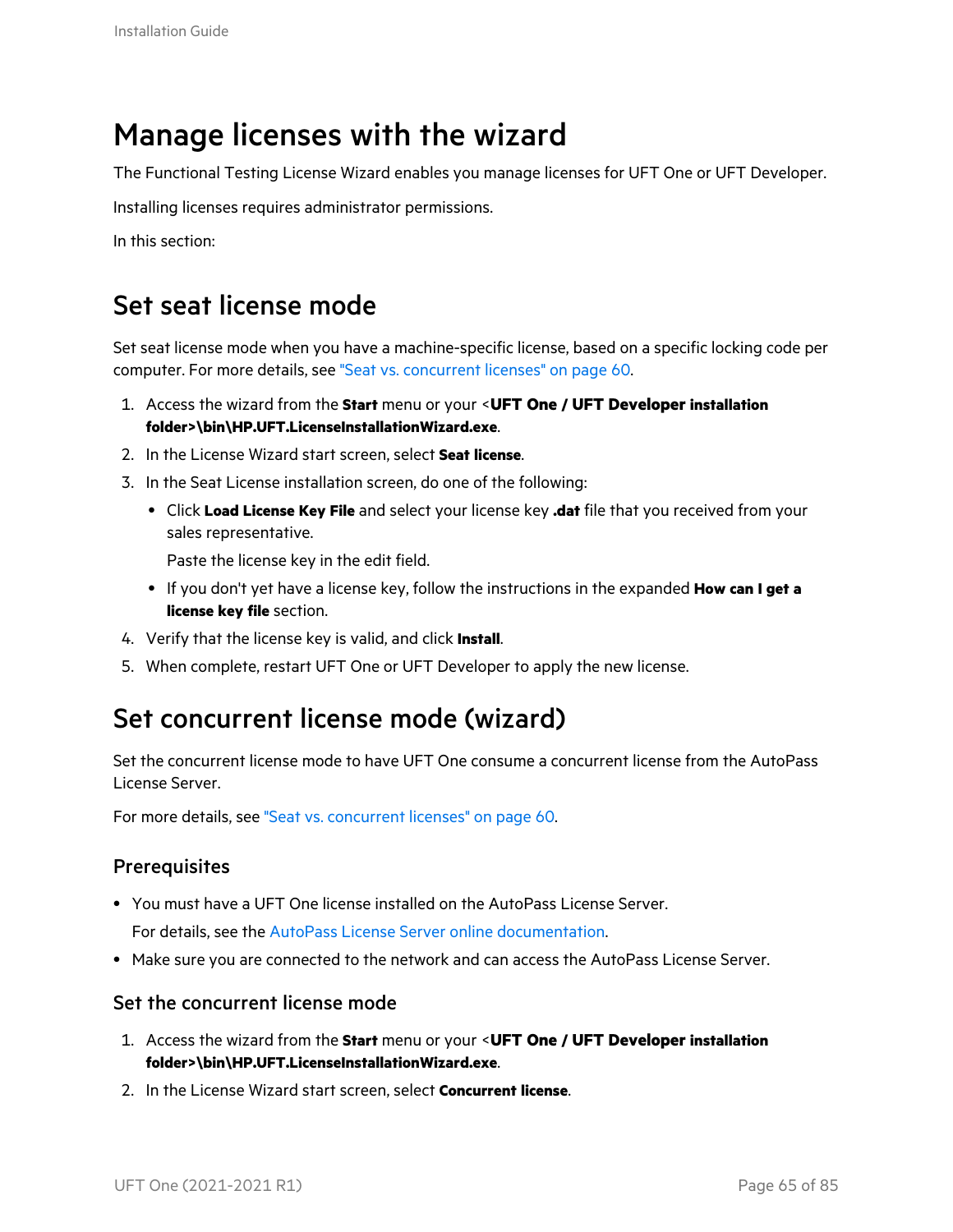| $\times$<br>Functional Testing License Wizard <sup>®</sup> |                                                                               |  |  |  |
|------------------------------------------------------------|-------------------------------------------------------------------------------|--|--|--|
| SELECT LICENSE TYPE                                        |                                                                               |  |  |  |
|                                                            | Seat license<br>Install a personal license for this machine                   |  |  |  |
|                                                            | Concurrent license<br>Install a session-based license from the license server |  |  |  |
| $\checkmark$                                               |                                                                               |  |  |  |
|                                                            |                                                                               |  |  |  |
|                                                            |                                                                               |  |  |  |

3. In the Concurrent License Installation screen:

Enter the **License Server address** and the **port number**. Default port = **5814**

**Note:** The address format must be identical to the one used in the **Main** tab of the License Server Configuration pane.

For details, see the AutoPass License Server online [documentation](https://docs.microfocus.com/itom/AutoPass_License_Server:11.7.0/Home).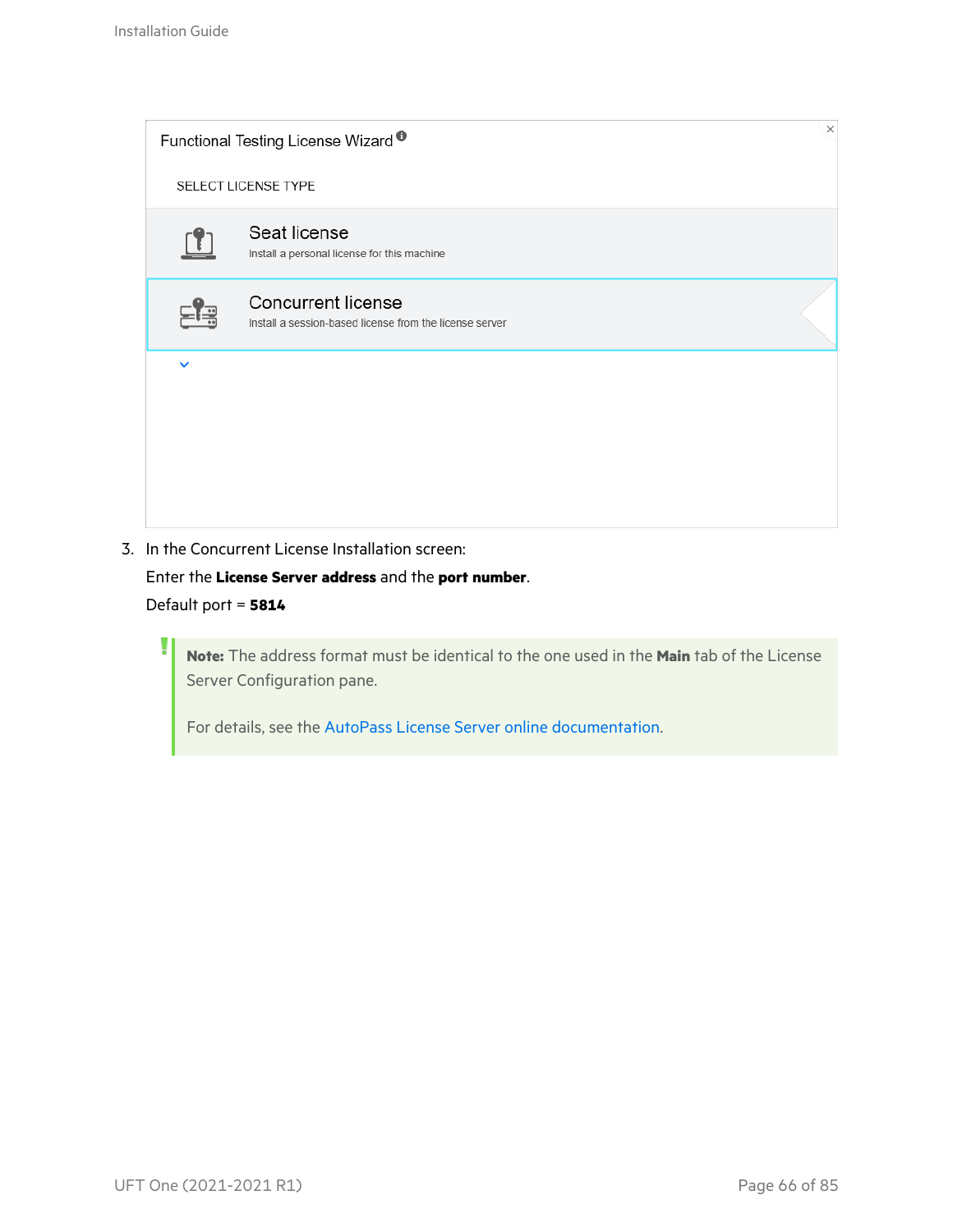| Functional Testing License Wizard <sup>®</sup>              |                                            |          |        |                               | $\times$ |
|-------------------------------------------------------------|--------------------------------------------|----------|--------|-------------------------------|----------|
|                                                             | <b>ELE</b> CONCURRENT LICENSE INSTALLATION |          |        |                               |          |
| <your address="" license="" name="" or="" server=""></your> |                                            | $\times$ | 5814   | * CONNECT                     |          |
| $\ddot{}$                                                   | ?                                          |          |        |                               |          |
|                                                             |                                            |          |        |                               |          |
|                                                             |                                            |          |        |                               |          |
|                                                             |                                            |          |        |                               |          |
|                                                             |                                            |          |        |                               |          |
|                                                             |                                            |          | CANCEL | <b>BACK</b><br><b>INSTALL</b> |          |

- 4. Click **Connect** to connect to the License Server.
- 5. (Optional) Define a secondary License Server.

If your primary License Server is unavailable, UFT One or UFT Developer will connect to the secondary License Server to obtain a license. For details, see the [AutoPass](https://docs.microfocus.com/itom/AutoPass_License_Server:11.7.0/Home) License Server online [documentation](https://docs.microfocus.com/itom/AutoPass_License_Server:11.7.0/Home).

Expand the **Add Redundant Server** link and enter the address for the secondary License Server.

- 6. From the product license drop-down list, select the appropriate license and click **Install**.
- 7. If UFT One or UFT Developer was running while you defined the license consumption, restart it to apply the new license.

### Check out and consume a Commuter license

#### Check out and consume a commuter license

Commuter licenses can be checked out only if your License Server has available concurrent licenses.

1. **Prerequisite**: Make sure you are connected to the network and can access the AutoPass License Server.

Alternatively, if you cannot access the License Server, see "Check out and [consume](#page-68-0) a Remote [Commuter](#page-68-0) license" on page 69.

- 2. Access the wizard from the **Start** menu or your <**UFT One / UFT Developer installation folder>\bin\HP.UFT.LicenseInstallationWizard.exe**.
- 3. In the License Wizard start screen, select **Additional Options > Commuter License**.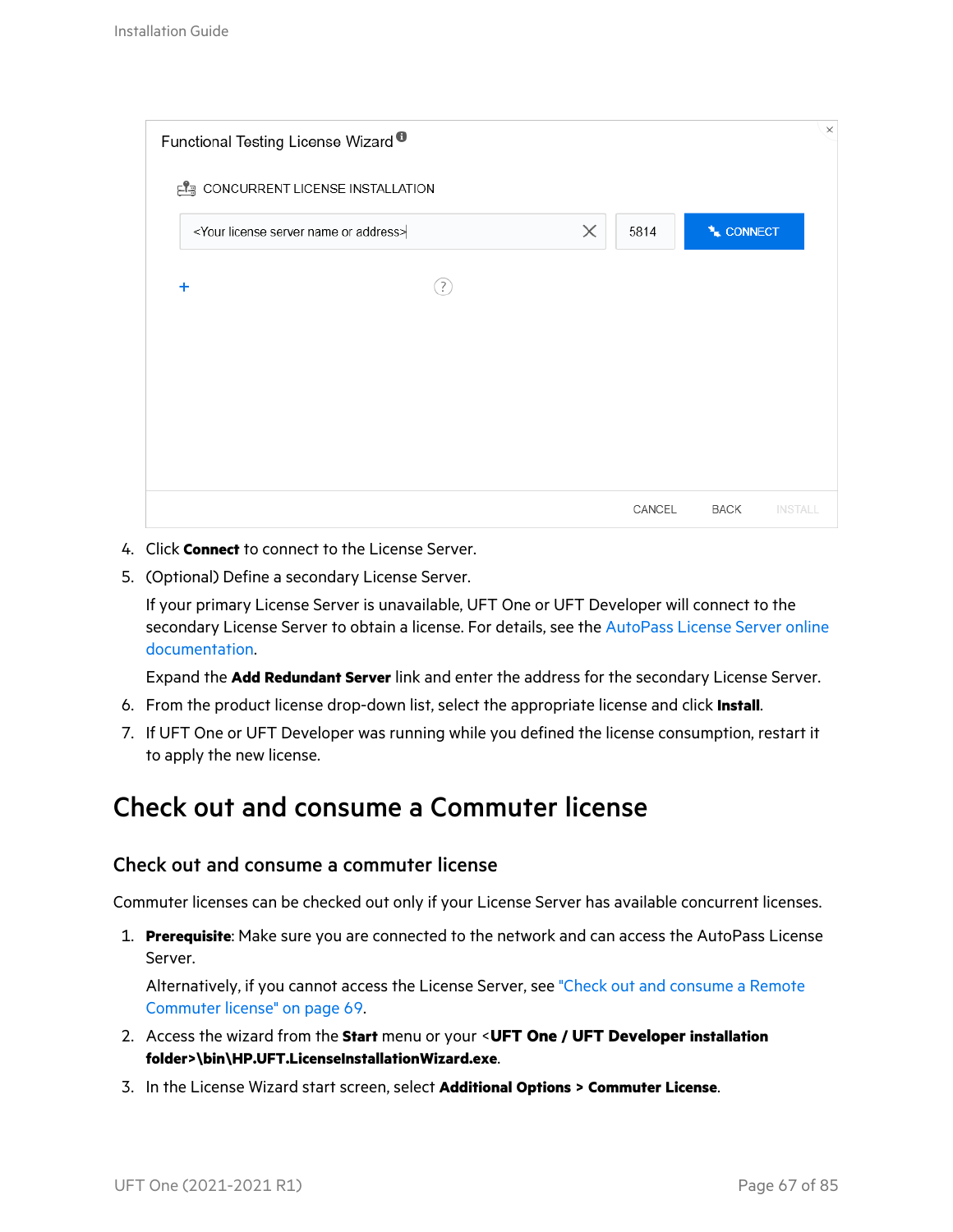4. In the Commuter License Installation screen, enter the License Server address in the following format:

#### **<license server address>:<port>**

Default port = **5814**

**Note:** The address format must be identical to the one used in the **Main** tab of the License Server Configuration pane.

For details, see the AutoPass License Server online [documentation](https://docs.microfocus.com/itom/AutoPass_License_Server:11.7.0/Home).

- 5. Click **Connect** to connect to the License Server.
- 6. After the list of available licenses is displayed, ensure that **Available** is selected below the License Server address field.
- 7. From the list of available licenses, select the licenses you need.
- 8. In the **Check out licenses for (days)** field, enter the number of days for which you need the commuter license.

Maximum = 365 days

- 9. Click **Check Out**, and then **Next** to define the license consumption.
- 10. If UFT One or UFT Developer was running while you defined the license consumption, restart it to apply the new license.

#### Return a Commuter license

When you are done with a license, return it back in to the license server.

This process checks in all of the licenses that are checked out. If you still need some of these licenses, check them out again.

1. **Prerequisite**: Make sure you are connected to the network and can access the License Server.

Alternatively, if you cannot access the License Server, see "Check out and [consume](#page-68-0) a Remote [Commuter](#page-68-0) license" on the next page.

- 2. Access the wizard from the **Start** menu or your <**UFT One / UFT Developer installation folder>\bin\HP.UFT.LicenseInstallationWizard.exe**.
- 3. In the License Wizard start screen, select **Additional Options** > **Commuter License**.
- 4. In the Commuter License Installation screen, the License Server address should already be displayed and connected.

If needed, enter the License Server address in the following format:

**<license server address>:<port>**

Default port = **5814**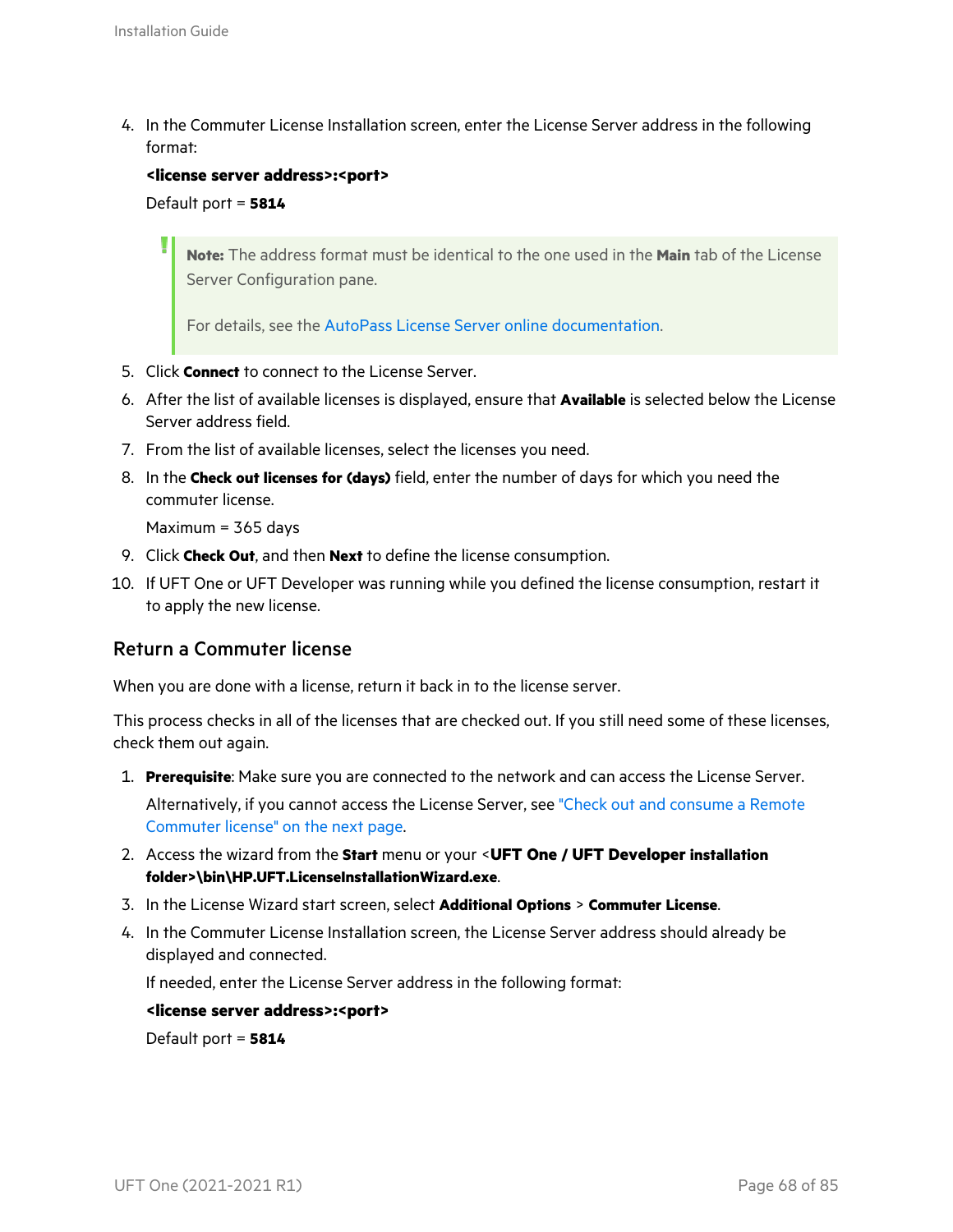**Note:** The address format must be identical to the one used in the **Main** tab of the License Server Configuration pane.

For details, see the AutoPass License Server online [documentation](https://docs.microfocus.com/itom/AutoPass_License_Server:11.7.0/Home).

- 5. In the area that lists the licenses, ensure that **Checked Out** is selected. For example:
- 6. Click **Check In All Licenses**, and then **Next**. The list of checked out licenses is cleared.

### <span id="page-68-0"></span>Check out and consume a Remote Commuter license

#### Check out and consume a remote commuter license

Remote commuter licenses can be checked out only if your License Server has available concurrent licenses.

- 1. Access the wizard from the **Start** menu or your <**UFT One / UFT Developer installation folder>\bin\HP.UFT.LicenseInstallationWizard.exe**.
- 2. In the License Wizard start screen, select **Additional Options > Remote Commuter license**.
- 3. In the Remote Commuter License Installation screen, ensure that **Generate Request File** is selected.
- 4. From the list of available licenses, select the license you need.
- 5. In the **Check out licenses for (days)** field, enter the number of days for which you need the commuter license.

Maximum = 365 days

- 6. Click **Generate Request File**.
- 7. Click the link that appears below this button to open the folder containing the request file.

Send the generated **.lcor** request file to a License Server administrator or to a user with access permissions to the License Server.

The other user must access the Licensing Server to check out and send you a license key file.

8. When you receive the license key file, save it locally.

Click **Install License**, and click **Choose File** to browse to the text file you received.

- 9. Click **Install** to install the license.
- 10. If UFT One or UFT Developer was running while you defined the license consumption, restart it to apply the new license.

#### Return a Remote Commuter license

Perform this procedure after a License Server administrator has checked out your license.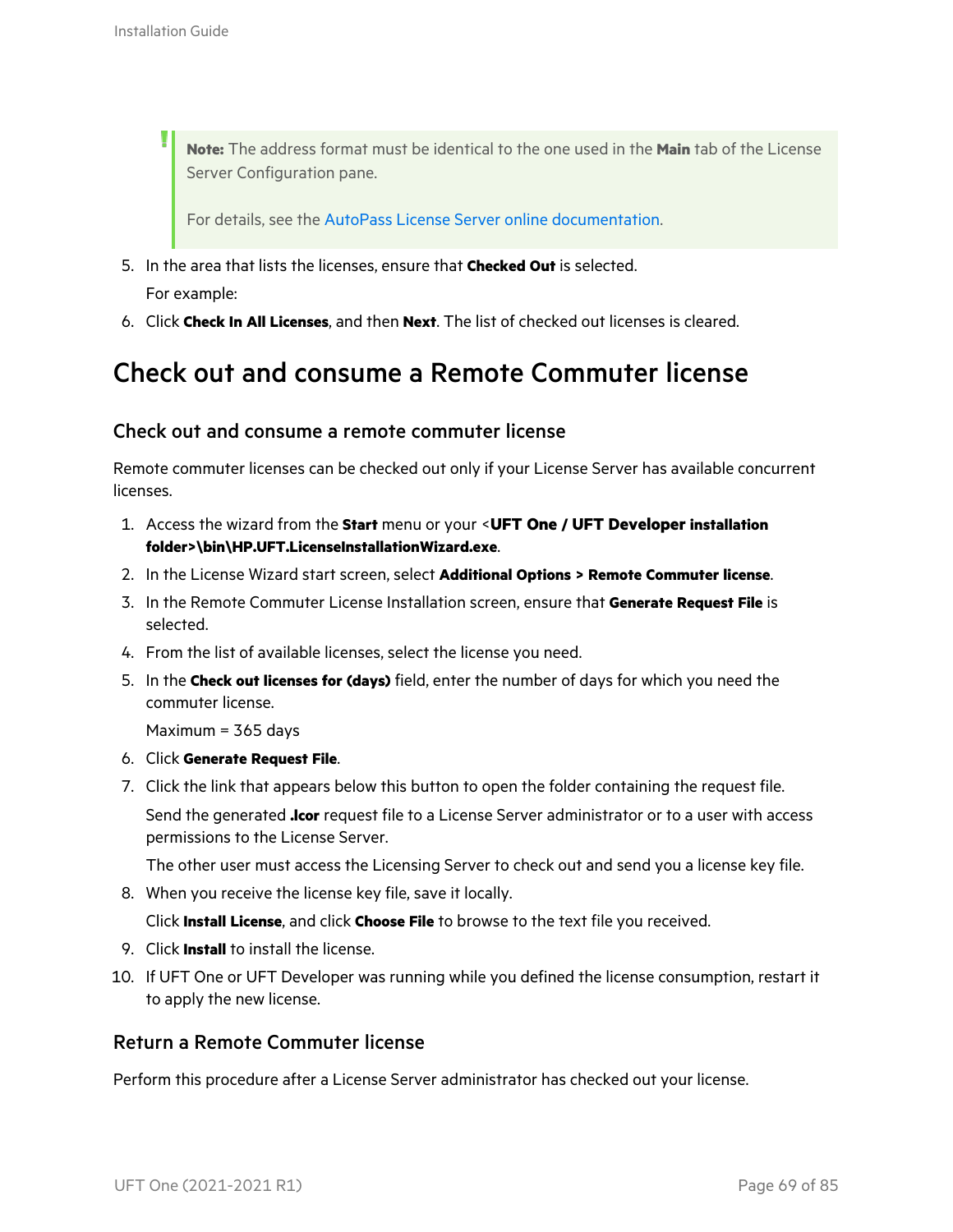- 1. Access the wizard from the **Start** menu or your <**UFT One / UFT Developer installation folder>\bin\HP.UFT.LicenseInstallationWizard.exe**.
- 2. In the License Wizard start screen, select **Additional Options** > **Remote Commuter license**.
- 3. In the Remote Commuter License Installation screen, ensure that **Generate Request File** is selected.
- 4. In the Generation screen, click **Generate and Save Check In Request**, and save the **.lcir** check in request file.
- 5. Click **Next** to uninstall the license.

The license wizard reports that the remote commuter license is uninstalled. UFT One or UFT Developer reverts to the previous license type as the active license.

See also:

- "Seat vs. [concurrent](#page-59-0) licenses" on page 60
- Blog: Take a deep dive into Unified Functional Testing's new license [management](https://community.microfocus.com/moderation/cmgmt/archives/archived-software-blogs/b/archivedalmarticles/posts/take-a-deep-dive-into-unified-functional-testing-s-new-license-management#.WpvnO-hua71)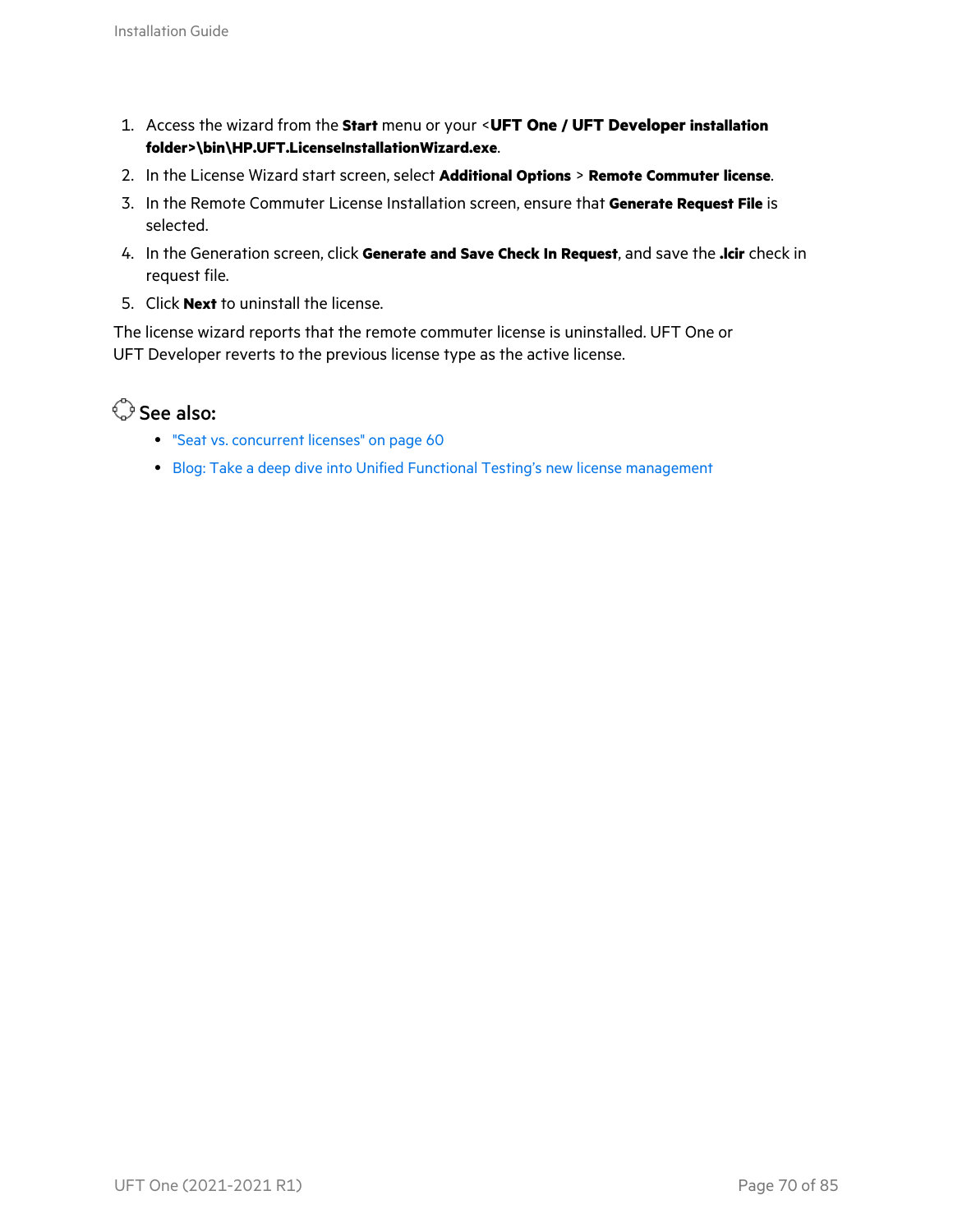### <span id="page-70-0"></span>Manage licenses with the command line

Consume and verify the statuses of seat or concurrent licenses directly from the command line. Installing licenses requires administrator permissions.

In this section:

### <span id="page-70-1"></span>Run the License Installer from the command line

Run the License Installer, **LicenseInstall.exe**, as follows:

"<UFT One or UFT Developer installation directory>\bin\HP.UFT.LicenseInstall.exe"

Append the relevant command and set of parameters described below:

- "Define seat licenses with the [command](#page-70-2) line" below
- "Consume [concurrent](#page-71-0) licenses with the command line" on the next page

### <span id="page-70-2"></span>Define seat licenses with the command line

Define seat licenses in the command line by running the License Installer and appending the following:

```
seat "<license key string>"
```
For example:

```
"C:\Program Files (x86)\Micro Focus\UFT One\bin\HP.UFT.LicenseInstall.exe"
seat "<key> \" Micro Focus UFT One"
```
**Note**:

- <sup>l</sup> If the license key contains a quotation mark character (**"**) in the license key string, add a backslash character (**\**) before the quotation mark.
- If the license key file is saved locally, run the License Installer, appending the following code and wrapping the path to the license key file in quotes:

seat "<path to the license key file>"

For example: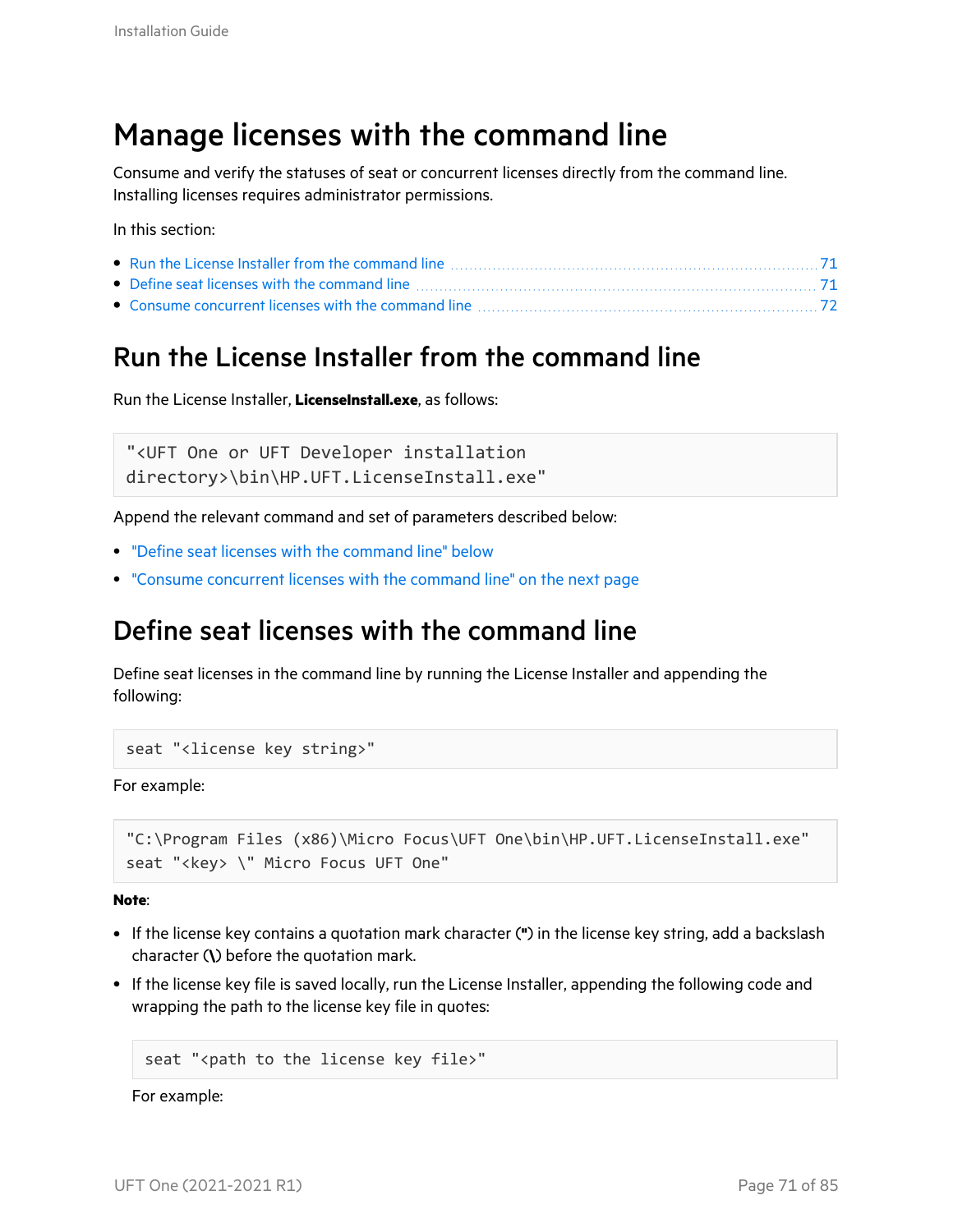```
"C:\Program Files (x86)\Micro Focus\UFT
One\bin\HP.UFT.LicenseInstall.exe" seat "Downloads\UFT-licfile.dat"
```

```
For more details, see "Seat licenses" on page 60.
```
### <span id="page-71-0"></span>Consume concurrent licenses with the command line

These steps configure UFT One to consume concurrent licenses installed on the AutoPass License Server.

#### <span id="page-71-1"></span>Verify available licenses on the AutoPass License Server

Run the License Installer, appending the following:

```
licenses <primary server name/address>:<port> [<secondary server name
address>:<port>]
```
For example:

```
"C:\Program Files (x86)\Micro Focus\UFT One\bin\HP.UFT.LicenseInstall.exe"
licenses 11.11.111.111:5814
```
**Note: secondary server name/address** and **port** are optional.

The available licenses are displayed by unique ID and version.

#### Consume a concurrent license

1. Run the License Installer to verify which licenses are [available](#page-71-1) on the AutoPass License Server, as described above.

The available licenses are displayed by unique ID and version.

2. Run the License Installer again, this time appending the following command and parameters:

```
concurrent <license ID> <license version> <primary server
name/address>:<port> [<secondary server name/address>:<port>] [/force]
```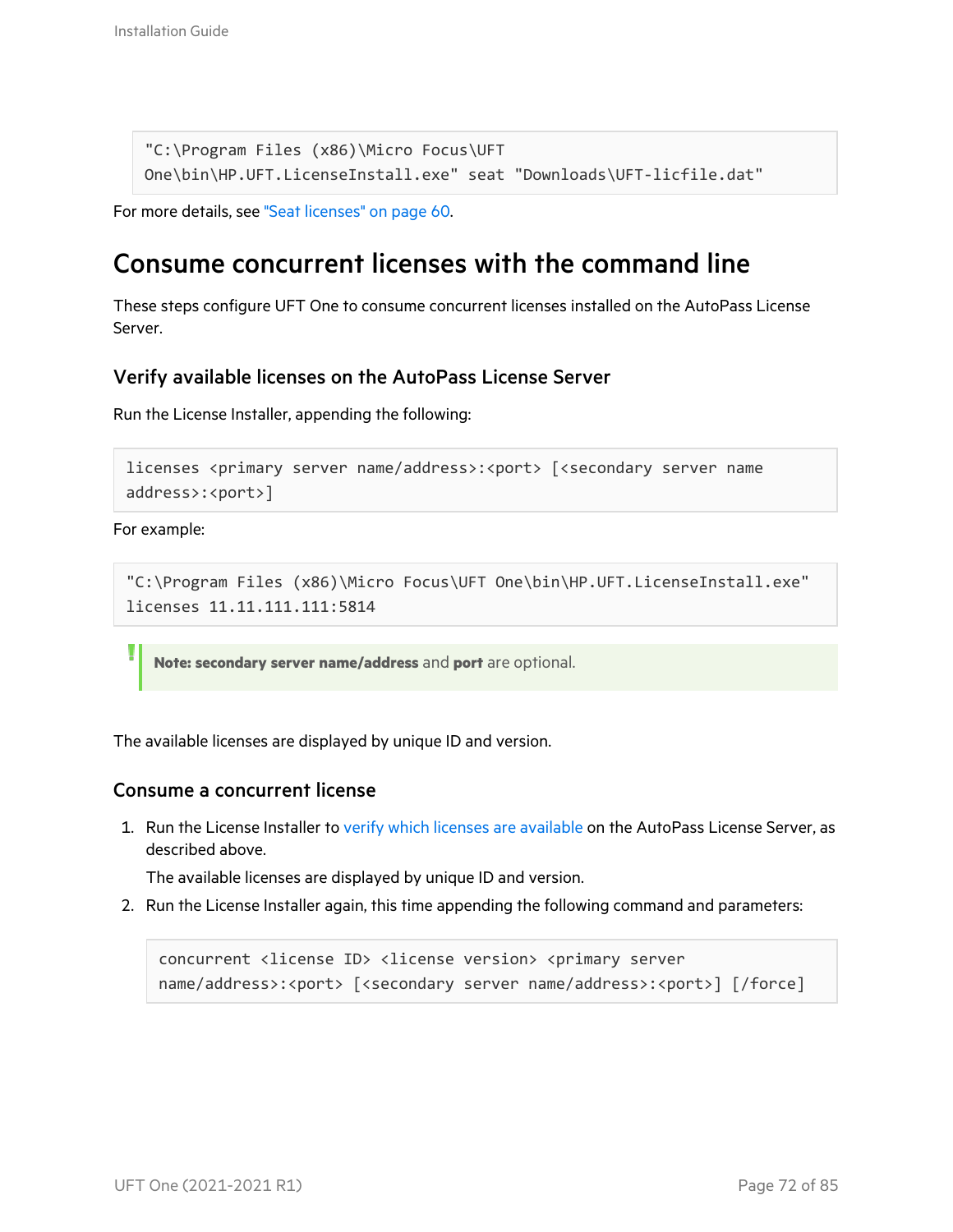| <b>Address</b> | Optional.                                                                                                                                                                                                                         |
|----------------|-----------------------------------------------------------------------------------------------------------------------------------------------------------------------------------------------------------------------------------|
|                | The <b>address</b> format must be identical to the one used in the <b>Main</b> tab of the<br>AutoPass License Server Configuration pane.                                                                                          |
|                | For details, see the AutoPass License Server online documentation.                                                                                                                                                                |
| <b>Ports</b>   | Optional.<br>The Default port for the primary and secondary servers is 5814.                                                                                                                                                      |
| /force         | Optional.<br><b>/force</b> saves the license installation information even if the current installation<br>fails. In subsequent sessions, UFT One or UFT Developer will check the listed<br>license server for the listed license. |

#### For example:

```
"C:\Program Files (x86)\Micro Focus\UFT One\bin\HP.UFT.LicenseInstall.exe"
concurrent 11.11.111.111:5814 /force
```
#### Modify server connection protocol

Run the License Installer, appending:

- <sup>l</sup> Primary license server: **config protocol.primary** *<protocol>*
- <sup>l</sup> Secondary license server: **config protocol.second** *<protocol>*

where **<protocol>** is **http** or **https** as needed.

- "Seat vs. [concurrent](#page-59-0) licenses" on page 60
- Blog: Take a deep dive into Unified Functional Testing's new license [management](https://community.microfocus.com/moderation/cmgmt/archives/archived-software-blogs/b/archivedalmarticles/posts/take-a-deep-dive-into-unified-functional-testing-s-new-license-management#.WpvnO-hua71)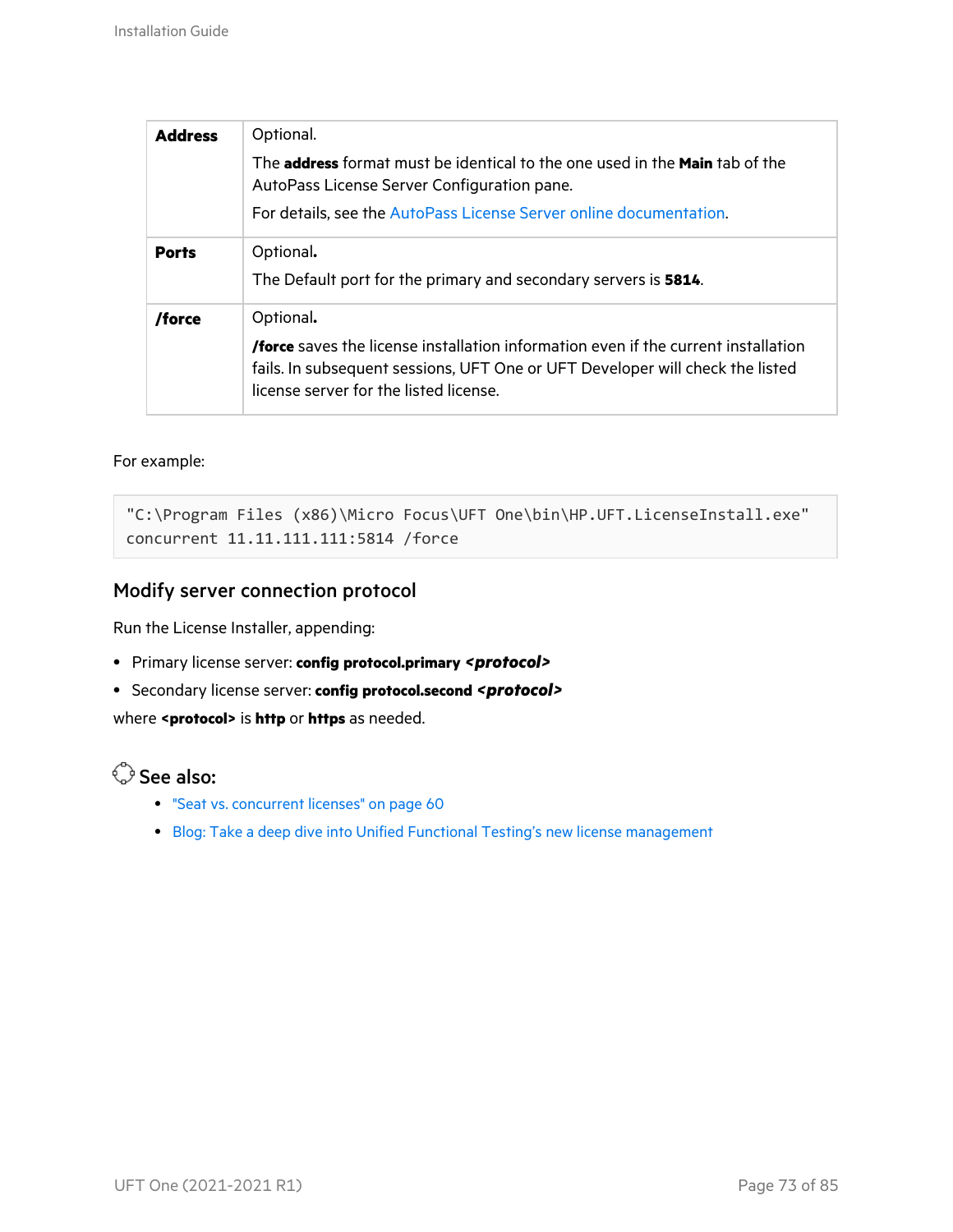# <span id="page-73-2"></span>Configure license behavior

This section describes how to configure your UFT One license behavior.

If you are installing UFT Developer on Linux or Mac, or UFT Developer standalone, see the UFT [Developer](https://admhelp.microfocus.com/uftdev/) Help Center instead.

**Note:** Some folder paths intentionally include previous company branding, due to backward compatibility considerations.

#### In this section:

#### <span id="page-73-0"></span>General license settings

General licensing behavior is managed in the AutoPass license configuration file, located on your UFT One or UFT Developer machine.

This file is located at **C:\ProgramData\Micro Focus\UFT\License\autopass.txt** and includes details about supported options and values.

**Caution:** Configure this file with caution.

Incorrect configuration may cause UFT One or UFT Developer to behave unexpectedly, or prevent UFT One or UFT Developer from starting.

Additional configurations include:

- <sup>l</sup> "Configure the licensing fallback [mechanism"](#page-73-1) below. Perform this procedure if your concurrent license server has multiple license editions installed, and you want to always ensure that your product can find an available license.
- ["Configure](#page-74-0) licensing timeouts" on the next page. Define the timeout period after which your license is released.

#### <span id="page-73-1"></span>Configure the licensing fallback mechanism

Define whether your system uses the licensing fallback mechanism for UFT One and UFT Developer as follows:

1. On your AutoPass License Server machine, browse to the **C:\ProgramData\autopass\apls\licenseserver\data\conf\UFT.xml** file.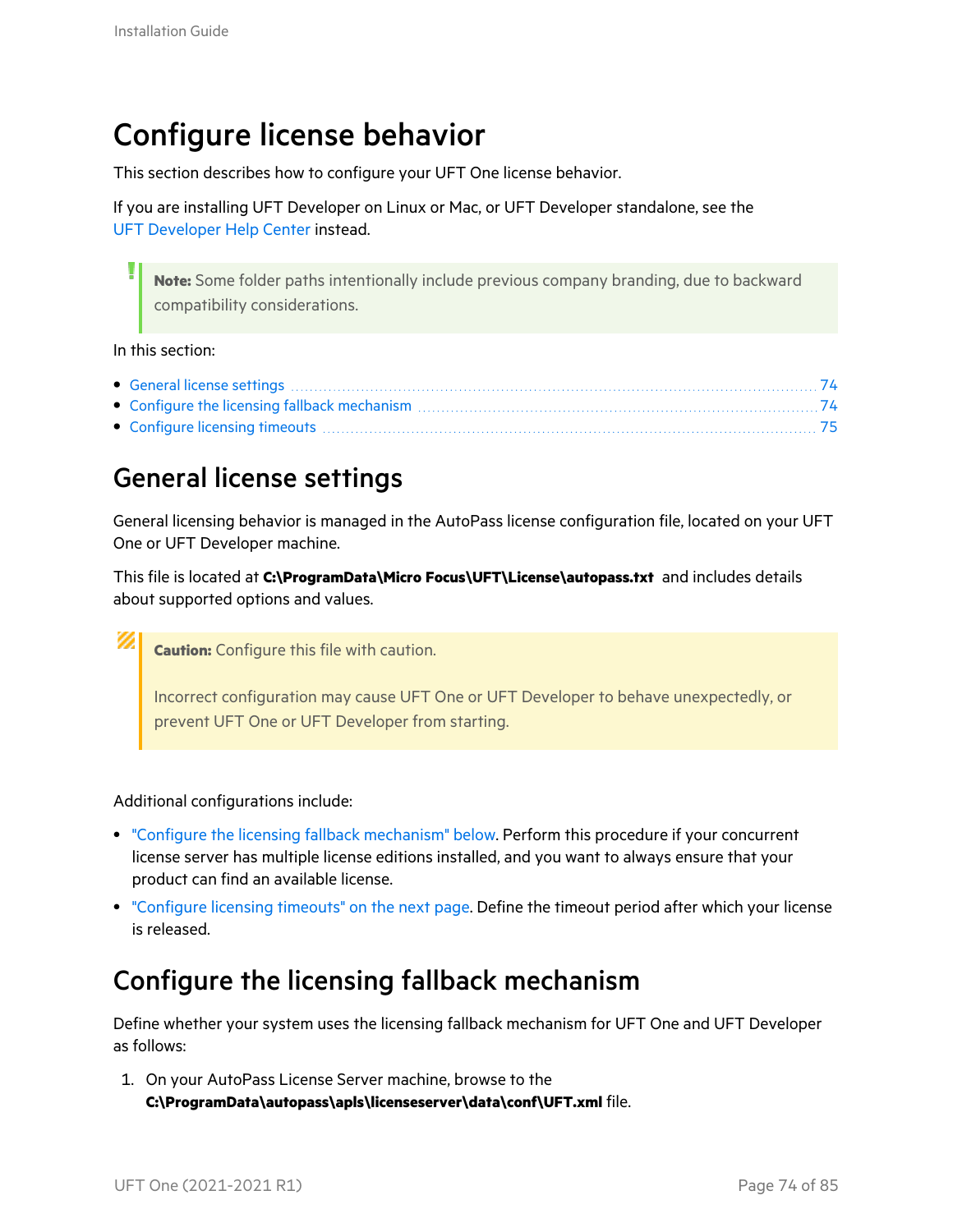**Note:** This file is available with AutoPass versions 9.3 or higher.

2. Edit and add keys and values to set the following values to **true**, as needed:

| <b>Product</b>        | License type          | Key                            |
|-----------------------|-----------------------|--------------------------------|
| UFT One               | Any                   | license.fallback.uft.rte       |
| <b>Runtime Engine</b> | Anv                   | license.fallback.rte.rte       |
| <b>UFT Developer</b>  | <b>UFT Developer</b>  | license.fallback.leanft.leanft |
| <b>UFT Developer</b>  | <b>Runtime Engine</b> | license.fallback.leanft.rte    |

Edit and add keys and values in the following format:

<entry key="{Key}">{Value}</entry>

Ń. **Example:** To enable the fallback mechanism when you want to use **UFT One** and you have **any** of the license types configured, set the relevant key value to **true**, as follows:

<entry key="license.fallback.uft.rte">**true**</entry>

#### Finding a Runtime Engine license

If the fallback mechanism is enabled, and an available **Runtime Engine** license is found, you will only be able to run your tests, with no creation or editing abilities.

Ensure that you can always access the UFT One IDE or the UFT Developer IDE plug-ins by doing one of the following:

- **•** Disable the fallback mechanism by setting the key values to **false** (this is the default).
- Contact your License Server administrator to ensure that any UFT One Runtime Engine licenses are blocked or are in use.

For more details, see "Licensing fallback [mechanism"](#page-62-0) on page 63.

### <span id="page-74-0"></span>Configure licensing timeouts

Define the number of minutes, with no keyboard or mouse input, after which UFT One or UFT Developer releases the currently used concurrent license.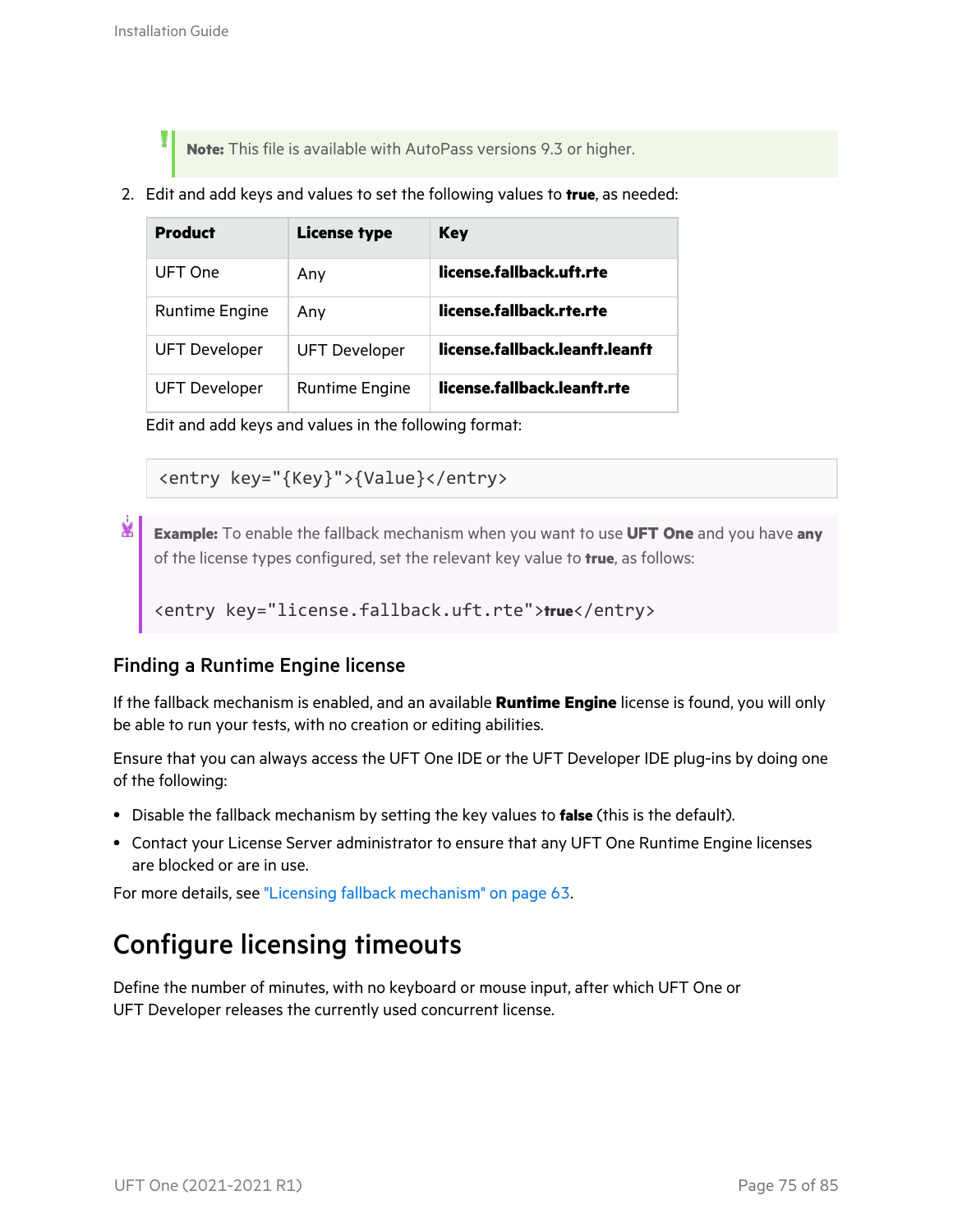#### Configure a timeout for UFT One or UFT Developer

- 1. On your UFT One or UFT Developer machine, open the **LicenseSettings.xml** file at **C:\ProgramData\Micro Focus\UFT\License\LicenseSettings.xml** for editing.
- 2. Update the following parameters with the number of minutes you want to define for your timeout:

| <b>LicenseAutoReleaseInterval</b>   | The number of minutes after which a confirmation<br>message appears, warning the user that the license is<br>about to time-out. |
|-------------------------------------|---------------------------------------------------------------------------------------------------------------------------------|
| <b>ConfirmLicenseReleaseTimeout</b> | The number of minutes after which the confirmation<br>message closes, and the license is released.                              |

#### Configure a timeout for your AutoPass concurrent license server

On your AutoPass License Server machine, browse to the **UFT.xml** file at **C:\ProgramData\autopass\apls\licenseserver\data\conf\UFT.xml**.

Open the file for editing, and add the following line of code:

```
<entry key="autorelease.interval"><#></entry>
```
#### where **#** is the number of minutes of inactivity.

¥ **Example:** The following syntax defines that your license is released after 10 minutes of inactivity.

<entry key="autorelease.interval">10</entry>

- ["Licensing](#page-76-0) FAQs" on page 77
- "Known issues with UFT One [licensing"](#page-80-0) on page 81
- "UFT One [licensing"](#page-57-0) on page 58
- Blog: Take a deep dive into Unified Functional Testing's new license [management](https://community.microfocus.com/moderation/cmgmt/archives/archived-software-blogs/b/archivedalmarticles/posts/take-a-deep-dive-into-unified-functional-testing-s-new-license-management)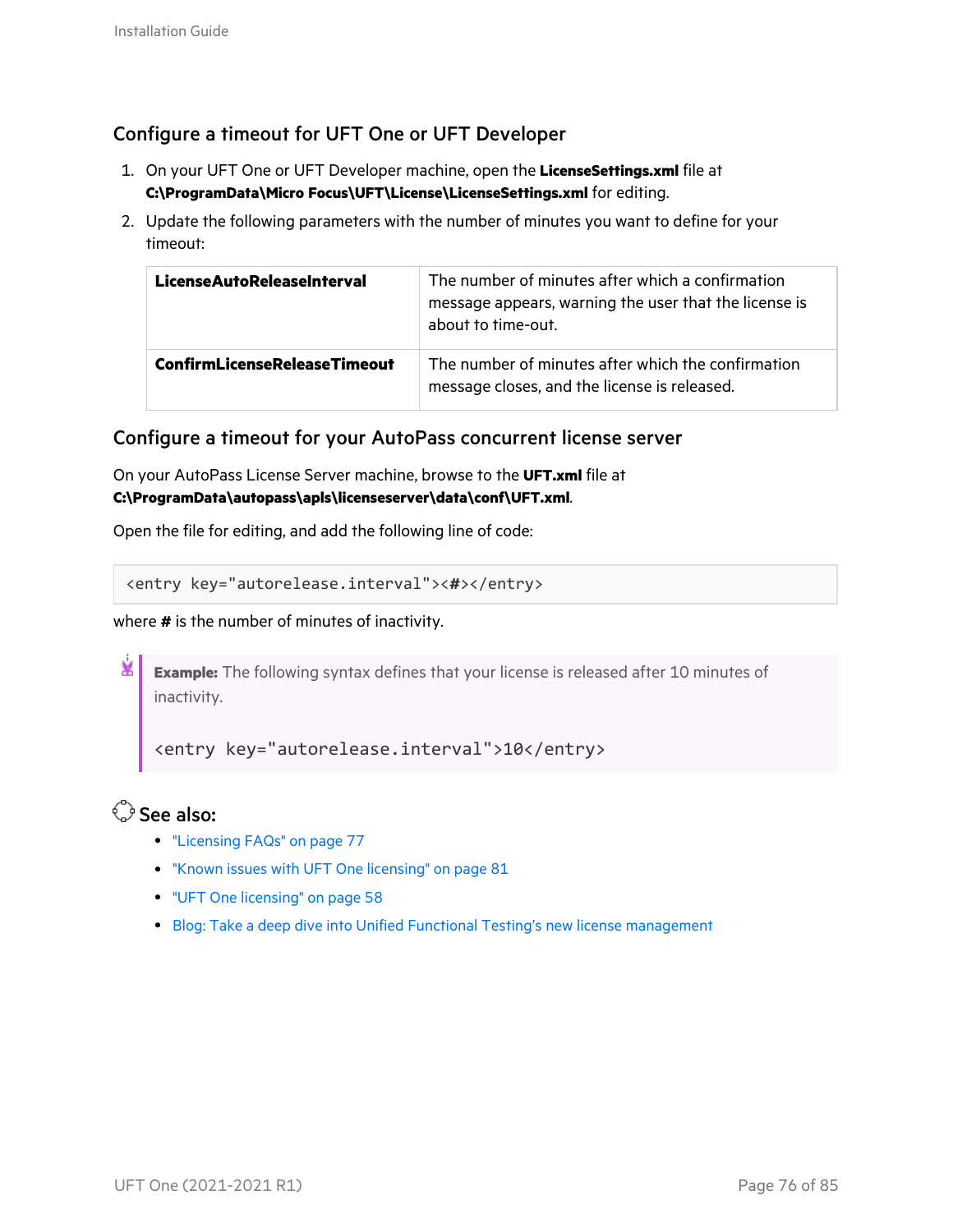# <span id="page-76-0"></span>Licensing FAQs

This section answers a number of frequently asked questions about using and installing Functional Testing licenses.

**Note:** Some folder paths intentionally include previous company branding, due to backward compatibility considerations.

#### In this section:

### <span id="page-76-1"></span>UFT One Help Center licensing scope

This guide describes how to access licenses on the AutoPass License Server from UFT One and UFT Developer.

For full details on AutoPass License Server capabilities, such as proxy settings, license installation and management, and user management, see the AutoPass License Server online [documentation.](https://docs.microfocus.com/itom/AutoPass_License_Server:11.7.0/Home)

#### <span id="page-76-2"></span>Can I use my old license (from before UFT One 12.50) with the new License Server?

**No.** UFT One 12.50 has changed the license mechanism and the concurrent license server to the AutoPass License Server.

Prior versions of UFT One used the Sentinel Concurrent License Server.

**Note:** The AutoPass License Server and accompanying documentation is provided with the UFT One Setup program.

In order to use your licenses with versions of UFT One 12.50 and later, or to install them on the AutoPass License Server, you must upgrade your licenses.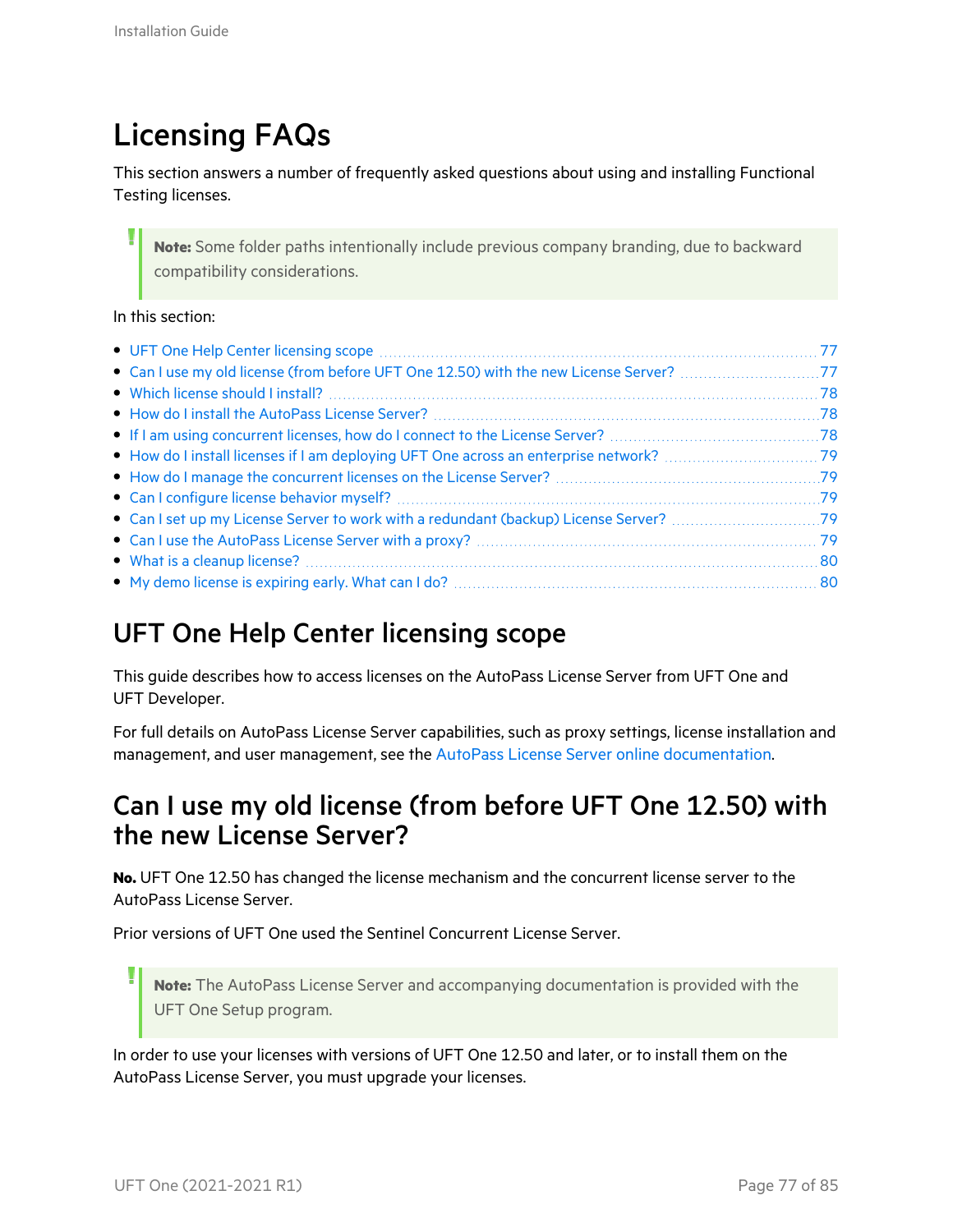### <span id="page-77-0"></span>Which license should I install?

Use the following table to help determine which type of license to install. For details about license types, see "UFT One [licensing"](#page-57-0) on page 58.

| <b>Scenario</b>                                                                     | <b>License Type to Install</b>                                                                          |
|-------------------------------------------------------------------------------------|---------------------------------------------------------------------------------------------------------|
| Are you assigned a specific license (with its<br>own unique license key)?           | Seat                                                                                                    |
| Are you part of a group that uses licenses on<br>an as-needed basis?                | Concurrent.<br>You will need the IP address of your License<br>Server where the licenses are installed. |
| Are you assigned the IP address from which to<br>check out a license?               | Concurrent                                                                                              |
| Are you traveling and will not have access to a<br>license server?                  | <b>Concurrent Commuter</b>                                                                              |
| Are you already traveling and cannot access<br>the License Server to get a license? | Remote Commuter                                                                                         |

### <span id="page-77-1"></span>How do I install the AutoPass License Server?

Download the AutoPass License Server from the Micro Focus ITOM [Marketplace](https://marketplace.microfocus.com/itom/content/autopass-license-server) (login required).

For full details, see the AutoPass License Server online [documentation.](https://docs.microfocus.com/itom/AutoPass_License_Server:11.7.0/Home)

#### <span id="page-77-2"></span>If I am using concurrent licenses, how do I connect to the License Server?

Run the Functional Testing License Wizard and enter the License Server IP address. This checks the connection to the License Server, and also provides a list of possible licenses to install.

After installing your concurrent license, UFT One or UFT Developer checks the specified License Server address each time UFT One or the UFT Developer runtime engine starts, taking the requested license.

For more details, see ["Manage](#page-64-0) licenses with the wizard" on page 65.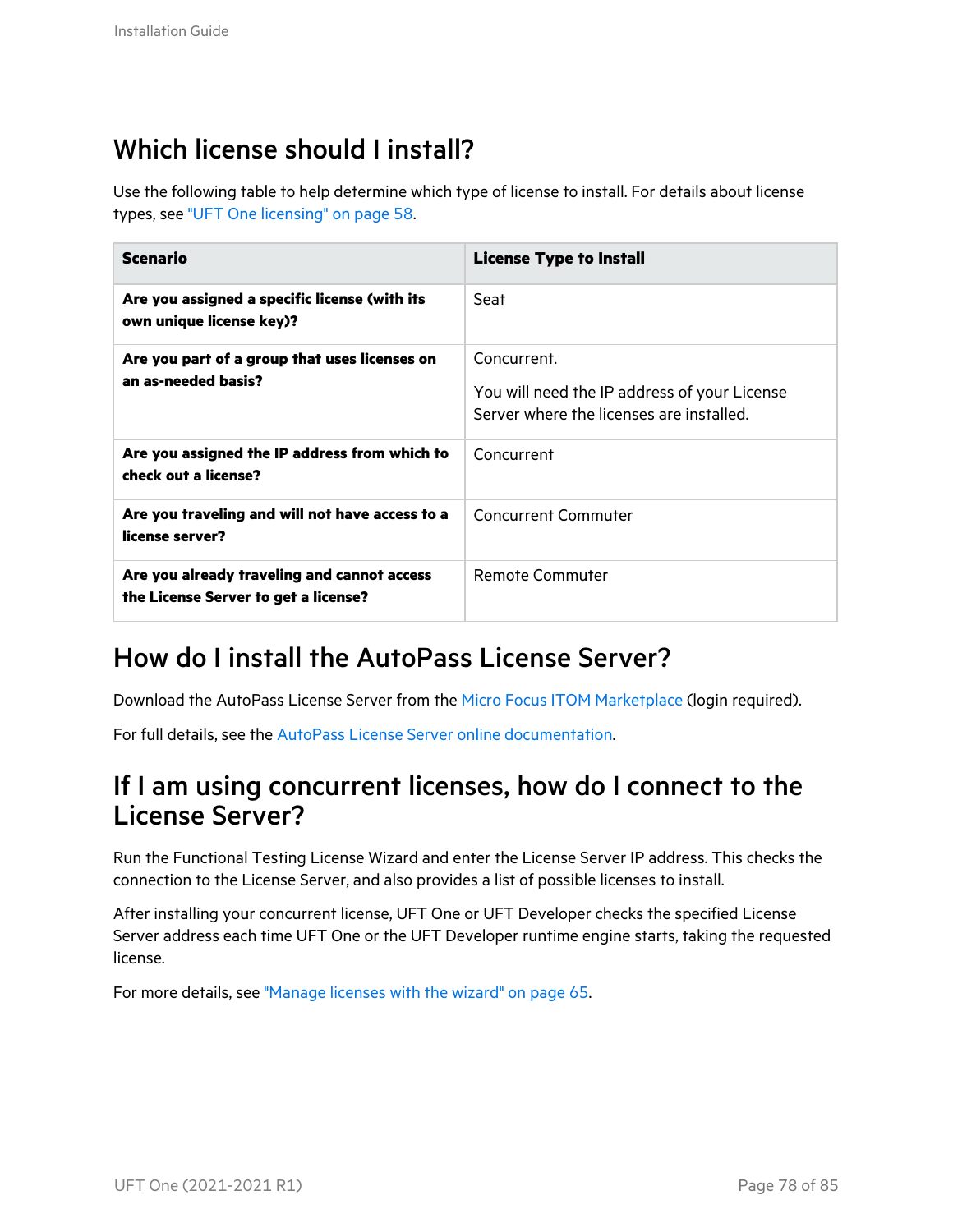#### <span id="page-78-0"></span>How do I install licenses if I am deploying UFT One across an enterprise network?

UFT One provides a command-line tool that enables you to install UFT One licenses without using the License Wizard interface.

For details on the commands to install these licenses, see "Manage licenses with the [command](#page-70-0) line" on [page](#page-70-0) 71.

The command line license installation is supported for seat and concurrent licenses.

#### <span id="page-78-1"></span>How do I manage the concurrent licenses on the License Server?

The AutoPass License Server has a full Web-based interface that enables you to install, manage, administer, and track usage of all your licenses (both concurrent and commuter).

For details, see the AutoPass License Server online [documentation.](https://docs.microfocus.com/itom/AutoPass_License_Server:11.7.0/Home)

### <span id="page-78-2"></span>Can I configure license behavior myself?

**Yes**. For details, see ["Configure](#page-73-2) license behavior" on page 74.

#### <span id="page-78-3"></span>Can I set up my License Server to work with a redundant (backup) License Server?

**Yes**. To do this, install the License Server on two separate servers, and then set one server to be the primary and the other to be the redundant server. This configuration is done in the AutoPass License Server Web UI.

You also can supply this information to UFT One or UFT Developer in the License Wizard, which enables UFT One or UFT Developer to take a concurrent license from the redundant License Server in the event that the primary License Server is not available.

For details, see the AutoPass License Server online [documentation.](https://docs.microfocus.com/itom/AutoPass_License_Server:11.7.0/Home)

### <span id="page-78-4"></span>Can I use the AutoPass License Server with a proxy?

**Yes**. Set the proxy settings in the **autopass.txt** file, located on your UFT One or UFT Developer machine, at **C:\ProgramData\Micro Focus\UFT\License\autopass.txt**.

See the comments inside this file for details on setting the proxy settings. Be sure to uncomment the relevant lines and define their values.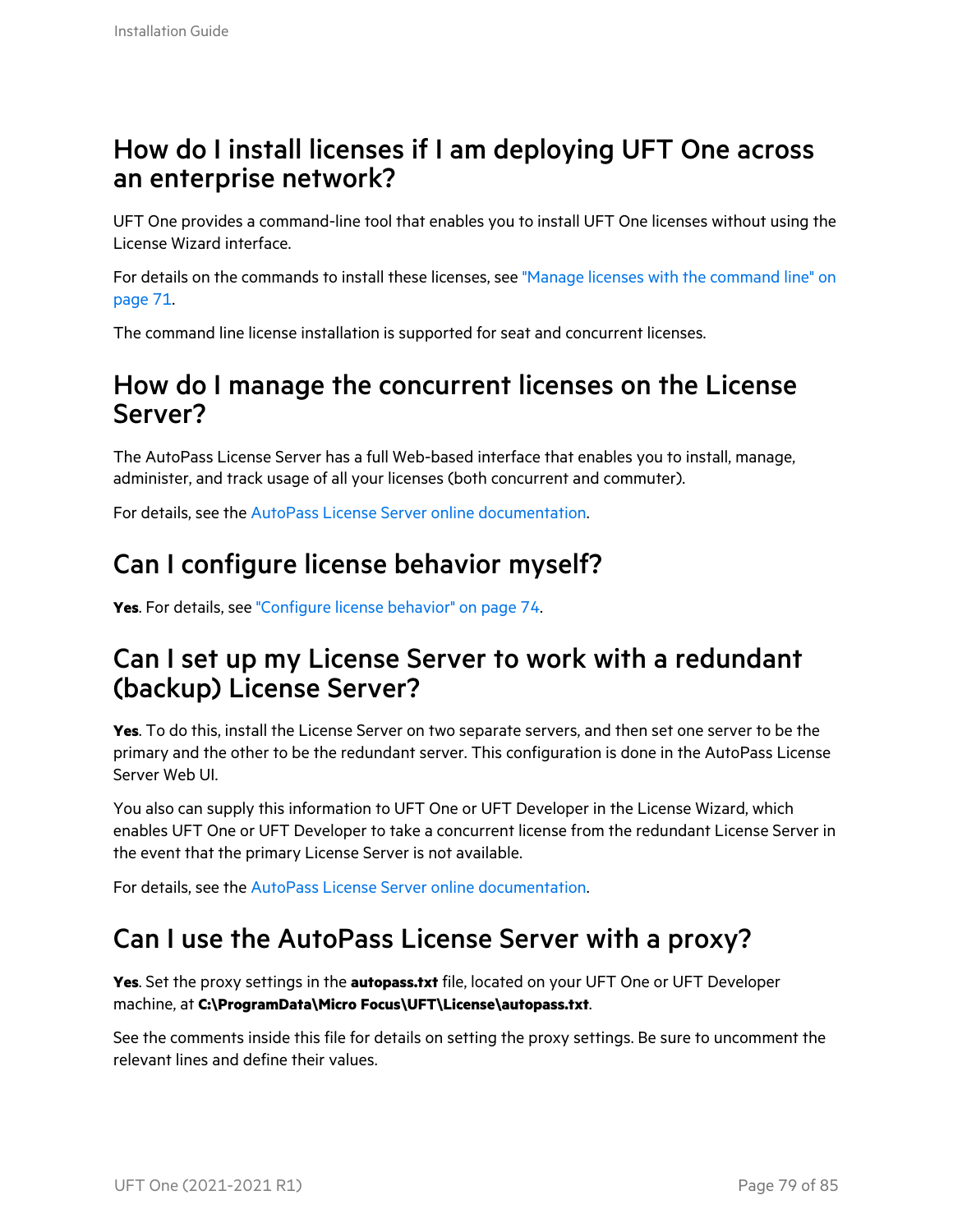ų

**Note:** For Linux/Mac installations of UFT Developer, see the UFT [Developer](https://admhelp.microfocus.com/uftdev/) Help Center.

### <span id="page-79-0"></span>What is a cleanup license?

If your computer is clock-tampered after installing the License Server, both the License Server and UFT One's or UFT Developer's connection to the License Server do not work.

In this case, you must get a cleanup license for your License Server. This enables you to reset all license capabilities.

For details on cleanup licenses, contact your UFT One license supplier.

### <span id="page-79-1"></span>My demo license is expiring early. What can I do?

If you are having problems with the 30-day trial license period, ensure the following:

- <sup>l</sup> Ensure that you have full permissions to the UFT One or UFT Developer installation folder and all its subfolders.
- Ensure that you have not changed the system time. If you have moved the system time, the license mechanism can reduce the trial period based on the number of days that were back-dated.

See also:

• Blog: Take a deep dive into Unified Functional Testing's new license [management](https://community.microfocus.com/moderation/cmgmt/archives/archived-software-blogs/b/archivedalmarticles/posts/take-a-deep-dive-into-unified-functional-testing-s-new-license-management#.WpvnO-hua71)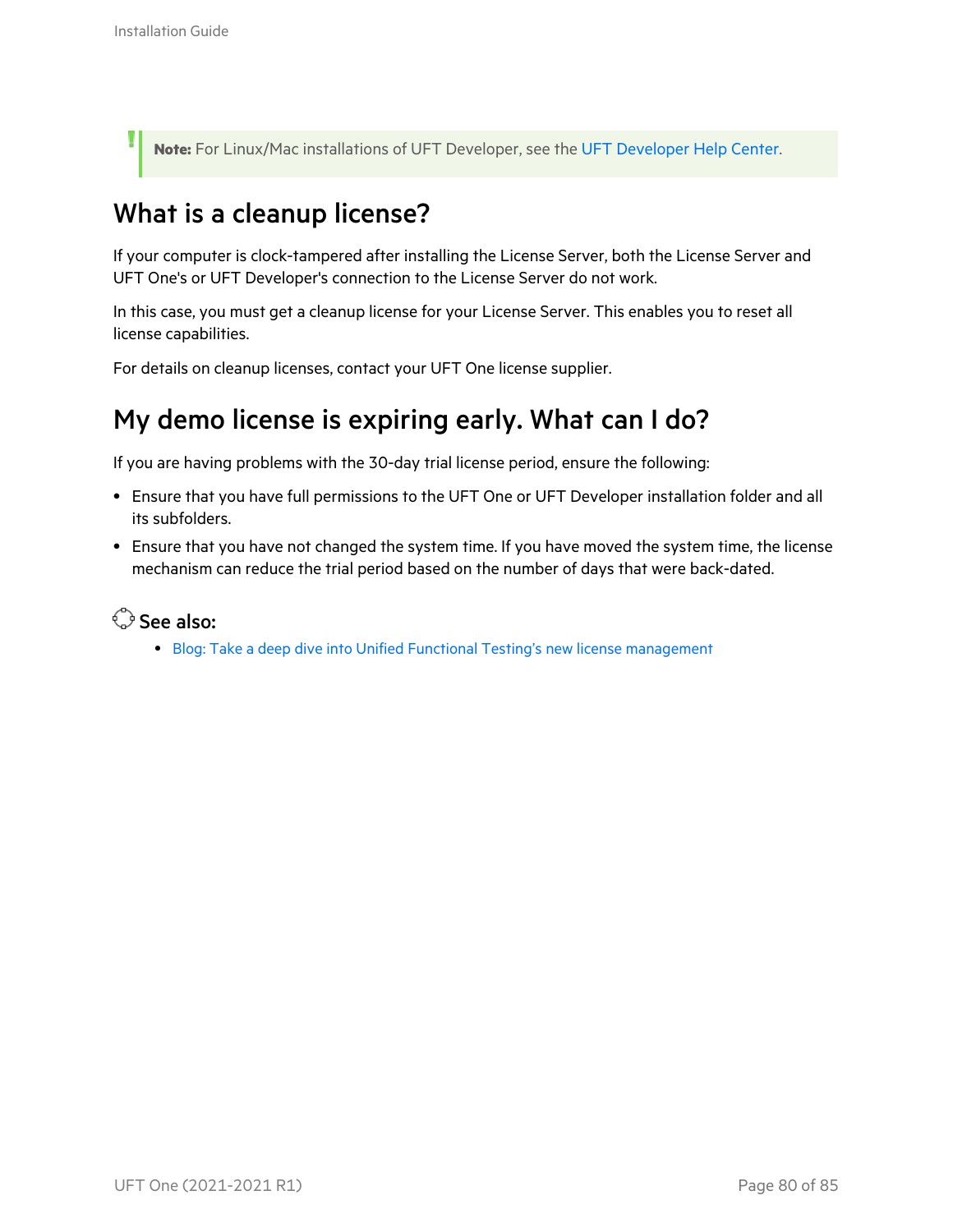# <span id="page-80-0"></span>Known issues with UFT One licensing

#### **Relevant for: GUI testing and API testing**

The following known issues exist when working with Functional Testing licenses:

| <b>UFT One and</b><br><b>UFT Developer</b><br>concurrent installations | If you installed UFT Developer from the UFT One setup program, and<br>you are using a seat license for UFT One, UFT Developer uses the<br>same license.<br>In such cases, you cannot run both UFT One and UFT Developer at the<br>same time. |
|------------------------------------------------------------------------|----------------------------------------------------------------------------------------------------------------------------------------------------------------------------------------------------------------------------------------------|
| <b>Modifying the computer</b><br>date                                  | If you install a time-limited seat license, do not modify the date on<br>your computer.                                                                                                                                                      |
|                                                                        | Doing so will block your active seat license and prevent future seat<br>license installations on that computer.                                                                                                                              |
|                                                                        | For questions about this issue, contact your UFT One license supplier.                                                                                                                                                                       |
| <b>NAT</b>                                                             | The License Server does not support the use of Network Address<br>Translation (NAT).                                                                                                                                                         |
| <b>Demo licenses</b>                                                   | Demo licenses are not included in concurrent licenses, which require<br>an active connection to the AutoPass License Server and a license key<br>installed.                                                                                  |
| <b>Changing types</b>                                                  | You must have administrator permissions to change the license type<br>from seat to concurrent or vice versa.                                                                                                                                 |

If you did not find a solution to your issue here, search for UFT One license issues in the Micro [Focus](https://community.microfocus.com/adtd/uft) [community](https://community.microfocus.com/adtd/uft).

- "UFT One [licensing"](#page-57-0) on page 58
- "License [editions"](#page-61-0) on page 62
- ["Manage](#page-64-0) licenses with the wizard" on page 65
- "Manage licenses with the [command](#page-70-0) line" on page 71
- ["Licensing](#page-76-0) FAQs" on page 77
- Blog: Take a deep dive into Unified Functional Testing's new license [management](https://community.microfocus.com/moderation/cmgmt/archives/archived-software-blogs/b/archivedalmarticles/posts/take-a-deep-dive-into-unified-functional-testing-s-new-license-management#.WpvnO-hua71)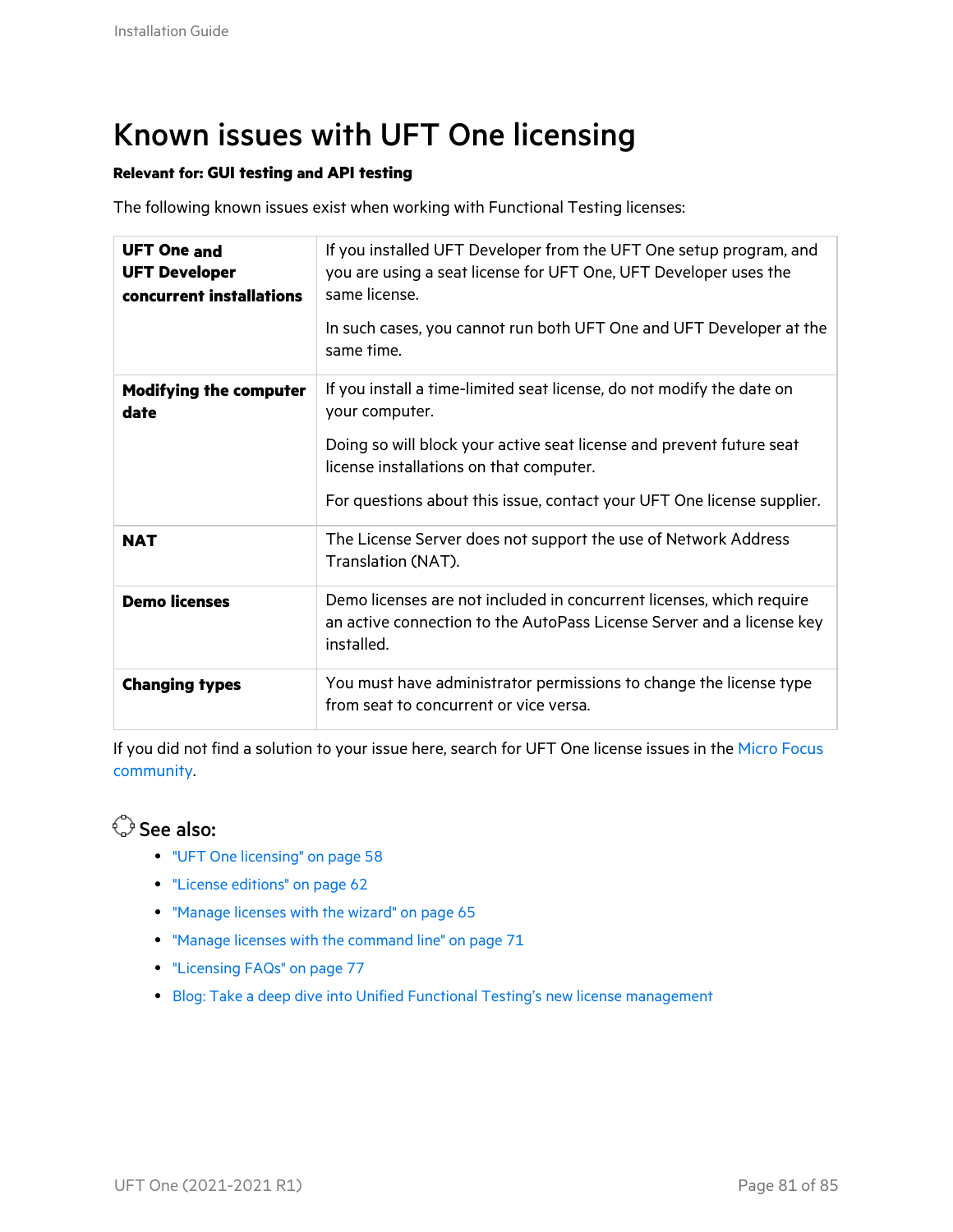# Before connecting to ALM

If you intend to run UFT One tests remotely from ALM on this computer, you must modify User Account Control (UAC) settings before connecting to ALM. You can revert these modifications afterward.

**Note:** The security changes described in this section should be performed by your System Administrator.

Contact Microsoft Support if you have questions regarding changes in User Account Control (UAC) on any of these operating systems.

#### In this section:

### <span id="page-81-0"></span>Microsoft Windows 7

Modify UAC settings on Windows 7 machines as follows:

- 1. Log in as an administrator.
- 2. From the Control Panel, select **User Accounts > User Accounts > Change User Account Settings**.
- 3. In the User Account Control Settings window, move the slider to **Never notify**.
- 4. Restart the computer to enable this setting to take effect.

### <span id="page-81-1"></span>For Microsoft Windows 10 & 11, Windows Server 2016 & 2019

Modify UAC settings on Windows 10, Windows Server 2016, & Windows Server 2019 machines as follows:

- 1. Open the registry editor. (Run a **regedit** command)
- 2. Navigate to the following key: **HKEY\_LOCAL\_ MACHINE\SOFTWARE\Microsoft\Windows\CurrentVersion\Policies\System**
- 3. Modify the **EnableLUA** DWORD value and set it to 0.
- 4. Restart the computer for your changes to take effect.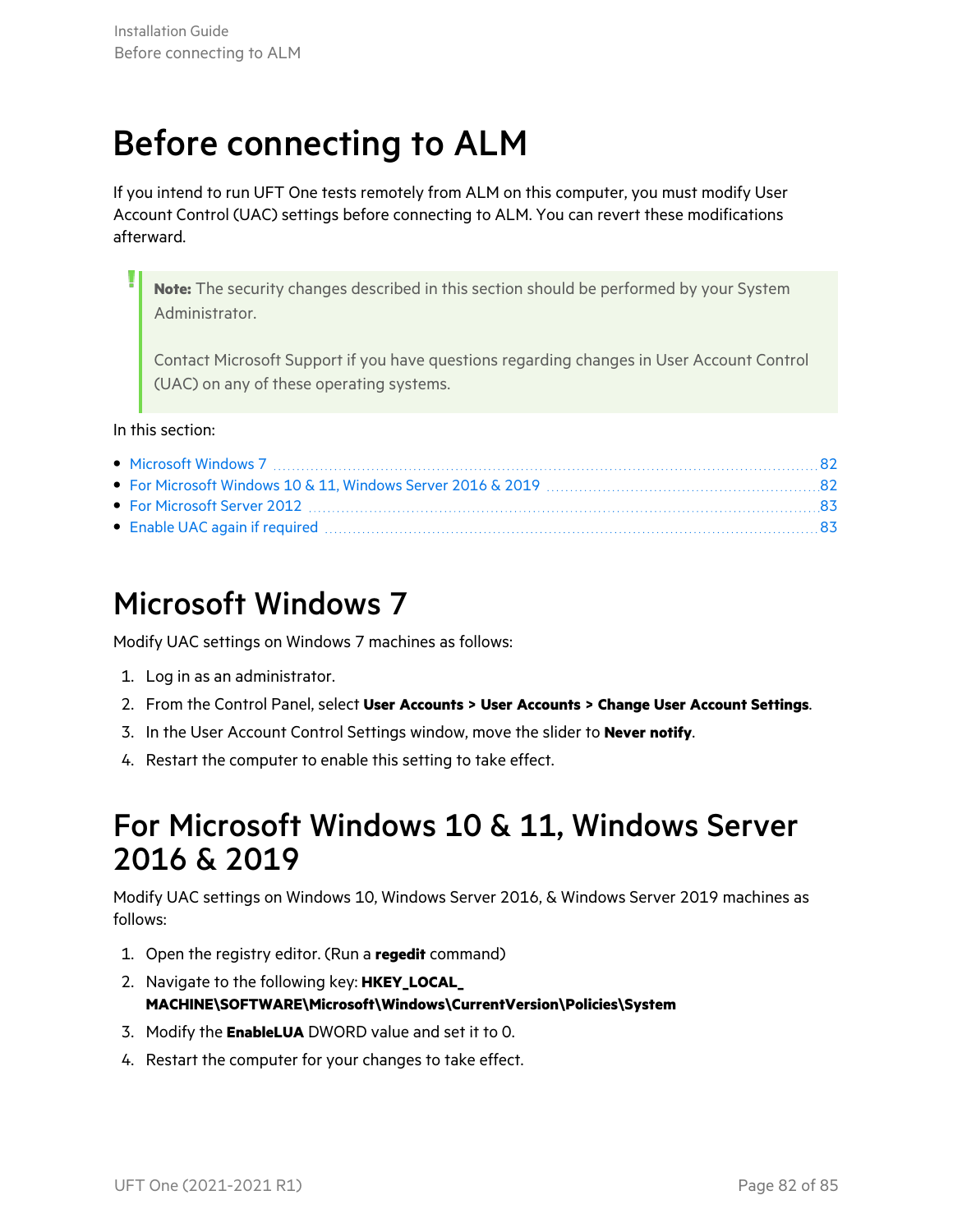## <span id="page-82-0"></span>For Microsoft Server 2012

Modify UAC settings on Windows Server 2012 machines as follows:

- 1. Log in as an administrator.
- 2. From the Control Panel, select **User Accounts and Family Safety > User Accounts > Change User Account Control Settings**.
- 3. In the User Account Control Settings window, move the slider to **Never notify**.
- 4. In the Control Panel, select **System and Security > Administrative Tools > Local Security Policy**.
- 5. In the Local Security Policy window, in the left pane, select **Local Policies**.
- 6. In the Local Policies tree, select **Security Options**.
- 7. In the right pane, select the **User Account Control: Run all administrators in Admin Approval mode** option.
- 8. Select **Action > Properties** from the menu bar.
- 9. In the dialog that opens, select **Disabled**.
- 10. Restart the computer for your changes to take effect.

## <span id="page-82-1"></span>Enable UAC again if required

After connecting to ALM, return to the User Account Control Settings window to enable UAC again. Restore the slider to its previous position to turn the UAC option on again.

On Windows 10, open the registry editor and set the value of **HKEY\_LOCAL\_ MACHINE\SOFTWARE\Microsoft\Windows\CurrentVersion\Policies\System\EnableLUA** back to 1.

Restart the computer for your changes to take effect.

- **Application Lifecycle [Management](https://admhelp.microfocus.com/uft/en/2021-2021_R1/UFT_Help/Content/User_Guide/z_Sxn_Integ_ALM.htm)**
- ALM Help [Center](http://admhelp.microfocus.com/alm/)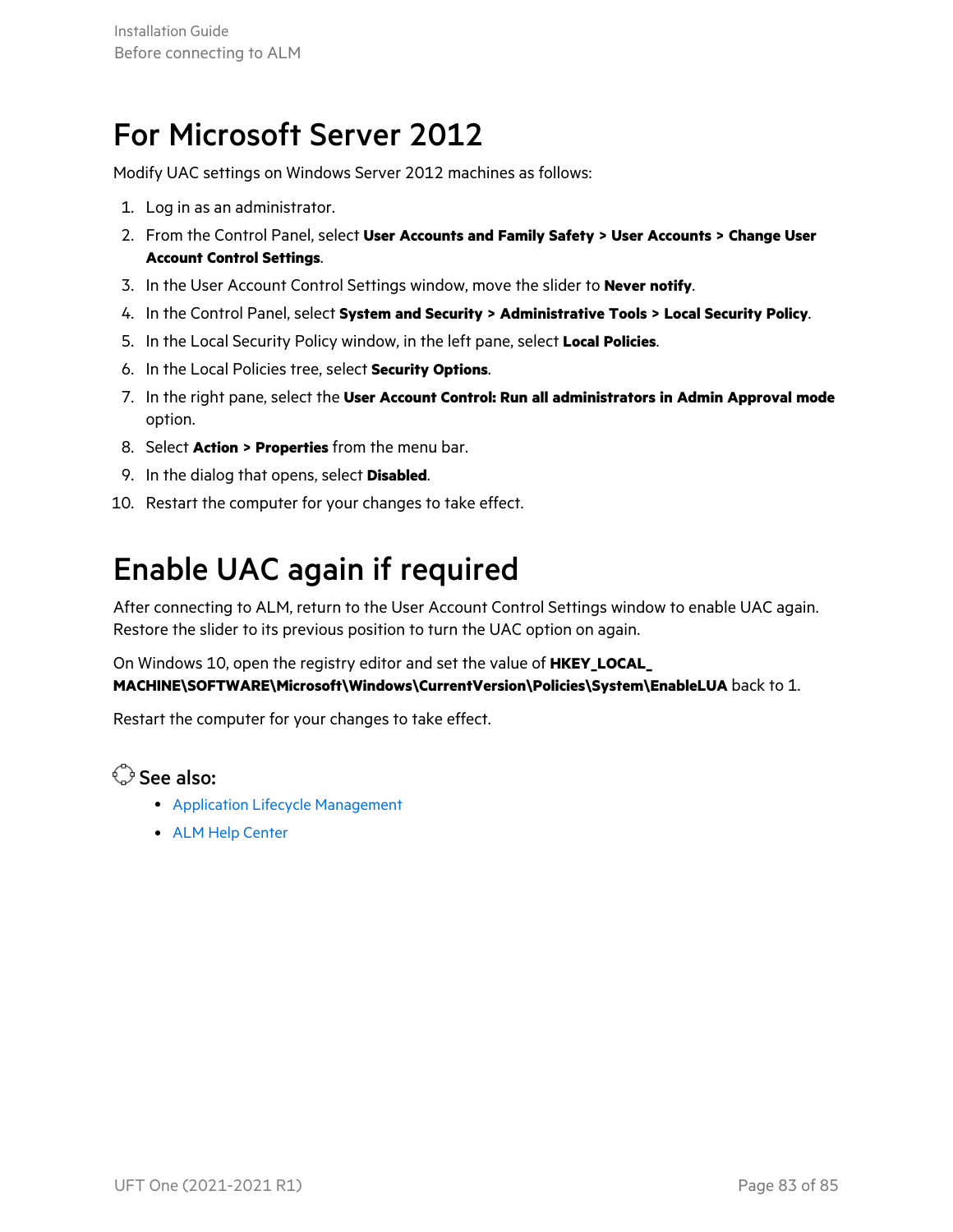# Send Us Feedback



Let us know how we can improve your experience with the Installation Guide. Send your email to: [docteam@microfocus.com](mailto:docteam@microfocus.com?subject=Feedback on Installation Guide (UFTOne 2021-2021R1))